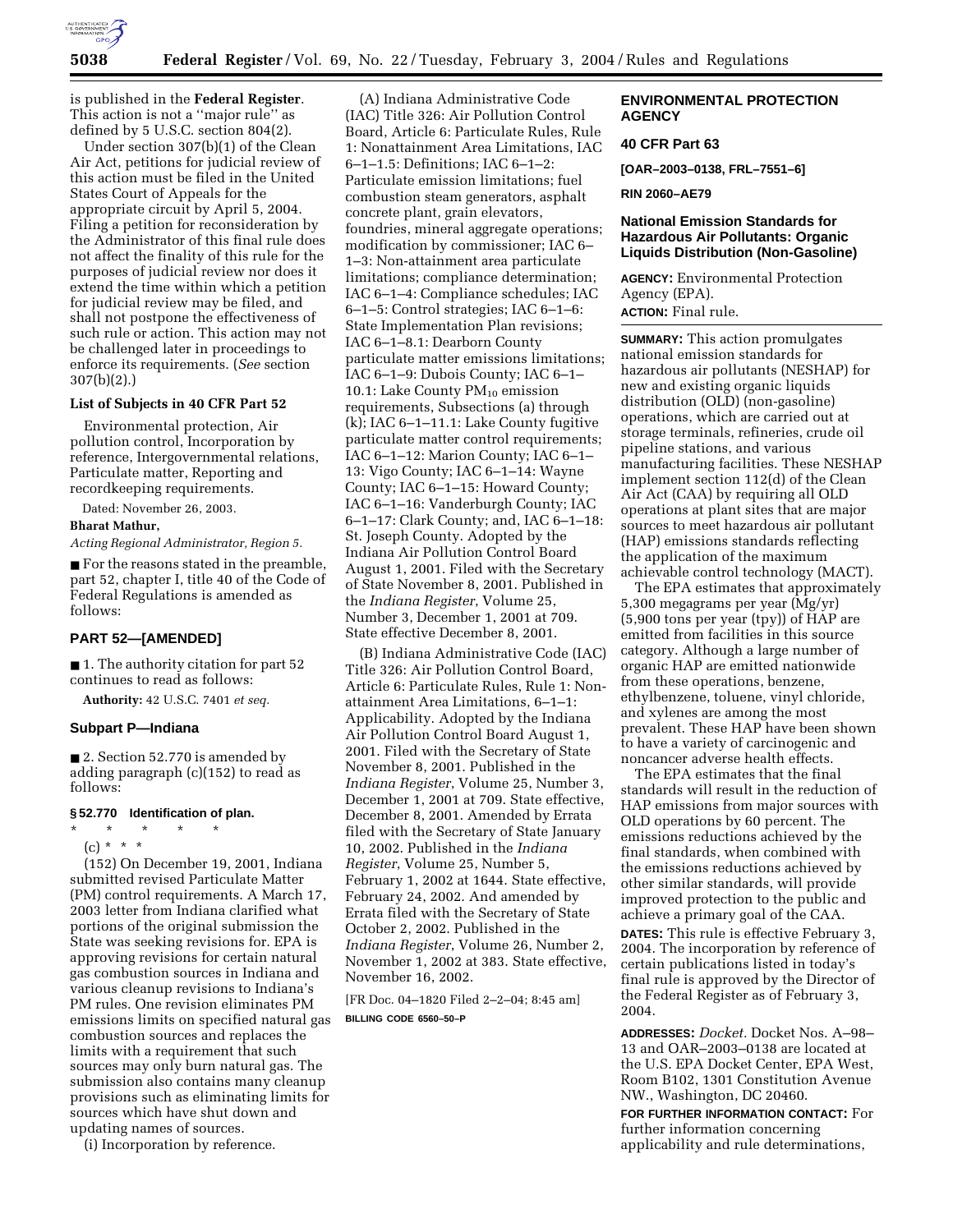contact the appropriate State or local agency representative. If no State or local representative is available, contact the EPA Regional Office staff listed in 40 CFR 63.13. For information concerning the analyses performed in

developing the NESHAP, contact Martha Smith, U.S. EPA, Emission Standards Division, Waste and Chemical Processes Group, C439–03, Research Triangle Park, North Carolina 27711, (919) 541–2421, *smith.martha@epa.gov.*

**SUPPLEMENTARY INFORMATION:** *Regulated Entities.* Categories and entities potentially regulated by this action include:

| Category           | NAICS* code                                                             | SIC <sup>*</sup> code                              | Examples of regulated entities                                                                                                                                                                                                                     |
|--------------------|-------------------------------------------------------------------------|----------------------------------------------------|----------------------------------------------------------------------------------------------------------------------------------------------------------------------------------------------------------------------------------------------------|
| Industry           | 325211, 325192, 325188,<br>32411, 49311, 49319,<br>48611, 42269, 42271. | 2821, 2865, 2869, 2911,<br>4226, 4612, 5169, 5171. | Operations at major sources that transfer organic liquids<br>into or out of the plant site, including: liquid storage<br>terminals, crude oil pipeline stations, petroleum refin-                                                                  |
| Federal Government |                                                                         |                                                    | eries, chemical manufacturing facilities, and other man-<br>ufacturing facilities with collocated OLD operations.<br>Federal agency facilities that operate any of the types of<br>entities listed under the "industry" category in this<br>table. |

\* Considered to be the primary industrial codes for the plant sites with OLD operations.

This table is not intended to be exhaustive, but rather provides a guide for readers regarding entities likely to be regulated by this action. To determine whether your facility is regulated by this action, you should examine the applicability criteria in § 63.2334 of the final rule. If you have any questions regarding the applicability of this action to a particular entity, consult the person listed in the preceding **FOR FURTHER INFORMATION CONTACT** section.

*Docket.* We have established an official public docket for this action under Docket ID Nos. A–98–13 and OAR–2003–0138. The official public docket consists of the documents specifically referenced in this action, any public comments received, and other information related to this action. All items may not be listed under both docket numbers, so interested parties should inspect both docket numbers to ensure that they have received all materials relevant to the final rule. Although a part of the official docket, the public docket does not include Confidential Business Information (CBI) or other information whose disclosure is restricted by statute. The official public docket is the collection of materials that is available for public viewing at the Office of Air and Radiation Docket and Information Center (Air Docket) in the EPA Docket Center, (EPA/DC) EPA West, Room B102, 1301 Constitution Avenue NW, Washington, DC. The EPA Docket Center Public Reading Room is open from 8:30 a.m. to 4:30 p.m., Monday through Friday, excluding legal holidays. The telephone number for the Public Reading Room is (202) 566–1744. The telephone number for the Air Docket is (202) 566–1742. A reasonable fee may be charged for copying docket materials.

An electronic version of the public docket is available through EPA's electronic public docket and comment

system, EPA Dockets. You may use EPA Dockets at *http://www.epa.gov/edocket/* to view public comments, to access the index listing of the contents of the official public docket, and to access those documents in the public docket that are available electronically. Once in the system, select ''search,'' then key in the appropriate docket identification number. Although not all docket materials may be available electronically, you may still access any of the publicly available docket materials through the docket facility in the above paragraph entitled *Docket.*

*WorldWide Web (WWW).* In addition to being available in the docket, an electronic copy of today's final NESHAP will also be available on the WWW through the Technology Transfer Network (TTN). Following the Administrator's signature, a copy of the NESHAP will be posted on the TTN's policy and guidance page for newly proposed or promulgated rules at *http://www.epa.gov/ttn/oarpg.* The TTN provides information and technology exchange in various areas of air pollution control. If more information regarding the TTN is needed, call the TTN HELP line at (919) 541–5384.

*Judicial Review.* Under section 307(b)(1) of the CAA, judicial review of the final NESHAP is available only by filing a petition for review in the U.S. Court of Appeals for the District of Columbia Circuit by April 5, 2004. Under section 307(d)(7)(B) of the CAA, only an objection to a rule or procedure raised with reasonable specificity during the period for public comment can be raised during judicial review. Moreover, under section 307(b)(2) of the CAA, the requirements established by the final rule may not be challenged separately in any civil or criminal proceeding brought to enforce these requirements.

*Outline.* The information presented in this preamble is organized as follows:

- I. Introduction
	- A. What Is the Purpose of NESHAP?
	- B. What Is the Source of Authority for Development of NESHAP?
	- C. What Processes and Operations Are Included in the OLD (Non-gasoline) Source Category?
- II. Summary of the Final OLD NESHAP
	- A. What Source Categories and Subcategories Are Affected by the Final OLD NESHAP?
	- B. What Are the Primary Sources of HAP Emissions and What Are the Emissions?
	- C. What Is the Affected Source?
	- D. What Are the HAP Emissions Limits, Operating Limits, and Other Standards?
	- E. When Must I Comply With the OLD NESHAP?
	- F. What Are the Testing and Initial
	- Compliance Requirements? G. What Are the Continuous Compliance Requirements?
- H. What Are the Notification, Reporting, and Recordkeeping Requirements?
- III. Summary of Environmental, Energy, and Economic Impacts
	- A. What Facilities Are Affected by These Final NESHAP?
	- B. What Are the Air Quality Impacts?
	- C. What Are the Water Quality Impacts?
	- D. What Are the Solid and Hazardous Waste Impacts?
	- E. What Are the Energy Impacts?
- F. What Are the Cost Impacts?
- G. What Are the Economic Impacts?
- IV. Summary of Rule Differences From Proposal
	- A. Rule Applicability
	- B. Compliance Demonstrations
	- C. Emission Limitations and Work Practice Standards
	- D. Monitoring, Recordkeeping, and Reporting
- V. Summary of Responses to Major Comments
	- A. Rule Applicability
	- B. Emission Limitations and Work Practice Standards
	- C. Testing, Compliance Requirements, and Monitoring
	- D. Notifications, Reports, and Records
	- E. Definitions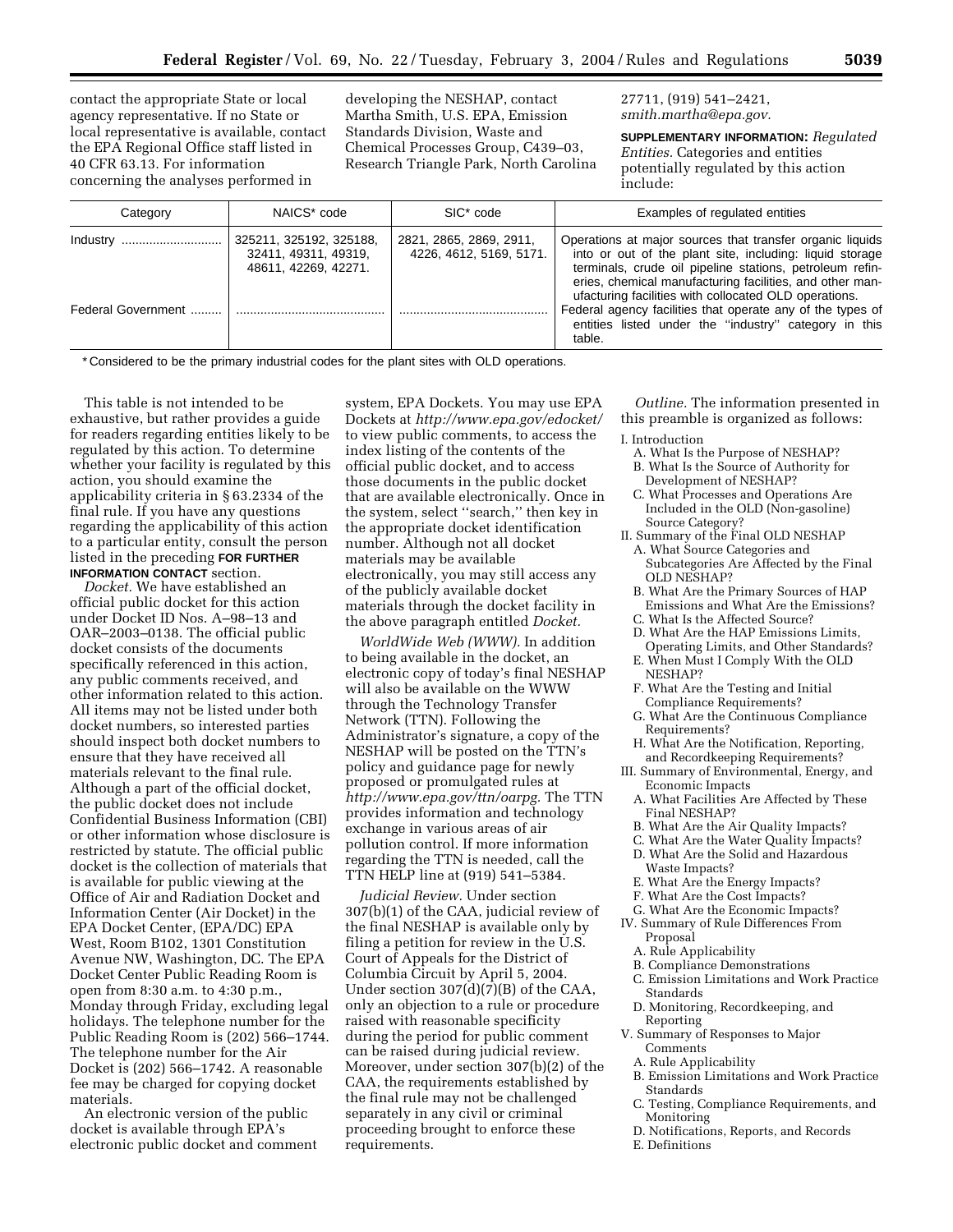- VI. Statutory and Executive Order Reviews A. Executive Order 12866, Regulatory
	- Planning and Review
	- B. Paperwork Reduction Act
	- C. Regulatory Flexibility Analysis D. Unfunded Mandates Reform Act
	- E. Executive Order 13132: Federalism
	- F. Executive Order 13175: Consultation and Coordination With Indian Tribal Governments
	- G. Executive Order 13045: Protection of Children From Environmental Health and Safety Risks
	- H. Executive Order 13211: Actions That Significantly Affect Energy Supply: Distribution, or Use
	- I. National Technology Transfer and Advancement Act
	- J. Congressional Review Act

### **I. Introduction**

*A. What Is the Purpose of NESHAP?* 

The purpose of the final NESHAP is to protect the public health and the environment by reducing emissions of HAP from operations that distribute organic liquids.

## *B. What Is the Source of Authority for Development of NESHAP?*

Section 112 of the CAA requires us to list categories and subcategories of major sources and area sources of HAP and to establish NESHAP for the listed source categories and subcategories. Organic liquids distribution (nongasoline) (major sources only) was included on the initial list of source categories published on July 16, 1992 (57 FR 31576). Major sources of HAP are those that have the potential to emit 10 tpy or more of any one HAP or 25 tpy or more of any combination of HAP.

Section 112 (d)(2) of the CAA requires NESHAP to reflect the maximum degree of reduction in emissions of HAP that is achievable. This level of control is commonly referred to as the MACT.

The MACT floor is the minimum control level allowed for NESHAP. This concept appears in section 112(d)(3) of the CAA. For new sources, the MACT floor cannot be less stringent than the HAP emissions control that is achieved in practice by the best-controlled similar source. The MACT standards for existing sources can be less stringent than standards for new sources, but they cannot be less stringent than the average HAP emissions limitation achieved by the best-performing 12 percent of existing sources in the category or subcategory (or by the best-performing five sources for categories or subcategories with fewer than 30 sources).

In developing MACT, we also consider control options that are more stringent than the floor. We may establish standards more stringent than the floor based on the consideration of cost of achieving the HAP emissions reductions, any nonair quality health and environmental impacts, and energy requirements, under CAA section 112(d)(2).

The NESHAP for organic liquids distribution were proposed on April 2, 2002 (67 FR 15674). This action announces EPA's final decisions on the NESHAP.

## *C. What Processes and Operations Are Included in the OLD (Non-gasoline) Source Category?*

The OLD (non-gasoline) source category involves the distribution of organic liquids into, out of, or within a plant site. The distribution activities include the storage of organic liquids in storage tanks not subject to other 40 CFR part 63 standards and transfers into or out of the tanks from or to cargo tanks, containers, and pipelines. Organic liquids are those non-crude oil liquids that contain at least 5 percent by weight of any combination of the 98 HAP listed in Table 1 to subpart EEEE of part 63, and have a total liquid vapor pressure of 0.7 kilopascals (0.1 pound per square inch absolute (psia)) or greater, and all crude oils downstream of the first point of custody transfer. For the purposes of the OLD NESHAP, organic liquids do not include gasoline, fuels that are consumed or dispensed on the plant site, kerosene (No. 1 distillate oil), diesel (No. 2 distillate oil), asphalt, and heavier distillate oils and fuel oils, hazardous waste, wastewater, or ballast water. Emission sources controlled by the OLD NESHAP are storage tanks, transfer operations, transport vehicles while being loaded, and equipment leak components (valves, pumps, and sampling connections) that have the potential to leak.

The types of organic liquids and emission sources covered by the OLD NESHAP are frequently found at many types of facilities that are already subject to other NESHAP. If an emission source is in organic liquid distribution service and is already subject to an existing 40 CFR part 63 NESHAP, then that emission source is not subject to the OLD NESHAP.

### **II. Summary of the Final OLD NESHAP**

### *A. What Source Categories and Subcategories Are Affected by the Final OLD NESHAP?*

Today's final rule applies to the OLD source category. We did not develop any subcategories. However, OLD operations that do not meet the specified applicability criteria for relevant emission limitations and work practice

standards contained in the final rule are not required to apply emission reduction measures:

## *B. What Are the Primary Sources of HAP Emissions and What Are the Emissions?*

The primary sources of HAP emissions from the OLD source category are the loss of HAP during the filling of storage tanks with organic liquids, storage of organic liquid in storage tanks, vapor displacement during the loading of organic liquids into transport vehicles and containers, and vapor leakage from transport vehicles at transfer racks during loadings of these vehicles. The HAP emissions are also the result of leaks from equipment such as valves, pumps, and sampling connection systems. Total baseline HAP emissions from the OLD source category are approximately 5,900 tpy.

#### *C. What Is the Affected Source?*

We have defined the affected source broadly to be the collection of activities and equipment used to distribute organic liquids into, out of, or within a major source plant site. This affected source is termed the ''organic liquids distribution (OLD) operation.'' Four types of emission sources are included in the affected source: storage tanks storing organic liquids; transfer racks at which organic liquids are loaded into or unloaded out of transport vehicles and/ or containers; the transport vehicles themselves while they are loading or unloading organic liquids at transfer racks; and equipment leak components in organic liquids service that are associated with pipelines and with storage tanks and transfer racks storing, loading, or unloading organic liquids.

Applicability of the final standards is not restricted to any specific industries, but to each OLD operation that meets the applicability criteria of the final rule. The final standards do not apply to any emission source that is subject to another 40 CFR part 63 rule.

The liquids regulated by the final rule consist of non-crude oil organic liquids that contain at least 5 percent by weight of any combination of the organic HAP compounds listed in Table 1 to subpart EEEE of part 63 and have a total liquid vapor pressure of 0.1 psia or greater, plus all crude oils downstream of the first point of custody transfer. Gasoline is specifically excluded from coverage by the final rule as are fuels consumed or dispensed on the plant site as well as kerosene (No. 1 distillate oil), diesel (No. 2 distillate oil), asphalt, and heavier distillate oils and fuel oils.

Regulatory overlaps are specifically addressed in the final rule. Many of the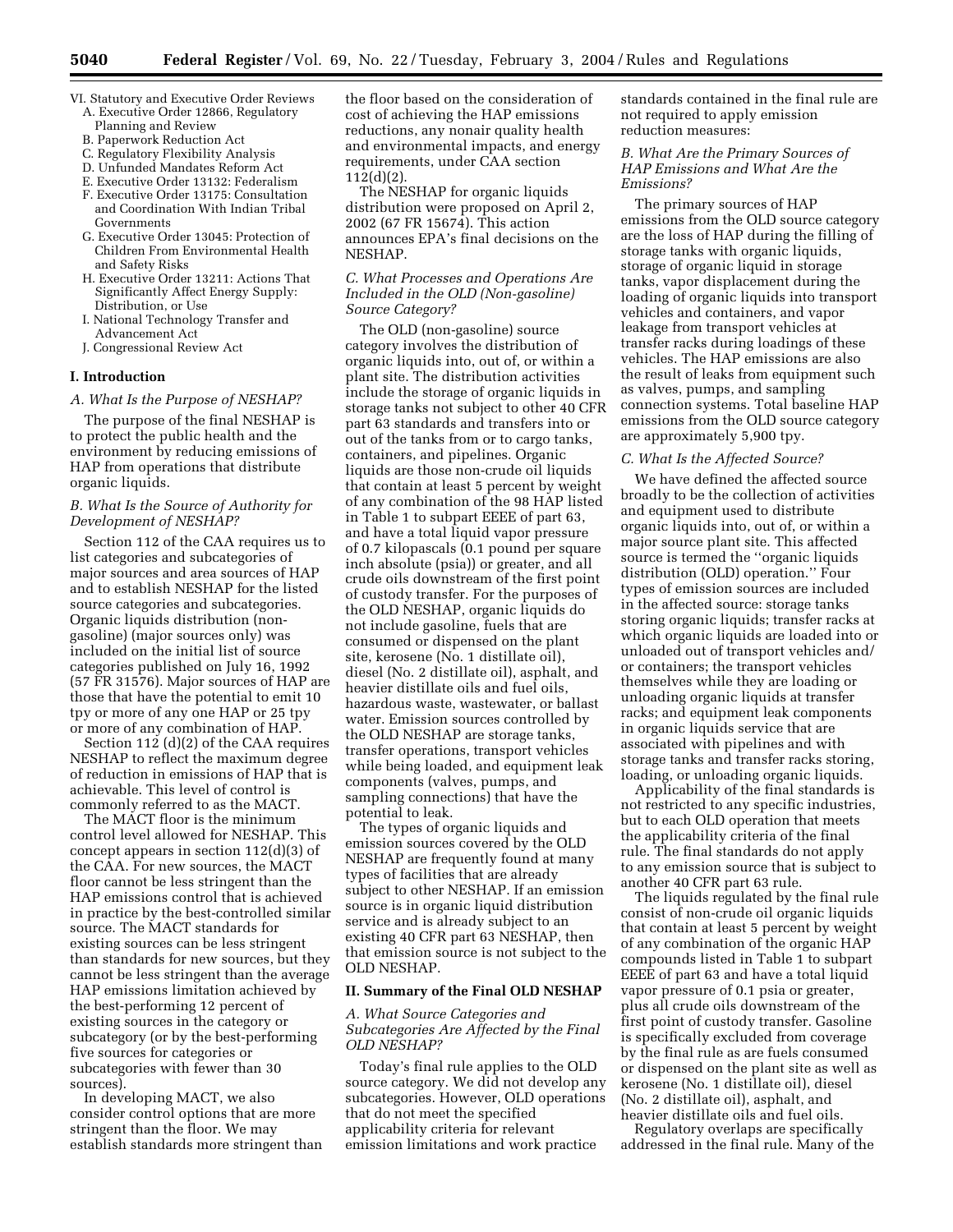facilities potentially affected by the final in the gas stream or an operating OLD NESHAP contain activities and equipment (*i.e.*, certain storage tanks, transfer racks, and equipment components) that are already subject to other Federal air standards (such as 40 CFR part 60, subpart Kb, for storage tanks, or subpart GGG or FFFF of 40 CFR part 63). The final rule clarifies that emission sources subject to other 40 CFR part 63 NESHAP are not subject to the OLD NESHAP. The final rule also clarifies that sources subject to other non-MACT rules must comply with the requirements of the OLD NESHAP as well as the other rules.

## *D. What Are the HAP Emission Limits, Operating Limits, and Other Standards?*

We are promulgating the requirements of the final NESHAP in the form of HAP emission limits (*i.e.*, percent reduction or exhaust concentration), operating limits, and work practice standards. The work practice standards are a combination of design, equipment, and operational standards.

The final NESHAP contain emission standards for storage tanks, transfer racks, transport vehicles, and equipment components at existing and new OLD operations.

The standards for storage tanks apply to tanks storing organic liquids and meeting the tank capacity and liquid HAP vapor pressure applicability criteria given in Table 2 to subpart EEEE of part 63. You have three options for control. First, you may install a closed vent system and control device with at least 95 percent control efficiency for the organic HAP listed in Table 1 to subpart EEEE of part 63. You may also choose to demonstrate that the measurement of total organic compounds (TOC) is an appropriate surrogate for organic HAP. As an alternative option to the 95 percent standard, combustion devices may meet an exhaust concentration limit of 20 parts per million by volume (ppmv) of organic HAP or TOC. Second, you may capture and route emissions to a fuel gas system or back into a process. Third, you may meet a work practice standard by using a compliant internal or external floating roof in the affected storage tank. The tank size and liquid vapor pressure applicability criteria defining tanks subject to emission reduction requirements are different for tanks at existing or new affected sources.

The owner or operator will have to install a continuous monitoring system (CMS) and establish operating limits for each control device used to control storage tanks. The CMS may be of a type to measure either organic concentration

parameter (such as fire box temperature) of the control device. A site-specific monitoring plan must be developed and submitted by the owner or operator for each emission source.

The emission limit for transfer racks is a closed vent system and control device achieving a control efficiency of at least 98 percent for the organic HAP listed in Table 1 to subpart EEEE of part 63. You may also utilize a vapor balancing system to achieve the required control efficiency. You may also choose to demonstrate that the measurement of TOC is an appropriate surrogate for organic HAP. As an alternative option to the 98 percent standard, combustion devices may meet an exhaust concentration limit of 20 ppmv of organic HAP or TOC. Only transfer racks meeting the specified applicability criteria in the final rule are required to implement emission reduction measures. The same emission limit applies to affected transfer racks at both existing and new affected sources.

The same requirements for installing a CMS and establishing operating limits for the control device applicable to storage tanks also apply to the control systems installed on transfer racks.

A work practice standard applies to pumps, valves, and sampling connection systems. These equipment leak components in organic liquids service must be included in a leak detection and repair (LDAR) program which requires the use of a detection instrument. The term ''in organic liquid service'' is defined in the final rule to mean an equipment leak component that contains or contacts organic liquids having 5 percent by weight or greater of the organic HAP listed in Table 1 to subpart EEEE of part 63. Owners and operators have the option of applying the provisions from 40 CFR part 63, subpart TT, subpart UU, or subpart H for their LDAR program. The LDAR standard applies to equipment leak components at both existing and new affected sources.

A work practice standard applies to transport vehicles (cargo tanks and tank cars) loading at affected transfer racks. Each of these vehicles must have current vapor tightness certification indicating that it has been properly tested for vapor tightness. If the vehicle is equipped with vapor collection equipment, the vehicle must be tested using EPA Method 27 on an annual basis. For vehicles not so equipped, the Department of Transportation (DOT) leak tightness standards apply, and current certification indicating that these standards have been met must be retained by the owner or operator for

each vehicle that loads at affected transfer racks whether the source owns the vehicle or not. The owner or operator is not required to test transport vehicles he or she does not own, but must take adequate steps to ensure that uncertified vehicles are not loaded at affected racks. These work practice standards are the same for both existing and new affected sources.

### *E. When Must I Comply With the OLD NESHAP?*

We are requiring that all existing affected sources comply by February 5, 2007, except for floating roof storage tanks that do not initially meet the equipment standard for storage tanks in the final rule. These tanks must be in compliance following their next degassing and cleaning, or by February 3, 2014, whichever is sooner. If the first degassing and cleaning activity occurs during the 3 years following February 3, 2004, the compliance date is February 5, 2007. Existing area sources that increase their HAP emissions or their potential to emit such that they become major sources of HAP, and thus affected sources, must be in compliance within 3 years after the date they become major sources.

Any affected source that commenced construction after April 2, 2002, at a site where there were no existing OLD operations, is a new affected source. Any affected source that commenced reconstruction after April 2, 2002, at a site that was an existing OLD source, is a reconstructed source. Emissions sources at new and reconstructed affected sources that are now in operation must be in compliance on February 3, 2004, with certain exceptions. These exceptions are due to the fact that the final rule applies to some affected sources and emission sources that would not have been covered by the proposed rule, and that in some cases the final emission standards are more stringent than were proposed. In cases where an emission source at a now-operating new or reconstructed affected source would not have been required to be controlled under the proposed rule but is required to be controlled under the final rule, the emission source must be in compliance by February 5, 2007. Where an emission source at such a new or reconstructed affected source would have been subject to a less stringent control requirement under the proposed rule than applies under the final rule, the emission source must be in compliance with the final rule's requirement by February 5, 2007, and in the interim must comply with the less stringent control requirement as proposed.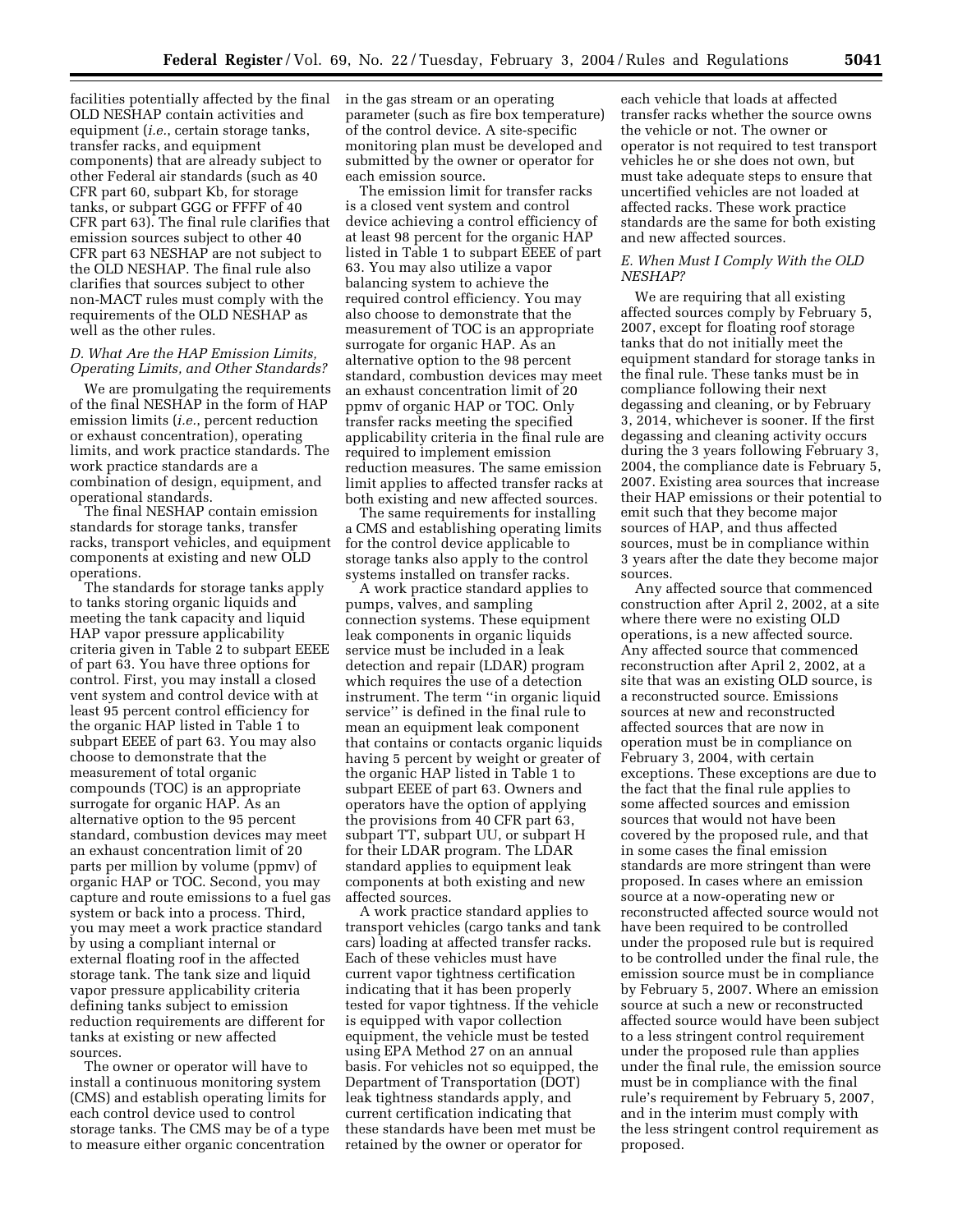New or reconstructed sources that commence construction or reconstruction after February 3, 2004 must comply upon startup.

# *F. What Are the Testing and Initial Compliance Requirements?*

To determine the applicability of the final standards to individual operations, each OLD operation must evaluate whether any of their distributed liquids contain less than 5 percent HAP by weight and, thus, do not meet the definition of an organic liquid under the final rule. The specified test method for this is EPA Method 311 of 40 CFR part 63, appendix A, or other methods approved by the Administrator. An owner or operator may use other means (such as voluntary consensus standard methods, material safety data sheets (MSDS), or certified product data sheets) for determining the HAP content. However, if the results of an analysis by EPA Method 311 (or other approved test method) are different from the HAP content determined by another means, the EPA Method 311 (or other approved test method) results will govern compliance determinations.

Control devices used to comply with the final standards are subject to a performance test to demonstrate initial compliance with the emission limits, except that a design evaluation, conducted according to 40 CFR part 63 subpart SS, may be used for nonflare control devices.

The test methods applicable to control devices include EPA Methods 18, 25, and 25A of 40 CFR part 60, appendix A, and EPA Method 316 of 40 CFR part 63, appendix A, depending on the constituents of the gas stream being controlled and the format of the standard (organic HAP or TOC) the facility selects for its compliance demonstration. Floating roof tanks are subject to visual and seal gap inspections to determine initial compliance with the tank work practice standards. For the LDAR program for equipment components, EPA Method 21 of 40 CFR part 60, appendix A, is applicable.

Initial compliance with the emission limits for storage tanks and transfer racks consists of demonstrating that the control device achieves the required 95 or 98 percent control efficiency for organic HAP (or TOC, if used as a documented surrogate) or 20 ppmv exhaust concentration for combustion devices. The required percentage control efficiency must be applied to the Table 1 to subpart EEEE of part 63 HAP concentration found at the inlet to the control device.

Work practice standards apply to storage tanks, transfer racks, transport vehicles, and equipment components. You must perform a visual inspection before filling internal floating roof tanks. You must also conduct a measurement of seal gaps for external floating roof tanks within 90 days after filling. For transfer racks, you must ensure that vapor balancing systems or equipment for routing emissions to a fuel gas system or back to a process are properly designed and operated. For transport vehicles, you must perform vapor tightness testing for vehicles that you own and maintain documentation for all affected vehicles certifying that they are vapor-tight. Finally, for the equipment LDAR program, you must identify which 40 CFR part 63 subpart you are complying with and keep a record identifying the selected subpart.

## *G. What Are the Continuous Compliance Requirements?*

If you use a control device, we are requiring that you monitor and record the operating parameters established during the initial performance test and calculate operating parameter values averaged on a daily basis. Continuous compliance is demonstrated if you collect CMS data as specified and maintain the operating limits established during the design evaluation or performance test.

If you are subject to work practice standards, we are requiring that you demonstrate continuous compliance by performing the required work practices and by keeping the records required to show that you are in compliance. For storage tanks, you must continue to perform the applicable inspections and seal gap measurement to ensure that the floating roofs continue to provide the proper control. For transport vehicles, you must continue performing the required vapor tightness testing on vehicles that you own and take steps to ensure that all transport vehicles loading at the OLD operation have the required certification. For equipment components, you must perform the required monitoring, keep the required records, and file the required reports consistent with the LDAR program you selected for the equipment components in the affected source.

## *H. What Are the Notification, Reporting, and Recordkeeping Requirements?*

The notifications, records, and reports required by the final rule are generally consistent with the requirements of the General Provisions of subpart A of 40 CFR part 63. Two basic types of reports are required: notifications (such as the Initial Notification and the Notification

of Compliance Status) and semiannual compliance, or periodic, reports. The Initial Notification apprises the permitting authority of applicability for existing sources or of construction for new sources.

The Notification of Compliance Status must be submitted within 60 days after the compliance demonstration activity has been completed. This report contains the results of the initial performance test, as well as all calculations and analyses used to show that the affected source has achieved and will continue to achieve compliance.

You are required to describe in your semiannual compliance reports any deviations of monitored parameters from reference values; failures to comply with the startup, shutdown, and malfunction (SSM) plan for control devices; and results of LDAR monitoring and storage tank inspections. These reports are also used to notify the permitting authority of any changes in CMS, processes, or controls since the last reporting period.

You are required to keep a copy of each notification and report, along with supporting documentation, for 5 years. Of these 5 years, the 2 most recent years must be kept on-site. The final rule allows electronic recordkeeping; however, you must be able to access all required records in a timely manner. You must keep records related to SSM, records of performance tests, and records for each continuous monitoring system. If you must comply with work practice standards, you also need to keep records for 5 years (the 2 most recent years must be kept on-site) certifying that you are in compliance with the work practices.

## **III. Summary of Environmental, Energy, and Economic Impacts**

## *A. What Facilities Are Affected by the Final OLD NESHAP?*

Facilities affected by the final OLD NESHAP are those facilities that carry out organic liquid distribution activities. Most of these facilities can be grouped under three general categories: standalone (usually for-hire) storage terminals; OLD operations collocated with a petroleum refinery, a chemical manufacturing plant site, or other manufacturing plant site; and crude oil pipeline pumping or breakout stations (containing crude oil tankage).

We estimate that in 1997, the baseline year for the final standards, there were approximately 279 collocated OLD operations, 86 stand-alone storage terminals, and 16 crude oil pipeline stations, for a total of approximately 381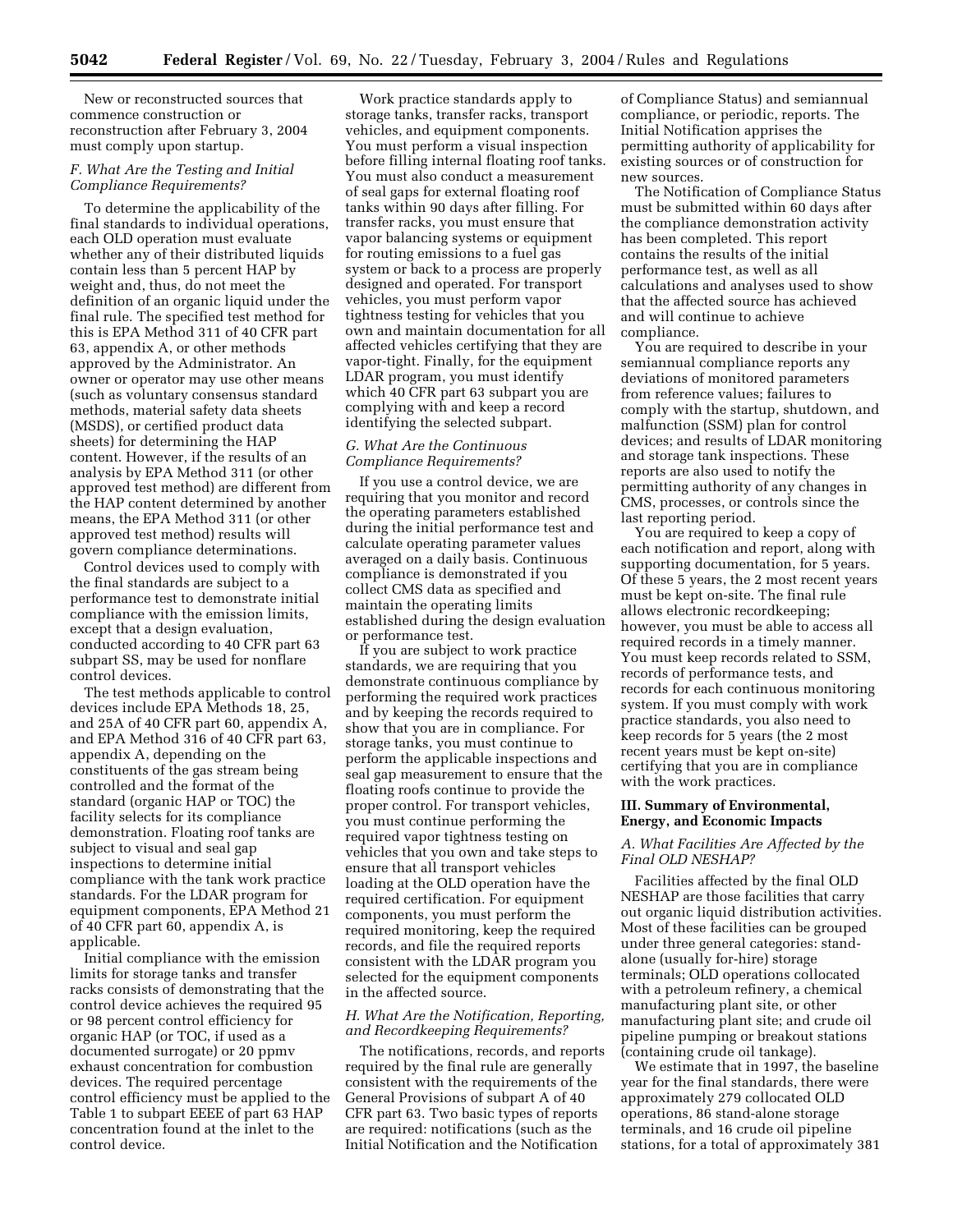existing major source plant sites with OLD operations.

#### *B. What Are the Air Quality Impacts?*

The 1997 baseline HAP emissions from OLD operations are approximately 5,900 tpy. The final OLD NESHAP will reduce HAP from existing major sources by 3,500 tpy, a reduction of 60 percent. Such emission reductions are likely to reduce the risk of adverse effects of HAP.

Although the final OLD NESHAP do not specifically require the control of volatile organic compounds (VOC), the organic HAP emission control technologies upon which the standards are based will also significantly reduce VOC emissions from the source category. We estimate that the final OLD NESHAP will reduce nationwide VOC emissions emitted by the source category by approximately 9,900 tpy, or 70 percent, from baseline. This will have the effect of reducing adverse ozone-related health and welfare impacts.

The final OLD NESHAP will result in small increases in other air pollution emissions from combustion devices that will be installed in the next 5 years to comply with today's final rule. These increases result both from the combustion device directly and from the electrical generating plants used to generate the electricity necessary to operate the add-on controls and associated air handling equipment.

#### *C. What Are the Water Quality Impacts?*

We estimate that the final OLD NESHAP will not significantly impact water quality. The final standards do not contain requirements related to water discharges, wastewater collection, or spill containment, and no additional organic liquids are expected to enter these areas as a result of the OLD NESHAP. A few facilities may select a scrubber (depending on the specific emissions they are controlling) to control emissions from transfer racks or fixed-roof storage tanks. The impact on water quality from the use of scrubbers is not expected to be significant.

### *D. What Are the Solid and Hazardous Waste Impacts?*

We project that there will be no significant solid or hazardous waste impact. Flares, thermal oxidizers, scrubbers, and condensers do not generate solid waste as a by-product of their operation. When adsorption systems are used, the spent activated carbon or other adsorbent that cannot be further regenerated may be disposed of in a landfill, which would contribute a small amount of solid waste.

# *E. What Are the Energy Impacts?*

The control devices used for transfer rack and storage tank control use electric motor-driven blowers, dampers, or pumps, depending on the type of system, in addition to electronic control and monitoring systems. The installation of these devices would have a small negative energy impact. To the extent that some of the controlled organic liquids are non-gasoline fuels, the applied control measures would keep these liquids in the distribution system and thus have a positive impact on this form of energy.

#### *F. What Are the Cost Impacts?*

We have estimated the industrywide capital costs for HAP emissions control equipment to be \$49.3 million for the 381 existing sources. The capital costs include the costs to purchase and install the control equipment.

We have estimated the industrywide annual costs of the final rule are \$25.1 million per year for the 381 existing sources. Annual costs include fixed annual costs, such as reporting, recordkeeping and capital amortization, and variable annual costs such as natural gas. The estimated average cost of the final rule is \$7,100 per ton of HAP emissions reductions for existing sources.

#### *G. What Are the Economic Impacts?*

The increases in price for petroleum and chemical products affected by the final OLD rule are less than 0.003 percent, and the price increase for distribution service covered by the final rule is 0.1 percent. Reductions in output for petroleum and chemical products are also less than 0.003 percent, and the output reduction of distribution services is less than 0.002 percent.

None of the facilities affected are expected to close as a result of incurring costs associated with the final rule. Therefore, it is likely that there is no adverse impact expected to occur for the industries affected by the final rule, such as chemical manufacturing, petroleum refineries, pipeline operators, and petroleum bulk terminal operators.

## **IV. Summary of Rule Differences From Proposal**

#### *A. Rule Applicability*

We made several clarifications to our intent as to the composition of the OLD source category and the affected source and the overall applicability of various requirements of the final rule. We have removed the facilitywide 7.29 million gallon throughput cutoff. We found, after reanalyzing our database, that we could not support such a cutoff, since

our data reanalysis indicated that MACT floor levels of control applied to facilities below the proposed facility throughput cutoff. For the final rule, we have adopted a set of applicability criteria to be applied to each type of emission source to determine whether emission reductions are required for each specific emission source. These applicability criteria were developed from our MACT floor analysis of our database.

We have written the definition of the term ''organic liquid'' to include any non-crude oil liquid that contains at least 5 percent by weight of any combination of the HAP listed in Table 1 to subpart EEEE of part 63 and also has a total liquid vapor pressure of at least 0.1 psia, plus all crude oil downstream of the first point of custody transfer. This reflects our reanalysis of our database, which revealed that MACT floor levels of control apply to liquids with these HAP concentrations and vapor pressures. The definition also reflects our decision to eliminate the ''black oil'' exemption as proposed because we identified MACT floor controls for storage of crude oil.

In response to several comments, we clarified that the OLD final rule will not regulate any emission sources that are part of another 40 CFR part 63 MACT rule's affected source, whether those sources are actually controlled or not. We also included a new section in the final rule on how owners and operators should treat regulatory overlaps (*i.e.*, two Federal rules with applicability to the same emission source).

The final rule also corrects several of the proposed citations to 40 CFR part 63, subparts PP, SS, TT, UU, and WW and adds new ones to make the use of the referenced provisions easier for regulated sources to understand.

#### *B. Compliance Demonstrations*

The proposed rule was unclear as to how a source could use a design evaluation as an alternative to a performance test when demonstrating initial compliance for a control device. The final rule clarifies that the design evaluation (per 40 CFR part 63 subpart SS) may only be applied to nonflare control devices. Flares are subject to specific design criteria contained in the General Provisions (40 CFR 63.11(b)).

We have changed the principal test method to be used for analyzing the organic HAP content of liquids from EPA Method 18 of 40 CFR part 60, appendix A, to EPA Method 311 of 40 CFR part 63, appendix A. The EPA Method 18 is not an appropriate method for liquid analysis of the type that will be performed under the OLD NESHAP.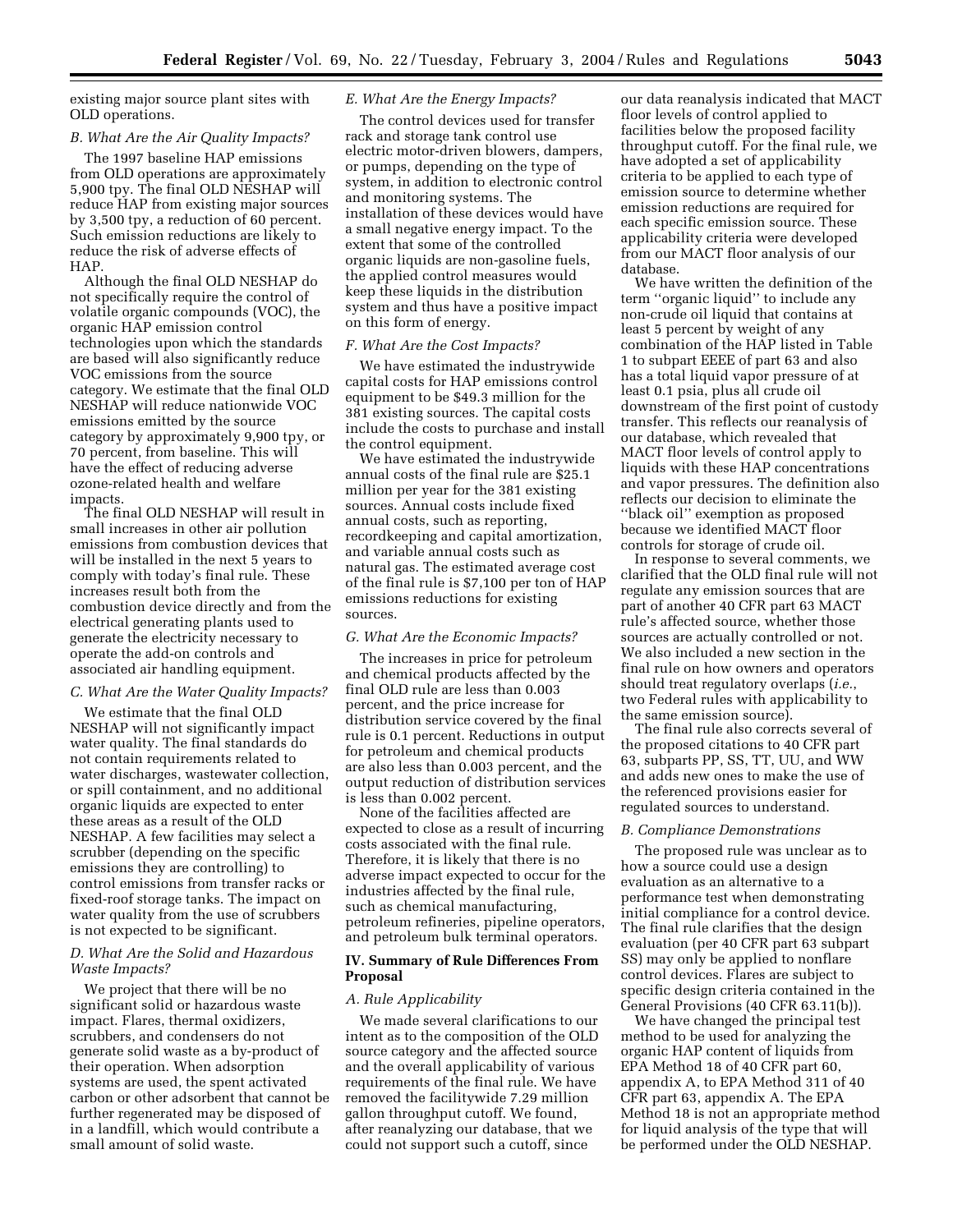Method 18 is appropriate for determining the HAP content in air streams, not the HAP content in liquids. We are now specifying EPA Method 311 of appendix  $\overrightarrow{A}$  of 40 CFR part 63, which is titled ''Analysis of Hazardous Air Pollutant Compounds in Paints and Coatings by Direct Injection into a Gas Chromatograph.'' Sources may also use alternative analytical methods with EPA's approval, or rely on supplier information, MSDS, and similar analyses that do not require the source to perform any testing. If an MSDS, or similar documentation, presents the HAP content of components of a liquid as a range, then you must use the upper end of the range of values in determining the total HAP content of the liquid. If the results of an analysis by EPA Method 311 are different from the HAP content determined by another means, the EPA Method 311 results will govern compliance determinations.

The final rule allows up to 180 days after the compliance date to conduct the initial performance tests, rather than having to conduct them by the compliance date, and, thus, makes the final rule consistent with the amended General Provisions and other MACT rules.

### *C. Emission Limitations and Work Practice Standards*

At proposal, we specified liquid vapor pressure cutoffs to determine applicability of the storage tank control requirements in terms of the annual average true vapor pressure of the stored liquid. This format was compatible with the liquid property data in our OLD database as we had received the data from industry. For the final rule, we have determined, in response to comments and after our re-analysis of our database, that the vapor pressure basis should be consistent with other NESHAP that also specify storage tank vapor pressure cutoff levels. Therefore, we have written the basis for the applicability criteria in the final OLD NESHAP to be the annual average true vapor pressure of the total organic HAP in the stored liquid.

We have also increased the time period over which an owner or operator may achieve compliance with the work practice standards for floating roof storage tanks. For any floating roof tanks that do not currently meet the equipment requirements specified in 40 CFR part 63 subpart WW, full compliance may be achieved within 10 years after the effective date of the final OLD NESHAP, or at the next degassing or cleaning of the tank, whichever occurs first. If the first degassing and cleaning activity occurs during the 3

years following the effective date of the final OLD NESHAP, the compliance date is 3 years from the effective date of the final OLD NESHAP. Fixed-roof tanks are still required to achieve compliance within 3 years after the effective date of the final OLD NESHAP.

At proposal, the emission limit and applicability throughput cutoff for transfer racks was based on each rack loading position. In re-analyzing the database since proposal, we have determined that the information for transfer racks could not be verified on the basis of individual rack loading position. We have written the final rule based on the entire transfer rack to be consistent with many other MACT rules.

In response to requests by commenters and after re-analyzing our database, we added 40 CFR part 63 subpart H as one of the LDAR programs that may be used to comply with the work practice standard for equipment. We also clarified that only equipment leak components associated with the affected source need to be included in a source's LDAR program.

#### *D. Monitoring, Recordkeeping, and Reporting*

The proposed rule contained detailed procedures for performing monitoring and for carrying out quality assurance checks on the monitors. The final rule incorporates the monitoring provisions of 40 CFR part 63, subpart SS, and requires owners and operators to submit their own monitoring plan for approval by the applicable title V permitting authority. In accordance with subpart SS, the final rule allows the use of organic monitors in addition to monitors that measure an operating parameter of the control device (such as temperature). This will provide more flexibility in the way a source determines operating limits and monitors operation of control systems. In response to several comments, the averaging time for the monitored data is daily, which is consistent with 40 CFR part 63 subpart SS.

Following proposal, we reviewed the proposed requirements to file reports and keep records and determined that these requirements could be streamlined by reorganizing the pertinent rule sections and deleting certain records and reports that were duplicative or unnecessary for ensuring that sources were maintaining compliance with the standards. We also responded to comments requesting flexibility in the way a source generates and submits reports by allowing a source to combine the reports required by different MACT rules or to send the periodic reports

required under the final OLD NESHAP along with those required by title V of the CAA. We have incorporated provisions to allow these forms of combined reporting, as well as an allowance for multiple Notifications of Compliance Status for the same affected source to be submitted together. We have included specific references to the periodic reporting requirements in 40 CFR part 63, subparts SS, TT, UU, and WW, which had been inadvertently omitted from the proposal.

### **V. Summary of Responses to Major Comments**

#### *A. Rule Applicability*

*Comment:* Several commenters stated that the Agency should revise the definition of ''OLD operation'' to be the combination or group of emission units used to transfer organic liquids into or out of a plant site in order to provide a clear definition of the OLD source category. Two of the commenters stated that EPA's definition of ''OLD operation'' is inconsistent with its source category listing. The proposed definition captures facilities that receive organic liquids but do not serve as distribution points, and from which such liquids are not obtained for further use and processing. These commenters urged EPA to limit the source category so that facilities and activities that do not serve as distribution points, or are merely managing organic liquids without distribution, are not captured in the final rule. Other commenters urged EPA to clarify that the final rule will not apply to end-users of organic liquid products, but rather only to manufacturers and distributors of those organic liquid products in the SIC/ NAICS codes listed at proposal.

*Response:* The commenter's suggested definition for ''OLD operation'' is more appropriate for the affected source definition to clearly establish the limits of the affected source, but is not appropriate for describing the source category as a whole.

Further, we disagree with the commenters that our definition of OLD operation and, thus, the OLD source category is inconsistent with the source category listing by including facilities that receive organic liquids without further distributing them to end users. We consider the distribution network to include both outgoing and incoming transfers and storage of organic liquids, whether offsite or onsite. Thus, while the types of facilities identified by the commenters may never distribute the liquids offsite, the activities, equipment, and emissions that occur at such receiving and end-use facilities are part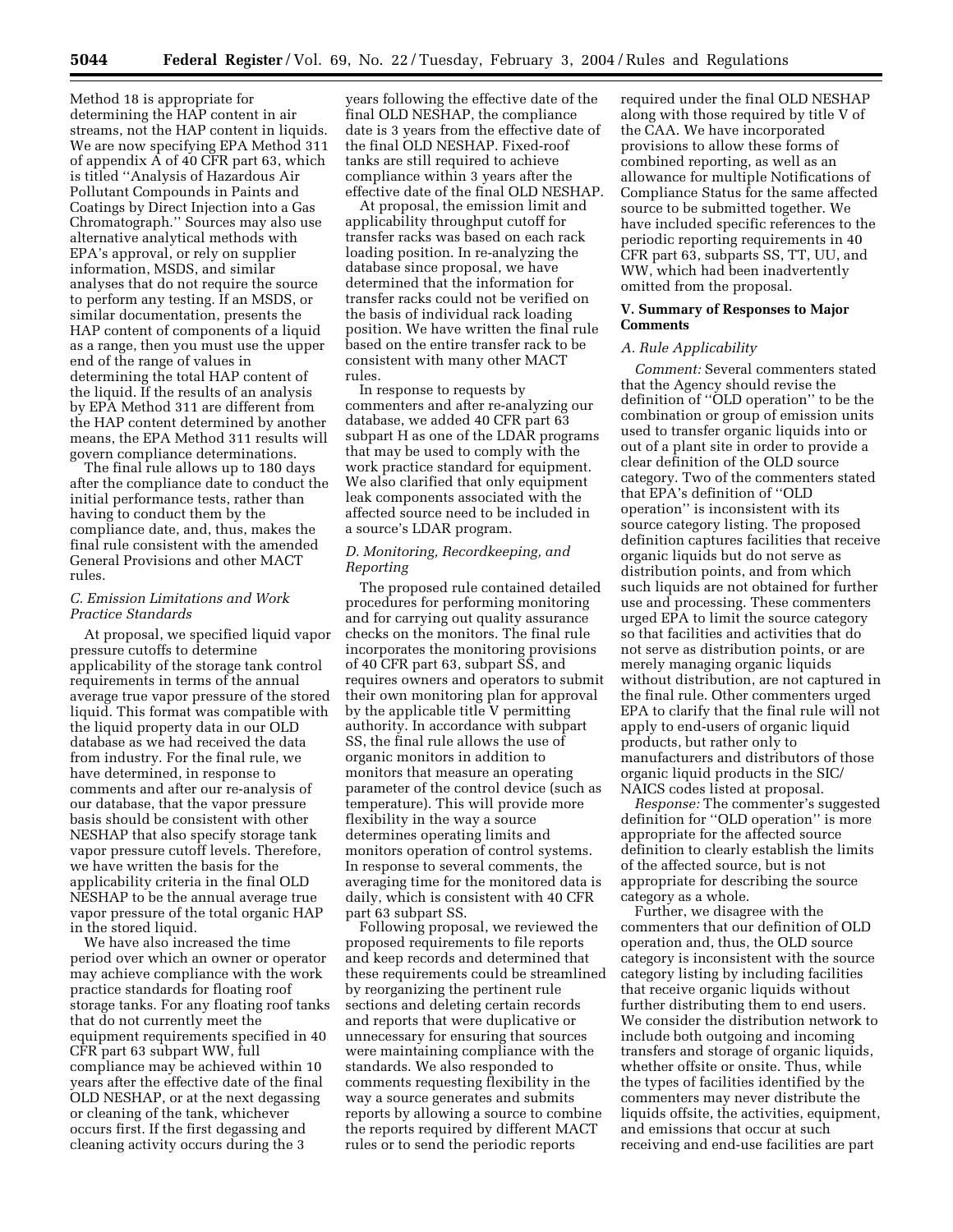of the overall organic liquid distribution network.

The final rule is clear that the source category includes OLD operations that are collocated with other (such as manufacturing) activities at major source plant sites. Since the source category includes distribution operations in many industrial categories, we have not included any reference to SIC or NAICS codes in the final rule.

*Comment:* One commenter noted that the Technical Support Document (TSD) indicates that ''tanks and other liquid handling equipment involved solely in activities within the plant site would not be considered to be OLD emission sources \* \* \*," but the provisions of the proposed rule and the definition of ''OLD operation'' do not support this position.

Similarly, commenters recommended that the affected source not include dedicated equipment used to transfer and store organic liquids between onsite process units.

*Response:* Our intent for the final rule is to reduce HAP emissions from the storage and transfer of organic liquids within a distribution network. It is our judgment that the distribution network ends only when the organic liquids reach a final destination where they are consumed or are introduced into an operation included in another source category. Therefore, the OLD network includes the transfer and storage of organic liquids involving any equipment identified in the affected source for OLD and that are not subject to another MACT rule. Further, in our judgement, there is no practical difference in the types of equipment in use and the types of available emission controls are identical for both inter- and intra-plant site transfers.

Based on these considerations, it is our intent that equipment used to store or transfer organic liquids that occur ''within'' a plant site are considered part of the OLD distribution network and part of the OLD affected source unless such equipment is subject to another MACT standard. Therefore, we have not excluded from the final rule ''tanks and other liquid handling equipment involved solely in activities within the plant site,'' and we have written the definition of OLD operation to include transfers and storage of organic liquids ''into, out of, or within a plant site.'' Thus, if an emission source meets the relevant HAP content, vapor pressure, and capacity or throughput criteria, the emission reduction requirements of the final rule apply to that emission source even if it transfers or stores organic liquids wholly within a plant site.

*Comment:* Several commenters requested that EPA clarify the relationship between applicability and affected source. These commenters felt that restricting the affected source to only those emission points that are subject to controls could result in a very narrow definition of the affected source. It could also result in triggering the MACT new source requirements by the addition of a relatively small component to an OLD operation, if the rest of the OLD operation were exempt from controls. This does not appear to be EPA's intent, but rather an inadvertent consequence of the manner in which the proposed rule addresses emission points that are exempt from controls.

Another commenter stated that EPA's proposed affected source definition is unlawful because EPA chose a broad definition that allows equipment to be replaced without the replacement becoming a new source.

*Response:* We agree with the commenters that the proposed rule did not contain a clear definition of the affected source, primarily because of confusion that occurred as the result of the two different definitions of ''affected source'' that were inadvertently created in the proposed rule.

While the intent of proposed § 63.2338(b)(2) was to provide additional detail to supplement the definition in § 63.2338(b)(1), we understand the confusion that this created by appearing to present a different and conflicting affected source definition. In the final rule, we have defined ''affected source'' as ''\*  $\hspace{0.1mm}^{\ast}$  \* the collection of activities and equipment used to distribute organic liquids into, out of, or within a facility that is a major source of HAP.''

We also agree with the commenters that the affected source should include all of the pertinent emission sources without regard to the applicability criteria that cause certain equipment to be subject to different requirements of the final rule. Therefore, the final rule, in § 63.2338(b), presents a description of the affected source in which all of the pertinent emission sources are listed, without regard to their control requirements under the final rule. We have also written § 63.2338(b)(1) to define the affected source as ''the collection of activities and equipment.'' This clarifies our intention to have a broad interpretation of affected source.

We acknowledge that a broad definition in many circumstances allows individual emission points (such as a single storage tank, pump, etc.) to be replaced without the new source standards being applied to that new piece of equipment. Using a broad

definition of affected source is, however, within our discretion in selecting the best approach for the standards for a particular source category. The term ''affected source'' refers to the collection of processes, activities, or equipment to which a MACT standard applies. In other MACT rules, we have adopted either a broader or narrower definition of affected source for given categories depending on the nature of particular MACT requirements and the strategies available for meeting them. A broader definition permits emission reduction requirements to apply to a larger group of processes, activities, and equipment. This approach encourages owners or operators to develop and utilize more innovative and economically efficient control strategies. Using a narrower definition of affected source frequently leads to difficulties for facilities in managing differing requirements for individual pieces of equipment without achieving substantive emission reduction.

For the purpose of determining MACT, however, we chose to utilize the approach of examining the emission sources individually. In our industry survey, we requested data for each emission source rather than from the entire OLD operation. By evaluating the data on an emission source basis, we were able to establish MACT floors for each type of emission source without having to consider how each facility controlled emissions on a facilitywide basis. For example, we established MACT floors for storage tanks based on facilities with the best controlled storage tanks, even if those facilities did not utilize the best controlled transfer racks.

Our selected approach for the final OLD NESHAP is consistent with the 40 CFR part 63 General Provisions, as amended (67 FR 16582, April 5, 2002), which adopt a broader definition of affected source such that future MACT standards will generally adopt a definition of affected source which consists of all existing HAP-emitting equipment and activities that are at a single contiguous site and are within a specific category or subcategory.

*Comment:* Several commenters recommended that compounding, blending, and packaging operations be included in the affected source, but with no control requirements. According to the commenters, this would result in a more accurate investment basis for OLD operations at a site, would clarify which MACT affected source these operations are associated with, and would avoid the potential for future regulatory overlap.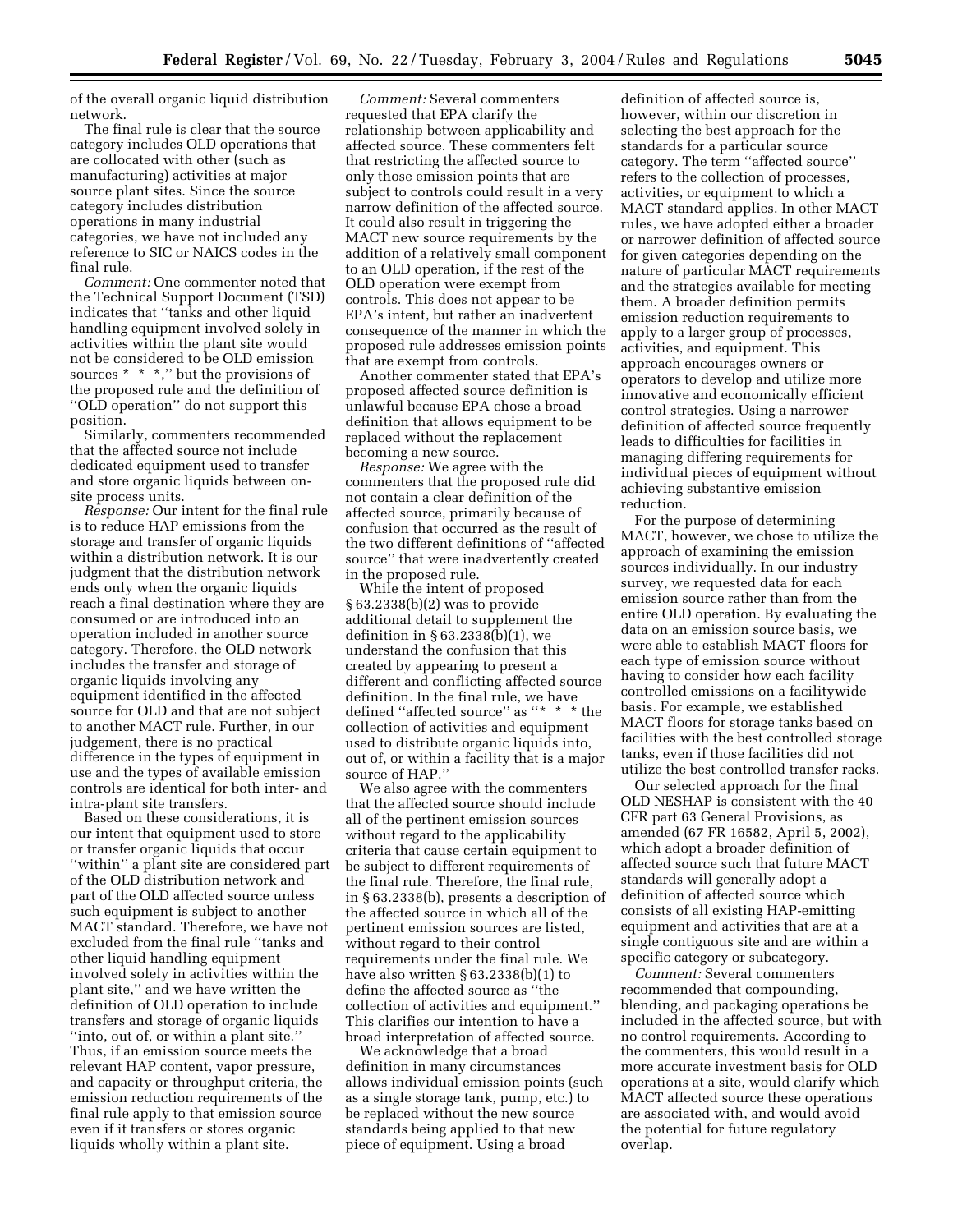One commenter supported the inclusion of small containers (pails, drums, portable tanks, and isotainers) as part of the OLD affected source but urged that small containers be excluded from controls in the final rule.

*Response:* We have written the definition of affected source in the final rule to include storage tanks and transfer racks used to store or transfer organic liquids regardless of the particular operation or activity such tanks and transfer racks were supporting, including such operations and activities as packaging, blending, and compounding.

We have not defined the affected source to single out the operations identified by the commenter because the changes that were made to the definition provide the necessary clarity. The final rule makes it clear that equipment used in operations such as these would be part of the affected source if they meet the general criteria of storing or transferring organic liquids and they are not subject to another MACT rule. Equipment meeting the affected source criteria in § 63.2338 of the final rule are to be included as emission sources in the initial Notifications and Reports required under §§ 63.2382 and 63.2386 of the final rule.

Finally, we have included containers in the definition of affected source. This is consistent with how we have redefined the affected source to include equipment even if control is not required under the final rule. The reanalysis of our data after reviewing the public comments resulted in a finding that the floor level of control for existing container filling operations is no emission reduction. We did, however, identify a MACT floor level of control for new source container filling. As discussed in more detail later in this preamble, we have determined that there are no feasible or cost-effective beyond-the-floor alternatives for the filling of containers at existing sources. Therefore, the final rule includes control requirements only for container filling operations that are new sources.

*Comment:* A number of commenters stated that the inclusion of cargo tanks as part of the affected source is inappropriate. These commenters pointed out that third parties typically provide cargo tanks and they are not generally under the common control of the OLD facilities. The commenters also stated that, if the OLD operation owner purchases either new cargo tanks or a fleet of existing cargo tanks, they should not be included in the reconstruction cost evaluation and potentially trigger

new source MACT requirements at the OLD operation.

*Response:* As discussed in the proposal preamble and the TSD, and in previous rulemakings including the Gasoline Distribution MACT NESHAP (40 CFR part 63, subpart R), cargo tanks (consisting of tank trucks and tank cars, and renamed as ''transport vehicles'' in the final rule) can be a significant source of emissions while being loaded at transfer racks. Transport vehicles (whether owned/leased by the facility or operated by other firms) must be included in the affected source to ensure that MACT control will extend to these sources. As the final rule makes clear in Table 4 to subpart EEEE of part 63, the owner or operator must have vapor tightness documentation for each transport vehicle loading at an affected transfer rack. Third parties in many cases will be responsible for getting periodic testing (EPA Method 27 or DOT test) performed and for providing the certification papers to the facilities.

The acquisition of additional transport vehicles, whether by the source owner or by third parties, would not be included in the reconstruction cost evaluation and would not trigger any different control requirements for the liquid transfer operation. The items that define the affected source are the stationary infrastructure of the facility; that is, the combination of tanks, transfer racks, and equipment leak components. The primary mission of transport vehicles is transporting the liquids on roadways. Thus, they are not part of the stationary infrastructure of the facility. The objective of the ''reconstruction'' provisions of the CAA is to prevent an existing source from avoiding more stringent new source standards by perpetually rebuilding existing equipment rather than installing new equipment. The purchase of transport vehicles should have no impact on the triggering of more stringent standards for the storage tanks or transfer racks at an affected source. Also, at an OLD operation, facilitywide emission rates are impacted by the size, throughput capacity, and number of storage tanks and transfer racks. From the standpoint of overall emissions, it makes no difference if one vehicle is loaded ten times or if ten identical vehicles are loaded once. Therefore, the number of individual transport vehicles or the acquisition of additional transport vehicles should not be included as part of the infrastructure of the facility that is considered in determining ''reconstruction'' cost. The acquisition of additional containers by an owner or operator of an OLD facility would also

not be considered in the determination of ''reconstruction'' costs.

*Comment:* Three commenters stated that EPA needed to clarify that only pipelines with equipment leak components (*i.e.*, pumps, valves, or sampling connection systems) associated with a storage tank or transfer rack included in the affected source will be subject to the LDAR requirements. Commenters requested that a pipeline that transfers organic liquids directly to or from a process unit that does not pass through a transfer rack or storage vessel subject to the rule is not to be included in the affected source or in the calculation of throughput used in applicability determinations.

Commenters also stated that the exclusions from the OLD rule should include pipeline equipment leak components used to directly transfer organic liquids across plant site boundaries into or out of storage tanks not subject to another MACT standard or process equipment that are not storage tanks, and unloading facilities and pipeline equipment used to transfer organic liquids from ships, barges, tank trucks, or tank cars into a storage tank covered by other MACT standards or process equipment that are not storage tanks.

*Response:* Pipelines themselves are not and never were part of the affected source definition. Only equipment leak components that are part of a pipeline were considered part of the affected source at proposal. We know of no reason as to why equipment leak components associated with a pipeline that transfers organic liquids should not be part of the affected source for the final rule, regardless of whether the organic liquid being transferred is deposited in a storage tank subject to the final rule or to another MACT standard. If the pipeline's equipment leak components are subject to another MACT standard, then they are not subject to the final OLD NESHAP. If the pipeline's equipment leak components are not subject to another MACT standard and the pipeline is in organic liquids service, then the equipment leak components are subject to the requirements of the final OLD NESHAP.

Finally, the final rule does not include a facility-level throughput calculation to determine whether or not a facility is subject to the final rule. Therefore, there is no longer a need to clarify the relationship of pipelines to the throughput applicability determination.

*Comment:* We received a large number of comments concerning the proposed applicability criteria of 7.29 million gallons per year, which would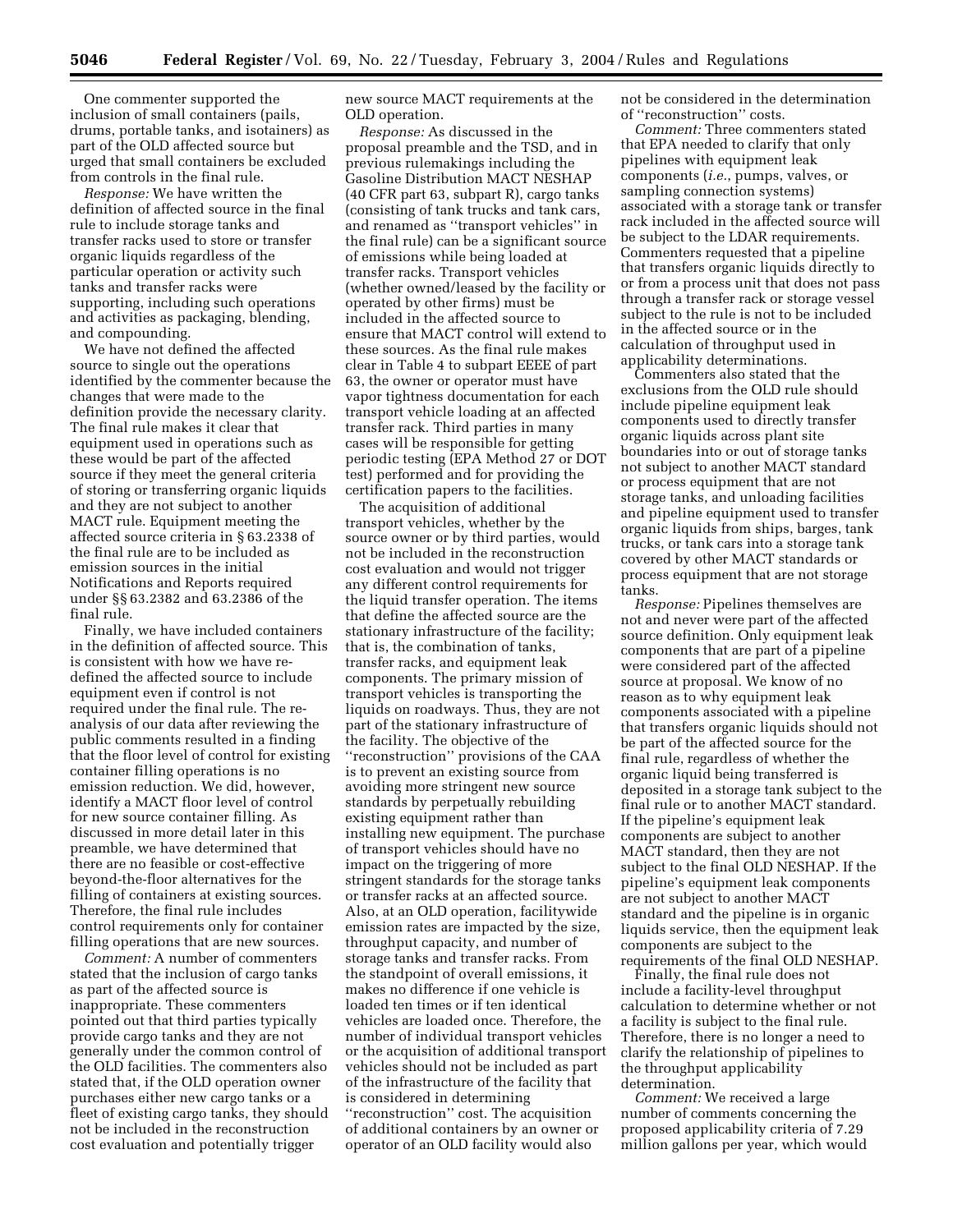have excluded facilities from the OLD rule if their facility throughput was less than 7.29 million gallons of organic liquids. Several commenters supported the cutoff and requested clarification on the procedures for determining throughput. Other commenters questioned the appropriateness of excluding from control those facilities that are in the source category and have emission sources that could be controlled by the final OLD rule.

*Response:* We proposed a facilitylevel throughput cutoff believing it was a useful criterion to identify smaller facilities at which controls would not be required based on our understanding that such facilities were not typically required to be controlled under other rules. We re-analyzed the database to determine if MACT floors existed for facilities with throughputs less than 7.29 million gallons of organic liquids, and determined that MACT floors exist for facilities with throughputs of less than 7.29 million gallons. Therefore, we can not support the proposed 7.29 million gallon cutoff.

However, as a result of our re-analysis of the database, we determined that throughput cutoffs for certain emission points were justified. The throughput cutoffs are now a part of the applicability criteria used to determine which transfer racks are subject to control.

*Comment:* Several commenters requested clarification of the relationship between the OLD rule and other existing rules and future rules.

*Response:* We agree with the commenters that the final OLD NESHAP must be explicit in describing the specific applicability of other 40 CFR part 63 NESHAP for sources that potentially may be drawn into more than one subpart. Section  $63.2338(c)(1)$ of the final rule states that storage tanks, transfer racks, and equipment leak components that are part of an affected source under another 40 CFR part 63 NESHAP are excluded from the definition of affected source, even in cases where the other rule does not require a reduction in emissions from the emission source.

*Comment:* Several commenters stated that EPA needs to address overlap between the OLD NESHAP and other non-40 CFR part 63 existing rules, such as the Storage Tank New Source Performance Standard (40 CFR part 60, subpart Kb), the Benzene Storage Tank and Benzene Transfer Operations NESHAP (40 CFR part 61, subparts Y and BB, respectively), and Resource Conservation and Recovery Act (RCRA) regulations.

*Response:* We have written 40 CFR 63.2396 to address the overlap between the final OLD NESHAP and those rules cited by the commenters. If meeting the requirements of another rule does not result in an owner or operator fully meeting the requirements of the OLD NESHAP, then the owner or operator must modify the compliance methods to come into full compliance with the OLD NESHAP while remaining in compliance with the other rule.

*Comment:* One commenter, whose facility is subject to 40 CFR part 63, subpart Y (Marine Loading), pointed out that 40 CFR part 63, subpart SS, § 63.983(b) and (c), imposes an initial leak detection standard for closed vent systems that is more stringent than the detection standard contained in subpart  $Y: § 63.983(c)(1)(v)$  specifies only the use of methane for calibration of the instrument used to conduct the initial EPA Method 21 sweeps in subpart SS, while subpart Y is more flexible; subpart Y and subpart SS conflict on the response required if a leak is found; and, for closed vent systems that contain bypass lines, subpart Y contains an exemption on closure requirements for maintenance vents, but subpart SS does not allow that exemption. The commenter stated that this is appropriate for subpart Y due to the "batch" nature of tank vessel loading, and that it would be inappropriate to impose the subpart SS requirement on part of their facility.

*Response:* If an OLD emission source is required to be controlled under the final OLD NESHAP and that emission source is already controlled in a ''shared'' control device, then the owner or operator is required to be in compliance with both NESHAP or the NESHAP that impose the more stringent emission standard and/or work practices.

If an OLD emission source is in OLD operation part of the year and ''in service'' for another NESHAP for the rest of the year, then that OLD emission source is required to be in compliance with the final OLD NESHAP when that emission source is in OLD operation, even if the requirements between the two NESHAP rules are different. The owner or operator still has the option to permanently comply with whichever NESHAP provides the most stringent emission standard and/or work practices.

*Comment:* One commenter noted several conflicts between 40 CFR part 63, subparts SS and Y, and the proposed OLD NESHAP; specifically, performance tests on incinerators using specified test methods and conflicting language regarding the temperature

monitoring location. The commenter claimed that the proposed control device evaluation in 40 CFR 63.2362(g) that would be submitted according to the requirements of 40 CFR 63.985(b)(1)(i) is an unnecessarily burdensome requirement for a facility that has source test data less than 5 years old showing that the control device more than adequately controls emissions. For such facilities, the commenter requested that existing data be allowed to be used in lieu of a design evaluation.

*Response:* We have written the performance test and design evaluation requirements in § 63.2362 of the final rule and Table 5 to subpart EEEE of part 63 to more clearly specify the use of the 40 CFR part 63, subpart SS, procedures and also to clarify that prior test results may be used, in many cases, to demonstrate compliance with the final OLD NESHAP. The final rule also allows owners or operators the flexibility of applying for approval to use alternative test methods.

*Comment:* Two commenters recommended that EPA clarify the OLD boundary by incorporating the concept of ''intervening storage tanks,'' which has been used in several other MACT standards such as the Hazardous Organic NESHAP (HON) and the Polymers and Resins rules. Under this concept, if a bulk tank in a centralized tank farm area has received organic liquids from outside the plant site and feeds that material to another storage tank at the process unit (an ''intervening storage tank''), the bulk tank is assigned to the organic liquid distribution operation and the intervening storage tank to the process unit.

*Response:* We have evaluated the comment concerning the concept of ''intervening storage tanks'' and have determined that such a concept is neither appropriate nor needed for the final OLD NESHAP. The ''intervening storage tank'' concept is specifically to help facilities identify which storage tanks are part of the affected source of a particular MACT source category. The intent of the final OLD NESHAP is to supplement other NESHAP and apply to all remaining unregulated storage tanks that are in OLD operation. To incorporate similar ''intervening storage tank'' language in the final OLD rule is at best unnecessary and at worst could lead to excluding tanks that should be covered by the final OLD NESHAP.

*Comment:* Several commenters recommended that EPA clarify that the emission limitations and work practice standards identified in § 63.2346 apply whenever an emission source is in OLD operation, but not when the emission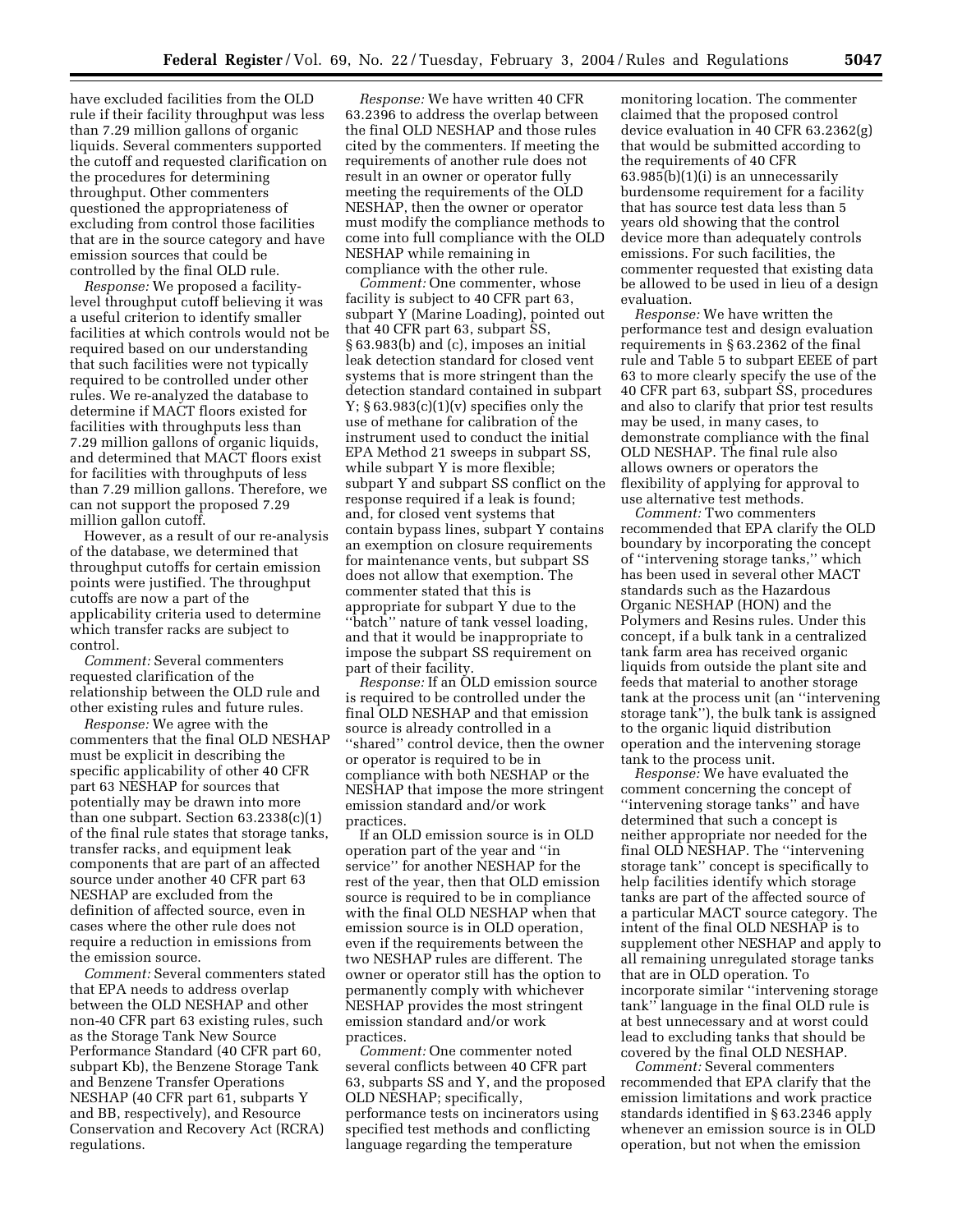source is not in OLD operation. Commenters pointed out that the proposal stated that affected facilities must be in compliance with the emission limitations at all times except for periods of startup, shutdown, or malfunction. They felt that periods of ''non-operation of the affected source'' should be included on this list.

Commenters recommended that § 63.2374(c) be clarified such that for demonstrating continuous compliance data averages should only include data collected when vapors from OLD operations are being routed to the control device.

*Response:* It was our intent in the proposed rule that the emission limitations and work practice standards apply only when an emission source is transferring or storing an organic liquid or when an equipment leak component is in organic liquids service. Because there are no emissions from storage tanks or transfer racks during periods of ''non-operation of the affected source,'' there is no need for the emission limitations to apply during these times. In addition to periods when the entire affected source is not in operation, there may be periods when any one of the emissions sources within the affected source is not in operation or is not in OLD operation. During these periods, the emission limitations for all other emission sources would still apply, but the emission limitations would not apply to the emission source not in OLD operation. This intention has been clarified in § 63.2350 of the final rule.

We agree with the comment that only data collected during times when emissions are being routed to the control device should be used in demonstrating continuous compliance and have written § 63.2374(c) of the final rule to the effect that data are not to be used when collected during ''periods when emissions from organic liquids are not routed to the control device.''

*Comment:* One commenter felt that the proposed rule should be modified to allow pilot flames to be turned off during flare shutdowns and when all the sources serviced by the flare are shut down.

A second commenter thought EPA should reconsider the continuous compliance requirements for thermal incinerators that utilize ''bladder tanks,'' which collect emissions in a bladder until a sufficient quantity is collected to use the incinerator, so that the oxidizer does not have to be operated continuously. The commenter suggested changing the rule language to require sites to maintain the average fire box temperature only during times that

vapors are introduced to the control device.

*Response:* The requirement to continuously maintain a flare pilot flame is part of the 40 CFR part 63 General Provisions, which state that a pilot flame is required for an open flare during periods when emissions may be vented to the flare. If the flare is shutdown (out of service), there is no need to require a pilot flame because no emissions will be vented to the flare. Where the emissions sources serviced by the flare are shutdown, we agree that operating a pilot flame during such periods would be nonproductive because there are no emissions to be vented to the flare. We have written Table 9 to subpart EEEE of part 63 to allow an owner or operator not to maintain the pilot flame when all emission sources serviced by the flare are shutdown (out of service). However, we are requiring in the final rule that owners and operators make a demonstration to the permitting authority that it will not experience a deviation and to keep records of each time the pilot flame is extinguished and relit.

We also agree with the commenter that it is unnecessary to maintain the average fire box temperature in thermal incinerators during periods when emissions are not vented to the incinerator. Therefore, we have written Table 9 to subpart EEEE of part 63 to clarify that the average fire box temperature in thermal incinerators need only be maintained while emissions are being vented to the control device. The final rule requires the owner or operator to monitor both this temperature and the time periods when vapors are flowing to the device. We also note that an owner or operator may have to increase the firebox temperature some time before emissions are vented back into the incinerator in order to comply with the average fire box temperature requirement.

*Comment:* We received several comments concerning the definition of ''organic liquid'' that affects the applicability of the proposed standards. One commenter asserted that the exemption of most organic liquids containing less than 5 percent HAP by weight is in violation of the requirements of the CAA. Another commenter claimed that the 5 percent HAP cutoff is legally permissible on ''*de minimis*'' grounds.

Two commenters recommended that EPA revise its definition of ''organic liquid'' to exclude liquids that are not predominantly organic in order to exclude from regulation those liquids that contain very small amounts of

organic material such as predominantly aqueous or inorganic liquids. The commenters felt that these liquids should not be included in the final OLD NESHAP because they do not emit significant amounts of organics to the environment and controlling them will not provide the intended emission reductions.

Finally, several commenters added that EPA should provide a list of common materials within the petroleum industry that will not be regulated, such as kerosene (No. 1 distillate oil), diesel (No. 2 distillate oil), asphalt, and heavier distillate oils and fuel oils.

*Response:* The EPA disagrees that the proposed exemption of organic liquids containing less than 5 percent HAP-byweight can be justified by *de minimis* principles. The EPA's *de minimis* authority exists to help avoid excessive regulation of tiny amounts of pollutants, where regulation would yield a result contrary to a primary legislative goal. It is unavailable ''where the regulatory function does provide benefits, in the sense of furthering the regulatory objectives, but the agency concludes that the acknowledged benefits are exceeded by the costs.'' *EDF* v. *EPA,* 82 F.3d 451, 466 (D.C. Cir. 1996); *Public Citizen* v. *Young,* 831 F.2d 1108, 1112– 13 (D.C. Cir. 1987); *Alabama Power* v. *EPA,* 636 F.2d 323, 360–61 & n.89 (D.C. Cir. 1979). Accordingly, a *de minimis* exemption to section 112(d)(3) is unavailable, because it would frustrate a primary legislative goal by carving out tons of HAP emissions from regulation. The EPA's rejection of the *de minimis* concept has already been affirmed by the U.S. Court of Appeals for the District of Columbia Circuit, in *National Lime Ass'n* v. *EPA,* 233 F.3d 625, 640 (D.C. Cir. 2000) (''*NLA*''), in which the court rejected the petitioner's claim that in light of both the high costs and low quantities of HAP at issue in that case, EPA should read a *de minimis* exception into the requirement that it regulate all HAP emitted by major sources. In that case, the Court found that ''EPA reasonably rejected this argument on the ground that the statute 'does not provide for exceptions from emissions standards based on *de minimis* principles where a MACT floor exists.' '' *NLA* at 640.

Contrary to the commenter's request, EPA sees no reason to revisit this fundamental issue, and rejects the assertion that both EPA and the court decided this issue incorrectly in *NLA.* Section 112 of the CAA is replete with careful definitions of volume-or effectbased limitation on regulation, indicating that Congress has already defined what amounts of HAP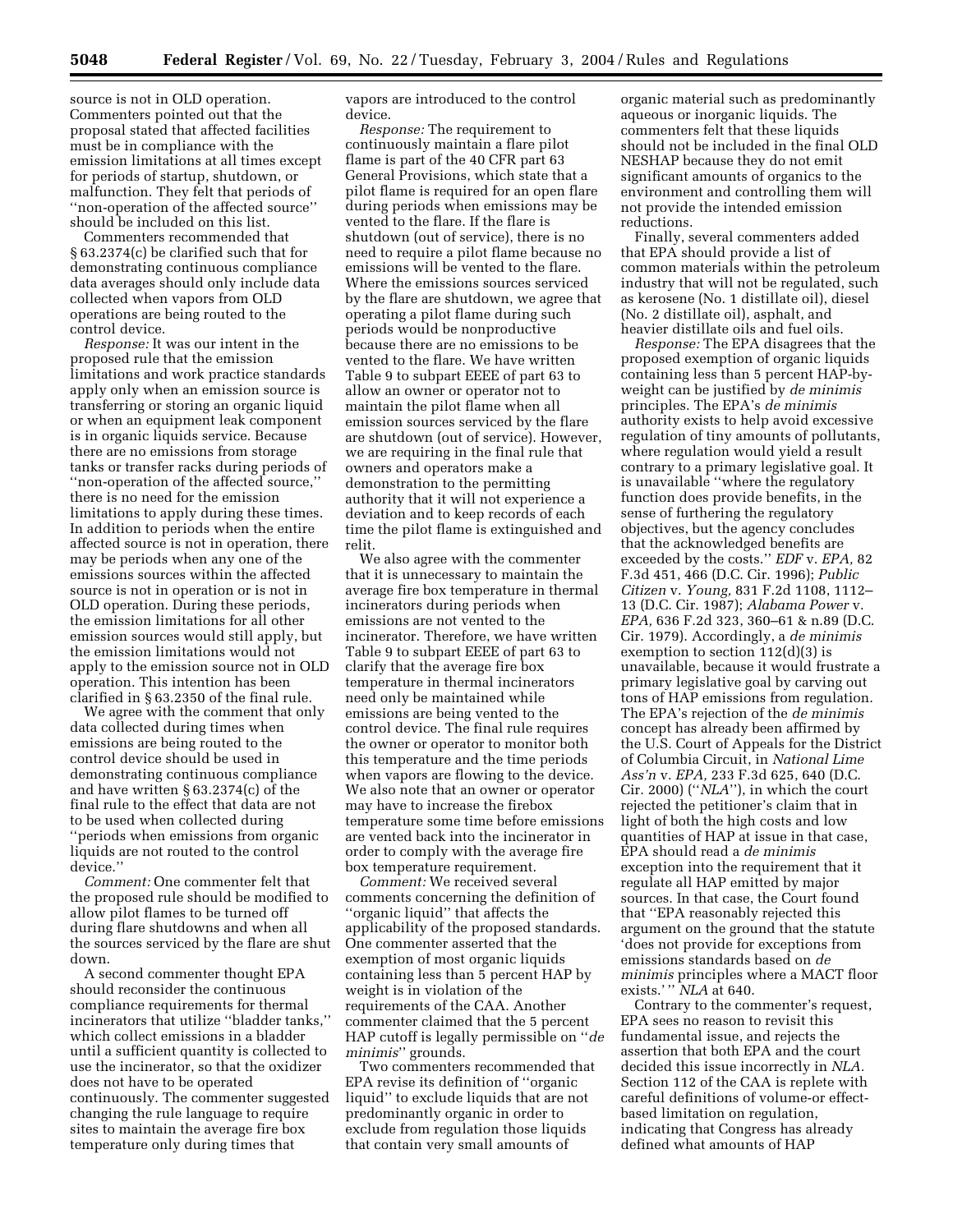emissions are too small to warrant MACT standards. The requirement to adopt MACT emission limitations, for example, applies without exception to ''each category or subcategory of major sources \* \* \* of [HAP]." CAA section 112(d)(1). For sources below the major source threshold, however, EPA has discretion to require ''generally available control technologies or management practices.'' CAA section 112(d)(5). Congress has thus itself defined volumetrically which sources' emissions are small enough not to warrant mandatory MACT standards.

Congress likewise defined several MACT exceptions applicable where emissions have *de minimis* health effects. Section 112(d)(4) of the CAA allows EPA to establish standards less stringent than MACT for HAP with an established health threshold, so long as it sets a standard below the health threshold with ''an ample margin of safety.'' Section 112(b)(3)(C) of the CAA directs EPA to de-list HAP—precluding section 112(d) MACT standards—if EPA determines that ''there is adequate data on the health and environmental effects of the substance to determine that emissions, ambient concentrations, bioaccumulation or deposition of the substance may not reasonably be anticipated to cause any adverse effects to the [sic] human health or adverse environmental effects.'' Section 112(c)(9)(B)(i) of the CAA lets EPA delete source categories from the category list—the consequence again being no MACT control—if it determines that, for emissions of carcinogenic HAP, ''no source in the category \* \* \* emits such [HAP] in quantities which may cause a lifetime risk of cancer greater than one in one million to the individual in the population who is most exposed to emissions of such pollutant from the source.'' For noncarcinogens, EPA may delete source categories if it determines that ''emissions from no source in the category or subcategory \* \* \* exceed a level which is adequate to protect public health with an ample margin of safety and no adverse environmental effect will result from emissions from any source.'' CAA section  $112(c)(9)(B)(ii)$ . Moreover, in defining which source modifications trigger additional regulatory standards, CAA section  $112(g)(1)(A)$  mentions a "greater" than *de minimis* increase in actual emission of a [HAP].'' This shows that Congress knew how to use the *de minimis* concept when it considered such was appropriate in section 112, and the fact that it did not use it in section 112(d)(3) supports EPA's—and

the D.C. Circuit's—conclusion that it is unavailable to support an exception to a MACT floor.

The EPA does not find persuasive the commenter's reliance on *CMA* v. *EPA,* 217 F.3d 861, 866 (D.C. Cir. 2000) for the proposition that the overall purpose of section 112 is protecting human health and the environment, and that, therefore, as long as this general purpose is met, EPA may fashion *de minimis* exceptions from MACT. First, this position appears to assume that the issue is to be drawn on a clean slate, while in fact the same court has affirmed EPA's view that section 112(d)(3) provides no discretion to use a *de minimis* rationale to avoid MACT, and the *CMA* case was not faced with it. Second, the commenter appears to give prominence to an over-arching statutory goal over the specific language of the statutory provisions themselves, in assessing whether those provisions are ''extraordinarily rigid'' regarding EPA's otherwise-inherent *de minimis* authority; the logical extension of such an approach would be to find that no single provision in the CAA could restrict EPA's *de minimis* authority, in light of the CAA's over-arching purpose ''to promote the public health and welfare.'' CAA section 101(b)(1). Third, the commenter does not present any statutory arguments to overcome those that EPA presented to the court—and which the court affirmed—in *NLA,* beyond noting that CAA section 112(d)(8) is even more extraordinarily rigid in requiring regulation of coke ovens than is otherwise the case for MACT standards. Finally, EPA is unable to discern the basis for the commenter's suggestion that EPA has in fact ''been relying on'' *de minimis* authority in the MACT program ''for years,'' and is not aware of any instance in which EPA has explicitly created such an exception from an identified MACT floor. Therefore, and for the additional reasons discussed below, EPA does not believe it is appropriate or necessary to revisit the Agency's and the D.C. Circuit's prior conclusions regarding the availability of the *de minimis* principle in the final OLD NESHAP.

However, for the final rule, we are promulgating a 5 percent HAP by weight threshold for non-crude oil liquids in the definition of an organic liquid. No such cutoff is being adopted for crude oil. There are several reasons why we believe such a cutoff is appropriate for the final OLD NESHAP, which EPA believes support the use of a non-crude oil 5 percent cutoff without having to rely upon a legally unavailable *de minimis* theory. During the planning and development of the

proposed rule, we intended to reduce HAP emissions from the distribution of organic liquid products that were either pure HAP liquids, mixtures of HAP and non-HAP liquids, or crude oils. As stated, our intent was to focus on products (including crude oil, which is a naturally occurring product) ''intended for further use or processing.'' Therefore, we focused our data gathering efforts on five 2-digit Standard Industrial Classification (SIC) codes that we believed represented the vast majority of the facilities nationwide engaged in the distribution of what we considered to be organic liquid products.

We surveyed facilities in these five 2 digit SIC codes asking broad questions about the liquids that they distributed that contained organic HAP. In evaluating and analyzing the data, we discovered that the types of liquids containing organic HAP, including some non-product liquids and liquids with very low organic HAP contents, were more diverse than we had expected. In addition, the types of facilities engaged in distribution of such liquids, were greater than we had assumed in developing the proposed rule, as was the degree to which unforseen facility types were distributing and controlling emissions from such liquids.

As stated above, such low HAP content non-crude oil liquids were not initially anticipated to be covered by the OLD rule, and may in many cases be the result of impurities or contaminants and not the result of an intended formulation of a product. These types of non-crude oil liquids (those with small HAP contents) can be found at many facilities outside the five 2-digit SIC that we targeted. At this point, based on the data collected for the OLD rule, we cannot ascertain the representativeness of our data for those industries in other 2-digit SIC codes that we did not survey. Nor can we ascertain how many additional emission sources (controlled or uncontrolled) might need to be added to the database to adequately assess the MACT floor for these facilities and noncrude oil liquids and make final, enforceable regulatory decisions. We believe that our current data are insufficient for this purpose and do not provide enough information about the emissions, emission controls in use, or potential to reduce emissions to complete the MACT floor analyses that we believe are appropriate to address the unexpected non-crude oil liquids and facility types that we did not foresee as being subject to the OLD rule when we developed the proposal. As a result, we do not have sufficient data to develop regulatory requirements,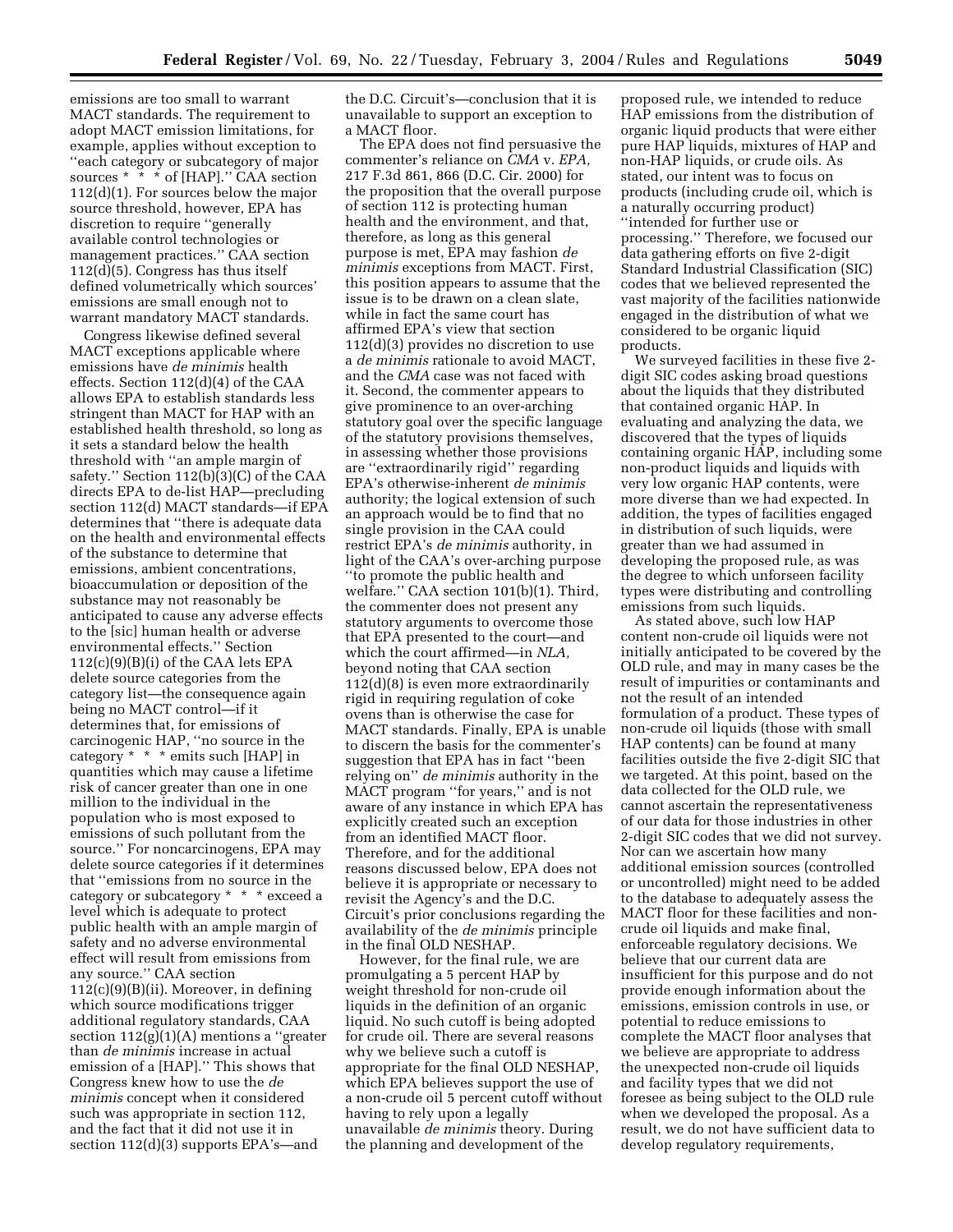including those regarding emissions control and reduction, and monitoring, recordkeeping and reporting, for low HAP-content non-crude oil liquids. We also do not currently have the flexibility in our schedule to allow us to gather the necessary additional data to assess requirements for these low HAP-content non-crude oil liquids prior to the consent decree date for promulgation of the final OLD rule. Section 112(d)(3)(A) and (B) of the CAA directs EPA to base existing source MACT floor determinations on ''emissions information'' which EPA ''has'' or ''could reasonably obtain.'' Rather than adopt requirements for low-HAP noncrude oil liquids based on insufficient data, EPA is proceeding with the final OLD NESHAP as initially envisioned and supported.

We are also concerned that if we were to lower or eliminate the 5 percent HAP content cutoff level for non-crude oil liquids, the final OLD NESHAP would have previously unforeseen impacts on a significant number of Department of Defense (DoD) facilities, at a time when the Federal government as a whole is reassessing the extent to which it is appropriate to subject DoD facilities to regulatory requirements. There was a consensus among representatives of the DoD that the OLD rule as proposed (a 5 percent HAP content cutoff) would not impact the storage and distribution of many types of fuels and other liquids in use at military installations. However, if non-crude oil liquids with less than 5 percent HAP were included in the definition of organic liquids as written in the final OLD rule, many DoD facilities would be subject to the final rule and impacted in ways that DoD representatives have informed EPA may seriously compromise the military function. The potential impacts of facilities such as these becoming subject to the final OLD rule were not considered at proposal. No information was provided by commenters, including DoD or others, during the public comment period that would be useful in quantifying the potential impacts of lowering or eliminating the cutoff for these facilities. In light of the sensitivity of this issue, EPA believes it would be inappropriate to proceed with the final rule in a form that might cause unforeseen and as-yet un-analyzed impacts on DoD facilities.

After evaluating the issues discussed above, we have concluded that the most appropriate approach for the final OLD NESHAP, and the one that is most consistent with the CAA's directives, is to adopt a definition of organic liquid that includes a HAP content cutoff level for non-crude oil liquids. We have also

concluded that the proposed level of 5 percent is a reasonable separation between our intended scope of products and those non-crude oil liquids that contain low amounts of HAP, often as impurities and contaminants.

For vapor pressure, we have only a small amount of data for non-crude oil liquids with true vapor pressures less than 0.1 psia. The data we do have are not representative of the universe of such low vapor pressure non-crude oil liquids and are not sufficient to enable us to support a MACT floor or emission standard requiring controls. We conclude that for a non-crude oil organic liquid to be subject to the final OLD rule, the organic liquid must have a total vapor pressure of at least 0.1 psia and must also contain at least 5 percent HAP by weight.

With regard to the comments about excluding organic liquids that are not predominantly HAP and including primarily aqueous or inorganic liquids, we investigated the HAP emission potential for solutions of HAP in organic liquids, inorganic liquids, and water (or mostly water). Based on consideration of the volatilization properties of organic compounds in various types of liquid media, we cannot support the suggestion for limiting the scope of the organic liquid definition. More detail on our analysis of this issue can be found in a memorandum in the docket.

Lastly, we have included a list of exempt liquids in the definition because the liquids are well defined and would exhibit such low vapor pressure that they would not exceed the 0.1 psia vapor pressure threshold.

*Comment:* One commenter requested that EPA clarify that the evaluation of crude oil as an organic liquid is only applicable after custody transfer.

Several commenters felt that ''black oil'' should be redefined based on whether it has the potential for flash emissions rather than in terms of the gas-to-oil ratio (GOR) and API gravity because petroleum transporters, petroleum marketers, and major petroleum product testing laboratories do not commonly use the gas-to-oil ratio. One commenter suggested that, for OLD MACT applicability, ''black oil'' should be determined solely on the basis of API gravity. This commenter also noted that for the purpose of ''black oil'' determination, the point of entry to the distribution system should be defined as the point of entry to the affected facility. Two other commenters felt that the determination should be made at a point that is representative of the combined crude oil stream.

One commenter provided data on crude oils handled throughout the

country, including the Alaskan oil pipeline and the Valdez Marine Terminal (VMT). These data indicated that the API gravities for all of these crude oils average less than 40 degrees. For example, the blended North Slope crude oil loaded at the VMT ranges from 23 degrees to about 28 degrees, with most of it averaging 26 degrees API. The commenter concluded that if the OLD NESHAP are finalized with an exemption for crude oils having an API gravity less than 40 degrees, the effect will be to exclude virtually all crude oil from the final OLD rule.

*Response:* We have clarified in the final rule that only crude oil after the first point of custody transfer is subject to the final rule.

As discussed in the proposal preamble, the exclusion of black oil from the definition of crude oil (and hence from the family of regulated ''organic liquids'') was based on a similar exemption in the Oil and Gas Production NESHAP, 40 CFR part 63, subpart HH. Based on the comments received and additional data (*e.g.*, typical API gravities of crude oil distributed), we have discovered that most crude oil being distributed at OLD facilities would have been excluded from the final rule, even though our impacts analyses assumed most crude oil was subject to control. Moreover, in the reevaluation of our data, we determined that there are emission reduction floors for crude oil. Furthermore, the emission potential of crude oil is the same as for other organic liquids with similar HAP and HAP contents, and the total HAP emissions can actually be much larger due to the significant volumes of crude oil being distributed.

We have revised the definition of organic liquid to include all crude oil (after the first point of custody transfer) and have deleted the ''black oil'' exemption, the exclusion for heavier crude oils (*i.e.*, those with an API gravity less than 40 degrees), and the parameter ''gas-to-oil-ratio'' as a measure of applicability for crude oil. Under the final rule, crude oil will be subject to the same storage tank capacity and HAP vapor pressure criteria used to determine control requirements for other organic liquids.

*Comment:* We received comments stating that EPA Method 18 is not an appropriate method for determining the organic composition of liquid streams, and that only the analytical requirements of EPA Method 18 should be made applicable in the final rule.

The commenters stated that testing should not be required if a material is already known to be a regulated organic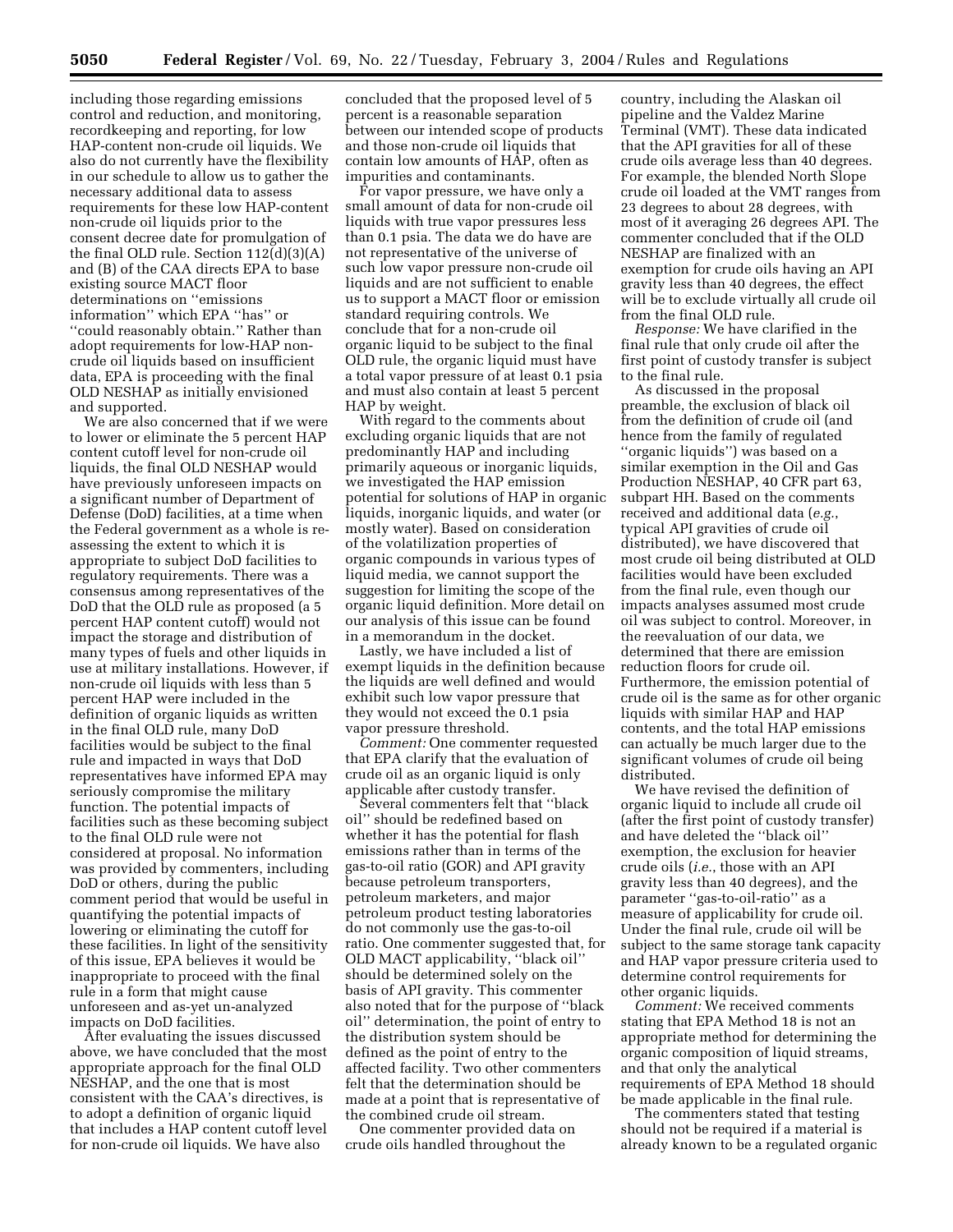liquid through process knowledge, an approach EPA has used in other rules, or if the material transferred is a commercial product with established specifications and is accompanied by an MSDS based on prior analysis.

*Response:* After reviewing the EPA's analytical test methods, we are in agreement with these commenters that EPA Method 18 is not an appropriate method for liquid analysis of the type that will be performed under the final OLD NESHAP. The EPA Method 18 is appropriate for determining the HAP content in air streams, not the HAP content in liquids. We are now specifying EPA Method 311 of appendix A of 40 CFR part 63, which is titled ''Analysis of Hazardous Air Pollutant Compounds in Paints and Coatings by Direct Injection into a Gas Chromatograph.''

The final rule includes provisions that allow the owner or operator of an affected OLD operation to use a variety of information available to them to determine whether a given liquid meets the HAP content criteria in the definition of ''organic liquids.'' Information such as product data sheets or MSDS, as well as knowledge of commonly accepted formulations for certain products, may be used to designate materials as above or below the HAP content criteria.

While the owner or operator will not be required to test each liquid, EPA may require a test using EPA Method 311 (or an approved alternative) to confirm the reported content of organic HAP (from Table 1 to subpart EEEE of part 63) in the liquid. In the event of any inconsistency between information provided by the owner or operator and the values obtained using the test methods, the results obtained through the use of an approved test method (*e.g.*, EPA Method 311) will govern compliance determinations.

*Comment:* One commenter felt there is an issue of the reliability of determining vapor pressures at 0.1 psia and lower. Since true vapor pressure is uncertain for low volatility stocks (such as distillate oils), EPA should allow the use of a surrogate property. The commenter suggested allowing the use of a flash point of 100°F as a surrogate for the 0.1 psia vapor pressure cutoff.

*Response:* We agree that measured values of liquid vapor pressure become increasingly uncertain as the vapor pressure decreases. In order to avoid the difficulties of these measurements for liquids with very low volatilities, and also to be consistent with other rules such as the HON, we have changed the basis for determining the vapor pressure of an organic liquid. Under the final

rule, the vapor pressure may be determined by using the specified test methods or by using a calculated value based on knowledge of the organic HAP content of the liquid. As vapor pressure may now be a calculated value, it is not necessary to use a surrogate approach. Also, we have included a list of exempt liquids in the definition of organic liquids because the liquids exempted are well defined and would exhibit such low vapor pressure that they would not exceed the 0.1 psia vapor pressure threshold. Therefore, the final rule does not incorporate the flash point approach.

*Comment:* Two commenters stated that the storage tank capacity and vapor pressure criteria need to be reevaluated. The commenters noted that the proposed cutoffs in Table 2 to subpart EEEE of part 63 for applicability of storage tank controls are the same as those in the HON, and stated that the HON criteria should not set a precedent for any other source category. The commenters pointed out that other MACT rules that have followed the statutory procedure for MACT floor determination, such as the Refinery MACT, have concluded that the values for these criteria should be much higher. One commenter stated that the storage tank capacity and vapor pressure applicability criteria should, in fact, be consistent with 40 CFR part 63, subpart CC (Refinery MACT I). According to the commenter, these differences lead to confusion about applicability for facilities that must comply with several MACT rules.

*Response:* Applicability criteria are established based on the MACT floor and beyond-the-floor determinations and are made independently for each source category. This determination depends on the data available for each category. Since the data reflect different tank sizes and liquids stored, the applicability criteria may, and do, vary from one rule to the next. Therefore, it is not necessary or appropriate that the OLD applicability criteria be the same as for the Refinery MACT. Further, based on the re-analysis of the database, the applicability criteria for the final OLD rule have been written to better reflect our OLD database and no longer matches the HON applicability criteria.

One commenter was concerned about the potential confusion differences in applicability criteria may create for facilities that must meet several MACT rules. There should be no confusion at such facilities. The OLD NESHAP will not conflict with other storage tank applicability requirements, as storage tanks that are already subject to an existing 40 CFR part 63 subpart rule will continue to be subject to that subpart. The fact that an owner or operator must comply with different NESHAP for different storage tanks simply means that the owner or operator will have to implement an accurate and more exact accounting of which NESHAP apply to which tanks. This needs to be done only once, provided storage tanks do not change source categories.

*Comment:* Several commenters stated that the final OLD NESHAP should include a vapor pressure threshold for transfer rack control. The commenters suggested that a 1.5 psia threshold (*i.e.*, no control for a rack if all transferred liquids are below the threshold), which was used in the HON and in the Marine Tank Vessel Loading NESHAP, be adopted. These commenters did not believe that cost-effective controls could be implemented for these low vapor pressure materials because of the low level of emissions. They also felt that mandating controls for these low volatility liquids could result in greater emissions from the control device than from the loading activities.

*Response:* In response to these comments, we re-examined the OLD database to determine the relationship between the current level of transfer rack control and the organic HAP vapor pressures. We determined that MACT floors consisting of the use of a control device existed for transfer racks handling liquids with vapor pressures greater than 0.1 psia at both new and existing sources. Since the MACT floor for loading activities down to this level is a closed vent and control system, we did not include a vapor pressure criterion for transfer racks in the final rule. We note, however, that transfer racks transferring non-crude oil liquids with total vapor pressures less than 0.1 psia (*i.e.*, liquids that are not ''organic liquids'' for purposes of the OLD NESHAP) are not subject to the final OLD rule.

*Comment:* One commenter suggested that EPA's proposed exemption from control for the following emission sources: (a) storage tanks below 10,000 gallon capacity, (b) transfer racks with annual throughput less than 3.12 million gallons, and (c) pumps and valves in organic liquids service for less than 300 hours per year is unlawful because it allows unregulated HAP emissions.

*Response:* Based on a reevaluation of our database, we have revised the emission source criteria approach for storage tanks and transfer racks in the final rule. We are, however, retaining the 300 hour per year requirement for pumps and valves. Each of these items is discussed below.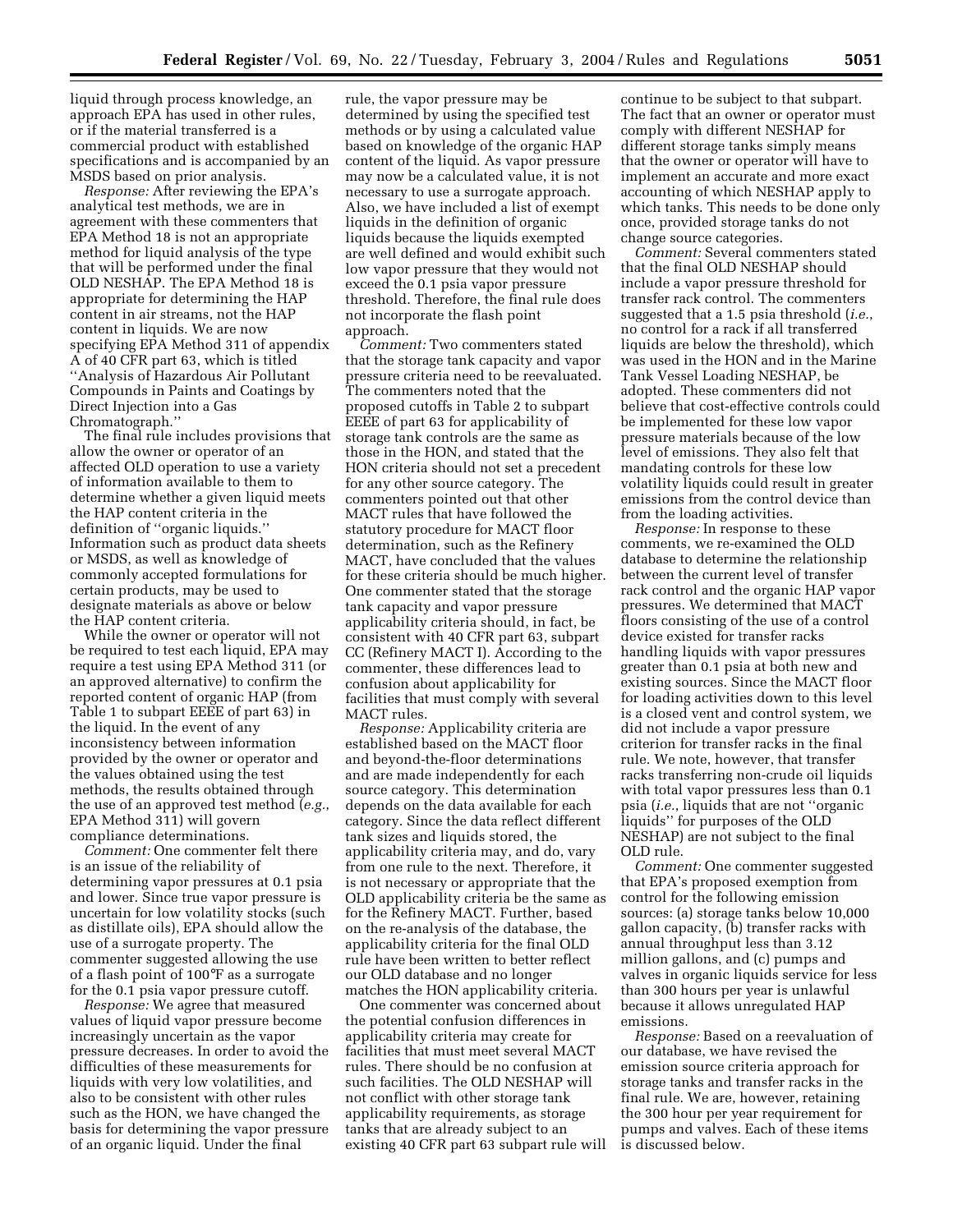*Storage tanks below 10,000 gallons capacity.* At proposal, we proposed to exclude from control new tanks with capacities of less than 10,000 gallons and existing tanks with capacities of less than 20,000 gallons. This exclusion was based on other MACT rules with storage tank standards that exclude such tanks from control. We have revised the database to include only those tanks likely to be subject to the final OLD rule and re-calculated MACT floors based on the remaining tanks in the database. We retained the basic analysis methodology of examining tanks by capacity and vapor pressure ranges, using common capacity and vapor pressure ranges (*i.e.*, those frequently found in other rules) and by examining the cumulative level of control across these ranges.

Based on the revised analysis, the only MACT floors requiring emission reduction that were identified for existing tanks with less than 10,000 gallons capacity were for those tanks with capacities between 5,000 and 10,000 gallons capacities that are included in the 5,000 to 50,000 gallons capacity range containing non-crude oil liquids with a HAP partial vapor pressure equal to or greater than 4.0 psia or crude oil.

For new sources, a MACT floor requiring emission reduction was identified for tanks with 5,000 to 10,000 gallons capacities containing non-crude oil liquids with a HAP partial vapor pressure equal to or greater than 4.0 psia or crude oil. A MACT floor was also identified for tanks with capacities of 10,000 gallons or more and containing non-crude oil liquids with a HAP partial vapor pressure equal to or greater than 0.1 psia or crude oil. We have used these findings to determine the applicability criteria (tank capacity and HAP partial vapor pressure) to determine which tanks will be subject to control.

For those tanks for which the MACT floor was found to be ''no emission reduction,'' we conducted a beyond-thefloor analysis, and we have determined that there are no feasible or cost effective beyond-the-floor alternatives for these storage tanks. Therefore, the final rule does not include control requirements for tanks for which the MACT floor was determined to be ''no emission reduction.''

In conclusion, the final rule is driven by the data for the OLD source category and includes capacity and vapor pressure criteria based on those data to determine which OLD storage tanks are required to be controlled and those that are not required to be controlled. Requiring no additional emission reduction from certain tanks is justified

by the available data, meets the mandates of the CAA, and is not unlawful.

*Transfer rack loading positions below 3.12 million gallons per year.* As for storage tanks, we proposed to exclude relatively smaller transfer rack positions from control based on the requirements of other 40 CFR part 63 subparts (*e.g.*, subparts SS and YY define a low throughput transfer rack as one that transfers less than a total of 11.8 million liters/yr (3.12 million gallons per year) of liquid containing regulated HAP). This throughput is equivalent to about 9,000 gallons per day, or the filling of approximately one tank truck.

Based on a re-analysis of the data (as described for storage tanks above), we determined that this applicability criterion is not appropriate for the OLD source category. Our data re-assessment indicates that there are emission reduction MACT floors for existing and new transfer racks above and below the 3.12 million gallons per year threshold. Therefore, the final rule does not adopt the 3.12 million gallons per year exemption for transfer racks.

*Equipment in organic liquids service less than 300 hours per year.* The stringency of a LDAR program is based on a number of factors. These factors include the definition of ''in organic HAP service'' (*e.g.*, 5 percent HAP, 10 percent HAP), the leak definition (*e.g.*, 500 ppmv, 10,000 ppmv), the frequency of monitoring (*e.g.*, monthly, quarterly, annually), and exemptions for monitoring requirements (*e.g.*, difficult to monitor components, in service less than 300 hours per year). The smaller the values associated with the definition of ''in organic HAP service'' and the leak definition, and the more frequent the monitoring, the more effective the LDAR program (better emission reduction). The more exemptions, the less effective the LDAR program.

In examining the LDAR programs in place at OLD facilities, we evaluated the overall effectiveness of the programs, including each of the aforementioned items. In general, the majority of the LDAR programs in place at OLD facilities use a 10 percent HAP in organic HAP service definition and do not contain a 300-hour per year in service exemption because the LDAR programs tend to be State or local rules or older New Source Performance Standard-type rules. The proposed rule allowed an affected source to comply with either of two NESHAP (40 CFR part 63, subpart TT or UU) for equipment leaks. While both of these NESHAP contain an exemption for components in service less than 300 hours per year, they have an ''in organic HAP service'' definition of 5 percent (not 10 percent). When compared to a 10 percent ''in organic HAP service'' definition without a 300-hour per year exemption, a LDAR program with a 5 percent ''in organic HAP service'' definition with a 300-hour per year exemption is more effective in reducing emissions (*i.e.*, is more stringent). This occurs, in part, because there are more components caught by lowering the ''in organic HAP service'' definition than are ''lost'' due to the 300-hour per year in service exemption and, in part, because there are less emissions associated with components operating only 300 hours per year than from components in the 5 to 10 percent organic HAP range.

The 300-hour per year in service exemption has been provided in previous rules primarily to address equipment that has only occasional use in HAP service. Examples of such equipment are pumps and compressors used only during startup and shutdown of a process unit. Equipment in use less than 300 hours per year would be difficult to monitor within a regularly scheduled LDAR program, and very little emission reduction would be realized by including them.

The analysis of equipment LDAR programs in place within the OLD industry indicated that the 300-hour service exemption with monthly instrument-based inspections results in a level of control at least as stringent as the MACT floor level of control. Our investigation of the available control approaches for controlling equipment leaks did not identify any control approaches that would be beyond-thefloor level and also cost effective.

Therefore, for the reasons stated above, we are not removing the 300 hours per year exemption from the LDAR programs specified in the final rule.

*Comment:* One commenter stated that the CAA requires EPA to promulgate standards for all emission points at all major sources, and that exemptions based on capacity, throughput, and hours of service violate that requirement. The commenter noted that EPA attempts to justify the exemptions by arguing that the exempted facilities do not have a volume of emissions that warrants control, but the Agency does not claim that these emissions are *de minimis*.

*Response:* The EPA disagrees with the commenter's suggestion that every emission point at an affected source must be required to reduce emissions. Section 112(a) of the CAA does not state, or imply, that all emission points must be subjected to control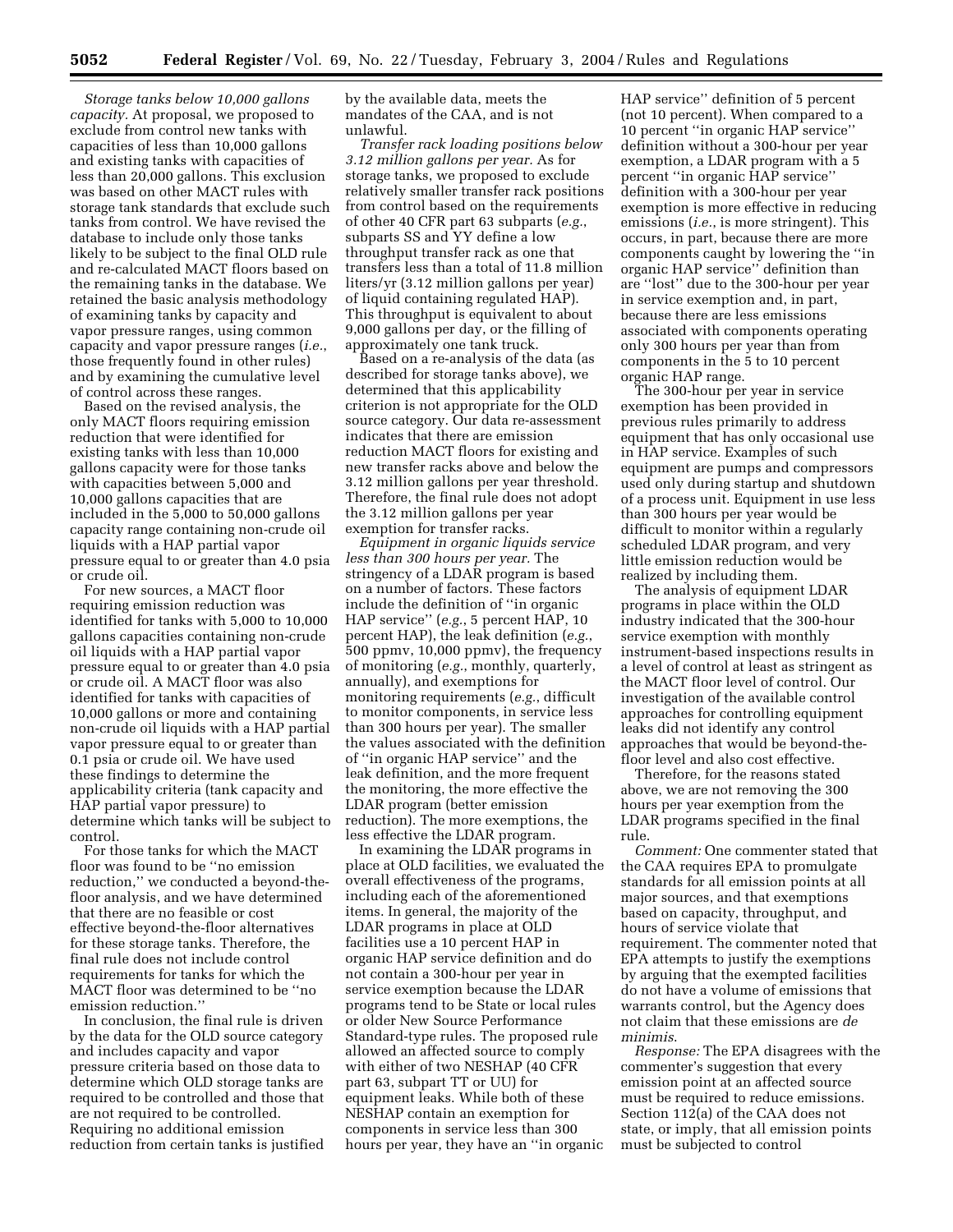requirements in standards promulgated under section 112. Section 112(d)(1) allows the Administrator to distinguish among classes, types, and sizes of sources within a category or subcategory in establishing such standards. We interpret this provision for the final OLD rule, as we have for previous NESHAP, as allowing emission limitations to be established for subcategories of sources based on size or volume of materials processed at the affected source. Under the discretion allowed by the CAA to consider sizes of sources, we made the determination that certain small-capacity and low-use operations can be analyzed separately for purposes of identifying the MACT floor and determining whether beyondthe-floor requirements are reasonable. With regard to whether emissions from certain groups of sources are ''*de minimis*,'' the commenter did not elaborate on its interpretation of this term or how it might apply in discussing the OLD applicability criteria for emission limitations.

*Comment:* One commenter stated that the EPA has no discretion to exempt certain OLD emission sources such as container filling, wastewater collection, and semi-aqueous waste. Several other commenters stated that the final rule should explicitly state that wastewater operations, including the treatment, storage, transfer, or discharge of wastewater, are exempt from the final OLD NESHAP. Some commenters were concerned that the rule as proposed would regulate hazardous waste transfer and conveyance systems that are collocated at manufacturing facilities that are major sources for HAP and requested that EPA allow such sites to utilize alternate LDAR programs established under 40 CFR part 265, subpart BB, and 40 CFR part 63, subpart GGG.

*Response:* As previously discussed, the proposed rule would reduce HAP emissions from the distribution of organic liquid products that were either pure HAP liquids, mixtures of HAP and non-HAP liquids, or crude oils, focusing on products (including crude oil, which is a naturally occurring product) intended for further use or processing. The handling of wastewater and semiaqueous waste is not part of the distribution of organic liquid products. The definition of ''organic liquid'' in the final rule excludes hazardous waste, wastewater, and ballast water. In addition, the final rule clearly states that emission sources that are part of the affected source under another 40 CFR part 63 rule (such as oil and natural gas production) are not included in the affected source for the final OLD rule.

However, based on a review of data on container filling operations, we have determined that the only MACT floor for either existing or new sources is a new source floor for container filling operations. We identified one container filling operation that controls emissions by performing the operation in a total enclosure that is vented to a thermal oxidizer. This level of control meets the level 3 control for container filling found in 40 CFR part 63, subpart PP, the National Emission Standards for Containers. We have not, however, identified any technology that would achieve cost-effective beyond-the-floor control for new source container filling operations. The final rule requires owners or operators of new container filling operations to comply with the level 3 control requirements found in § 63.924 of subpart PP.

## *B. Emission Limitations and Work Practice Standards*

*Comment:* A commenter claimed that EPA set the floor for new storage tanks the same as the floor for existing tanks without demonstrating that the floors reflect the best performing source, and claimed that EPA set the floor for existing transfer racks as the use of a control device with 95 percent control efficiency based on a ''cursory analysis.''

The commenter states that EPA's proposed emission standards do not reflect the maximum achievable degree of reduction in emissions, and that EPA failed to adequately consider beyondthe-floor standards for each of the three regulated emission sources.

*Response:* As a clarification, the averaging process (for either the arithmetic average or the median) is applied to the top 12 percent of sources and not to the whole data set. This approach, consisting of more than one possible way of determining floors, is a practical necessity when working with the results of an averaging process. In examining our database and evaluating it based on comments, we have used the median source of the top performing 12 percent of existing sources where there are at least 30 sources, or the median source of the top performing five sources where there are fewer than 30 sources to determine MACT floors for the final OLD rule. Our methodology for determining MACT floors for existing sources is reasonable and conforms to the legal requirements of the CAA.

In developing the proposal and performing the MACT floor analysis for storage tanks, we evaluated each of the three primary types of tanks used for storage of organic liquids. These tank types are characterized by their basic

construction and are referred to as fixed roof, internal floating roof, and external floating roof tanks. The selection of which type to use in a given situation is based on factors including capacity, types of liquids to be stored, climate, throughput, and cost. The emission control approach utilized for storage tanks differs depending on the tank type. The most common emission control approach for organic liquids storage tanks is floating roof technology, installed as either an internal or external floating roof. Floating roofs with properly designed seals and gaskets have been determined to perform at the highest level of emission control in use for storage tanks. External floating roof tanks achieve a somewhat lower control efficiency, because the vapor space above the floating roof is open to the atmosphere. However, the application of floating roof technology is the best demonstrated technology for this type of tank construction. For these reasons the Agency has developed storage tank equipment standards that specify in detail the design features that must be incorporated into a compliant floating roof design.

The emission reductions that can be achieved by add-on control devices on fixed roof tanks are equivalent to the reductions that can be achieved by floating roof technology. As with floating roof technology, the performance of the various types of addon controls are somewhat variable depending on operational factors such as the types of liquids being stored and the tank filling rate. Properly designed and operated add-on control systems have been demonstrated to achieve emission reductions of 95 percent or greater from fixed roof storage tanks.

We developed MACT floor levels of control for the range of tank capacities and HAP vapor pressure of liquids stored based on the OLD storage tank database. The MACT floor level of control that was determined from the database is the use of properly designed floating roof technology or an add-on control device achieving a 95 percent reduction in HAP emissions. The MACT floor for storage tanks at new sources is not the same as the floor for tanks at existing sources. The new source storage tank floor is more stringent because the control requirements extend to tanks storing liquids with lower vapor pressures (*i.e.*, more tanks will undergo control than at existing sources). New storage tanks in the 10,000 to 50,000 gallons capacity range will be subject to control under the final OLD rule at HAP vapor pressures as low as 0.1 psia (versus 4.0 psia for existing tanks in this same capacity range).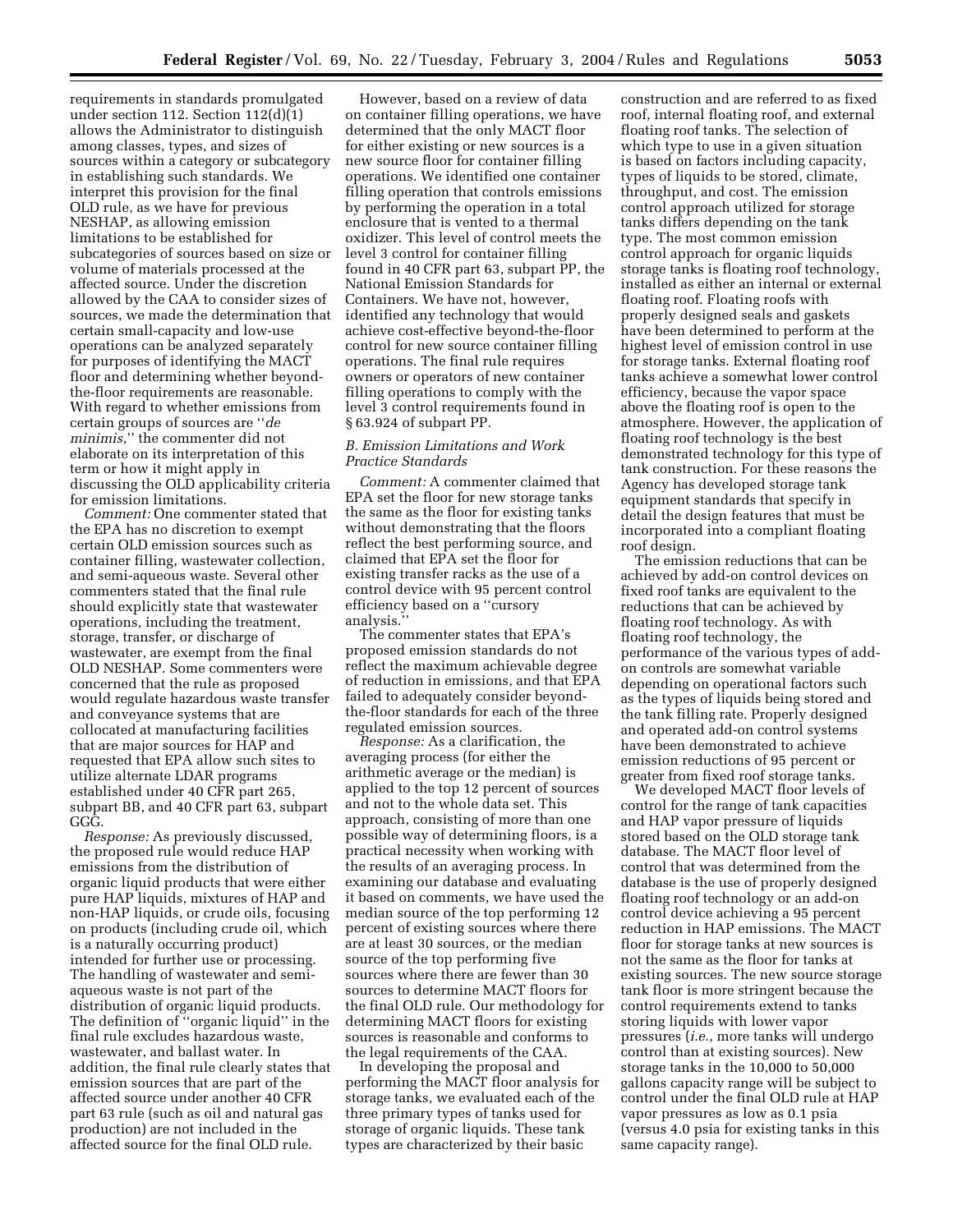Based on our review of the types of control devices in use (primarily incinerators, adsorbers, and scrubbers) and the range of control efficiencies reported (approximately 20 percent to over 99 percent), we proposed that 95 percent was the most appropriate control efficiency for transfer operations. We selected this value based on the known capabilities of these control devices and on regulatory limits specified in other rules.

Following proposal, we re-analyzed our OLD database and determined that the MACT floor for transfer racks at existing and new sources is a control efficiency of 98 percent, based on the best performing sources. The 98 percent level of control has been shown to be achievable by well-designed and operated combustion devices. The choice of control options is not limited to combustion devices, however, as vapor balancing systems also achieve the required 98 percent control level where they are technically feasible.

In evaluating beyond-the-floor alternatives, we examined the ability to switch products, the ability to switch fuels, the potential for improved performance of add-on controls at already controlled sources, and the use of add-on control devices to reduce emissions from sources for which we determined the floors were ''no additional emission reductions.''

The emission sources subject to the OLD rule are storage tanks, transfer racks, and equipment leak components (pumps, valves, and sampling connections). The liquids that are stored in storage tanks are those liquids required by a facility or its customers. It is not feasible for a facility to switch to a lower vapor pressure liquid when its customer requires a specific liquid. Therefore, product switching is not a feasible beyond-the-floor alternative for storage tanks. For the same basic reason, product switching is not a feasible beyond-the-floor alternative for transfer racks. Finally, equipment leak components can only leak what is in the process stream that they contact. Those process streams come from OLD storage tanks and transfer racks. As product switching is not feasible for tanks and racks, it is not feasible for equipment leaks.

With regards to fuel switching, the emissions that occur from tanks, racks, and equipment leak components have no fuel sources associated with them. The emissions occur as the result of displaced vapors when loading, breathing losses, and leaks. There are no fuel sources to ''switch.'' Therefore, fuel switching is not feasible.

The use of add-on control devices, including vapor balancing, however, represents a feasible beyond-the-floor alternative for storage tanks and transfer racks. Our analyses of beyond-the-floor alternatives for those emission sources for which we determined the floors are ''no emission reduction,'' showed costeffectiveness values greater than \$10,000 per ton for storage tanks and greater than \$50,000 per ton for transfer racks. We have determined that these values are not reasonable. Further, because add-on controls were determined to be ''not cost effective,'' we did not evaluate the associated impacts of add-on controls for energy and other non-air quality environmental impacts. We note here that we have included in the final rule the option for transfer racks of using a vapor balancing system where technically feasible. These systems have demonstrated control efficiencies of 98 percent or greater (*i.e.*, floor levels of control).

Our investigation of the available control approaches for controlling equipment leaks did not identify any control approaches that would be beyond-the-floor level and also cost effective. We are, therefore, promulgating equipment leak standards based on the floor level of control determined from the OLD database.

*Comment:* Commenters stated that the proposed rule text did not indicate whether the entire CAA section 112 HAP list or the proposed OLD Table 1 to subpart EEEE of part 63 HAP list is the appropriate chemical list to use for the various determinations and performance demonstrations, even though the proposal preamble notes that organic HAP listed on Table 1 to subpart EEEE of part 63 (and all crude oil except black oil) are the ''regulated liquids.'' One commenter noted that the proposal did not include emission standards for 24 of the 93 organic HAP that EPA claims are emitted from OLD operations, based on the Agency's claim that the HAP for which standards were not set are lower in volatility and have lower potential to be emitted.

*Response:* We have written Table 1 to subpart EEEE of part 63 to include all of the organic HAP identified as being present in OLD liquids. The control devices and work practice standards in the final OLD rule affect all of the HAP in an OLD liquid, even those that have lower emission potential due to their low vapor pressure. By including all of the known organic HAP in Table 1 to subpart EEEE of part 63, there is no longer any inconsistency between the HAP emitted by OLD operations, the HAP used to determine whether control is required, and the HAP used to

demonstrate compliance. Therefore, while the initial determination of whether an entire facility meets the criteria for being a major source is based on all the HAP listed in the CAA, compliance with the final OLD rule is based only on the 98 HAP found in Table 1 to subpart EEEE of part 63.

*Comment:* One commenter pointed out that EPA has proposed allowing sources to meet a standard for TOC emissions rather than meeting any standard for HAP, stating that the Agency cannot credibly claim that TOC is a valid surrogate for all HAP that OLD facilities emit. In addition, the TOC option would result in control of even fewer HAP. For these reasons, the commenter believes this provision of the proposal is unlawful.

*Response:* The primary format for the emission limits in the final OLD rule is a control efficiency standard for organic HAP. At proposal, we offered the option of complying with the percent reduction standards using a TOC format. The use of ''surrogate'' pollutants is an accepted practice in environmental regulation, because it is often reasonable to infer similar behavior among members of a class of pollutants that share a common attribute. *Dithiocarbamate Task Force* v. *EPA,* 98 F.3d 1394, 1399 (D.C. Cir. 1996); *NRDC* v. *EPA,* 822 F.2d 104, 125 (D.C. Cir. 1987). Significant regulatory cost and time can be saved by relying on that relationship; monitoring, sampling, and recordkeeping can be reduced when a surrogate pollutant, rather than numerous individual pollutants, are tracked. Specifically, EPA's use of a surrogate pollutant in the MACT program has been upheld as reasonable in judicial review, where the court held that if control of the surrogate pollutant is the means by which sources achieve reductions in multiple HAP, EPA may require surrogate control without quantifying the reduction in HAP thus achieved. *NLA* v. *EPA*, 233 F.3d 625, 639 (D.C. Cir. 2000). After evaluating the comments, we have retained the optional TOC measurement format, but have added a requirement for a demonstration by the owner or operator that the HAP emission reduction achieved is at least as stringent as the TOC emission reduction for their affected sources. To make this demonstration, the owner or operator will have to show that the ratio of captured organic HAP-to-TOC is at least 1-to-1, such that it can thereafter be assured that capture of TOC will result in capture of organic HAP to at least as stringent a level as required. After the initial demonstration to establish the relationship between HAP and TOC emission reductions, use of the TOC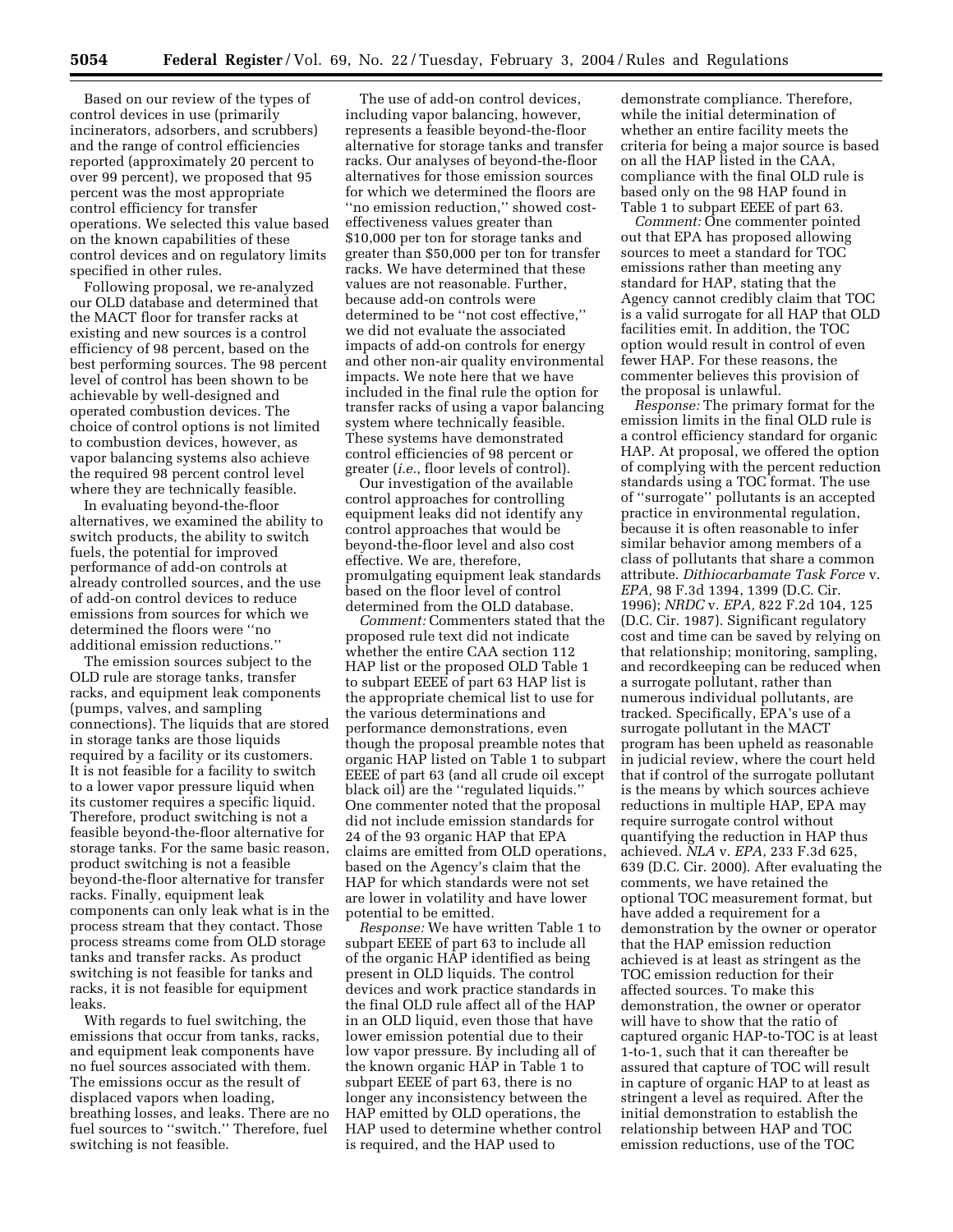format will be an acceptable alternative emission limit.

For the 20 ppmv outlet concentration standard, the use of TOC is an acceptable option without an equivalency determination. Because measured TOC in a gas stream includes all HAP, and may include some organic compounds that are not HAP, the concentration of HAP at the outlet of a control device will always be less than the measured TOC value. Thus, the limitation of TOC to a maximum concentration of 20 ppmv will always result in HAP emissions of 20 ppmv, or less.

We initially selected the TOC format as a possible alternative for the standards to provide flexibility for source owners and operators, while still requiring the MACT level of emission control to be achieved. The requirements of the final OLD rule will accomplish both objectives by allowing the use of a demonstrated surrogate, in appropriate cases. The approach adopted in the final rule will ensure that in all cases where the TOC surrogate is used, the correlation between the surrogate and organic HAP will have been demonstrated, and that control of the surrogate will achieve emission reductions of organic HAP at least as stringent as under the organic HAP limit.

*Comment:* Several commenters stated that the proposed rule fails to provide for the use of a number of proven emission reduction options and focuses primarily on closed vent systems and control devices. The commenters stated that EPA must allow the option of vapor balancing for storage tank and transfer rack emission reduction. Further, emission reduction options such as cooling the liquid in a storage tank to reduce vapor pressure, maintaining an inert gas blanket, or routing emissions to a fuel gas system or to a process should be specifically stated to be acceptable alternatives for compliance with the proposed rule.

*Response:* We have considered these comments and reviewed the provisions of the HON and other MACT rules that allow the alternative of vapor balancing, and we have added vapor balancing to the final rule as an alternative control approach for transfer racks (*i.e.*, to control HAP vapors displaced during the loading of transport vehicles). Vapor balancing is a highly efficient (98 percent or greater) means of reducing the emissions of vapors displaced during the loading of transport vehicles. Vapor balancing to a fixed roof tank with an add-on control device may be a viable option for facilities that utilize this type of tank. However, vapor

balancing is not technically feasible in all cases.

We recognize that, for the variety of liquids and equipment configurations that exist at OLD operations in many different industries, there may be numerous control approaches that would reduce HAP emissions to a degree equivalent to an end-of-pipe control system. Cooling a liquid may reduce its actual vapor pressure below the threshold for control in a storage tank, in which case the storage tank control requirements would not apply. The final rule addresses the routing of emissions to a fuel gas system or a process in §§ 63.2346(a) and (b) and 63.2378(d). We have not added the use of an inert gas blanket as an approved control measure because we have no evidence (and the commenters did not provide any) that this approach inherently provides the level of control required by the final standards. However, § 63.2346(g) of the final rule provides for requests for approval to use any other alternative approach. We have added a reference to § 63.177 of the HON to provide a more structured method for receiving approval of approaches that are not specifically listed in the final rule.

*Comment:* One commenter requested that the availability of the floating roof option be limited to those storage tanks storing stock with an annual average true vapor pressure of less than 11.1 psia. Proposed Table 4 allows compliance with 40 CFR part 63, subpart WW (floating roof control), as an alternative compliance measure for storage tanks, but without this vapor pressure restriction. Other EPA rules require controls on tanks storing stocks with vapor pressure greater than 11.1 psia (if the tank is in the capacity category that is subject to controls), but they do not allow the use of floating roofs as a control option for these higher volatility stocks. Several commenters also recommended that the storage tank definition should exclude pressure vessels designed to operate in excess of 204.9 kilopascals (29.7 psia) and without emissions to the atmosphere.

*Response:* We have written the final OLD rule to limit the application of floating roof technology to storage tanks containing organic liquids with an organic HAP annual average true vapor pressure less than 76.6 kilopascals (11.1 psia). For affected tanks with liquids ≥11.1 psia, only a closed-vent system and control device may be used. The OLD storage tank definition has also been written to exclude from OLD coverage pressure vessels designed to operate in excess of 204.9 kilopascals

(29.7 psia) and without emissions to the atmosphere.

*Comment:* One commenter noted that EPA proposed to regulate equipment leaks through work practice standards, and EPA has not determined that it is not feasible to prescribe or enforce an emission standard. In fact, EPA notes in the TSD that leakless equipment, such as seal-less pumps, can ''eliminate emissions entirely.''

*Response:* We have previously determined in the development of rules such as the HON that emission standards (in the format of a numerical emission limit) are not feasible for equipment leaks. Under section 112 of the Act, national emission standards must, whenever possible, take the format of a numerical emission standard. Typically, an emission standard is written in terms of an allowable emission rate (mass per unit of time), performance level (*e.g.*, 90 percent control), or an allowable concentration. These types of standards require the direct measurement of emissions to determine compliance. For some source types, emission standards cannot be prescribed because it is not feasible to measure emissions. Section 112(h)(2) of the CAA recognizes this situation by defining two conditions under which it is not feasible to establish an emission standard. These conditions are: (1) If the pollutants cannot be emitted through a conveyance designed and constructed to emit or capture the pollutant; or (2) if the application of measurement methodology is not practicable due to technological and economic limitations. If an emission standard cannot be established, EPA may instead establish a design, equipment, work practice, or operational standard or combination thereof.

For equipment leak sources, such as pumps and valves, EPA has previously determined that it is not feasible to prescribe or enforce emission standards. Except for those items of equipment for which standards can be set at a specific concentration, the only method of measuring emissions is total enclosure of individual items of equipment, collection of emissions for a specified time period, and measurement of the emissions. This procedure, known as bagging, is a time-consuming and prohibitively expensive technique considering the great number of individual items of equipment in a typical process unit. Moreover, this procedure would not be useful for routine monitoring and identification of leaking equipment for repair.

While we did not include this rationale in the OLD proposal, emission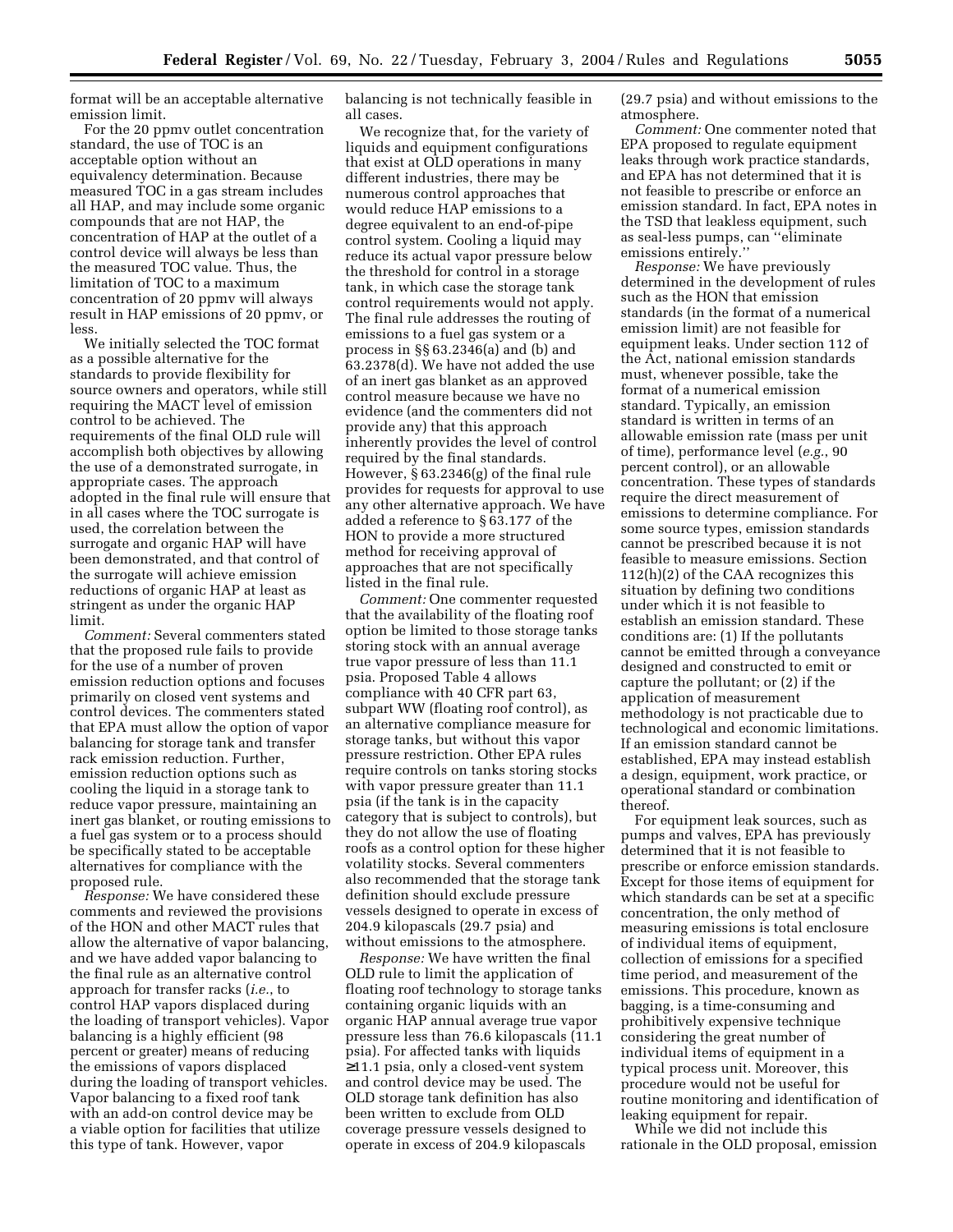standards in the form of numerical emission limits are not feasible for components subject to the OLD equipment leak regulations, and we have included the rationale in the final rule for establishing the equipment leak standards under CAA section 112(h).

The use of leakless equipment, as discussed in the TSD, may not be compatible with many of the liquids transferred at OLD sources. For example, seal-less pumps use the pumped liquid for lubrication and cooling, and some transferred liquids may not be adequate in this capacity. Also, this equipment can develop leaks after a period of time, which would require an LDAR program similar to the program in place for traditional equipment. For OLD operations, we have not developed enough experience and do not have data to indicate that equipment emissions at these operations justify this extreme type of reduction approach. The LDAR program represented in the final rule is being used successfully throughout industry to maintain low leakage rates from equipment.

*Comment:* Several commenters believe that EPA should not require instrument LDAR to control equipment leaks at OLD facilities. They said that instrument scanning for equipment leaks is impractical and not costeffective, and they recommended that the OLD MACT rule specify a sensory (sight, sound, smell) leak detection and repair program similar to that in the Gasoline Distribution MACT rule, 40 CFR part 63, subpart R. One of the commenters felt that many OLD sources are already subject to regular Coast Guard inspection as well as EPA's SPCC plan requirements. The gains from additional LDAR requirements on the same piping must be quite limited but would come with a substantial burden.

Another commenter noted that the preamble states that the Agency found that an instrument-based LDAR program similar to the HON represents the MACT floor, but the OLD MACT rule generally applies to facilities similar to bulk gasoline terminals. Consequently, Table 4 Item 3 should state: ''You must comply with the requirement of subpart R of this part.''

*Response:* In our MACT analysis, we determined that the MACT floor for existing sources is an instrument-based LDAR program. We further determined that this is the best system of emission reduction available, so we selected it as MACT for existing and new sources. Therefore, allowing a sensory program would not represent MACT because such programs have not been demonstrated to the Administrator's

satisfaction to be equivalent to equipment-based programs for OLD operations. We specifically requested data to show that sensory programs would achieve the MACT level of control. In the development of 40 CFR part 63, subpart R, industry provided such data for gasoline and the final rule allows sensory programs. The Agency has received no data to support the claim that sensory programs would achieve equivalent control for OLD operations. Therefore, we have not written the equipment leak standards in the final rule as requested by the commenters. The final rule provides flexibility by allowing LDAR programs that are consistent with the provisions of 40 CFR part 63, subpart TT, UU, or H.

## *C. Testing, Compliance Requirements, and Monitoring*

*Comment:* One commenter felt that proposed Table 5 to subpart EEEE of part 63 needs to be revised to allow for design evaluations in lieu of performance testing for non-flare control devices controlling emissions from storage tanks, as 40 CFR part 63, subpart SS specifies. In proposed § 63.2362, there is no language explaining specifically when a design evaluation may be done in lieu of a performance test. In addition, it appears that you must conduct a performance test to demonstrate compliance with emission limits in Table 2 to subpart EEEE of part 63 for both storage tanks and transfer racks. The commenter provided suggested revised language to clarify § 63.2362 through references to applicable provisions of subpart SS.

A second commenter noted that the text of proposed § 63.2354(a) pertaining to ''other initial compliance demonstrations'' was imprecise and confusing, since there is nothing other than performance testing requirements in 40 CFR 63.7(a)(2).

One commenter noted that a source that qualifies as an existing source may already be obligated to perform initial performance tests as a condition of a new source review construction permit. In the event of overlapping requirements to perform initial performance tests, there should be coordination of the schedule by which the testing is to be performed.

Two other commenters noted that proposed § 63.2358 would require performance testing of a control device used to comply with the OLD rule even if it is the same control device already tested and in use for compliance with another 40 CFR part 63 NESHAP standard. They felt that a facility that has already conducted performance

testing to comply with a more stringent NESHAP should be able to use those test results in place of a new performance test.

*Response:* We have written § 63.2354 of the final rule and Table 5 to subpart EEEE of part 63 to clarify that design evaluations may be used in lieu of performance testing for demonstrating initial compliance for nonflare control devices. The requirements in 40 CFR 63.985(b)(1) were developed to ensure that design evaluations include adequate documentation to demonstrate that the control device being used achieves the required control efficiency. By specifically listing this alternative to performance testing in the final OLD rule, we have provided additional flexibility to owners or operators and increased uniformity among the other MACT rules that affect them.

We have also written the language in § 63.2370 of the final rule to clarify that the initial compliance demonstrations referred to in that section are those initial compliance requirements contained in Tables 6 and 7 to subpart EEEE of part 63. We have clarified that the General Provisions in § 63.7(a)(2) impose a schedule for the performance testing, while design evaluations are to be submitted in the Notification of Compliance Status per § 63.985(b)(1) of 40 CFR part 63, subpart SS.

Under 40 CFR 63.7(h), the owner or operator of an affected facility may request a waiver of the performance test requirements. Individual performance tests may be waived if, in the Administrator's judgment, the source is meeting the relevant standard(s) on a continuous basis. The provisions allowing for submission of a request for a waiver of the performance test, accompanied by supporting information such as a documented performance test previously conducted on the device, should avoid the situation of overlapping tests.

*Comment:* One commenter stated that EPA has failed to mandate adequate continuous monitoring requirements and that, at a minimum, EPA must establish requirements that provide a reasonable assurance of compliance. As an example, EPA did not propose the use of continuous emission monitoring systems (CEMS), but rejected them on cost grounds without indicating why the costs are too high. Another commenter noted that 40 CFR part 63, subpart SS (§ 63.990(c)), allows for use of organic monitoring device CEMS as an alternative to the continuous parameter monitoring systems (CPMS) for which operating limits are to be established. The final OLD rule should include the same allowance.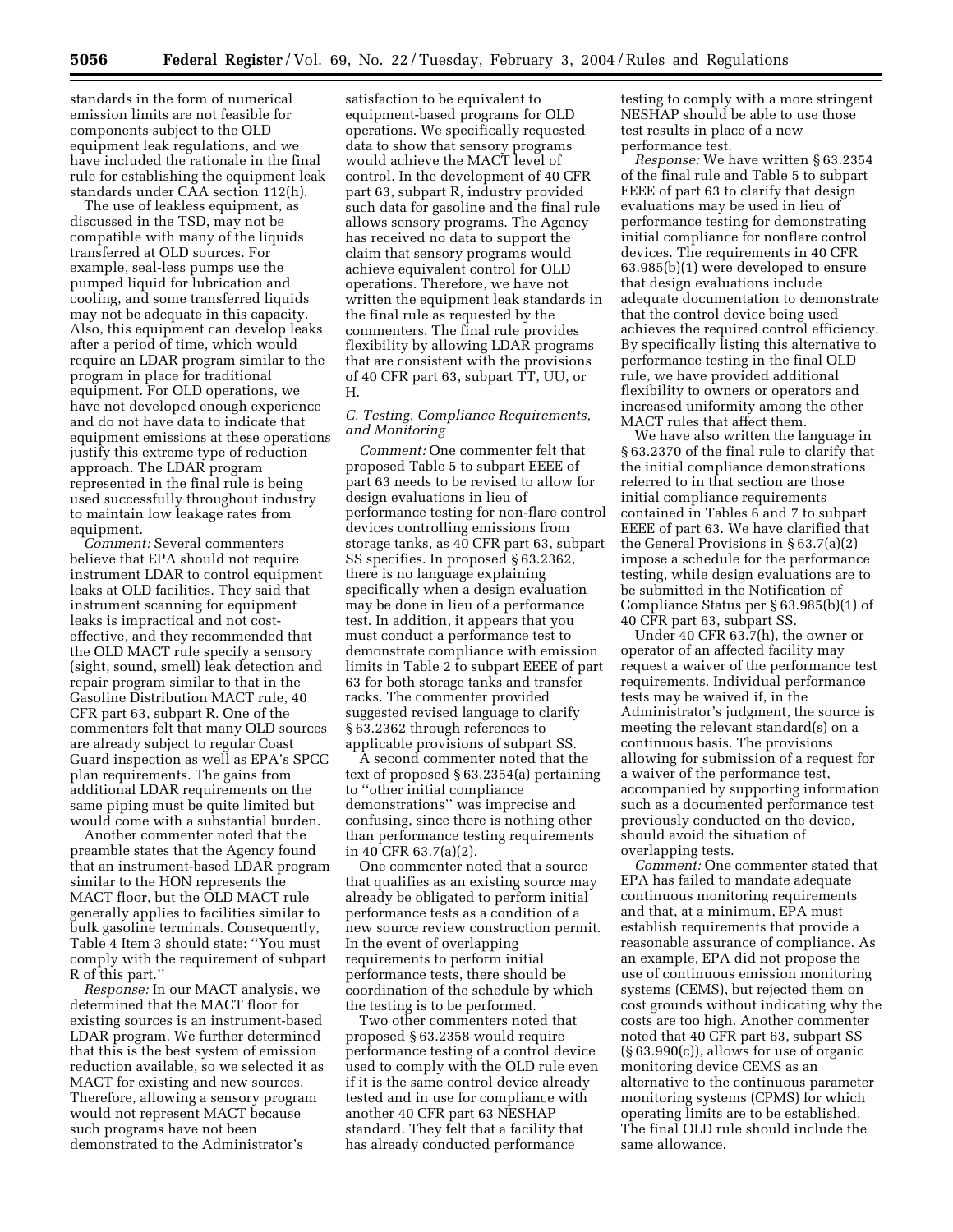*Response:* Section 112 of the CAA does not require EPA to impose a CEMS requirement in MACT standards. Instead, EPA has substantial discretion in exercising its technical expertise to devise a monitoring system that assures compliance with applicable requirements. *NLA* v. *EPA,* 233 F.3d 625, 635 (D.C. Cir. 2000); *Marsh* v. *Oregon Natural Resources Council,* 490 U.S. 360, 377 (1989). Particularly, the D.C. Circuit has already ruled that parameter monitoring requirements provide the necessary assurance of continuous compliance with applicable requirements and enhance the enforceability of emission standards, as required by the CAA. *NRDC* v. *EPA,* 194 F.3d 130, 134–37 (D.C. Cir. 1999). The commenters should note that the proposal included a requirement (in § 63.2366(a)) to install, operate, and maintain a CPMS on each control device installed under the final OLD rule. These CPMS continuously measure an operating parameter of the control device that influences emissions (such as temperature inside a thermal incinerator, vacuum achieved during the desorption cycle of a carbon adsorption system, etc.). They have been widely prescribed in several other MACT rules and are specified under the monitoring requirements of 40 CFR part 63, subpart SS. We consider properly selected CPMS to provide a reasonable assurance of compliance with the applicable requirements established in the final OLD rule. Deviations from the established values (operating limits) for these parameters must be reported by the facility in their periodic reports to EPA.

Because CPMS are judged to provide a reasonable assurance of compliance and are generally less expensive to install and operate, a requirement to use CEMS is not necessary. While we are not requiring the use of CEMS in the final OLD rule, facilities may request to utilize CEMS as an alternative monitoring method under § 63.8 of the General Provisions.

In addition, we have added an option for the use of organic monitoring devices (one type of CEMS) to Table 9 to subpart EEEE of part 63. In accordance with the 40 CFR part 63, subpart SS, requirements in § 63.990(c), an organic monitoring device may be used (as an alternative to CPMS) where absorbers (scrubbers), condensers, and carbon adsorbers are used to meet a weight percent emission reduction or a ppmv outlet concentration requirement. Organic monitors provide a reasonable assurance of compliance by quantifying exhausted total organic compounds (pollutants), which in turn provides an

indication of the proper operation of the control device. A properly operating control device will continue to achieve the required control levels for organic HAP specified in the final OLD rule.

The alternative of installing and operating either CPMS or CEMS, in conjunction with effectively managed control devices, will provide a reasonable assurance of compliance with the final OLD rule's requirements.

*Comment:* Several commenters asserted that EPA has proposed installation, operation, and maintenance requirements for continuous parameter monitoring systems in § 63.2366 of the final rule that are wasteful, unnecessary, and in some cases infeasible and will have environmentally negative impacts. Due to the significant problems associated with the proposed continuous parameter monitoring system requirements, EPA should withdraw these requirements from the OLD final rule and use the existing subpart SS requirements for continuous monitoring systems.

*Response:* We have decided not to include the performance specifications for CPMS in the final OLD rule as they were proposed. We have clarified in the final rule that owners and operators must comply with the continuous monitoring provisions of subpart SS. Since owners and operators subject to the final OLD rule are required to comply with the requirements of subpart SS, they are already required to follow written performance specifications. We have concluded that the requirements in subpart SS are adequate to ensure that CPMS are properly operated and provide reasonable assurance of continuing compliance with the standards.

In a separate action, we are currently developing performance specifications for CPMS that we intend to propose to be followed by owners and operators of all sources subject to standards under 40 CFR part 63. We decided it would be premature to promulgate performance specifications for the final OLD rule when the performance specifications that would ultimately be promulgated in the General Provisions of 40 CFR part 63 may be significantly different as a result of possible public comments received on that rulemaking.

*Comment:* One commenter stated that a minimum or maximum parameter monitoring limit should be established based on the parameter values measured during the performance test and supplemented by engineering assessments and/or manufacturer's recommendations. Nowhere in the proposal preamble, 40 CFR part 63, subpart EEEE, or any of the referenced

standards is there any indication of how operating limits are established. The final OLD rule should allow the facility to establish the operating limits necessary to achieve the requirements of Table 2 to subpart EEEE of part 63. This would be consistent with the HON. In addition, the conditions for conducting performance tests should be consistent between Table 12 to subpart EEEE of part 63 (§ 63.7(e)(1)) and § 63.997(e)(1) of 40 CFR part 63, subpart SS, to avoid confusion.

*Response:* We have included in the final OLD rule a requirement for the owner or operator to develop and submit a monitoring plan according to the requirements in § 63.985(c) of 40 CFR part 63, subpart SS. The monitoring plan must specify the parameters that an owner or operator proposes to monitor and the range of acceptable values for each parameter. The final OLD rule specifies parameters that must be monitored unless the owner or operator chooses to request permission to monitor an alternative parameter. The final OLD rule does not, however, provide specific ranges of acceptable values for the monitored parameters. Owners or operators must establish monitored parameter limits based on performance testing or design evaluation information. Thus, the owner or operator now has the flexibility to establish monitoring parameter limits that are most appropriate for assuring that their particular equipment complies with the emission limitations.

*Comment:* Two commenters stated that, in Tables 3 and 9 to subpart EEEE of part 63, compliance with the operating limits should be based on a daily average value instead of an hourly average. They claim that using an hourly average as the basis for compliance with the operating limit is a very stringent requirement and is in direct conflict with numerous 40 CFR part 63 standards. They also claim that the use of daily averages instead of hourly averages supports every legitimate need of EPA's Enforcement Office, while still making compliance with the final OLD rule possible.

*Response:* We have evaluated the changes recommended by the commenters and have modified Tables 3 and 9 to require that daily average values of recorded parameters be used to determine compliance. Daily average values have been considered by EPA in other MACT rules to be sufficient to demonstrate compliance for the types of control devices in use within this industry. We concluded, after further evaluation, that an hourly average may not be sufficient to account for normal, short-term fluctuations of operating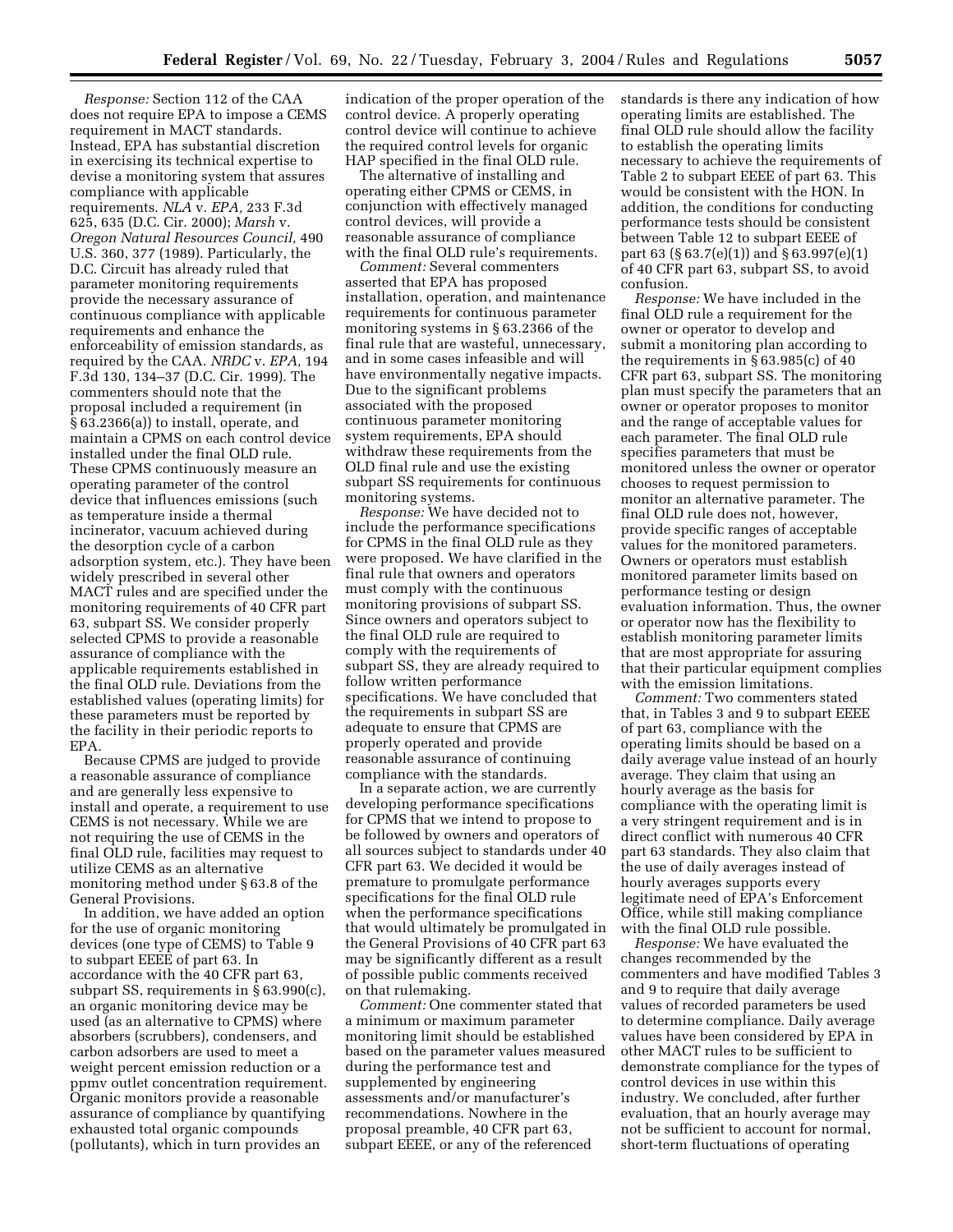parameter values. Also, the parameter monitoring limits are normally established during performance testing that covers a span of three, 1-hour runs. This testing period helps ensure that short-term variations in operating conditions (temperature, flow rate, concentration, etc.) do not inappropriately bias the overall average. It is consistent with EPA policy developed in other MACT rules and with good engineering judgement to allow daily average values to be used to determine compliance. It should also be noted that in cases where an emission source operates for a total of less than 24 hours at a time, the average recorded values must comply over the total operating period.

*Comment:* One commenter stated that the non-applicability of the emission limits during periods of SSM is unclear and needs to be addressed, and recommended that specific language in § 63.2378, patterned on 40 CFR §§ 63.102–103 or 63.480(j) regarding operation during SSM, be included in the final OLD rule.

*Response:* We have written the language in § 63.2378 to clarify the applicability of the emission limitations during periods of SSM. While the emission limitations still apply during periods of SSM, deviations from the emission limitations during these periods are not automatically considered to be violations if the owner or operator demonstrates that they have followed the requirements of their SSM plan. Paragraphs (b)(2) of § 63.2378 require that control devices be operated during periods of SSM if possible without damaging the devices and paragraphs (b)(3) require that appropriate measures be taken to minimize emissions during periods of SSM. The final OLD rule does require, in § 63.2386(d), that deviations from the emission limitation that occur during periods of SSM be reported in the semiannual compliance report.

*Comment:* The same commenter stated that proposed § 63.2378(d) is unnecessary and confusing and should be deleted, stating that SSM requirements are adequately addressed in the recently amended General Provisions and no argument has been made to justify deviating from those provisions.

*Response:* As discussed in the previous response pertaining to SSM requirements, we have clarified in the final rule that deviations occurring during periods of SSM must be reported in the semiannual compliance report even though they are not automatically considered to be violations of the emission limitation. The result is more

consistency between the final OLD rule and other recently promulgated rules and also provides the EPA with information necessary to decide on a case by case basis if further documentation should be requested from a facility.

*Comment:* Several commenters felt that EPA should allow storage tanks with nonconforming seals to upgrade the seals up until the next time the tank is out of service, but no more than 10 years after rule promulgation. For an existing affected source, the proposed OLD rule would have required compliance with the emission limitations and work practice standards for existing sources no later than 3 years after the effective date of the final rule. Other MACT rules with storage tank provisions recognize that a 3-year compliance schedule would typically result in an increase in emissions because the emissions associated with emptying and degassing the tanks for performing the required alterations can be greater than the emission reductions that those alterations would achieve.

*Response:* In response to these comments, we reviewed the allowances made in other MACT rules regulating storage tanks, and also the Generic MACT standards for storage vessels, 40 CFR part 63, subpart WW, which are an allowable alternative (in Table 4 of the proposed rule) to the 95 percent emission limit.

The Gasoline Distribution MACT rule (40 CFR part 63, subpart R) allows a 3 year compliance period for upgrading external floating deck rim seals and for applying controls (gaskets, etc.) to deck fittings. However, if only the fitting controls are needed for a particular external floating roof tank to achieve compliance, the facility may wait until the next scheduled degassing and cleaning of the tank (or up to 10 years) to install the fitting controls. Subpart WW of 40 CFR 63.1063(a)(2)(ix) is similar to the Gasoline Distribution rule in that fitting controls may be installed up to 10 years after promulgation.

The Petroleum Refinery MACT rule (40 CFR part 63, subpart CC) allows up to 10 years to achieve compliance for existing floating roof storage tanks, but gives fixed-roof tanks only 3 years to comply due to the much greater emission reduction achieved for fixedroof tanks.

Analysis of the emissions created by a tank degassing and cleaning event were performed under both the Gasoline Distribution and Refinery rules. We agree that for OLD storage tanks, the net cumulative emissions from performing a special cleaning and degassing to bring a floating roof tank into compliance

would be greater than from allowing an OLD operation to wait until a scheduled cleaning event to make these modifications. Therefore, the final OLD rule includes a provision to allow a facility up to 10 years to convert the rim seals or deck fittings on existing floating roof tanks. However, the analysis for the Refinery rule showed that the emissions from degassing and cleaning fixed-roof tanks can be balanced within 1 year by the reductions achieved by applying the subpart WW controls (specific floating roofs and seals) or a 95 percent efficient control device. Therefore, existing fixedroof tanks are required in the final rule to achieve compliance within 3 years after the effective date.

The final OLD rule is written to be consistent with the overall CAA goal of reducing HAP emissions. In a situation such as the control of this type of storage tanks, strictly adhering to the 3 year compliance timeframe to implement the MACT floor level of control actually results in increased emissions. Thus, if our goal is to reduce HAP emissions, we are faced with a choice of allowing facilities more time to comply with the MACT level of control or not require that they comply at all. The approach taken achieves more HAP emission reductions than would be achieved by not requiring facilities to meet the MACT level of control.

#### *D. Notifications, Reports, and Records*

*Comment:* One commenter stated that the provisions of proposed § 63.2386(c)(4) and (d) (information to be included in semiannual Compliance reports) are too broad and EPA has not indicated why such broad applicability is needed and what useful purpose repeated submittal of information will serve.

Similarly, another commenter requested that EPA revise § 63.2386(d) concerning the first Compliance report because the records requested in § 63.2386(d)(1), (4), and (5) will literally require the submission of reams of paper with each Compliance report.

*Response:* We have reviewed the proposed requirements related to the content of the initial notification of compliance status (NOCS) and subsequent compliance reports. We agree that, to the extent that the initial NOCS includes the information necessary to understand the OLD activities at the site, this information need not be reported again in subsequent compliance reports unless there are substantive changes affecting applicability or organic HAP emissions. Therefore, we have streamlined the referenced paragraphs to eliminate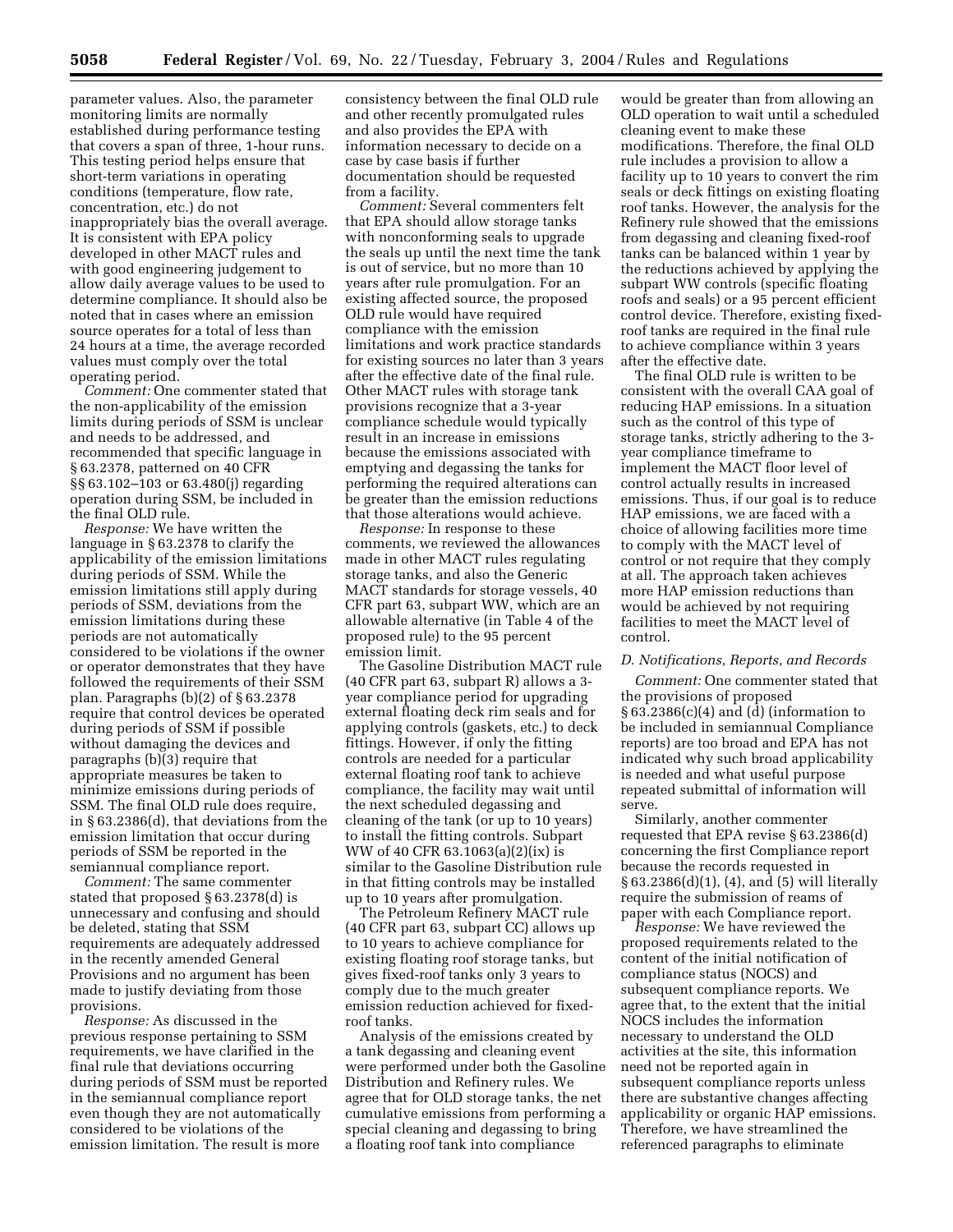duplicated information (but also to require the initial Compliance report to contain any updated or final facility information that was not reported in the NOCS).

*Comment:* One commenter stated that language added April 5, 2002, to 40 CFR 63.10(d)(5)(i) of the General Provisions concerning reporting the number, duration, and a brief description of each SSM is unnecessarily burdensome for OLD-type operations, where there are many individual components, any of which can be undergoing SSM activities independent of the other components. The commenter suggested that the approach used in the HON offers reasonable relief and that it be used. Specifically, the commenter recommended that requirements for recordkeeping and reporting be for ''startups, shutdowns, and malfunctions during which excess emissions occur.''

Two other commenters expressed concern with the immediate SSM reporting requirement in Table 11 to subpart EEEE of part 63, item 2. They stated that this requirement should be made consistent with the HON, which allows these events to be reported in the next semiannual Compliance report.

*Response:* The amount of information required in the amended General Provisions for the SSM reports does not represent an undue burden for OLD operations. We believe that the additional information required under the amended General Provisions is useful to the EPA in gaining an understanding of the frequency, duration, and types of SSM activities at an affected source. Because sources are required to minimize emissions to the extent which is consistent with safety and good air pollution control practices during periods of SSM, gaining an understanding of the overall operation of an affected source is important. Therefore, we have retained the requirement in  $\S 63.2386(c)(5)$ , which references the General Provisions. We have also retained the requirement in Table 11 to subpart EEEE of part 63, item 2, which specifies that an immediate SSM report must be submitted if the owner or operator takes an action that is not consistent with their SSM plan. We concluded that a failure to follow an approved SSM plan should not go unreported for a period of time that could be almost 6 months. In those cases where the owner or operator follows their SSM plan, reporting in the next scheduled compliance report is allowed under Table 11 to subpart EEEE of part 63.

*Comment:* Two commenters expressed concern with proposed § 63.2378(b), which implies that if the

operator starts up or shuts down a control device and it does not meet the 1-hour average temperature because it only ran for 15 minutes of a given hour, then the operator has to report that they did not meet the required temperature even though the temperature during the actual loading operation may have met the requirements. One of the commenters stated that this results in much more recordkeeping and reporting than the HON, Polymers & Resins MACT rules, or 40 CFR part 63, subpart SS, for no environmental or compliance benefits.

*Response:* We have written the language in § 63.2378 to clarify the applicability of the emission limitations during periods of SSM. While the emission limitations still apply during periods of SSM, deviations from the emission limitations during these periods are not automatically considered to be violations if the owner or operator demonstrates that they have followed the requirements of their approved SSM plan. Paragraphs (b)(2) require that control devices be operated during periods of SSM if possible without damaging the devices and paragraph (b)(3) require that appropriate measures be taken to minimize emissions during periods of SSM. The final OLD rule does require, in § 63.2386(d), that deviations from the emission limitations that occur during periods of SSM be reported in the semiannual compliance report, even though they are not automatically considered to be violations of the emission limitations. It should be noted that the averaging period has been written as daily averages of monitored parameters and, also, that monitoring is only required during periods of operation of the emission source. In the commenters example of a source operating for only 15 minutes, if the monitored parameter meets the operating limitation during that period of operation, it would not be considered a deviation.

#### *E. Definitions*

*Comment:* Several commenters felt that EPA should revise the definition of annual average true vapor pressure in proposed § 63.2406, as there is no good reason to require annual recalculation of the average ambient temperature. The referenced method for determining true vapor pressure (API 2517) uses the normal average annual temperature. This is published by the National Climatic Data Center as a cumulative average over many years, and thus may be considered a constant for a given location.

Commenters stated that the temperature basis used for vapor pressure determination should be related to the actual facility emission potential and consistent with the regulatory basis. Two of the commenters stated that the vapor pressure determination for storage tank applicability should be based on the annual average temperature of the stored organic liquid.

*Response:* We agree that the average annual temperature for a given location is not likely to vary from year to year to the extent that, if all other factors are unchanged, it will have a noticeable effect on emissions. Thus, annual recalculation of this temperature is unnecessary and we have written the definition in the final OLD rule to reflect this. As suggested by one of the commenters, we have also added the term ''actual annual average temperature'' to clarify that the actual liquid temperature should be used in determinations of vapor pressure.

We have also written the definition of ''annual average true vapor pressure'' so that it is based on the actual annual average temperature of the liquid, and annual recalculation of the vapor pressure value is not needed.

*Comment:* One commenter suggested that in the definition of black oil, EPA should delete the word ''hydrocarbon'' and the parentheses around ''petroleum'' to ensure clarity of intent. It is possible for a chemical plant to bring onto or ship out from a plant an oily, black hydrocarbon liquid that could meet the other criteria of this definition. The commenter believes that EPA intends that black oil be a technical term related only to petroleum liquids.

*Response:* We have deleted the term ''black oil'' from the final rule. All crude oil will now be subject to the requirements under the final OLD rule.

*Comment:* One commenter recommended that EPA use the proposed § 63.2334(b) definition of ''organic liquid'' in § 63.2406 (Definitions) to specifically exclude ''black oil'' and gasoline. Another commenter recommended that EPA revise the organic liquid definition to make clear the intent that the HAP content cutoff (5 percent by weight) applies to liquids other than crude oil.

*Response:* We have written the definition of ''organic liquid'' to clarify the intended meaning of this term in the final OLD rule and have removed the description of organic liquids from § 63.2334(b). We have included a 5 percent cutoff level for defining noncrude oil liquids as ''organic liquids.''

*Comment:* Many commenters suggested changes to the definition of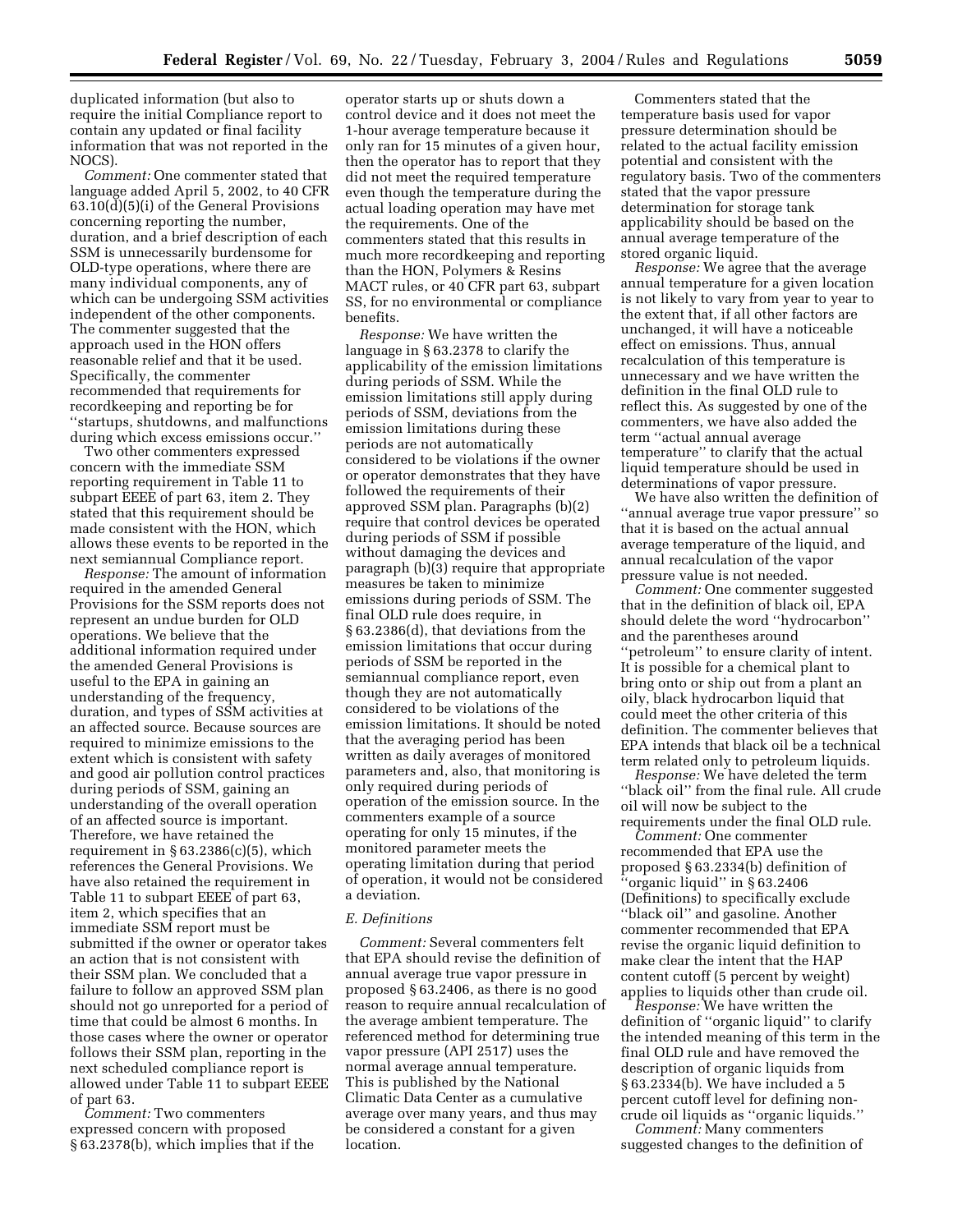storage tank. One commenter stated that EPA should clarify that the rule only applies to stationary tanks. The proposed definition stated that the term means a stationary unit, and then cited several examples of non-stationary units. If these examples were to be interpreted as constituting the only nonstationary units that are not subject to the rule, then other portable tanks and containers could be improperly construed as being subject to the rule. Several commenters recommended that the storage tank definition should exclude pressure vessels designed to operate in excess of 204.9 kilopascals and without emissions to the atmosphere. Three commenters recommended that the storage tank definition be changed to clearly include blending tanks in the affected source and that, therefore, storage tanks and transport vessels used for ''incidental mixing and blending'' are a part of the OLD affected source. The commenters maintained that it must be clear that the OLD rule does not exclude from the affected source those storage tanks that have the ability to practice ''incidental blending and mixing to maintain product specifications.''

A final commenter recommended that vessels permanently attached to motor vehicles such as trucks, tank cars, barges, or ships be excluded from this definition (per the definition in the HON).

*Response:* We are in agreement with the commenters concerning the types of tanks intended to be covered by the term ''storage tank.'' We have written the definition to make it more consistent with other rules (such as the HON and the Miscellaneous Organic NESHAP) and to reflect suggestions of the commenters.

*Comment:* Two commenters suggested that the definition of transfer rack be amended by deleting the ''physically separate'' criterion because the 11.8 million liter (3.12 million gallon) throughput cutoff in the OLD rule is based on each transfer rack loading position and not the transfer rack as a whole. The last sentence in the transfer rack definition was also included in the HON subparts F and G definitions for loading rack, in §§ 63.101 and 63.111. Under the HON, this sentence was important to enable one to distinguish between the terms ''transfer rack'' and ''loading rack'' when making the Group 1/Group 2 determination. This Group status was based on throughput of the entire transfer rack and not each transfer rack loading position.

*Response:* We are retaining the definition as proposed for ''transfer rack,'' including the ''physically

separate'' criterion, because we have written the description of the transfer rack emission source subject to emission standards from each loading position to the entire transfer rack, consistent with other air emission control regulations for volatile organic and petroleum liquid transfer operations. In the data reassessment we performed after proposal, we also found that the reported transfer rack data were sufficient to develop a MACT floor level of control for transfer racks but not for individual loading positions.

### **VI. Statutory and Executive Order Reviews**

### *A. Executive Order 12866: Regulatory Planning and Review*

Under Executive Order 12866 (58 FR 51735, October 4, 1993), EPA must determine whether a regulation is ''significant'' and, therefore, subject to Office of Management and Budget (OMB) review and the requirements of the Executive Order. The Executive Order defines ''significant regulatory action'' as one that is likely to result in a rule that may:

(1) Have an annual effect on the economy of \$100 million or more, or adversely affect in a material way the economy, a sector of the economy, productivity, competition, jobs, the environment, public health or safety, or State, local, or tribal government communities;

(2) create a serious inconsistency or otherwise interfere with an action taken or planned by another agency;

(3) materially alter the budgetary impact of entitlements, grants, user fees, or loan programs, or the rights and obligations of recipients thereof; or

(4) raise novel or policy issues arising out of legal mandates, the President's priorities, or the principles set forth in the Executive Order.

Pursuant to the terms of Executive Order 12866, it has been determined that today's final rule is not a ''significant regulatory action'' because it will not have an annual effect on the economy of \$100 million or more and is therefore not subject to OMB review.

#### *B. Paperwork Reduction Act*

The information collection requirements in the final rule have been submitted for approval to the Office of Management and Budget under the Paperwork Reduction Act, 44 U.S.C. 3501 *et seq.* (ICR No. 1963.02) The information requirements are not effective until OMB approves them.

The information requirements are based on notification, recordkeeping, and reporting requirements in the

NESHAP General Provisions (40 CFR part 63, subpart A), which are mandatory for all operators subject to national emission standards. These recordkeeping and reporting requirements are specifically authorized by section 114 of the CAA (42 U.S.C. 7414). All information submitted to the EPA pursuant to the recordkeeping and reporting requirements for which a claim of confidentiality is made is safeguarded according to EPA policies set forth in 40 CFR part 2, subpart B.

The final rule will require maintenance inspections of the control devices but will not require any notifications or reports beyond those required by the General Provisions. The recordkeeping requirements require only the specific information needed to determine compliance.

The annual monitoring, reporting, and recordkeeping burden to affected sources for this collection (averaged over the first 3 years after the effective date of the promulgated rule) is estimated to be 137,170 labor-hours per year, with a total annual cost of \$7.5 million per year. These estimates include a one-time performance test and report (with repeat tests where needed), one-time submission of an SSMP with semiannual reports for any event when the procedures in the plan were not followed, semiannual compliance reports, maintenance inspections, notifications, and recordkeeping.

Burden means the total time, effort, or financial resources expended by persons to generate, maintain, retain, or disclose or provide information to or for a Federal agency. This includes the time needed to review instructions; develop, acquire, install, and utilize technology and systems for the purposes of collecting, validating, and verifying information, processing and maintaining information, and disclosing and providing information; adjust the existing ways to comply with any previously applicable instructions and requirements; train personnel to be able to respond to a collection of information; search data sources; complete and review the collection of information; and transmit or otherwise disclose the information.

An Agency may not conduct or sponsor, and a person is not required to respond to, a collection of information unless it displays a currently valid OMB control number. The OMB control numbers for the EPA's regulations are listed in 40 CFR part 9. When this ICR is approved by OMB, the Agency will publish a technical amendment to 40 CFR part 9 in the **Federal Register** to display the OMB control number for the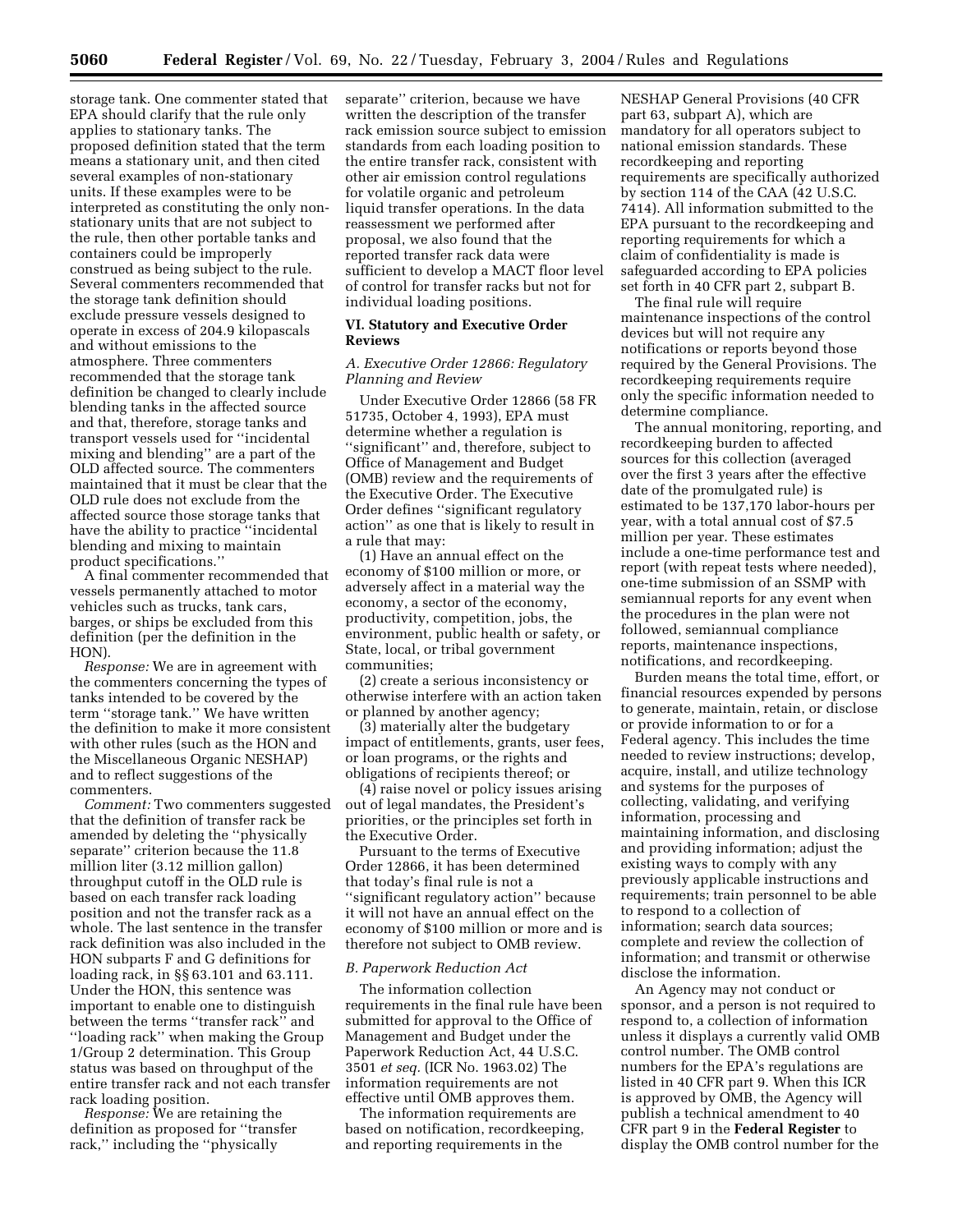approved information collection requirements contained in the final rule.

#### *C. Regulatory Flexibility Analysis*

The EPA has determined that it is not necessary to prepare a regulatory flexibility analysis in connection with the final rule. The EPA has also determined that the final rule will not have a significant economic impact on a substantial number of small entities.

For purposes of assessing the impacts of today's final rule on small entities, small entity is defined as: (1) A small business whose parent company has fewer than 100 or 1,500 employees, or a maximum of \$5 million to \$18.5 million in revenues, depending on the size definition for the affected North American Industry Classification System (NAICS) code; (2) a small governmental jurisdiction that is a government of a city, county, town, school district or special district with a population of less than 50,000; and (3) a small organization that is any not-forprofit enterprise which is independently owned and operated and is not dominant in its field. It should be noted that companies in 42 NAICS codes are affected by the final rule, and the small business definition applied to each industry by NAICS code is that listed in the Small Business Administration (SBA) size standards (13 CFR 121). For more information on size standards for particular industries, please refer to the economic impact analysis in the docket.

After considering the economic impacts of today's final rule on small entities, EPA has concluded that this action will not have a significant economic impact on a substantial number of small entities. We have determined that six small firms in the industries affected by the final rule may be affected. Out of the six affected small firms, none are estimated to have compliance costs that exceed one percent of their revenues.

In addition, the final rule is likely to increase profits at the many small firms not adversely affected by the final rule due to the very slight increase in market prices. The median compliance cost to sales estimates for the affected small and large firms is virtually identical (0.02 percent compared to less than 0.01 percent for the large firms) and no small firms are expected to close in response to incurring the compliance costs associated with the final rule.

Although the final rule will not have a significant economic impact on a substantial number of small entities, the final rule includes provisions that will minimize the impact on small entities in several ways. We chose to set the control requirements at the MACT floor

control level and not at a control level more stringent. The transfer rack cutoff, based on facilitywide throughput, and tank size cutoffs in the final rule will reduce the effects on small businesses. We have identified a list of 98 HAP from the list of 188 in the CAA to be considered for regulation. Regulated liquids are non-crude oil organic liquids that contain at least 5 percent by weight of the 98 HAP listed in Table 1 to subpart EEEE of part 63 and a vapor pressure of at least 0.1 psia, and all crude oil after the first point of custody transfer after the production field. In addition, we worked with various trade associations during the development of the rulemaking. These actions have reduced the economic impact on small entities from the final rule.

### *D. Unfunded Mandates Reform Act*

Title II of the Unfunded Mandates Reform Act of 1995 (UMRA), Public Law 104–4, establishes requirements for Federal agencies to assess the effects of their regulatory actions on State, local, and tribal governments and the private sector. Under section 202 of the UMRA, EPA generally must prepare a written statement, including a cost-benefit analysis, for proposed and final rules with ''Federal mandates'' that may result in expenditures by State, local, and tribal governments, in aggregate, or by the private sector, of \$100 million or more in any 1 year. Before promulgating an EPA rule for which a written statement is needed, section 205 of the UMRA generally requires EPA to identify and consider a reasonable number of regulatory alternatives and adopt the least costly, most costeffective, or least burdensome alternative that achieves the objectives of the rule. The provisions of section 205 do not apply when they are inconsistent with applicable law. Moreover, section 205 allows EPA to adopt an alternative other than the least costly, most cost-effective, or least burdensome alternative if the Administrator publishes with the final rule an explanation of why that alternative was not adopted. Before EPA establishes any regulatory requirements that may significantly or uniquely affect small governments, including tribal governments, it must have developed under section 203 of the UMRA a small government agency plan. The plan must provide for notifying potentially affected small governments, enabling officials of affected small governments to have meaningful and timely input in the development of EPA regulatory proposals with significant Federal intergovernmental mandates, and informing, educating, and advising

small governments on compliance with the regulatory requirements.

The EPA has determined that today's final rule does not include a Federal mandate that may result in estimated costs of \$100 million or more to State, local, or tribal governments in the aggregate, or to the private sector. Therefore, the requirements of the UMRA do not apply to this action.

## *E. Executive Order 13132: Federalism*

Executive Order 13132, entitled ''Federalism'' (64 FR 43255, August 10, 1999), requires EPA to develop an accountable process to ensure ''meaningful and timely input by State and local officials in the development of regulatory policies that have federalism implications.'' ''Policies that have federalism implications'' is defined in the Executive Order to include regulations that have ''substantial direct effects on the States, on the relationship between the national government and the States, or on the distribution of power and responsibilities among the various levels of government.''

Under Executive Order 13132, EPA may not issue a regulation that has federalism implications, that imposes substantial direct compliance costs, and that is not required by statute, unless the Federal government provides the funds necessary to pay the direct compliance costs incurred by State and local governments, or EPA consults with State and local officials early in the process of developing the proposed regulation. The EPA also may not issue a regulation that has federalism implications and that preempts State law unless EPA consults with State and local officials early in the process of developing the regulation.

The final rule does not have federalism implications. It will not have substantial direct effects on the States, on the relationship between the national government and the States, or on the distribution of power and responsibilities among the various levels of government, as specified in Executive Order 13132. Furthermore, the final OLD NESHAP do not require these governments to take on any new responsibilities. Therefore, the requirements of section 6 of Executive Order 13132 does not apply to the final rule.

### *F. Executive Order 13175: Consultation and Coordination With Indian Tribal Governments*

Executive Order 13175, entitled ''Consultation and Coordination with Indian Tribal Governments'' (65 FR 67249, November 6, 2000), requires EPA to develop an accountable process to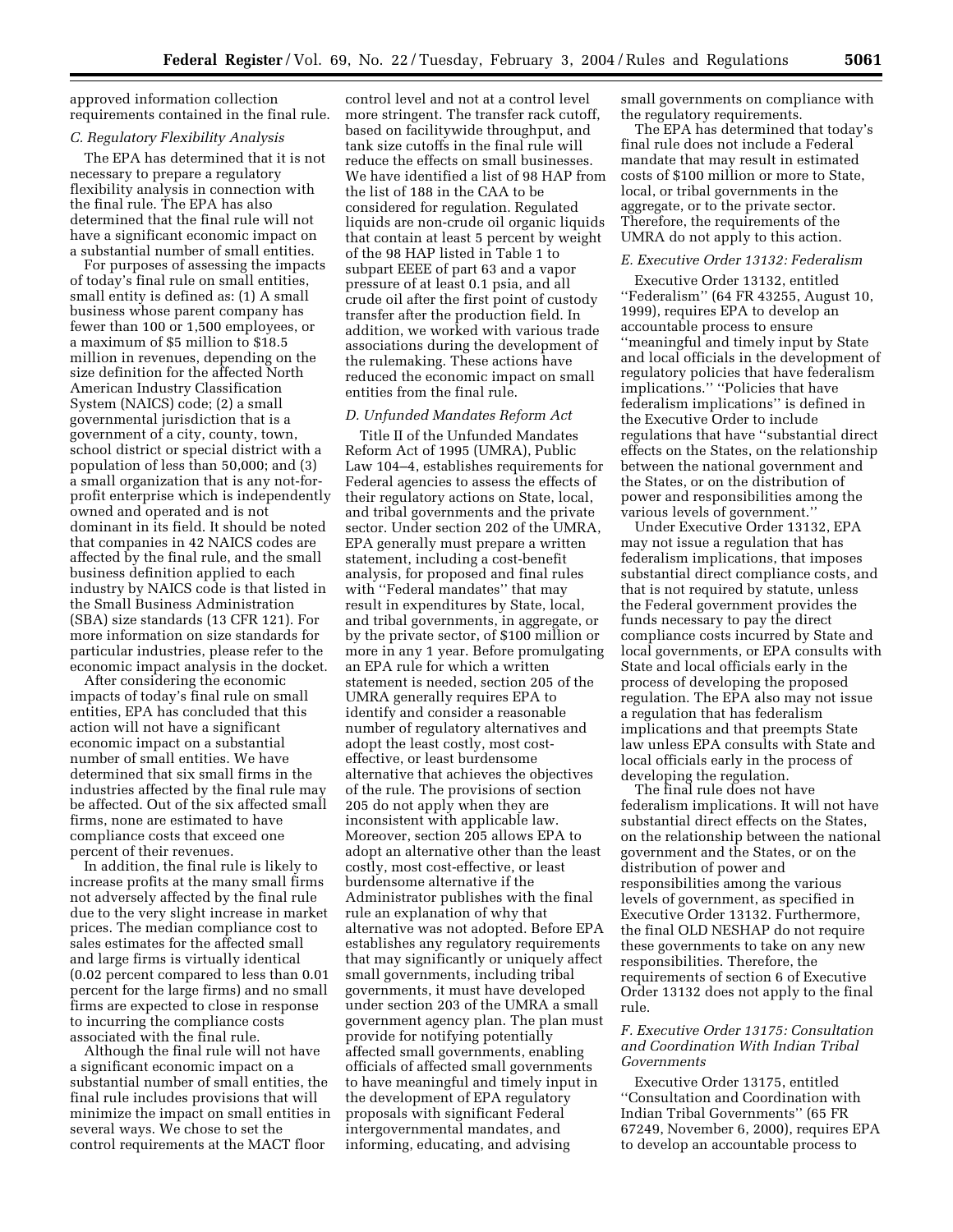ensure ''meaningful and timely input by tribal officials in the development of regulatory policies that have tribal implications.'' ''Policies that have tribal implications'' is defined in the Executive Order to include regulations that have ''substantial direct effects on one or more Indian tribes, on the relationship between the Federal government and the Indian tribes, or on the distribution of power and responsibilities between the Federal government and Indian tribes.''

The final rule does not have tribal implications. It will not have substantial direct effects on tribal governments, on the relationship between the Federal government and Indian tribes, or on the distribution of power and responsibilities between the Federal government and Indian tribes, as specified in Executive Order 13175. No affected plant sites are known to be owned or operated by Indian tribal governments. Thus, Executive Order 13175 does not apply to the final rule.

## *G. Executive Order 13045: Protection of Children From Environmental Health Risks and Safety Risks*

Executive Order 13045 (62 FR 19885, April 23, 1997) applies to any rule that: (1) Is determined to be ''economically significant'' as defined under Executive Order 12866, and (2) concerns an environmental health or safety risk that EPA has reason to believe may have a disproportionate effect on children. If the regulatory action meets both criteria, EPA must evaluate the environmental health or safety effects of the planned rule on children, and explain why the planned regulation is preferable to other potentially effective and reasonably feasible alternatives considered by EPA.

The EPA interprets Executive Order 13045 as applying only to those regulatory actions that are based on health or safety risks, such that the analysis required under section 5–501 of the Executive Order has the potential to influence the regulation. The final rule is not subject to Executive Order 13045 because it is based on technology performance and not on health or safety risks. No children's risk analysis was performed because no alternative technologies exist that would provide greater stringency at a reasonable cost; therefore, the results of any such analysis would have no impact on the stringency decision.

## *H. Executive Order 13211: Actions That Significantly Affect Energy Supply, Distribution, or Use*

The final rule is not subject to Executive Order 13211 (66 FR 28355, May 22, 2001). The rule is not a

''significant energy action'' because it is not likely to have a significant adverse effect on the supply, distribution, and use of energy. The reduction in petroleum product output, which includes reductions in fuel production, is estimated at only 0.006 percent, or about 311 barrels per day (about 15,500 metric tons per year). The reduction in coal, natural gas, and electricity output is expected to be negligible. The increase in price of petroleum products is estimated to be only 0.001 percent nationwide. While energy distribution services such as pipeline operations will be directly affected by the final rule, energy distribution costs are expected to increase by only 0.1 percent. We estimate that there will be a slight increase of only 0.001 percent of net imports (imports — exports), and no other adverse outcomes are expected to occur with regard to energy supplies. Given the minimal impacts on energy supply, distribution, and use as a whole nationally, all of which are under the threshold screening criteria for compliance with this Executive Order established by the Office of Management and Budget, no significant adverse energy effects are expected to occur.

## *I. National Technology Transfer and Advancement Act*

Section 12(d) of the National Technology Transfer and Advancement Act (NTTAA) of 1995 (Public Law No. 104–113; 15 U.S.C. 272 note) directs the EPA to use voluntary consensus standards in their regulatory and procurement activities unless to do so would be inconsistent with applicable law or otherwise impractical. Voluntary consensus standards are technical standards (*e.g.*, materials specifications, test methods, sampling procedures, business practices) developed or adopted by one or more voluntary consensus bodies. The NTTAA directs EPA to provide Congress, through annual reports to OMB, with explanations when an agency does not use available and applicable voluntary consensus standards.

The final rule involves technical standards. The EPA cites the following standards in the final rule: EPA Methods 1, 1A, 2, 2A, 2C, 2D, 2F, 2G, 3, 3B, 4, 18, 21, 25, 25A, 27, 311, 316 (formaldehyde). Consistent with the NTTAA, EPA conducted searches to identify voluntary consensus standards in addition to these EPA methods. No applicable voluntary consensus standards were identified for EPA Methods 1A, 2A, 2D, 2F, 2G, 21, 27, 311, and 316. The search and review results have been documented and are placed in the docket (docket numbers

A–98–13 and OAR–2003–0138) for the final rule.

Three voluntary consensus standards were identified as appropriate to the final rule. The voluntary consensus standard ASTM D6420–99, ''Standard Test Method for Determination of Gaseous Organic Compounds by Direct Interface Gas Chromatography-Mass Spectrometry (GC/MS)," is appropriate in the cases described below for inclusion in the final rule in addition to EPA Method 18 codified at 40 CFR part 60, Appendix A, for measurement of organic HAP or total organic compounds. Therefore, the standard ASTM D6420–99 is cited in today's final rule.

Similar to EPA's performance-based Method 18, ASTM D6420–99 is also a performance-based method for measurement of gaseous organic compounds. However, ASTM D6420–99 was written to support the specific use of highly portable and automated GC/ MS. While offering advantages over the traditional EPA Method 18, the ASTM method does allow some less stringent criteria for accepting GC/MS results than required by EPA Method 18. Therefore, ASTM D6420–99 is a suitable alternative to EPA Method 18 only where: the target compound(s) are those listed in Section 1.1 of ASTM D6420– 99; and the target concentration is between 150 ppbv and 100 ppmv.

For target compound(s) not listed in Section 1.1 of ASTM D6420–99, but potentially detected by mass spectrometry, the regulation specifies that the additional system continuing calibration check after each run, as detailed in Section 10.5.3 of the ASTM method, must be followed, met, documented, and submitted with the data report even if there is no moisture condenser used or the compound is not considered water soluble. For target compound(s) not listed in Section 1.1 of ASTM D6420–99, and not amenable to detection by mass spectrometry, ASTM D6420–99 does not apply.

As a result, EPA included ASTM D6420–99 in the final rule, and EPA Method 18 as a gas chromatography (GC) option in addition to ASTM D6420–99. This will allow the continued use of GC configurations other than GC/MS.

Two additional voluntary consensus standards, ASTM D2879–83 ''Standard Test Method for Vapor Pressure-Temperature Relationship and Initial Decomposition Temperature of Liquids by Isoteniscope,'' and API Publication 2517 ''Evaporative Loss from External Floating-Roof Tanks, Third Edition, February 1989,'' were already incorporated by reference in 40 CFR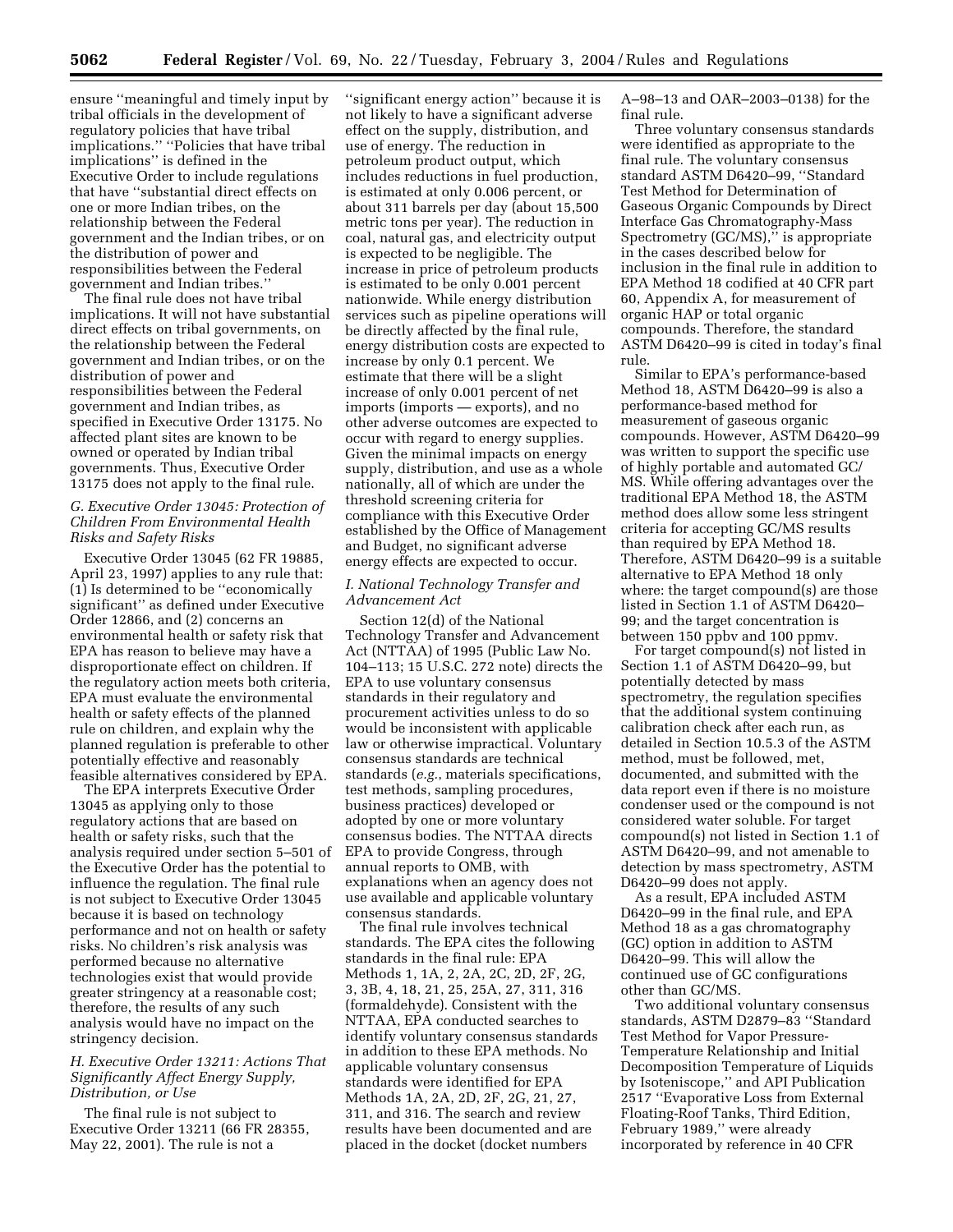§ 63.14 and are also being cited in the final rule for measurement of vapor pressure.

Five voluntary consensus standards: ASTM D1979–91, ASTM D3432–89, ASTM D4747–87, ASTM D4827–93, and ASTM PS9–94 are incorporated by reference in EPA Method 311.

The search for emissions measurement procedures identified nine other voluntary consensus standards. The EPA determined that seven of these nine standards identified for measuring emissions of the HAP or surrogates subject to emission standards in the final rule were impractical alternatives to EPA test methods for the purposes of the final rule. Therefore, EPA does not intend to adopt these standards for this purpose. The reasons for this determination for the seven methods are discussed in the docket.

Two of the nine voluntary consensus standards identified in this search were not available at the time the review was conducted for the purposes of the final rule because they are under development by a voluntary consensus body: ASME/BSR MFC 13M, ''Flow Measurement by Velocity Traverse,'' for EPA Method 2 (and possibly 1); and ASME/BSR MFC 12M, ''Flow in Closed Conduits Using Multiport Averaging Pitot Primary Flowmeters,'' for EPA Method 2.

Section 63.2362 and Table 5 to subpart EEEE of part 63 list the EPA testing methods included in the regulation. Under § 63.7(f) and § 63.8(f) of subpart A of the General Provisions, a source may apply to EPA for permission to use alternative test methods or alternative monitoring requirements in place of any of the EPA testing methods, performance specifications, or procedures.

#### *J. Congressional Review Act*

The Congressional Review Act, 5 U.S.C. § 801 *et seq.*, as added by the SBREFA, generally provides that before a rule may take effect, the agency promulgating the rule must submit a rule report, which includes a copy of the rule, to each House of the Congress and to the Comptroller General of the United States. The EPA will submit a report containing this final rule and other required information to the U.S. Senate, the U.S. House of Representatives, and the Comptroller General of the United States prior to publication of the final rule in the **Federal Register**. A major rule cannot take effect until 60 days after it is published in the **Federal Register**. This action is not a ''major rule'' as defined by 5 U.S.C. § 804(2). The final rule will be effective on February 3, 2004.

## **List of Subjects in 40 CFR Part 63**

Environmental protection, Air pollution control, Hazardous substances, Incorporation by reference, Reporting and recordkeeping requirements.

Dated: August 25, 2003.

#### **Marianne Lamont Horinko,**

*Acting Administrator.*

■ For the reasons stated in the preamble, title 40, chapter I, part 63 of the Code of Federal Regulations is amended as follows:

#### **PART 63—[AMENDED]**

#### **Subpart A—[Amended]**

■ 1. The authority citation for part 63 continues to read as follows:

**Authority:** 42 U.S.C. 7401, *et seq.*

■ 2. Section 63.14 is amended by revising paragraphs (b)(8) and (c)(1) to read as follows:

## **§ 63.14 Incorporation by reference.**

 $\star$   $\star$   $\star$   $\star$ (b) \* \* \*

(8) ASTM D2879–83, 96, Test Method for Vapor Pressure-Temperature Relationship and Initial Decomposition Temperature of Liquids by Isoteniscope, IBR approved for § 63.111 and § 63.2406.

 $(c) * * * *$ 

(1) API Publication 2517, Evaporative Loss from External Floating-Roof Tanks, Third Edition, February 1989, IBR approved for § 63.111 and § 63.2406. \* \* \* \* \*

■ 3. Part 63 is amended by adding a new subpart EEEE to read as follows:

## **Subpart EEEE—National Emission Standards for Hazardous Air Pollutants: Organic Liquids Distribution (Non-Gasoline)**

Sec.

#### **What This Subpart Covers**

- 63.2330 What is the purpose of this subpart?
- 63.2334 Am I subject to this subpart?
- 63.2338 What parts of my plant does this subpart cover?
- 63.2342 When do I have to comply with this subpart?

#### **Emission Limitations, Operating Limits, and Work Practice Standards**

63.2346 What emission limitations, operating limits, and work practice standards must I meet?

#### **General Compliance Requirements**

63.2350 What are my general requirements for complying with this subpart?

#### **Testing and Initial Compliance Requirements**

- 63.2354 What performance tests, design evaluations, and performance evaluations must I conduct?
- 63.2358 By what date must I conduct performance tests or other initial compliance demonstrations?
- 63.2362 When must I conduct subsequent performance tests?
- 63.2366 What are my monitoring installation, operation, and maintenance requirements?
- 63.2370 How do I demonstrate initial compliance with the emission limitations, operating limits, and work practice standards?

#### **Continuous Compliance Requirements**

- 63.2374 When do I monitor and collect data to demonstrate continuous compliance and how do I use the collected data?
- 63.2378 How do I demonstrate continuous compliance with the emission limitations, operating limits, and work practice standards?

#### **Notifications, Reports, and Records**

- 63.2382 What notifications must I submit and when and what information should be submitted?
- 63.2386 What reports must I submit and when and what information is to be submitted in each?
- 63.2390 What records must I keep?
- 63.2394 In what form and how long must I keep my records?

#### **Other Requirements and Information**

- 63.2396 What compliance options do I have if part of my plant is subject to both this subpart and another subpart?
- 63.2398 What parts of the General Provisions apply to me?
- 63.2402 Who implements and enforces this subpart?
- 63.2406 What definitions apply to this subpart?

#### **Tables to Subpart EEEE of Part 63**

- Table 1 to Subpart EEEE of Part 63—Organic Hazardous Air Pollutants
- Table 2 to Subpart EEEE of Part 63— Emission Limits
- Table 3 to Subpart EEEE of Part 63— Operating Limits—High Throughput Transfer Racks
- Table 4 to Subpart EEEE of Part 63—Work Practice Standards
- Table 5 to Subpart EEEE of Part 63— Requirements for Performance Tests and Design Evaluations
- Table 6 to Subpart EEEE of Part 63—Initial Compliance with Emission Limits
- Table 7 to Subpart EEEE of Part 63—Initial Compliance with Work Practice **Standards**
- Table 8 to Subpart EEEE of Part 63— Continuous Compliance with Emission Limits
- Table 9 to Subpart EEEE of Part 63— Continuous Compliance with Operating
- Limits—High Throughput Transfer Racks Table 10 to Subpart EEEE of Part 63—
	- Continuous Compliance with Work Practice Standards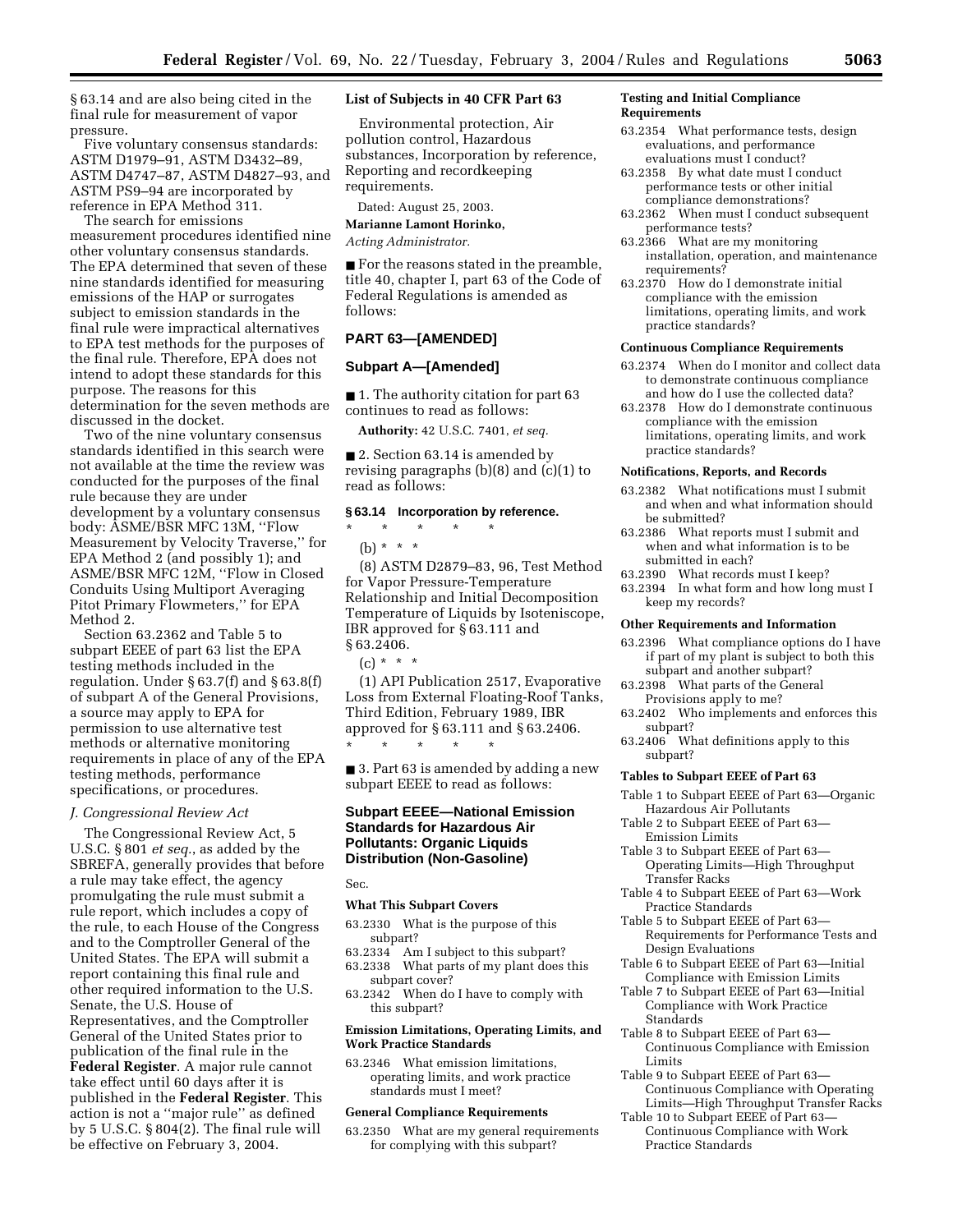Table 11 to Subpart EEEE of Part 63— Requirements for Reports

Table 12 to Subpart EEEE of Part 63— Applicability of General Provisions to Subpart EEEE

# **What This Subpart Covers**

### **§ 63.2330 What is the purpose of this subpart?**

This subpart establishes national emission limitations, operating limits, and work practice standards for organic hazardous air pollutants (HAP) emitted from organic liquids distribution (OLD) (non-gasoline) operations at major sources of HAP emissions. This subpart also establishes requirements to demonstrate initial and continuous compliance with the emission limitations, operating limits, and work practice standards.

#### **§ 63.2334 Am I subject to this subpart?**

(a) Except as provided for in paragraphs (b) and (c) of this section, you are subject to this subpart if you own or operate an OLD operation that is located at, or is part of, a major source of HAP emissions. An OLD operation may occupy an entire plant site or be collocated with other industrial (*e.g.*, manufacturing) operations at the same plant site.

(b) Organic liquid distribution operations located at research and development facilities, consistent with section 112(c)(7) of the Clean Air Act (CAA), are not subject to this subpart.

(c) Organic liquid distribution operations do not include the activities and equipment, including product loading racks, used to process, store, or transfer organic liquids at facilities listed in paragraph (c) (1) and (2) of this section.

(1) Oil and natural gas production field facilities, as the term ''facility'' is defined in § 63.761 of subpart HH.

(2) Natural gas transmission and storage facilities, as the term ''facility'' is defined in § 63.1271 of subpart HHH.

#### **§ 63.2338 What parts of my plant does this subpart cover?**

(a) This subpart applies to each new, reconstructed, or existing OLD operation affected source.

(b) Except as provided in paragraph (c) of this section, the affected source is the collection of activities and equipment used to distribute organic liquids into, out of, or within a facility that is a major source of HAP. The affected source is composed of:

(1) All storage tanks storing organic liquids.

(2) All transfer racks at which organic liquids are loaded into or unloaded out of transport vehicles and/or containers.

(3) All equipment leak components in organic liquids service that are associated with pipelines, except as provided in paragraph (c)(2) of this section, and with storage tanks and transfer racks storing, loading, or unloading organic liquids.

(4) All transport vehicles while they are loading or unloading organic liquids at transfer racks.

(c) The equipment listed in paragraphs (c)(1) through (4) of this section and used in the identified operations is excluded from the affected source.

(1) Storage tanks, transfer racks, and equipment leak components that are part of an affected source under another 40 CFR part 63 national emission standards for hazardous air pollutants regulation (NESHAP).

(2) Equipment leak components associated with pipelines that transfer organic liquids directly to or from storage tanks subject to another 40 CFR part 63 NESHAP or to or from non-tank process unit components (*e.g.*, process reactors).

(3) Non-permanent storage tanks, transfer racks, and equipment leak components used in special situation distribution loading and unloading operations (such as maintenance or upset liquids management).

(4) Storage tanks, transfer racks, and equipment leak components used to conduct maintenance activities, such as stormwater management, liquid removal from tanks for inspections and maintenance, or changeovers to a different liquid stored in a storage tank.

(d) An affected source is a new affected source if you commenced construction of the affected source after April 2, 2002, and you meet the applicability criteria in § 63.2334 at the time you commenced operation.

(e) An affected source is reconstructed if you meet the criteria for reconstruction as defined in § 63.2.

(f) An affected source is existing if it is not new or reconstructed.

#### **§ 63.2342 When do I have to comply with this subpart?**

(a) If you have a new or reconstructed affected source, you must comply with this subpart according to the schedule identified in paragraph (a)(1) or (2) of this section, as applicable.

(1)(i) Except as provided in paragraph (a)(1)(ii) of this section, if you startup your new affected source on or before February 3, 2004 or if you reconstruct your affected source on or before February 3, 2004, you must comply with the emission limitations, operating limits, and work practice standards for

new and reconstructed sources in this subpart no later than February 3, 2004.

(ii) For any emission source listed in paragraph § 63.2338(b) at an affected source that commenced construction or reconstruction after April 2, 2002, but before February 3, 2004, that is required to be controlled based on the applicability criteria in this subpart, but:

(A) Would not have been required to be controlled based on the applicability criteria as proposed for this subpart, you must comply with the emission limitations, operating limits, and work practice standards for each such emission source based on the schedule found in paragraph (b) of this section or at startup, whichever is later; or

(B) Would have been subject to a less stringent degree of control requirement as proposed for this subpart, you must comply with the emission limitations, operating limits, and work practice standards in this subpart for each such emission source based on the schedule found in paragraph (b) of this section or at startup, whichever is later, and if you start up your affected new or reconstructed source before February 5, 2007, you must comply with the emission limitations, operating limits, and work practice standards for each such emission source as proposed for this subpart, until you are required to comply with the emission limitations, operating limits, and work practice standards in this subpart for each such emission source based on the schedule found in paragraph (b) of this section.

(2) If you commence construction of or reconstruct your affected source after February 3, 2004, you must comply with the emission limitations, operating limits, and work practice standards for new and reconstructed sources in this subpart upon startup of your affected source.

(b)(1) If you have an existing affected source, you must comply with the emission limitations, operating limits, and work practice standards for existing affected sources no later than February 5, 2007, except as provided in paragraph (b)(2) of this section.

(2) Floating roof storage tanks at existing affected sources must be in compliance with the work practice standards in Table 4 to this subpart, item 1, at all times after the next degassing and cleaning activity or within 10 years after February 3, 2004, whichever occurs first. If the first degassing and cleaning activity occurs during the 3 years following February 3, 2004, the compliance date is February 5, 2007.

(c) If you have an area source that does not commence reconstruction but increases its emissions or its potential to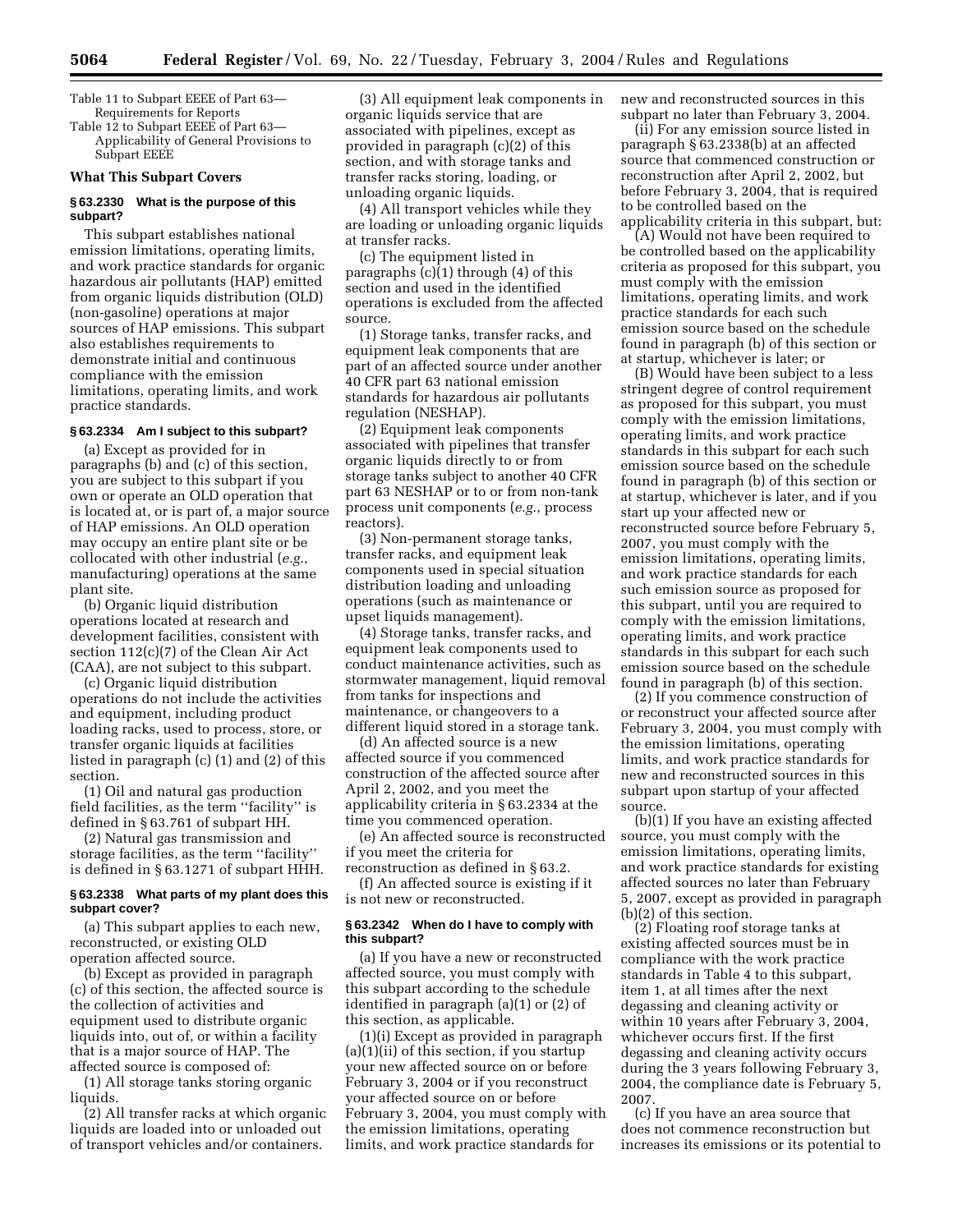emit such that it becomes a major source of HAP emissions and an existing affected source subject to this subpart, you must be in compliance by 3 years after the area source becomes a major source.

(d) You must meet the notification requirements in § 63.2382(a) according to the schedules in § 63.2382(a) and (b)(1) through (3) and in subpart A of this part. Some of these notifications must be submitted before the compliance dates for the emission limitations, operating limits, and work practice standards in this subpart.

## **Emission Limitations, Operating Limits, and Work Practice Standards**

#### **§ 63.2346 What emission limitations, operating limits, and work practice standards must I meet?**

(a) *Storage tanks.* For each storage tank storing organic liquids that meets the tank capacity and liquid vapor pressure criteria for control in Table 2 to this subpart, items 1 through 5, you must comply with paragraph (a)(1), (2), or (3) of this section. For each storage tank storing organic liquids that meets the tank capacity and liquid vapor pressure criteria for control in Table 2 to this subpart, item 6, you must comply with paragraph (a)(1) of this section.

(1) Meet the emission limits specified in Table 2 to this subpart and comply with the applicable requirements specified in 40 CFR part 63, subpart SS, for meeting emission limits, except substitute the term ''storage tank'' at each occurrence of the term ''storage vessel'' in subpart SS.

(2) Route emissions to fuel gas systems or back into the process as specified in 40 CFR part 63, subpart SS.

(3) Comply with 40 CFR part 63, subpart WW (control level 2).

(b) *Transfer racks.* For each transfer rack that meets the facility-level organic liquid loading volume and transfer rack organic HAP content criteria for control in Table 2 to this subpart, items 7 through 9, you must comply with paragraph  $(b)(1)$ ,  $(2)$ , or  $(3)$  of this section.

(1) Meet the emission limits specified in Table 2 to this subpart and comply with the applicable requirements for transfer racks specified in 40 CFR part 63, subpart SS, for meeting emission limits.

(2) Route emissions to fuel gas systems or back into the process as specified in 40 CFR part 63, subpart SS.

(3) Use a vapor balancing system that routes organic HAP vapors displaced from the loading of organic liquids into transport vehicles to the appropriate storage tank.

(c) *Equipment leak components.* For each pump, valve, and sampling connection that operates in organic liquids service for at least 300 hours per year, you must comply with the applicable requirements under 40 CFR part 63, subpart TT (control level 1), subpart UU (control level 2), or subpart H. Pumps, valves, and sampling connectors that are insulated to provide protection against persistent subfreezing temperatures are subject to the ''difficult to monitor'' provisions in the applicable subpart selected by the owner or operator. This paragraph only applies if the affected source has at least one storage tank or transfer rack that meets the applicability criteria for control in Table 2 to this subpart.

(d) *Transport vehicles.* For each transport vehicle equipped with vapor collection equipment, you must comply with paragraph (d)(1) of this section. For each transport vehicle without vapor collection equipment, you must comply with paragraph  $(d)(2)$  of this section.

(1) Follow the steps in 40 CFR 60.502(e) to ensure that organic liquids are loaded only into vapor-tight transport vehicles and comply with the provisions in 40 CFR 60.502(f) through (i), except substitute the term ''transport vehicle'' at each occurrence of the term ''tank truck'' or ''gasoline tank truck'' in those paragraphs.

(2) Ensure that organic liquids are loaded only into transport vehicles that have a current certification in accordance with the U.S. Department of Transportation (DOT) pressure test requirements in 49 CFR part 180 for cargo tanks or 49 CFR 173.31 for tank cars.

(e) *Operating limits.* For each high throughput transfer rack, you must meet each operating limit in Table 3 to this subpart for each control device used to comply with the provisions of this subpart whenever emissions from organic liquids are routed to the control device. For each storage tank and low throughput transfer rack, you must comply with the requirements for monitored parameters as specified in subpart SS of this part for storage vessels and low throughput transfer racks, respectively. Alternatively, you may comply with the operating limits in Table 3 to this subpart.

(f) If you elect to demonstrate compliance with a percent reduction requirement in Table 2 to this subpart using total organic compounds (TOC) rather than organic HAP, you must first demonstrate, subject to approval of the Administrator, that TOC is an appropriate surrogate for organic HAP in your case; that is, for your storage tank(s) and/or transfer rack(s), the

percent destruction of organic HAP is equal to or higher than the percent destruction of TOC. This demonstration must be conducted prior to or during the initial compliance test.

(g) As provided in § 63.6(g), you may request approval from the Administrator to use an alternative to the emission limitations, operating limits, and work practice standards in this section. You must follow the procedures in § 63.177(b) through (e) in applying for permission to use such an alternative. If you apply for permission to use an alternative to the emission limitations, operating limits, and work practice standards in this section, you must submit the information described in  $§ 63.6(g)(2).$ 

(h) Emission sources that are part of the affected source as specified in § 63.2338, but which are not subject to the provisions of paragraphs (a) through (d) of this section, are only subject to the requirements specified in § 63.2386(d).

(i) Opening of a safety device is allowed at any time that it is required to avoid unsafe operating conditions.

(j) If you elect to comply with this subpart by combining emissions from different emission sources subject to this subpart in a single control device, then you must comply with the provisions specified in § 63.982(f).

### **General Compliance Requirements**

#### **§ 63.2350 What are my general requirements for complying with this subpart?**

(a) You must be in compliance with the emission limitations, operating limits, and work practice standards in this subpart at all times when the equipment identified in § 63.2338(b)(1) through (4) is in OLD operation.

(b) You must always operate and maintain your affected source, including air pollution control and monitoring equipment, according to the provisions in § 63.6(e)(1)(i).

(c) You must develop and implement a written startup, shutdown, and malfunction (SSM) plan according to the provisions in  $\S$  63.6(e)(3).

## **Testing and Initial Compliance Requirements**

#### **§ 63.2354 What performance tests, design evaluations, and performance evaluations must I conduct?**

(a)(1) For each performance test that you conduct, you must use the procedures specified in subpart SS of this part and the provisions specified in paragraph (b) of this section.

(2) For each design evaluation you conduct, you must use the procedures specified in subpart SS of this part.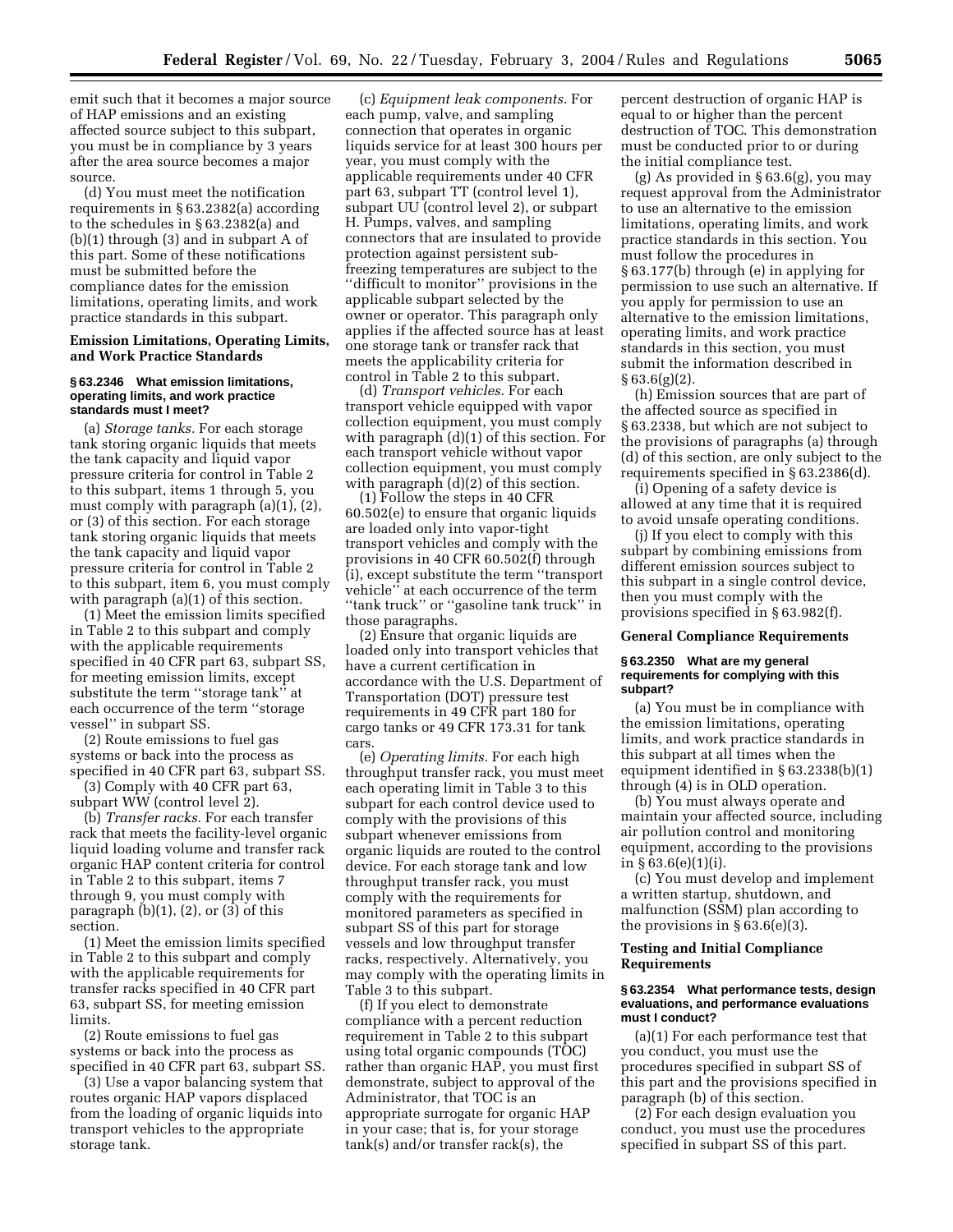(3) For each performance evaluation of each continuous monitoring system (CMS) you conduct, you must follow the requirements in § 63.8(e).

(b)(1) For nonflare control devices, you must conduct each performance test according to the requirements in § 63.7(e)(1), and either § 63.988(b), § 63.990(b), or § 63.995(b), using the procedures specified in § 63.997(e).

(2) You must conduct three separate test runs for each performance test on a nonflare control device as specified in §§ 63.7(e)(3) and 63.997(e)(1)(v). Each test run must last at least 1 hour, except as provided in  $\S 63.997(e)(1)(v)(A)$  and (B).

(3)(i) In addition to EPA Method 25 or 25A of 40 CFR part 60, appendix A, to determine compliance with the organic HAP or TOC emission limit, you may use EPA Method 18 of 40 CFR part 60, appendix A. If you use EPA Method 18 to measure compliance with the percentage efficiency limit, you must first determine which organic HAP are present in the inlet gas stream (*i.e.,* uncontrolled emissions) using knowledge of the organic liquids or the screening procedure described in EPA Method 18. In conducting the performance test, you must analyze samples collected as specified in EPA Method 18, simultaneously at the inlet and outlet of the control device. Quantify the emissions for the same organic HAP identified as present in the inlet gas stream for both the inlet and outlet gas streams of the control device.

(ii) If you use EPA Method 18 of 40 CFR part 60, appendix A, to measure compliance with the emission concentration limit, you must first determine which organic HAP are present in the inlet gas stream using knowledge of the organic liquids or the screening procedure described in EPA Method 18. In conducting the performance test, analyze samples collected as specified in EPA Method 18 at the outlet of the control device. Quantify the control device outlet emission concentration for the same organic HAP identified as present in the inlet or uncontrolled gas stream.

(4) If a principal component of the uncontrolled or inlet gas stream to the control device is formaldehyde, you may use EPA Method 316 of appendix A of this part instead of EPA Method 18 of 40 CFR part 60, appendix A, for measuring the formaldehyde. If formaldehyde is the predominant organic HAP in the inlet gas stream, you may use EPA Method 316 alone to measure formaldehyde either at the inlet and outlet of the control device using the formaldehyde control efficiency as a surrogate for total organic HAP or TOC

efficiency, or at the outlet of a combustion device for determining compliance with the emission concentration limit.

(5) You may not conduct performance tests during periods of SSM, as specified in § 63.7(e)(1).

(c) To determine the HAP content of the organic liquid, you may use EPA Method 311 of 40 CFR part 63, appendix A, or other method approved by the Administrator. In addition, you may use other means, such as voluntary consensus standards, material safety data sheets (MSDS), or certified product data sheets, to determine the HAP content of the organic liquid. If the method you select to determine the HAP content provides HAP content ranges, you must use the upper end of each HAP content range in determining the total HAP content of the organic liquid. The EPA may require you to test the HAP content of an organic liquid using EPA Method 311 or other method approved by the Administrator. If the results of the EPA Method 311 (or any other approved method) are different from the HAP content determined by another means, the EPA Method 311 (or approved method) results will govern.

#### **§ 63.2358 By what date must I conduct performance tests and other initial compliance demonstrations?**

(a) You must conduct initial performance tests and design evaluations according to the schedule in § 63.7(a)(2), or by the compliance date specified in any applicable State or Federal new source review construction permit to which the affected source is already subject, whichever is earlier.

(b)(1) For storage tanks and transfer racks at existing affected sources complying with the emission limitations listed in Table 2 to this subpart, you must demonstrate initial compliance with the emission limitations within 180 days after February 5, 2007.

(2) For storage tanks and transfer racks at reconstructed or new affected sources complying with the emission limitations listed in Table 2 to this subpart, you must conduct your initial compliance demonstration with the emission limitations within 180 days after the initial startup date for the affected source or February 3, 2004, whichever is later.

(c)(1) For storage tanks at existing affected sources complying with the work practice standard in Table 4 to this subpart, you must conduct your initial compliance demonstration the next time the storage tank is emptied and degassed, but not later than 10 years after February 3, 2004.

(2) For transfer racks and equipment leak components at existing affected sources complying with the work practice standards in Table 4 to this subpart, you must conduct your initial compliance demonstration within 180 days after February 5, 2007.

(d) For storage tanks, transfer racks, and equipment leak components at reconstructed or new affected sources complying with the work practice standards in Table 4 to this subpart, you must conduct your initial compliance demonstration within 180 days after the initial startup date for the affected source.

#### **§ 63.2362 When must I conduct subsequent performance tests?**

(a) For nonflare control devices, you must conduct subsequent performance testing required in Table 5 to this subpart, item 1, at any time the EPA requests you to in accordance with section 114 of the CAA.

(b)(1) For each transport vehicle that you own that is equipped with vapor collection equipment and loads organic liquids at an affected transfer rack, you must perform the vapor tightness testing required in Table 5 to this subpart, item 2, on that transport vehicle at least once per year.

(2) For transport vehicles that you own that do not have vapor collection equipment, you must maintain current certification in accordance with the U.S. DOT pressure test requirements in 49 CFR part 180 for cargo tanks or 49 CFR 173.31 for tank cars.

#### **§ 63.2366 What are my monitoring installation, operation, and maintenance requirements?**

(a) You must install, operate, and maintain a CMS on each control device required in order to comply with this subpart. If you use a continuous parameter monitoring system (CPMS) (as defined in § 63.981), you must comply with the applicable requirements for CPMS in subpart SS of this part for the control device being used. If you use a continuous emissions monitoring system (CEMS), you must comply with the requirements in § 63.8.

(b) For nonflare control devices controlling storage tanks and low throughput transfer racks, you must submit a monitoring plan according to the requirements in subpart SS of this part for monitoring plans.

#### **§ 63.2370 How do I demonstrate initial compliance with the emission limitations, operating limits, and work practice standards?**

(a) You must demonstrate initial compliance with each emission limitation and work practice standard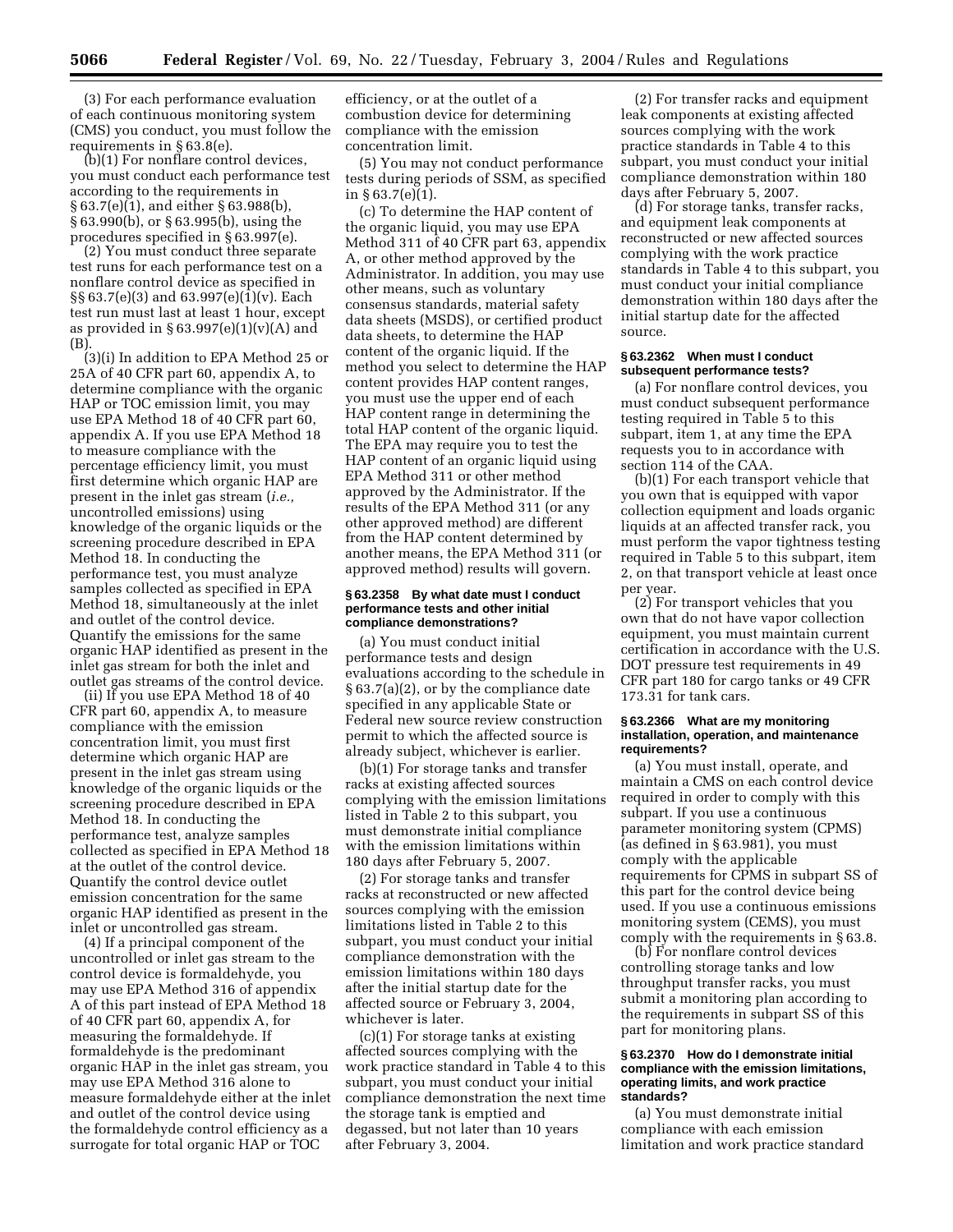that applies to you as specified in Tables 6 and 7 to this subpart.

(b) You demonstrate initial compliance with the operating limits requirements specified in § 63.2346(e) by establishing the operating limits during the initial performance test or design evaluation.

(c) You must submit the results of the initial compliance demonstration in the Notification of Compliance Status according to the requirements in § 63.2382(b).

### **Continuous Compliance Requirements**

### **§ 63.2374 When do I monitor and collect data to demonstrate continuous compliance and how do I use the collected data?**

(a) You must monitor and collect data according to subpart SS of this part and paragraphs (b) and (c) of this section.

(b) When using a control device to comply with this subpart, you must monitor continuously or collect data at all required intervals at all times that the emission source and control device are in OLD operation, except for CMS malfunctions (including any malfunction preventing the CMS from operating properly), associated repairs, and required quality assurance or control activities (including, as applicable, calibration checks and required zero and span adjustments).

(c) Do not use data recorded during CMS malfunctions, associated repairs, required quality assurance or control activities, or periods when emissions from organic liquids are not routed to the control device in data averages and calculations used to report emission or operating levels. Do not use such data in fulfilling a minimum data availability requirement, if applicable. You must use all of the data collected during all other periods, including periods of SSM, in assessing the operation of the control device.

#### **§ 63.2378 How do I demonstrate continuous compliance with the emission limitations, operating limits, and work practice standards?**

(a) You must demonstrate continuous compliance with each emission limitation, operating limit, and work practice standard in Tables 2 through 4 to this subpart that applies to you according to the methods specified in subpart SS of this part and in Tables 8 through 10 to this subpart, as applicable.

(b) You must follow the requirements in § 63.6(e)(1) and (3) during periods of startup, shutdown, malfunction, or nonoperation of the affected source or any part thereof. In addition, the provisions of paragraphs (b)(1) through (3) of this section apply.

(1) The emission limitations in this subpart apply at all times except during periods of nonoperation of the affected source (or specific portion thereof) resulting in cessation of the emissions to which this subpart applies. The emission limitations of this subpart apply during periods of SSM, except as provided in paragraphs (b)(2) and (3) of this section. During periods of SSM, the owner or operator must follow the applicable provisions of the SSM plan required by § 63.2350(c). However, if a SSM, or period of nonoperation of one portion of the affected source does not affect the ability of a particular emission source to comply with the emission limitations to which it is subject, then that emission source is still required to comply with the applicable emission limitations of this subpart during the startup, shutdown, malfunction, or period of nonoperation.

(2) The owner or operator must not shut down control devices or monitoring systems that are required or utilized for achieving compliance with this subpart during periods of SSM while emissions are being routed to such items of equipment if the shutdown would contravene requirements of this subpart applicable to such items of equipment. This paragraph (b)(2) does not apply if the item of equipment is malfunctioning. This paragraph (b)(2) also does not apply if the owner or operator shuts down the compliance equipment (other than monitoring systems) to avoid damage due to a contemporaneous SSM of the affected source or portion thereof. If the owner or operator has reason to believe that monitoring equipment would be damaged due to a contemporaneous SSM of the affected source of portion thereof, the owner or operator must provide documentation supporting such a claim in the next Compliance report required in Table 11 to this subpart, item 1. Once approved by the Administrator, the provision for ceasing to collect, during a SSM, monitoring data that would otherwise be required by the provisions of this subpart must be incorporated into the SSM plan.

(3) During SSM, you must implement, to the extent reasonably available, measures to prevent or minimize excess emissions. For purposes of this paragraph (b)(3), the term ''excess emissions'' means emissions greater than those allowed by the emission limits that apply during normal operational periods. The measures to be taken must be identified in the SSM plan, and may include, but are not limited to, air pollution control technologies, recovery technologies,

work practices, pollution prevention, monitoring, and/or changes in the manner of operation of the affected source. Back-up control devices are not required, but may be used if available.

(c) Periods of planned routine maintenance of a control device used to control storage tanks or transfer racks, during which the control device does not meet the emission limits in Table 2 to this subpart, must not exceed 240 hours per year.

(d) If you elect to route emissions from storage tanks or transfer racks to a fuel gas system or to a process, as allowed by § 63.982(d), to comply with the emission limits in Table 2 to this subpart, the total aggregate amount of time during which the emissions bypass the fuel gas system or process during the calendar year without being routed to a control device, for all reasons (except SSM or product changeovers of flexible operation units and periods when a storage tank has been emptied and degassed), must not exceed 240 hours.

#### **Notifications, Reports, and Records**

#### **§ 63.2382 What notifications must I submit and when and what information should be submitted?**

(a) You must submit each notification in subpart SS of this part, Table 12 to this subpart, and paragraphs (b) through (d) of this section that applies to you. You must submit these notifications according to the schedule in Table 12 to this subpart and as specified in paragraphs (b) through (d) of this section.

(b)(1) *Initial Notification.* If you startup your affected source before February 3, 2004, you must submit the Initial Notification no later than 120 calendar days after February 3, 2004.

(2) If you startup your new or reconstructed affected source on or after February 3, 2004, you must submit the Initial Notification no later than 120 days after initial startup.

(c) If you are required to conduct a performance test, you must submit the Notification of Intent to conduct the test at least 60 calendar days before it is initially scheduled to begin as required in  $§ 63.7(b)(1)$ .

(d)(1) *Notification of Compliance Status.* If you are required to conduct a performance test, design evaluation, or other initial compliance demonstration as specified in Table 5, 6, or 7 to this subpart, you must submit a Notification of Compliance Status.

(2) The Notification of Compliance Status must include the information required in § 63.999(b) and in paragraphs (d)(2)(i) through (viii) of this section.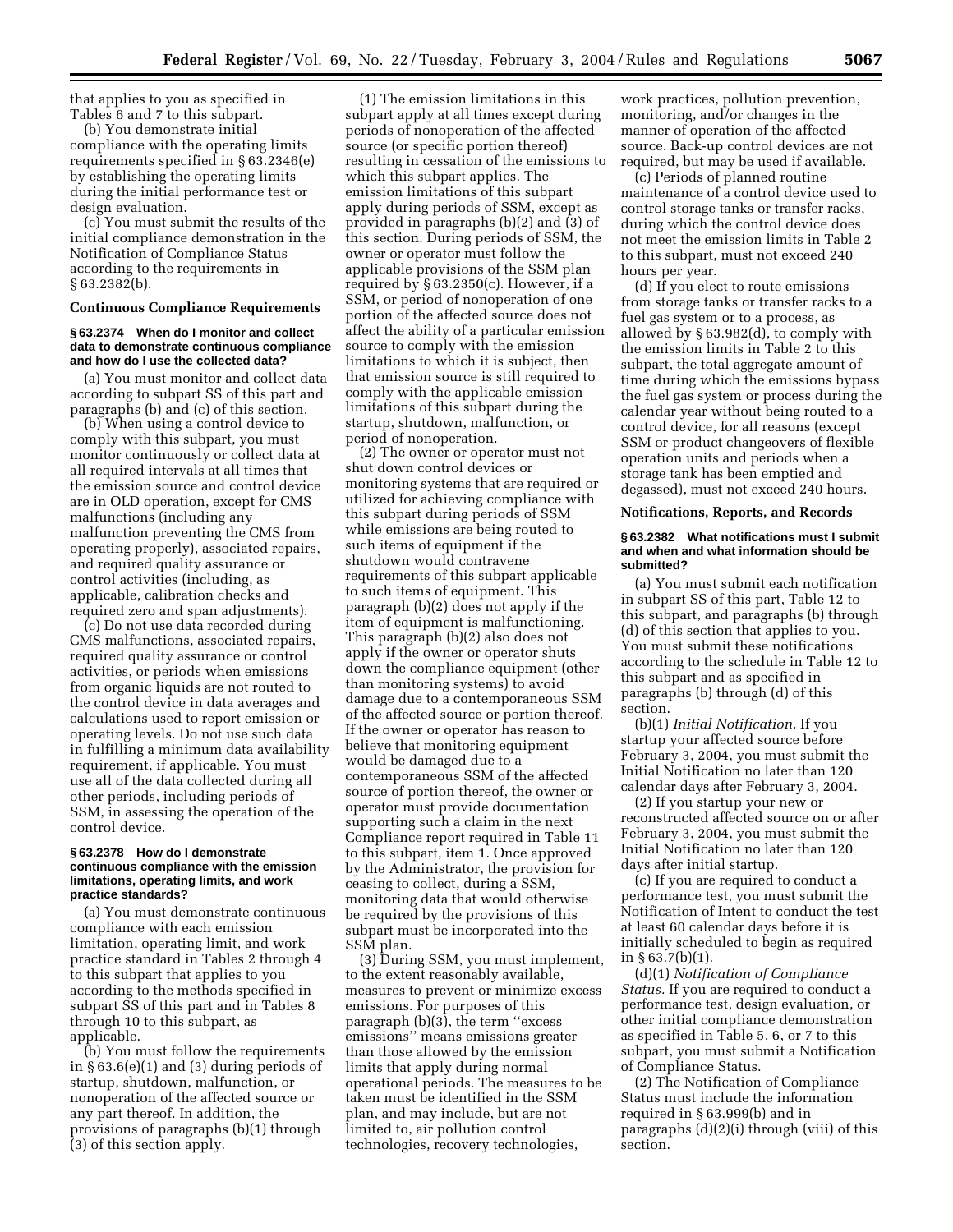(i) The results of any applicability determinations, emission calculations, or analyses used to identify and quantify organic HAP emissions from the affected source.

(ii) The results of emissions profiles, performance tests, engineering analyses, design evaluations, flare compliance assessments, inspections and repairs, and calculations used to demonstrate initial compliance according to Tables 6 and 7 to this subpart. For performance tests, results must include descriptions of sampling and analysis procedures and quality assurance procedures.

(iii) Descriptions of monitoring devices, monitoring frequencies, and the operating limits established during the initial compliance demonstrations, including data and calculations to support the levels you establish.

(iv) Listing of all operating scenarios. (v) Descriptions of worst-case operating and/or testing conditions for the control device(s).

(vi) Identification of emission sources subject to overlapping requirements described in § 63.2396 and the authority under which you will comply.

(vii) The applicable information specified in § 63.1039(a)(1) through (3) for all pumps and valves subject to the work practice standards for equipment leak components in Table 4 to this subpart, item 3.

(viii) If you are complying with the vapor balancing work practice standard for transfer racks according to Table 4 to this subpart, item 2.a, include a statement to that effect, and a statement that the pressure vent settings on the affected storage tanks are greater than or equal to 2.5 pounds per square inch gauge (psig).

#### **§ 63.2386 What reports must I submit and when and what information is to be submitted in each?**

(a) You must submit each report in subpart SS of this part, Table 11 to this subpart, Table 12 to this subpart, and in paragraphs (c) through (e) of this section that applies to you.

(b) Unless the Administrator has approved a different schedule for submission of reports under § 63.10(a), you must submit each report according to Table 11 to this subpart and by the dates shown in paragraphs (b)(1) through (3) of this section, by the dates shown in subpart SS of this part, and by the dates shown in Table 12 to this subpart, whichever are applicable.

(1)(i) The first Compliance report must cover the period beginning on the compliance date that is specified for your affected source in § 63.2342 and ending on June 30 or December 31, whichever date is the first date

following the end of the first calendar half after the compliance date that is specified for your affected source in § 63.2342.

(ii) The first Compliance report must be postmarked no later than July 31 or January 31, whichever date follows the end of the first calendar half after the compliance date that is specified for your affected source in § 63.2342.

(2)(i) Each subsequent Compliance report must cover the semiannual reporting period from January 1 through June 30 or the semiannual reporting period from July 1 through December 31.

(ii) Each subsequent Compliance report must be postmarked no later than July 31 or January 31, whichever date is the first date following the end of the semiannual reporting period.

(3) For each affected source that is subject to permitting regulations pursuant to 40 CFR part 70 or 40 CFR part 71, if the permitting authority has established dates for submitting semiannual reports pursuant to 40 CFR 70.6(a)(3)(iii)(A) or 71.6(a)(3)(iii)(A), you may submit the first and subsequent Compliance reports according to the dates the permitting authority has established instead of according to the dates in paragraphs (b)(1) through (4) of this section.

(c) *First Compliance report.* The first Compliance report must contain the information specified in paragraphs  $(c)(1)$  through  $(10)$  of this section.

(1) Company name and address. (2) Statement by a responsible official, including the official's name, title, and signature, certifying that, based on information and belief formed after reasonable inquiry, the statements and information in the report are true, accurate, and complete.

(3) Date of report and beginning and ending dates of the reporting period.

(4) Any changes to the information listed in § 63.2382(d)(1) that have occurred since the submittal of the Notification of Compliance Status.

(5) If you had a SSM during the reporting period and you took actions consistent with your SSM plan, the Compliance report must include the information described in § 63.10(d)(5)(i).

(6) If there are no deviations from any emission limitation or operating limit that applies to you and there are no deviations from the requirements for work practice standards, a statement that there were no deviations from the emission limitations, operating limits, or work practice standards during the reporting period.

(7) If there were no periods during which the CMS was out of control as specified in § 63.8(c)(7), a statement that there were no periods during which the CMS was out of control during the reporting period.

(8) For closed vent systems and control devices used to control emissions, the information specified in paragraphs (c)(8)(i) and (ii) of this section for those planned routine maintenance activities that would require the control device to not meet the applicable emission limit.

(i) A description of the planned routine maintenance that is anticipated to be performed for the control device during the next 6 months. This description must include the type of maintenance necessary, planned frequency of maintenance, and lengths of maintenance periods.

(ii) A description of the planned routine maintenance that was performed for the control device during the previous 6 months. This description must include the type of maintenance performed and the total number of hours during those 6 months that the control device did not meet the applicable emission limit due to planned routine maintenance.

(9) A listing of all emission sources that are part of the affected source but are not subject to any of the emission limitations, operating limits, or work practice standards of this subpart.

(10) A listing of all transport vehicles into which organic liquids were loaded at affected transfer racks during the previous 6 months for which vapor tightness documentation as required in § 63.2390(d) was not on file at the facility.

(d) *Subsequent Compliance reports.* Subsequent Compliance reports must contain the information in paragraphs (c)(1) through (10) of this section and, where applicable, the information in paragraphs (d)(1) through (3) of this section.

(1) For each deviation from an emission limitation occurring at an affected source where you are using a CMS to comply with an emission limitation in this subpart, you must include in the Compliance report the applicable information in paragraphs  $(d)(1)(i)$  through  $(xii)$  of this section. This includes periods of SSM.

(i) The date and time that each malfunction started and stopped.

(ii) The dates and times that each CMS was inoperative, except for zero (low-level) and high-level checks.

(iii) For each CMS that was out of control, the information in § 63.8(c)(8).

(iv) The date and time that each deviation started and stopped, and whether each deviation occurred during a period of SSM, or during another period.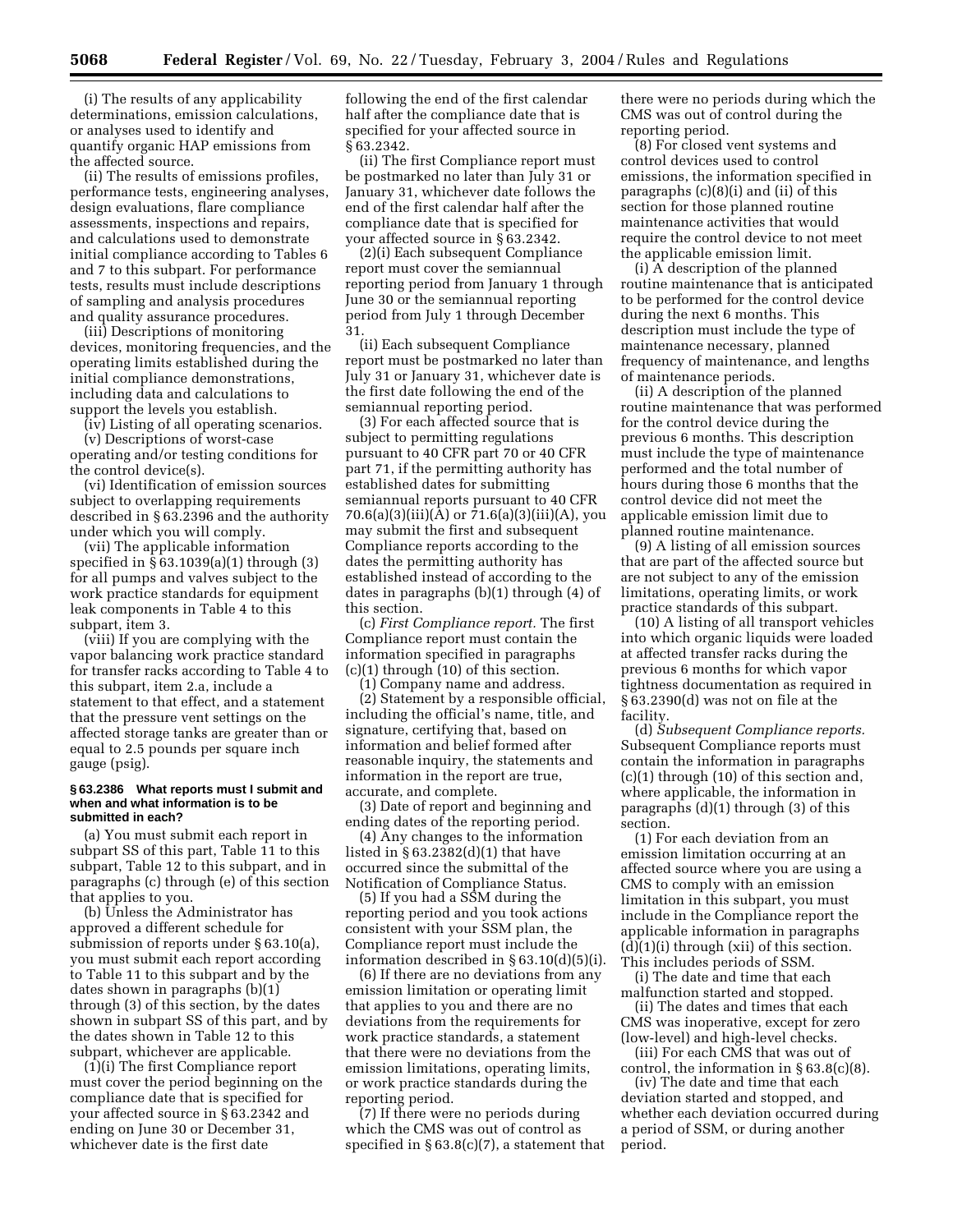(v) A summary of the total duration of the deviations during the reporting period, and the total duration as a percentage of the total emission source operating time during that reporting period.

(vi) A breakdown of the total duration of the deviations during the reporting period into those that are due to startup, shutdown, control equipment problems, process problems, other known causes, and other unknown causes.

(vii) A summary of the total duration of CMS downtime during the reporting period, and the total duration of CMS downtime as a percentage of the total emission source operating time during that reporting period.

(viii) An identification of each organic HAP that was potentially emitted during each deviation based on the known organic HAP contained in the liquid(s).

(ix) A brief description of the emission source(s) at which the CMS deviation(s) occurred.

(x) A brief description of each CMS that was out of control during the period.

(xi) The date of the latest certification or audit for each CMS.

(xii) A brief description of any changes in CMS, processes, or controls since the last reporting period.

(2) Include in the Compliance report the information in paragraphs (d)(2)(i) through (iii) of this section, as applicable.

(i) For each storage tank and transfer rack subject to control requirements, include periods of planned routine maintenance during which the control device did not comply with the applicable emission limits in Table 2 to this subpart.

(ii) For each storage tank controlled with a floating roof, include a copy of the inspection record (required in § 63.1065(b)) when inspection failures occur.

(iii) If you elect to use an extension for a floating roof inspection in accordance with  $\S 63.1063(c)(2)(iv)(B)$  or (e)(2), include the documentation required by those paragraphs.

(3) Include in the Compliance report each new operating scenario which has occurred since the time period covered by the last Compliance report. For each new operating scenario, you must provide verification that the established operating conditions for any associated control device have not been exceeded and that any required calculations and engineering analyses have been performed.

(e) Each affected source that has obtained a title V operating permit pursuant to 40 CFR part 70 or 40 CFR part 71 must report all deviations as

defined in this subpart in the semiannual monitoring report required by 40 CFR 70.6(a)(3)(iii)(A) or  $71.6(a)(3)(iii)(A)$ . If an affected source submits a Compliance report pursuant to Table 11 to this subpart along with, or as part of, the semiannual monitoring report required by 40 CFR 70.6(a)(3)(iii)(A) or 71.6(a)(3)(iii)(A), and the Compliance report includes all required information concerning deviations from any emission limitation in this subpart, we will consider submission of the Compliance report as satisfying any obligation to report the same deviations in the semiannual monitoring report. However, submission of a Compliance report will not otherwise affect any obligation the affected source may have to report deviations from permit requirements to the applicable title V permitting authority.

#### **§ 63.2390 What records must I keep?**

(a) You must keep all records identified in subpart SS of this part and in Table 12 to this subpart that are applicable, including records related to notifications and reports, SSM, performance tests, CMS, and performance evaluation plans.

(b) You must keep the records required to show continuous compliance, as required in subpart SS of this part and in Tables 8 through 10 to this subpart, with each emission limitation, operating limit, and work practice standard that applies to you.

(c) For each transport vehicle into which organic liquids are loaded at an affected transfer rack, you must keep the applicable records in paragraphs (c)(1) and (2) of this section.

(1) For transport vehicles equipped with vapor collection equipment, the documentation described in 40 CFR 60.505(b), except that the test title is: Transport Vehicle Pressure Test-EPA Reference Method 27.

(2) For transport vehicles without vapor collection equipment, current certification in accordance with the U.S. DOT pressure test requirements in 49 CFR part 180 for cargo tanks or 49 CFR 173.31 for tank cars.

(3) You must keep records of the actual annual facility-level organic liquid loading volume through transfer racks out of the facility to document the applicability of the emission limitations in Table 2, items 7 through 10, to this subpart.

#### **§ 63.2394 In what form and how long must I keep my records?**

(a) Your records must be in a form suitable and readily available for expeditious inspection and review

according to  $\S 63.10(b)(1)$ . In addition, on-site records may be stored in electronic form at a separate location from the site provided they can be accessed and printed at the site within 1 hour after a request by the applicable title V permitting authority.

(b) As specified in § 63.10(b)(1), you must keep your files of all information (including all reports and notifications) for at least 5 years following the date of each occurrence, measurement, maintenance, corrective action, report, or record.

(c) You must keep each record on site for at least 2 years after the date of each occurrence, measurement, maintenance, corrective action, report, or record, according to § 63.10(b)(1). You may keep the records off site for the remaining 3 years.

#### **Other Requirements and Information**

#### **§ 63.2396 What compliance options do I have if part of my plant is subject to both this subpart and another subpart?**

(a) *Compliance with other regulations for storage tanks.*

(1)(i) After the compliance dates specified in § 63.2342, if you have a storage tank that is subject to 40 CFR part 60, subpart Kb, not as the result of another 40 CFR part 63 subpart, and that storage tank is in OLD operation, you must meet all of the requirements of this subpart for that storage tank when the storage tank is in OLD operation.

(ii) If you have a storage tank that is in compliance with 40 CFR part 60, subpart Kb, as the result of complying with another 40 CFR part 63 subpart, that storage tank is not subject to this subpart.

(2) After the compliance dates specified in § 63.2342, if you have a storage tank that is subject to 40 CFR part 61, subpart Y, and that storage tank is in OLD operation, you must meet all of the requirements of this subpart for that storage tank when the storage tank is in OLD operation.

(b) *Compliance with other regulations for transfer racks.* After the compliance dates specified in § 63.2342, if you have a transfer rack that is subject to 40 CFR part 61, subpart BB, and that transfer rack is in OLD operation, you must meet the all of the requirements of this subpart for that transfer rack when the transfer rack is in OLD operation.

(c) *Compliance with other regulations for equipment leak components.*

(1) After the compliance dates specified in § 63.2342, if you have pumps, valves, or sampling connections that are subject to a 40 CFR part 60 subpart, and those pumps, valves, and sampling connections are in OLD operation and in organic liquids service,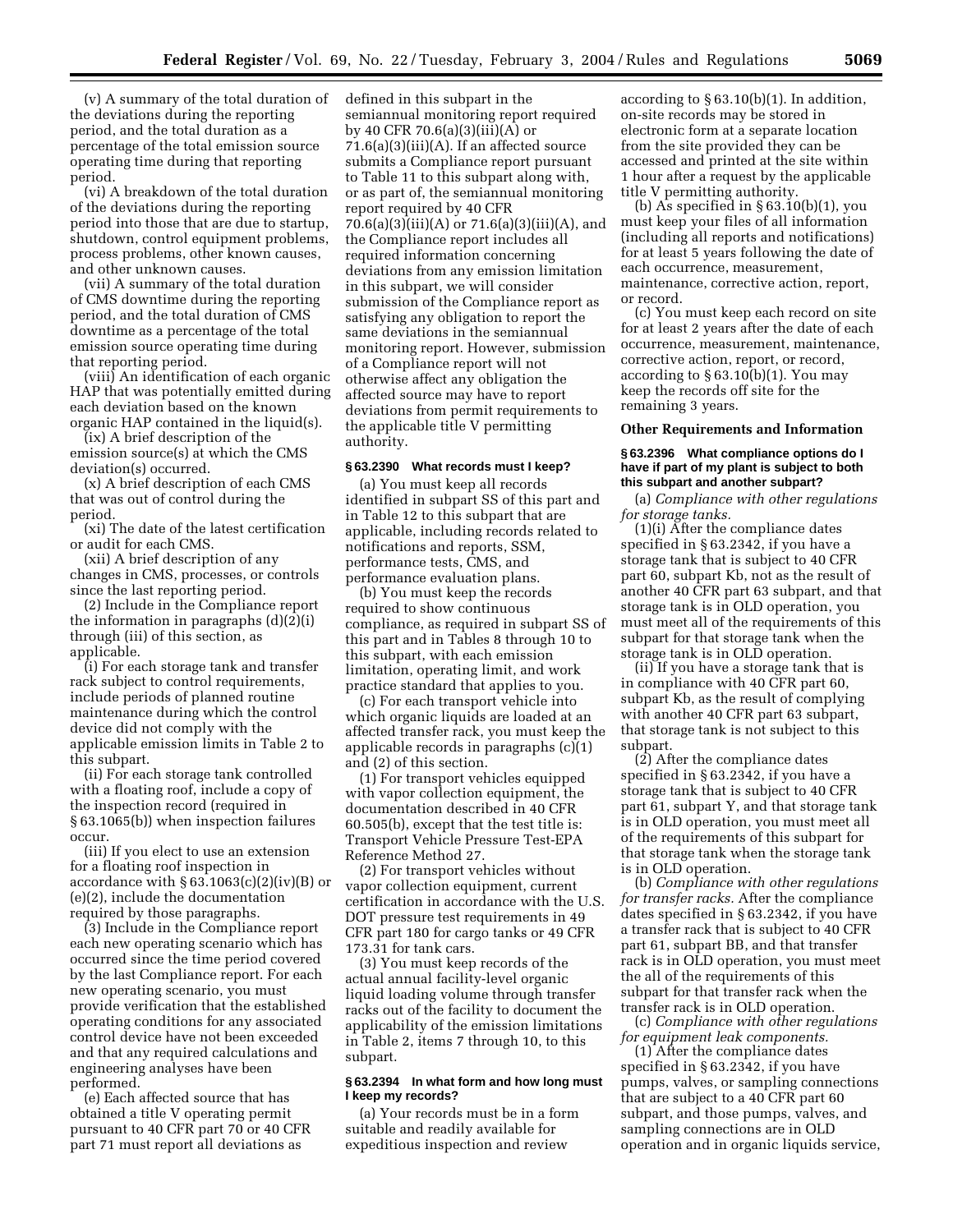as defined in this subpart, you must comply with the provisions of each subpart for those equipment leak components.

(2) After the compliance dates specified in § 63.2342, if you have pumps, valves, or sampling connections subject to 40 CFR part 63, subpart GGG, and those pumps, valves, and sampling connections are in OLD operation and in organic liquids service, as defined in this subpart, you may elect to comply with the provisions of this subpart for all such equipment leak components. You must identify in the Notification of Compliance Status required by § 63.2382(b) the provisions with which you will comply.

(d) [*Reserved*]

(e) *Overlap with other regulations for monitoring, recordkeeping, or reporting with respect to control devices.* After the compliance dates specified in § 63.2342, if any control device subject to this subpart is also subject to monitoring, recordkeeping, and reporting requirements of another 40 CFR part 63 subpart, the owner or operator must be in compliance with the monitoring, recordkeeping, and reporting requirements of this subpart EEEE. If complying with the monitoring, recordkeeping, and reporting requirements of the other subpart satisfies the monitoring, recordkeeping, and reporting requirements of this subpart, the owner or operator may elect to continue to comply with the monitoring, recordkeeping, and reporting requirements of the other subpart. In such instances, the owner or operator will be deemed to be in compliance with the monitoring, recordkeeping, and reporting requirements of this subpart. The owner or operator must identify the other subpart being complied with in the Notification of Compliance Status required by § 63.2382(b).

### **§ 63.2398 What parts of the General Provisions apply to me?**

Table 12 to this subpart shows which parts of the General Provisions in §§ 63.1 through 63.15 apply to you.

### **§ 63.2402 Who implements and enforces this subpart?**

(a) This subpart can be implemented and enforced by the U.S. Environmental Protection Agency (U.S. EPA) or a delegated authority such as your State, local, or eligible tribal agency. If the EPA Administrator has delegated authority to your State, local, or eligible tribal agency, then that agency, as well as the EPA, has the authority to implement and enforce this subpart. You should contact your EPA Regional

Office (see list in § 63.13) to find out if this subpart is delegated to your State, local, or eligible tribal agency.

(b) In delegating implementation and enforcement authority for this subpart to a State, local, or eligible tribal agency under 40 CFR part 63, subpart E, the authorities contained in paragraphs (b)(1) through (4) of this section are retained by the EPA Administrator and are not delegated to the State, local, or eligible tribal agency.

(1) Approval of alternatives to the nonopacity emission limitations, operating limits, and work practice standards in § 63.2346(a) through (c) under § 63.6(g).

(2) Approval of major alternatives to test methods under § 63.7(e)(2)(ii) and (f) and as defined in § 63.90.

(3) Approval of major alternatives to monitoring under § 63.8(f) and as defined in § 63.90.

(4) Approval of major alternatives to recordkeeping and reporting under § 63.10(f) and as defined in § 63.90.

### **§ 63.2406 What definitions apply to this subpart?**

Terms used in this subpart are defined in the CAA, in § 63.2, and in this section. If the same term is defined in another subpart and in this section, it will have the meaning given in this section for purposes of this subpart.

*Actual annual average temperature,* for organic liquids, means the temperature determined using the following methods:

(1) For heated or cooled storage tanks, use the calculated annual average temperature of the stored organic liquid as determined from a design analysis of the storage tank.

(2) For ambient temperature storage tanks:

(i) Use the annual average of the local (nearest) normal daily mean temperatures reported by the National Climatic Data Center; or

(ii) Use any other method that the EPA approves.

*Annual average true vapor pressure* means the equilibrium partial pressure exerted by the total organic HAP in the stored or transferred organic liquid. For the purpose of determining if a liquid meets the definition of an organic liquid, the vapor pressure is determined using standard conditions of 77 degrees F and 29.92 inches of mercury. For the purpose of determining whether an organic liquid meets the applicability criteria in Table 2, items 1 through 6, to this subpart, use the actual annual average temperature as defined in this subpart. The vapor pressure value in either of these cases is determined:

(1) In accordance with methods described in American Petroleum Institute Publication 2517, Evaporative Loss from External Floating-Roof Tanks (incorporated by reference, see § 63.14);

(2) Using standard reference texts;

(3) By the American Society for Testing and Materials Method D2879– 83, 96 (incorporated by reference, see § 63.14); or

(4) Using any other method that the EPA approves.

*Cargo tank* means a liquid-carrying tank permanently attached and forming an integral part of a motor vehicle or truck trailer. This term also refers to the entire cargo tank motor vehicle or trailer. For the purpose of this subpart, vacuum trucks used exclusively for maintenance or spill response are not considered cargo tanks.

*Closed vent system* means a system that is not open to the atmosphere and is composed of piping, ductwork, connections, and, if necessary, flowinducing devices that transport gas or vapors from an emission point to a control device. This system does not include the vapor collection system that is part of some transport vehicles or the loading arm or hose that is used for vapor return. For transfer racks, the closed vent system begins at, and includes, the first block valve on the downstream side of the loading arm or hose used to convey displaced vapors.

*Combustion device* means an individual unit of equipment, such as a flare, oxidizer, catalytic oxidizer, process heater, or boiler, used for the combustion of organic emissions.

*Container* means a portable unit in which a material can be stored, transported, treated, disposed of, or otherwise handled. Examples of containers include, but are not limited to, drums and portable cargo containers known as ''portable tanks'' or ''totes.''

*Control device* means any combustion device, recovery device, recapture device, or any combination of these devices used to comply with this subpart. Such equipment or devices include, but are not limited to, absorbers, adsorbers, condensers, and combustion devices. Primary condensers, steam strippers, and fuel gas systems are not considered control devices.

*Crude oil* means any of the naturally occurring liquids commonly referred to as crude oil, regardless of specific physical properties. Only those crude oils downstream of the first point of custody transfer after the production field are considered crude oils in this subpart.

*Custody transfer* means the transfer of hydrocarbon liquids after processing and/or treatment in the producing operations, or from storage tanks or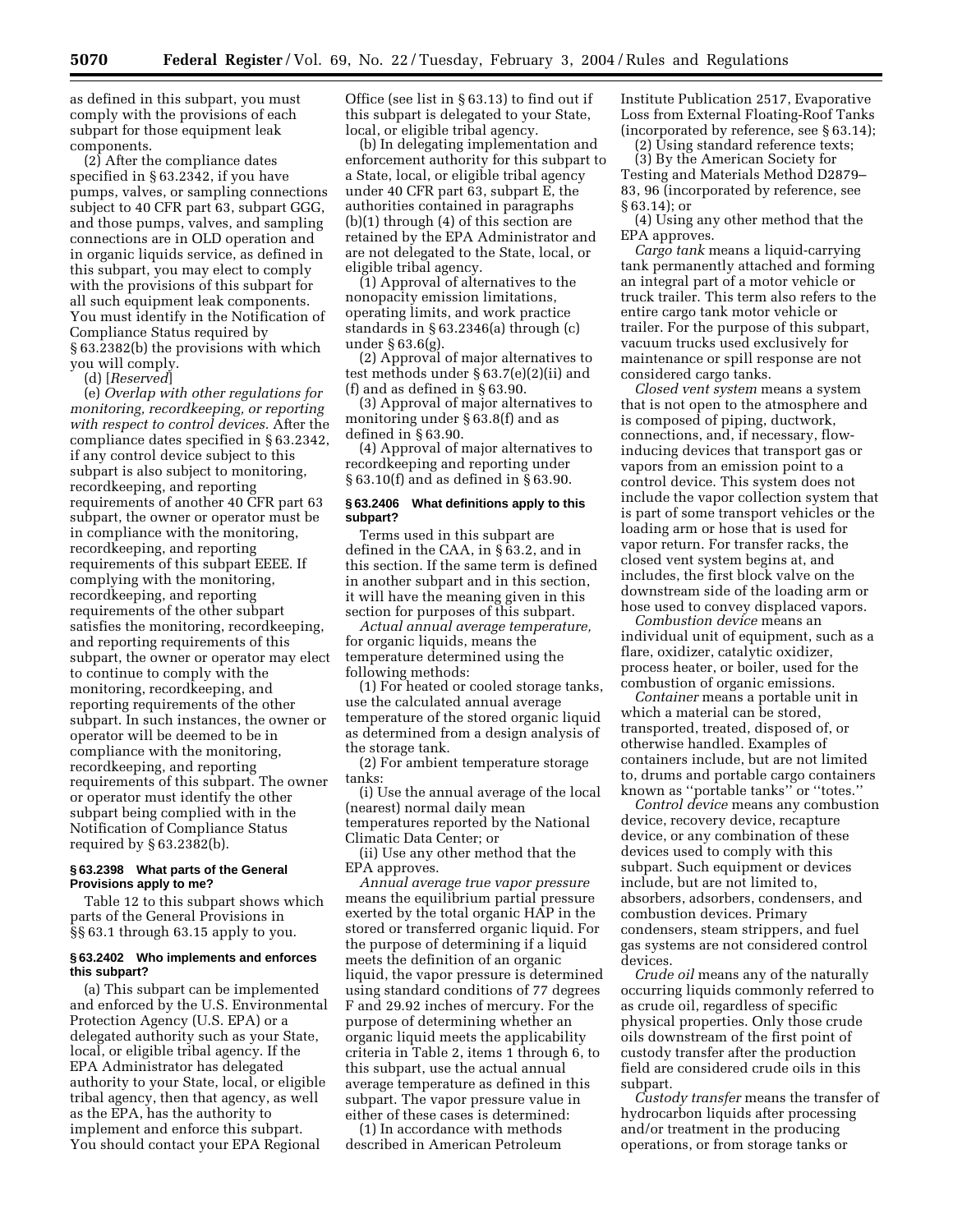automatic transfer facilities to pipelines or any other forms of transportation.

*Design evaluation* means a procedure for evaluating control devices that complies with the requirements in § 63.985(b)(1)(i).

*Deviation* means any instance in which an affected source subject to this subpart, or portion thereof, or an owner or operator of such a source:

(1) Fails to meet any requirement or obligation established by this subpart including, but not limited to, any emission limitation (including any operating limit) or work practice standard;

(2) Fails to meet any term or condition that is adopted to implement an applicable requirement in this subpart, and that is included in the operating permit for any affected source required to obtain such a permit; or

(3) Fails to meet any emission limitation (including any operating limit) or work practice standard in this subpart during SSM.

*Emission limitation* means an emission limit, opacity limit, operating limit, or visible emission limit.

*Equipment leak component* means each pump, valve, and sampling connection system used in organic liquids service at an OLD operation. Valve types include control, globe, gate, plug, and ball. Relief and check valves are excluded.

*Gasoline* means any petroleum distillate or petroleum distillate/alcohol blend having a Reid vapor pressure of 27.6 kilopascals (4.0 pounds per square inch absolute (psia)) or greater which is used as a fuel for internal combustion engines. Aviation gasoline is included in this definition.

*In organic liquids service* means that an equipment leak component contains or contacts organic liquids having 5 percent by weight or greater of the organic HAP listed in Table 1 to this subpart.

*On-site* or *on site* means, with respect to records required to be maintained by this subpart or required by another subpart referenced by this subpart, that records are stored at a location within a major source which encompasses the affected source. On-site includes, but is not limited to, storage at the affected source to which the records pertain, storage in central files elsewhere at the major source, or electronically available at the site.

*Organic liquid* means:

(1) Any non-crude oil liquid or liquid mixture that contains 5 percent by weight or greater of the organic HAP listed in Table 1 to this subpart, as determined using the procedures specified in § 63.2354(c).

(2) Any crude oils downstream of the first point of custody transfer.

(3) Organic liquids for purposes of this subpart do not include the following liquids:

(i) Gasoline (including aviation gasoline), kerosene (No. 1 distillate oil), diesel (No. 2 distillate oil), asphalt, and heavier distillate oils and fuel oils;

(ii) Any fuel consumed or dispensed on the plant site directly to users (such as fuels for fleet refueling or for refueling marine vessels that support the operation of the plant);

(iii) Hazardous waste;

(iv) Wastewater;

(v) Ballast water: or

(vi) Any non-crude oil liquid with an annual average true vapor pressure less than 0.7 kilopascals (0.1 psia).

*Organic liquids distribution (OLD) operation* means the combination of activities and equipment used to store or transfer organic liquids into, out of, or within a plant site regardless of the specific activity being performed. Activities include, but are not limited to, storage, transfer, blending, compounding, and packaging.

*Permitting authority* means one of the following:

(1) The State Air Pollution Control Agency, local agency, or other agency authorized by the EPA Administrator to carry out a permit program under 40 CFR part 70; or

(2) The EPA Administrator, in the case of EPA-implemented permit programs under title V of the CAA (42 U.S.C. 7661) and 40 CFR part 71.

*Plant site* means all contiguous or adjoining surface property that is under common control, including surface properties that are separated only by a road or other public right-of-way. Common control includes surface properties that are owned, leased, or operated by the same entity, parent entity, subsidiary, or any combination.

*Research and development facility* means laboratory and pilot plant operations whose primary purpose is to conduct research and development into new processes and products, where the operations are under the close supervision of technically trained personnel, and which are not engaged in the manufacture of products for commercial sale, except in a *de minimis* manner.

*Responsible official* means responsible official as defined in 40 CFR 70.2 and 40 CFR 71.2, as applicable.

*Safety device* means a closure device such as a pressure relief valve, frangible disc, fusible plug, or any other type of device that functions exclusively to prevent physical damage or permanent deformation to a unit or its air emission

control equipment by venting gases or vapors directly to the atmosphere during unsafe conditions resulting from an unplanned, accidental, or emergency event.

*Shutdown* means the cessation of operation of an OLD affected source, or portion thereof, required or used to comply with this subpart, or the emptying and degassing of a storage tank. Shutdown as defined here includes, but is not limited to, events that result from periodic maintenance, replacement of equipment, or repair.

*Startup* means the setting in operation of an OLD affected source, or portion thereof, for any purpose. Startup also includes the placing in operation of any individual piece of equipment required or used to comply with this subpart including, but not limited to, control devices and monitors.

*Storage tank* means a stationary unit that is constructed primarily of nonearthen materials (such as wood, concrete, steel, or reinforced plastic) that provide structural support and is designed to hold a bulk quantity of liquid. Storage tanks do not include:

(1) Units permanently attached to conveyances such as trucks, trailers, rail cars, barges, or ships;

(2) Pressure vessels designed to operate in excess of 204.9 kilopascals and without emissions to the atmosphere;

(3) Bottoms receiver tanks;

(4) Surge control vessels;

(5) Vessels storing wastewater; or

(6) Reactor vessels associated with a manufacturing process unit.

*Tank car* means a car designed to carry liquid freight by rail, and including a permanently attached tank.

*Transfer rack* means a single system used to load organic liquids into transport vehicles. It includes all loading arms, pumps, meters, shutoff valves, relief valves, and other piping and equipment necessary for the transfer operation. Transfer equipment and operations that are physically separate (*i.e.*, do not share common piping, valves, and other equipment) are considered to be separate transfer racks.

*Transport vehicle* means a cargo tank or tank car.

*Vapor balancing system* means a piping system that collects organic HAP vapors displaced from transport vehicles during loading and routes the collected vapors to the storage tank from which the liquid being loaded originated or compresses the vapors for feeding into a chemical manufacturing process unit.

*Vapor collection system* means any equipment located at the source (*i.e.*, at the OLD operation) that is not open to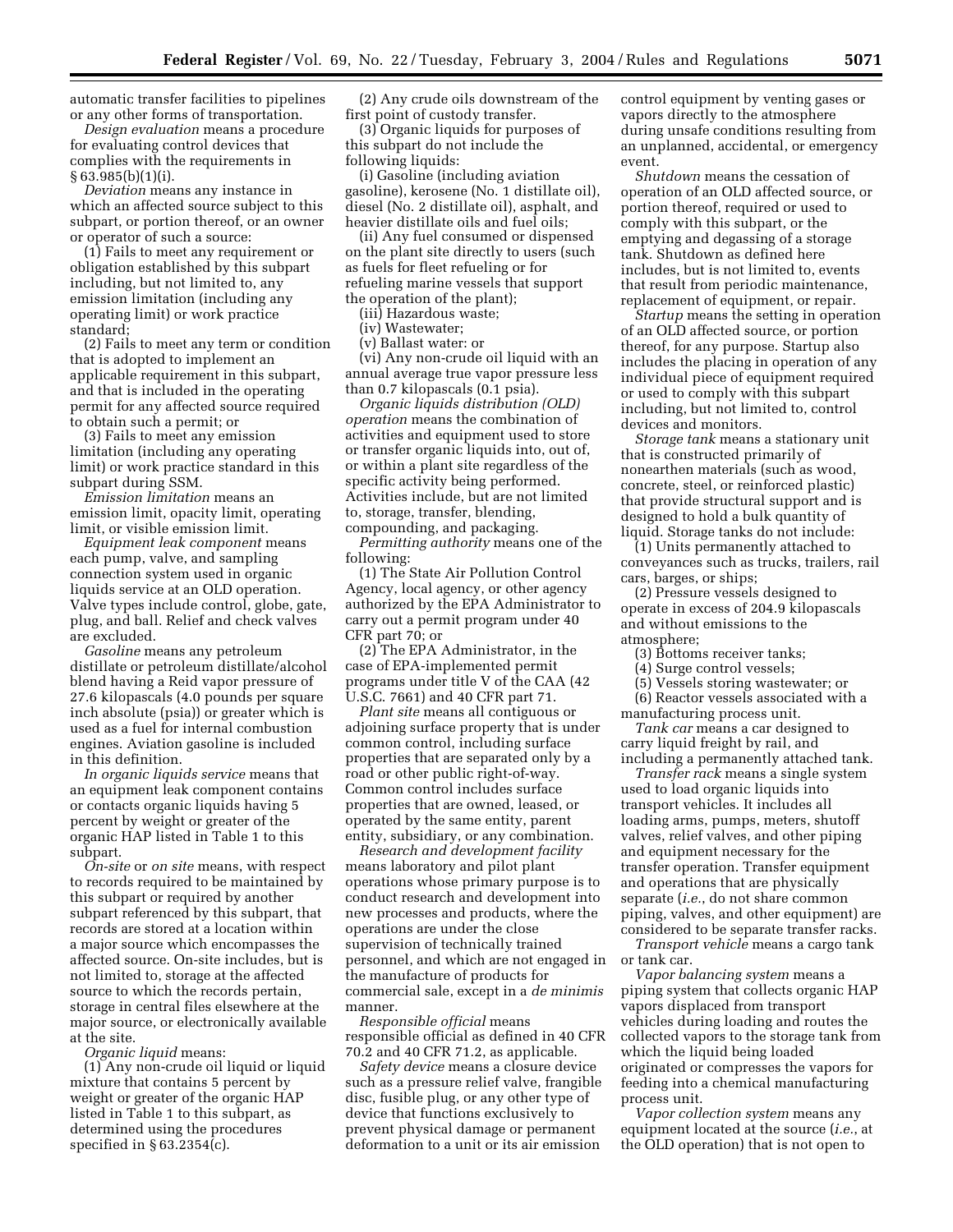the atmosphere; that is composed of piping, connections, and, if necessary, flow-inducing devices; and that is used for containing and conveying vapors displaced during the loading of transport vehicles to a control device or for vapor balancing. This does not include any of the vapor collection equipment that is installed on the transport vehicle.

Vapor-tight transport vehicle means a transport vehicle that has been demonstrated to be vapor-tight. To be considered vapor-tight, a transport

vehicle equipped with vapor collection equipment must undergo a pressure change of no more than 250 pascals (1 inch of water) within 5 minutes after it is pressurized to 4,500 pascals (18 inches of water). This capability must be demonstrated annually using the procedures specified in EPA Method 27 of 40 CFR part 60, appendix A. For all other transport vehicles, vapor tightness is demonstrated by performing the U.S. DOT pressure test procedures for tank cars and cargo tanks.

Work practice standard means any design, equipment, work practice, or operational standard, or combination thereof, that is promulgated pursuant to section 112(h) of the CAA.

# **Tables to Subpart EEEE of Part 63**

You must use the organic HAP information listed in the following table to determine which of the liquids handled at your facility meet the HAP content criteria in the definition of Organic Liquid in § 63.2406.

## TABLE 1 TO SUBPART EEEE OF PART 63.- ORGANIC HAZARDOUS AIR POLLUTANTS

| Compound name | CAS No.1                         |
|---------------|----------------------------------|
|               | $94 - 75 - 7$                    |
|               | $75 - 07 - 0$                    |
|               | $75 - 05 - 8$                    |
|               | 98–86–2                          |
|               | $107 - 02 - 8$                   |
|               | $79 - 06 - 1$                    |
|               | $79 - 10 - 7$                    |
|               | $107 - 13 - 1$                   |
|               | $107 - 05 - 1$                   |
|               | $62 - 53 - 3$                    |
|               | $71 - 43 - 2$                    |
|               | $92 - 52 - 4$                    |
|               | $106 - 99 - 0$                   |
|               | $56 - 23 - 5$                    |
|               | $79 - 11 - 8$                    |
|               | $108 - 90 - 7$                   |
|               | $126 - 99 - 8$                   |
|               | $67 - 66 - 3$                    |
|               | $108 - 39 - 4$                   |
|               | $95 - 48 - 7$                    |
|               | $106 - 44 - 5$                   |
|               | 1319–77–3                        |
|               | $98 - 82 - 8$                    |
|               | 132–64–9                         |
|               | 84-74-2                          |
|               | $107 - 06 - 2$                   |
|               | $542 - 75 - 6$                   |
|               | $111 - 42 - 2$                   |
|               | $121 - 69 - 7$                   |
|               | $112 - 34 - 5$                   |
|               | $111 - 77 - 3$                   |
|               | $64 - 67 - 5$                    |
|               | $68 - 12 - 2$                    |
|               | $57 - 14 - 7$                    |
|               | $123 - 91 - 1$                   |
|               | $106 - 89 - 8$                   |
|               | 106-88-7                         |
|               | 140-88-5                         |
|               | $100 - 41 - 4$                   |
|               | $75 - 00 - 3$                    |
|               | $106 - 93 - 4$                   |
|               | $107 - 21 - 1$                   |
|               | $110 - 71 - 4$                   |
|               |                                  |
|               | $109 - 86 - 4$                   |
|               | $110 - 49 - 6$<br>$122 - 99 - 6$ |
|               |                                  |
|               | $75 - 21 - 8$                    |
|               | $75 - 34 - 3$                    |
|               | $50 - 00 - 0$                    |
|               | $67 - 72 - 1$                    |
|               | $110 - 54 - 3$                   |
|               | $123 - 31 - 9$                   |
|               | $78 - 59 - 1$                    |
|               | $108 - 31 - 6$                   |
|               | $67 - 56 - 1$                    |
|               | $74 - 87 - 3$                    |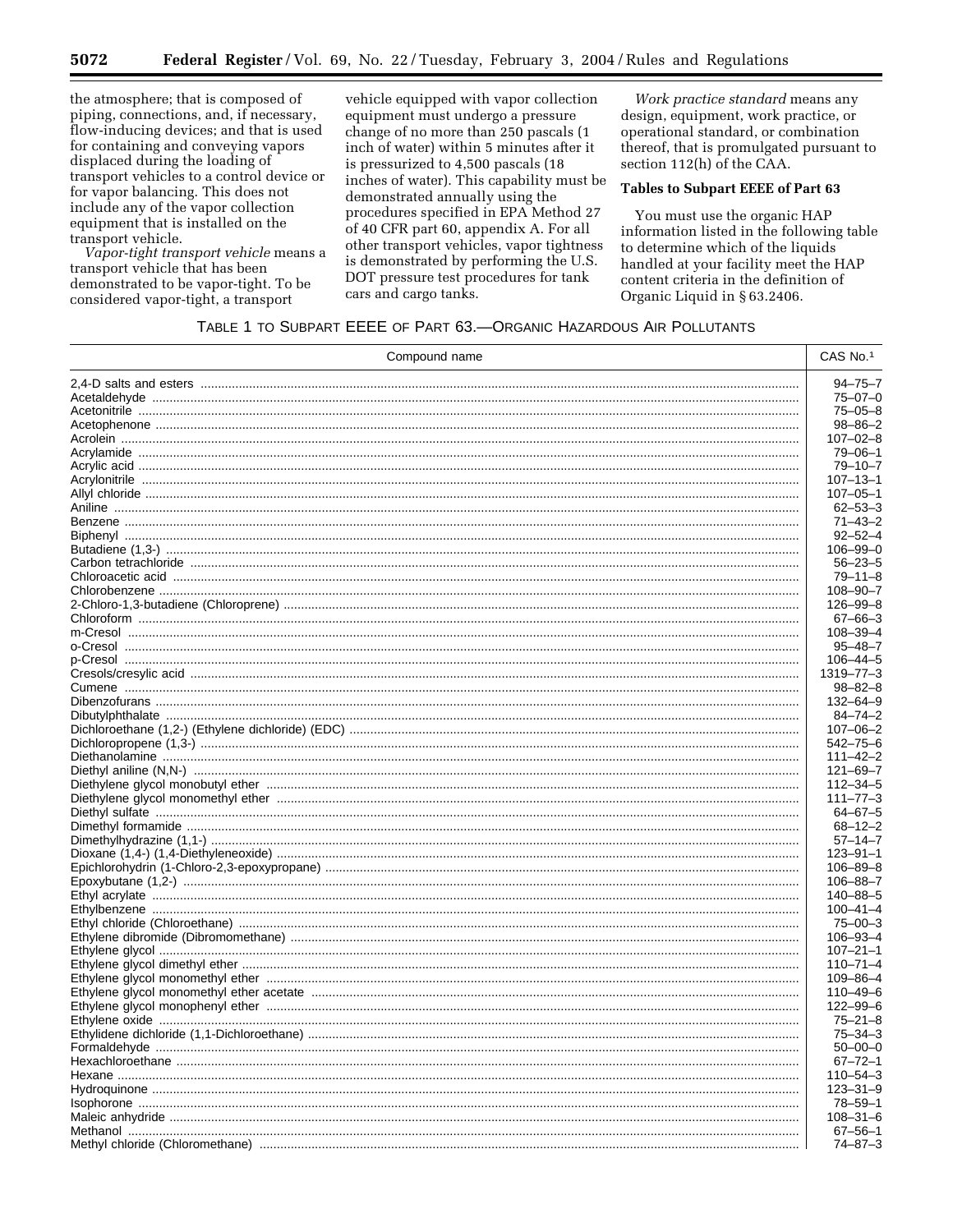# TABLE 1 TO SUBPART EEEE OF PART 63.- ORGANIC HAZARDOUS AIR POLLUTANTS-Continued

| Compound name | CAS No.1       |
|---------------|----------------|
|               | $75 - 09 - 2$  |
|               | $101 - 77 - 9$ |
|               | $101 - 68 - 8$ |
|               | $78 - 93 - 3$  |
|               | $60 - 34 - 4$  |
|               | $108 - 10 - 1$ |
|               | $80 - 62 - 6$  |
|               | 1634-04-4      |
|               | $91 - 20 - 3$  |
|               | $98 - 95 - 3$  |
|               | $108 - 9 - 52$ |
|               | $85 - 44 - 9$  |
|               | $50 - 32 - 8$  |
|               | $123 - 38 - 6$ |
|               | $78 - 87 - 5$  |
|               | $75 - 56 - 9$  |
|               | $91 - 22 - 5$  |
|               | $100 - 42 - 5$ |
|               | $96 - 09 - 3$  |
|               | $79 - 34 - 5$  |
|               | $127 - 18 - 4$ |
|               | $108 - 88 - 3$ |
|               | $584 - 84 - 9$ |
|               | $95 - 53 - 4$  |
|               | $120 - 82 - 1$ |
|               | $71 - 55 - 6$  |
|               | $79 - 00 - 5$  |
|               | $79 - 01 - 6$  |
|               | $121 - 44 - 8$ |
|               | $540 - 84 - 1$ |
|               | $108 - 05 - 4$ |
|               | $75 - 01 - 4$  |
|               | $75 - 35 - 4$  |
|               | $108 - 38 - 3$ |
|               | $95 - 47 - 6$  |
|               | $106 - 42 - 3$ |
|               | 1330-20-7      |

1 CAS numbers refer to the Chemical Abstracts Services registry number assigned to specific compounds, isomers, or mixtures of compounds.

As stated in §63.2346, you must comply with the emission limits for the organic liquids distribution emission sources as follows:

| If you own or operate $\ldots$                                                                                                                                    | And if $\ldots$                                                                                                                                                                                                                                                      | Then you must $\ldots$                                                                                                                                                                                                                                                                                                                                                                                                                                                                                                                                                                                                                                  |  |
|-------------------------------------------------------------------------------------------------------------------------------------------------------------------|----------------------------------------------------------------------------------------------------------------------------------------------------------------------------------------------------------------------------------------------------------------------|---------------------------------------------------------------------------------------------------------------------------------------------------------------------------------------------------------------------------------------------------------------------------------------------------------------------------------------------------------------------------------------------------------------------------------------------------------------------------------------------------------------------------------------------------------------------------------------------------------------------------------------------------------|--|
| 1. A storage tank at an existing affected source<br>with a capacity $\geq 18.9$ cubic meters (5,000<br>gallons) and $\lt$ 189.3 cubic meters (50,000<br>gallons). | a. The stored organic liquid is not crude oil<br>and if the annual average true vapor pres-<br>sure of the total Table 1 organic HAP in the<br>stored organic liquid is ≥27.6 kilopascals<br>$(4.0 \text{ psia})$ and $\lt$ 76.6 kilopascals $(11.1 \text{ psia})$ . | i. Reduce emissions of organic HAP (or, upon<br>approval, TOC) by 95 weight-percent or, as<br>an option, to an exhaust concentration less<br>than or equal to 20 parts per million by vol-<br>ume, on a dry basis corrected to 3% oxy-<br>gen for combustion devices using supple-<br>mental combustion air, by venting emis-<br>sions through a closed vent system to any<br>combination of control devices meeting the<br>applicable requirements of 40 CFR part 63,<br>subpart SS; OR<br>ii. Comply with the work practice standards<br>specified in Table 4 to this subpart, item<br>1.a, for tanks storing the liquids described<br>in that table. |  |
|                                                                                                                                                                   | b. The stored organic liquid is crude oil.                                                                                                                                                                                                                           | i. See the requirement in item 1.a.i or 1.a.ii of<br>this table.                                                                                                                                                                                                                                                                                                                                                                                                                                                                                                                                                                                        |  |
| 2. A storage tank at an existing affected source<br>with a capacity $\geq$ 189.3 cubic meters (50,000<br>gallons).                                                | a. The stored organic liquid is not crude oil<br>and if the annual average true vapor pres-<br>sure of the total Table 1 organic HAP in the<br>stored organic liquid is <76.6 kilopascals<br>$(11.1 \text{ psia}).$                                                  | See the requirement in item 1.a.i or 1.a.ii of<br>this table.                                                                                                                                                                                                                                                                                                                                                                                                                                                                                                                                                                                           |  |
|                                                                                                                                                                   | b. The stored organic liquid is crude oil.                                                                                                                                                                                                                           | i. See the requirement in item 1.a.i or 1.a.ii of<br>this table.                                                                                                                                                                                                                                                                                                                                                                                                                                                                                                                                                                                        |  |

TABLE 2 TO SUBPART EEEE OF PART 63.-EMISSION LIMITS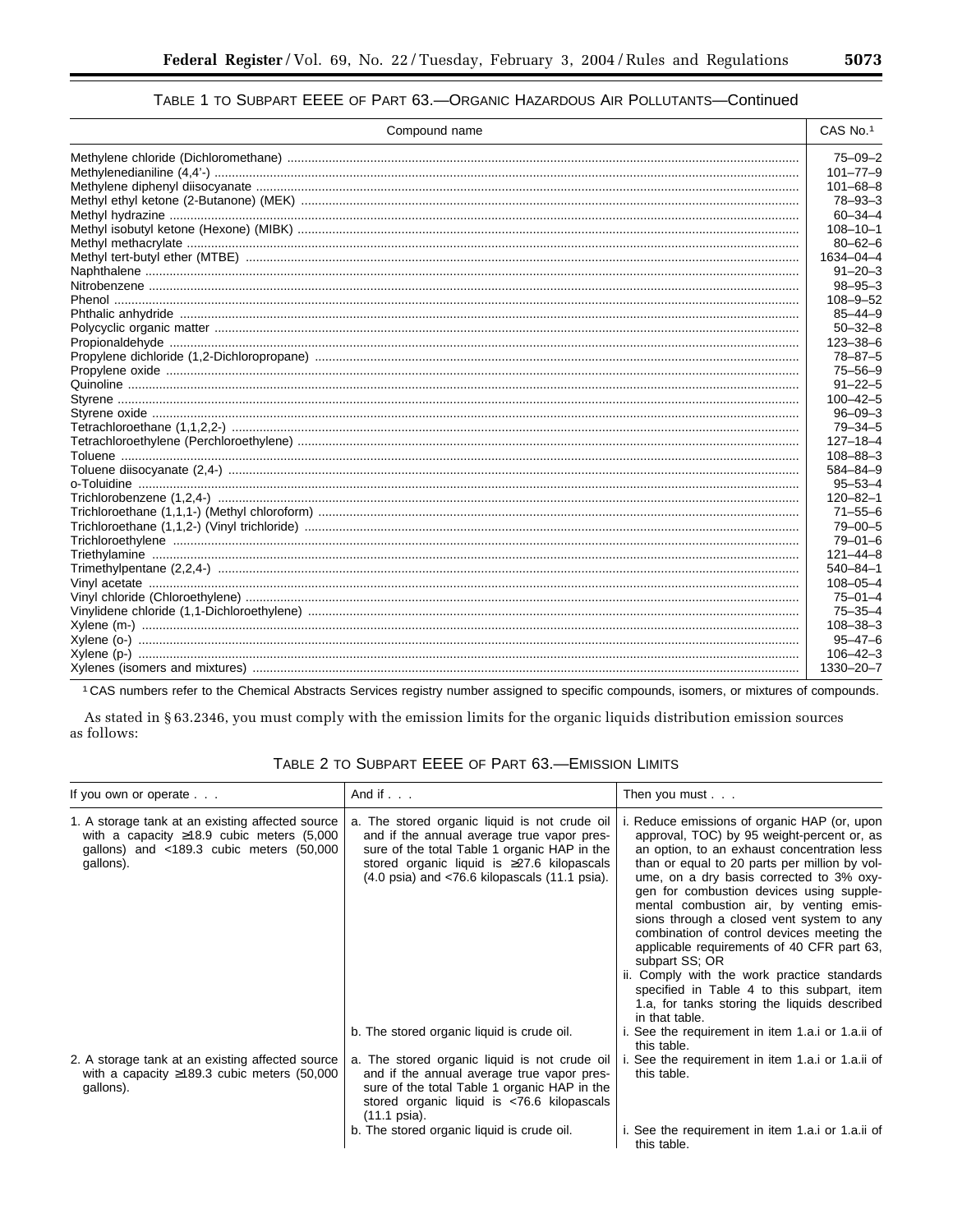| If you own or operate $\ldots$                                                                                                                                                                                                                         | And if                                                                                                                                                                                                                                                                                                              | Then you must                                                                                                                                                                                                                                                                                                                                                                                                                                                                                    |
|--------------------------------------------------------------------------------------------------------------------------------------------------------------------------------------------------------------------------------------------------------|---------------------------------------------------------------------------------------------------------------------------------------------------------------------------------------------------------------------------------------------------------------------------------------------------------------------|--------------------------------------------------------------------------------------------------------------------------------------------------------------------------------------------------------------------------------------------------------------------------------------------------------------------------------------------------------------------------------------------------------------------------------------------------------------------------------------------------|
| 3. A storage tank at a reconstructed or new af-<br>fected source with a capacity $\geq$ 18.9 cubic<br>meters (5,000 gallons) and <37.9 cubic me-<br>ters $(10,000$ gallons).                                                                           | a. The stored organic liquid is not crude oil<br>and if the annual average true vapor pres-<br>sure of the total Table 1 organic HAP in the<br>stored organic liquid is ≥27.6 kilopascals<br>$(4.0 \text{ psia})$ and $\langle 76.6 \text{ kilopascals}$ (11.1 psia).<br>b. The stored organic liquid is crude oil. | i. See the requirement in item 1.a.i or 1.a.ii of<br>this table.<br>i. See the requirement in item 1.a.i or 1.a.ii of                                                                                                                                                                                                                                                                                                                                                                            |
| 4. A storage tank at a reconstructed or new af-<br>fected source with a capacity $\geq 37.9$ cubic<br>meters (10,000 gallons) and <189.3 cubic<br>meters (50,000 gallons).                                                                             | a. The stored organic liquid is not crude oil<br>and if the annual average true vapor pres-<br>sure of the total Table 1 organic HAP in the<br>stored organic liquid is $\geq 0.7$ kilopascals (0.1)<br>psia) and <76.6 kilopascals (11.1 psia).                                                                    | this table.<br>i. See the requirement in item 1.a.i or 1.a.ii of<br>this table.                                                                                                                                                                                                                                                                                                                                                                                                                  |
| 5. A storage tank at a reconstructed or new af-<br>fected source with a capacity $\geq$ 189.3 cubic<br>meters (50,000 gallons).                                                                                                                        | b. The stored organic liquid is crude oil.<br>a. The stored organic liquid is not crude oil<br>and if the annual average true vapor pres-<br>sure of the total Table 1 organic HAP in the<br>stored organic liquid is <76.6 kilopascals<br>$(11.1 \text{ psia}).$                                                   | i. See the requirement in item 1.a.i or 1.a.ii of<br>this table.<br>i. See the requirement in item 1.a.i or 1.a.ii of<br>this table.                                                                                                                                                                                                                                                                                                                                                             |
|                                                                                                                                                                                                                                                        | b. The stored organic liquid is crude oil.                                                                                                                                                                                                                                                                          | i. See the requirement in item 1.a.i or 1.a.ii of                                                                                                                                                                                                                                                                                                                                                                                                                                                |
| 6. A storage tank at an existing, reconstructed,<br>or new affected source meeting the capacity<br>criteria specified in Table 2, items 1 through<br>5 of this subpart.                                                                                | a. The stored organic liquid is not crude oil<br>and if the annual average true vapor pres-<br>sure of the total Table 1 organic HAP in the<br>stored organic liquid is ≥76.6 kilopascals<br>(11.1 psia).                                                                                                           | this table.<br>i. Reduce emissions of organic HAP (or, upon<br>approval, TOC) by 95 weight-percent or, as<br>an option, to an exhaust concentration less<br>than or equal to 20 parts per million by vol-<br>ume, on a dry basis corrected to 3% oxy-<br>gen for combustion devices using supple-<br>mental combustion air, by venting emis-<br>sions through a closed vent system to any<br>combination of control devices meeting the<br>applicable requirements of 40 CFR part 63,            |
| 7. A transfer rack at an existing facility where<br>the total actual annual facility-level organic<br>liquid loading volume through transfer racks<br>out of the facility is between 800,000 gallons<br>and less than 10 million gallons.              | a. The organic HAP content of the organic liq-<br>uid through the transfer rack is at least 98%<br>by weight.                                                                                                                                                                                                       | subpart SS.<br>i. Reduce emissions of organic HAP (or, upon<br>approval, TOC) from the loading of organic<br>liquids by venting emissions through a<br>closed vent system to any combination of<br>control devices achieving 98 weight-percent<br>HAP reduction, or as an option to an ex-<br>haust concentration less than or equal to 20<br>parts per million by volume, on a dry basis<br>corrected to 3% oxygen for combustion de-<br>vices using supplemental combustion air;<br><b>AND</b> |
| 8. A transfer rack at an existing facility where<br>the total actual annual facility-level organic<br>liquid loading volume through transfer racks                                                                                                     |                                                                                                                                                                                                                                                                                                                     | ii. Vent emissions through a closed vent sys-<br>tem to any combination of control devices<br>meeting the applicable requirements of 40<br>CFR part 63, subpart SS, AND<br>iii. Comply with the work practice standards<br>specified in Table 4 to this subpart, item 2.<br>i. See the requirements in items 7.a.i through<br>7.a.iii of this table.                                                                                                                                             |
| out of the facility is $\geq$ 10 million gallons.<br>9. A transfer rack at a new facility where the<br>total actual annual facility-level organic liquid<br>loading volume through transfer racks out of<br>the facility is less than 800,000 gallons. | a. The organic HAP content of the organic liq-<br>uid through the transfer rack is at least 25%<br>by weight and the transfer rack is used for<br>transferring organic liquids into transport ve-<br>hicles.                                                                                                        | i. See the requirements in items 7.a.i through<br>7.a.iii of this table.                                                                                                                                                                                                                                                                                                                                                                                                                         |
|                                                                                                                                                                                                                                                        | b. The transfer rack is used for the filling of<br>containers with a capacity equal to or great-<br>er than 55 gallons.                                                                                                                                                                                             | i. Comply with the provisions of $\S$ § 63.924<br>through 63.927 of 40 CFR part 63, Subpart<br>PP-National Emission Standards for Con-<br>tainers, Container Level 3 controls.                                                                                                                                                                                                                                                                                                                   |
| 10. A transfer rack at a new facility where the<br>total actual annual facility-level organic liquid<br>loading volume through transfer racks out of<br>the facility is equal to or greater than 800,000<br>gallons.                                   | a. The transfer rack is used for transferring<br>organic liquids into transport vehicles.                                                                                                                                                                                                                           | i. See the requirements in items 7.a.i through<br>7.a.iii of this table.                                                                                                                                                                                                                                                                                                                                                                                                                         |
|                                                                                                                                                                                                                                                        | b. The transfer rack is used for the filling of<br>containers with a capacity equal to or great-<br>er than 55 gallons.                                                                                                                                                                                             | i. Comply with the provisions of $\S$ § 63.924<br>through 63.927 of 40 CFR part 63, Subpart<br>PP-National Emission Standards for Con-<br>tainers, Container Level 3 controls.                                                                                                                                                                                                                                                                                                                   |

| TABLE 2 TO SUBPART EEEE OF PART 63.-EMISSION LIMITS-Continued |
|---------------------------------------------------------------|
|---------------------------------------------------------------|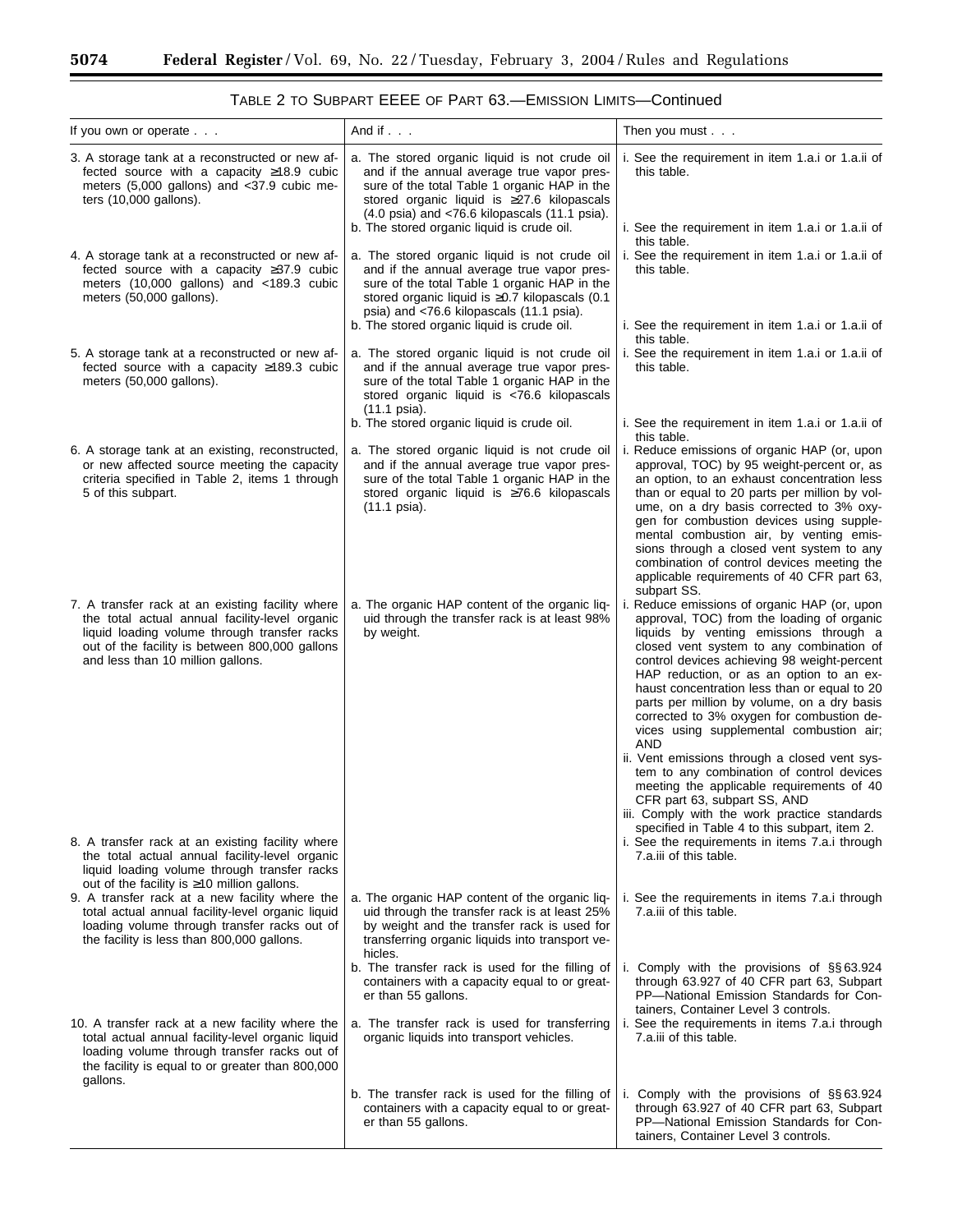As stated in § 63.2346(e), you must comply with the operating limits for existing, reconstructed, or new affected sources as follows:

TABLE 3 TO SUBPART EEEE OF PART 63.—OPERATING LIMITS—HIGH THROUGHPUT TRANSFER RACKS

| For each existing, each reconstructed, and<br>each new affected source using                                                | You must                                                                                                                                                                                                                                                                                                                                                                                          |
|-----------------------------------------------------------------------------------------------------------------------------|---------------------------------------------------------------------------------------------------------------------------------------------------------------------------------------------------------------------------------------------------------------------------------------------------------------------------------------------------------------------------------------------------|
| 1. A thermal oxidizer to comply with an emis-<br>sion limit in Table 2 to this subpart.                                     | Maintain the daily average fire box or combustion zone temperature greater than or equal to<br>the reference temperature established during the design evaluation or performance test that<br>demonstrated compliance with the emission limit.                                                                                                                                                    |
| 2. A catalytic oxidizer to comply with an emis-<br>sion limit in Table 2 to this subpart.                                   | a. Replace the existing catalyst bed before the age of the bed exceeds the maximum allow-<br>able age established during the design evaluation or performance test that demonstrated<br>compliance with the emission limit; AND                                                                                                                                                                   |
|                                                                                                                             | b. Maintain the daily average temperature at the inlet of the catalyst bed greater than or equal<br>to the reference temperature established during the design evaluation or performance test<br>that demonstrated compliance with the emission limit; AND                                                                                                                                        |
|                                                                                                                             | c. Maintain the daily average temperature difference across the catalyst bed greater than or<br>equal to the minimum temperature difference established during the design evaluation or<br>performance test that demonstrated compliance with the emission limit.                                                                                                                                 |
| 3. An absorber to comply with an emission limit<br>in Table 2 to this subpart.                                              | a. Maintain the daily average concentration level of organic compounds in the absorber ex-<br>haust less than or equal to the reference concentration established during the design eval-<br>uation or performance test that demonstrated compliance with the emission limit; OR                                                                                                                  |
|                                                                                                                             | b. Maintain the daily average scrubbing liquid temperature less than or equal to the reference<br>temperature established during the design evaluation or performance test that demonstrated<br>compliance with the emission limit; AND                                                                                                                                                           |
|                                                                                                                             | c. Maintain the difference between the specific gravities of the saturated and fresh scrubbing<br>fluids greater than or equal to the difference established during the design evaluation or per-<br>formance test that demonstrated compliance with the emission limit.                                                                                                                          |
| 4. A condenser to comply with an emission limit<br>in Table 2 to this subpart.                                              | a. Maintain the daily average concentration level of organic compounds at the condenser exit<br>less than or equal to the reference concentration established during the design evaluation or<br>performance test that demonstrated compliance with the emission limit; OR                                                                                                                        |
|                                                                                                                             | b. Maintain the daily average condenser exit temperature less than or equal to the reference<br>temperature established during the design evaluation or performance test that demonstrated<br>compliance with the emission limit.                                                                                                                                                                 |
| 5. An adsorption system with adsorbent regen-<br>eration to comply with an emission limit in<br>Table 2 to this subpart     | a. Maintain the daily average concentration level of organic compounds in the adsorber ex-<br>haust less than or equal to the reference concentration established during the design eval-<br>uation or performance test that demonstrated compliance with the emission limit; OR                                                                                                                  |
|                                                                                                                             | b. Maintain the total regeneration stream mass flow during the adsorption bed regeneration<br>cycle greater than or equal to the reference stream mass flow established during the design<br>evaluation or performance test that demonstrated compliance with the emission limit; AND                                                                                                             |
|                                                                                                                             | c. Before the adsorption cycle commences, achieve and maintain the temperature of the ad-<br>sorption bed after regeneration less than or equal to the reference temperature established<br>during the design evaluation or performance test that demonstrated compliance with the<br>emission limit; AND                                                                                         |
|                                                                                                                             | d. Achieve a pressure reduction during each adsorption bed regeneration cycle greater than or<br>equal to the pressure reduction established during the design evaluation or performance test<br>that demonstrated compliance with the emission limit.                                                                                                                                            |
| 6. An adsorption system without adsorbent re-<br>generation to comply with an emission limit in<br>Table 2 to this subpart. | a. Maintain the daily average concentration level of organic compounds in the adsorber ex-<br>haust less than or equal to the reference concentration established during the design eval-<br>uation or performance test that demonstrated compliance with the emission limit; OR                                                                                                                  |
|                                                                                                                             | b. Replace the existing adsorbent in each segment of the bed with an adsorbent that meets<br>the replacement specifications established during the design evaluation or performance test<br>before the age of the adsorbent exceeds the maximum allowable age established during the<br>design evaluation or performance test that demonstrated compliance with the emission limit;<br><b>AND</b> |
|                                                                                                                             | c. Maintain the temperature of the adsorption bed less than or equal to the reference tempera-<br>ture established during the design evaluation or performance test that demonstrated compli-<br>ance with the emission limit.                                                                                                                                                                    |
| 7. A flare to comply with an emission limit in<br>Table 2 to this subpart.                                                  | a. Comply with the equipment and operating requirements in §63.987(a); AND<br>b. Conduct an initial flare compliance assessment in accordance with § 63.987(b); AND<br>c. Install and operate monitoring equipment as specified in §63.987(c).                                                                                                                                                    |
| 8. Another type of control device to comply with<br>an emission limit in Table 2 to this subpart.                           | Submit a monitoring plan as specified in §§ 63.995(c) and 63.2366(c), and monitor the control<br>device in accordance with that plan.                                                                                                                                                                                                                                                             |

As stated in § 63.2346, you may elect to comply with one of the work practice standards for existing, reconstructed, or new affected sources in the following table. If you elect to do so, . . .

÷.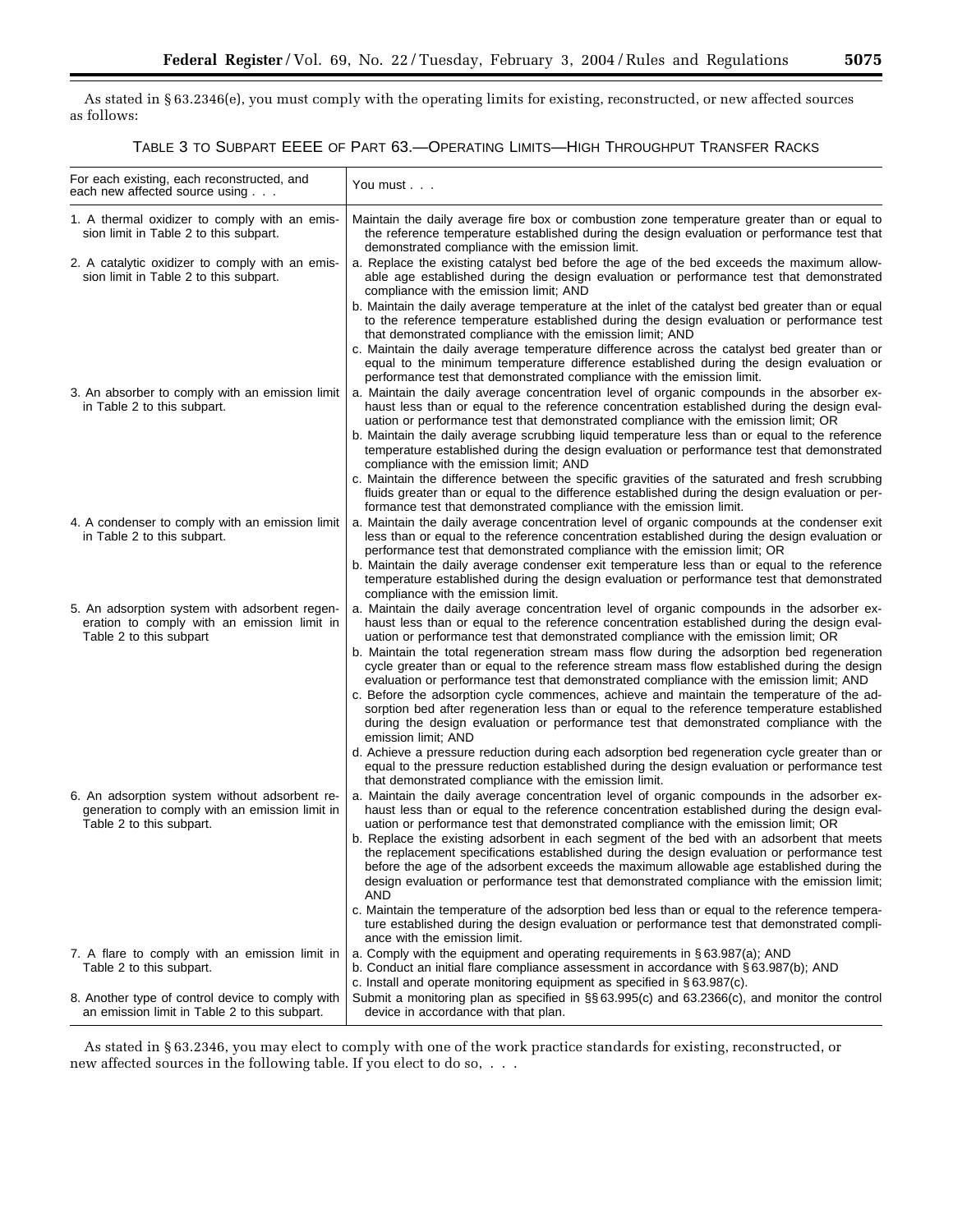| For each                                                                                                                                                                                                                                              | You must                                                                                                                                                                                                                                                                                                                                                                                                                            |
|-------------------------------------------------------------------------------------------------------------------------------------------------------------------------------------------------------------------------------------------------------|-------------------------------------------------------------------------------------------------------------------------------------------------------------------------------------------------------------------------------------------------------------------------------------------------------------------------------------------------------------------------------------------------------------------------------------|
| 1. Storage tank at an existing, reconstructed, or new affected source<br>meeting any set of tank capacity and organic HAP vapor pressure<br>criteria specified in Table 2 to this subpart, items 1 through 5.                                         | a. Comply with the requirements of 40 CFR part 63, subpart WW (con-<br>trol level 2), if you elect to meet 40 CFR part 63, subpart WW (con-<br>trol level 2), requirements as an alternative to the emission limit in<br>Table 2 to this subpart, items 1 through 5; OR<br>b. Comply with the requirements of $\S 63.984$ in 40 CFR part 63, sub-<br>part SS, for routing emissions to a fuel gas system or back to the<br>process. |
| 2. Transfer rack at an existing, reconstructed, or new affected source<br>meeting the facility-level organic liquid loading volume and transfer<br>rack HAP content for organic liquids specified in Table 2 to this sub-<br>part, items 7 through 9. | a. If the option of a vapor balancing system is selected, install and op-<br>erate a system that meets the requirements in Table 7 to this sub-<br>part, item 3.b; OR<br>b. Comply with the requirements of $\S 63.984$ in 40 CFR part 63, sub-<br>part SS, for routing emissions to a fuel gas system or back to the<br>process.                                                                                                   |
| 3. Pump, valve, and sampling connection that operates in organic liq-<br>uids service at least 300 hours per year at an existing, reconstructed,<br>or new affected source.                                                                           | Comply with the requirements for pumps, valves, and sampling con-<br>nections in 40 CFR part 63, subpart TT (control level 1), subpart UU<br>(control level 2), or subpart H.                                                                                                                                                                                                                                                       |
| 4. Transport vehicles equipped with vapor collection equipment,                                                                                                                                                                                       | Follow the steps in 40 CFR 60.502(e) to ensure that organic liquids are<br>loaded only into vapor-tight transport vehicles, and comply with the<br>provisions in 40 CFR $\S 60.502(f)$ , (g), (h), and (i), except substitute<br>the term transport vehicle at each occurrence of tank truck or gaso-<br>line tank truck in those paragraphs.                                                                                       |
| 5. Transport vehicles without vapor collection equipment,                                                                                                                                                                                             | Ensure that organic liquids are loaded only into transport vehicles that<br>have a current certification in accordance with the U.S. DOT pres-<br>sure test requirements in 49 CFR 180 (cargo tanks) or 49 CFR<br>173.31 (tank cars).                                                                                                                                                                                               |

# TABLE 4 TO SUBPART EEEE OF PART 63.—WORK PRACTICE STANDARDS

As stated in §§ 63.2354(a) and 63.2362, you must comply with the requirements for performance tests and design evaluations for existing, reconstructed, or new affected sources as follows:

# TABLE 5 TO SUBPART EEEE OF PART 63.—REQUIREMENTS FOR PERFORMANCE TESTS AND DESIGN EVALUATIONS

| For                                                                                                                                                                                                       | You must conduct                                                                                                                                                                                                       | According to $\ldots$                                                            | Using $\ldots$                                                                                    | To determine                                                                               | According to the fol-<br>lowing requirements                                                                                                                                                                                                                                                                                                                                                                         |
|-----------------------------------------------------------------------------------------------------------------------------------------------------------------------------------------------------------|------------------------------------------------------------------------------------------------------------------------------------------------------------------------------------------------------------------------|----------------------------------------------------------------------------------|---------------------------------------------------------------------------------------------------|--------------------------------------------------------------------------------------------|----------------------------------------------------------------------------------------------------------------------------------------------------------------------------------------------------------------------------------------------------------------------------------------------------------------------------------------------------------------------------------------------------------------------|
| 1. Each existing, each re-<br>constructed, and each<br>new affected source<br>using a nonflare control<br>device to comply with<br>an emission limit in<br>Table 2 to this subpart,<br>items 1 through 9. | a. A performance test to<br>determine the organic<br>HAP (or, upon ap-<br>proval, TOC) control<br>efficiency of each<br>nonflare control device.<br>OR the exhaust con-<br>centration of each<br>combustion device; OR | i. $§ 63.985(b)(1)(ii)$ ,<br>$$63.988(b)$ ,<br>$§ 63.990(b)$ , or<br>§63.995(b). | (1) EPA Method 1 or 1A<br>in appendix A of 40<br>CFR part 60, as appro-<br>priate.                | (A) Sampling port loca-<br>tions and the required<br>number of traverse<br>points.         | (i) Sampling sites must<br>be located at the inlet<br>and outlet of each con-<br>trol device if complying<br>with the control effi-<br>ciency requirement or<br>at the outlet of the con-<br>trol device if complying<br>with the exhaust con-<br>centration requirement;<br><b>AND</b><br>(ii) The outlet sampling<br>site must be located at<br>each control device<br>prior to any releases to<br>the atmosphere. |
|                                                                                                                                                                                                           |                                                                                                                                                                                                                        |                                                                                  | (2) EPA Method 2, 2A,<br>2C, 2D, 2F, or 2G in<br>appendix A of 40 CFR<br>part 60, as appropriate. | (A) Stack gas velocity<br>and volumetric flow<br>rate.                                     | See the requirements in<br>items $1.a.i.(1)(A)$ (i)<br>and (ii) of this table.                                                                                                                                                                                                                                                                                                                                       |
|                                                                                                                                                                                                           |                                                                                                                                                                                                                        |                                                                                  | (3) EPA Method 3 or 3B<br>in appendix A of 40<br>CFR part 60, as appro-<br>priate.                | (A) Concentration of $CO2$<br>and $O_2$ and dry molec-<br>ular weight of the stack<br>gas. | See the requirements in<br>items $1.a.i.(1)(A)$ (i)<br>and (ii) of this table.                                                                                                                                                                                                                                                                                                                                       |
|                                                                                                                                                                                                           |                                                                                                                                                                                                                        |                                                                                  | (4) EPA Method 4 in ap-<br>pendix A of 40 CFR<br>part 60.                                         | (A) Moisture content of<br>the stack gas.                                                  | See the requirements in<br>items $1.a.i.(1)(A)$ (i)<br>and (ii) of this table.                                                                                                                                                                                                                                                                                                                                       |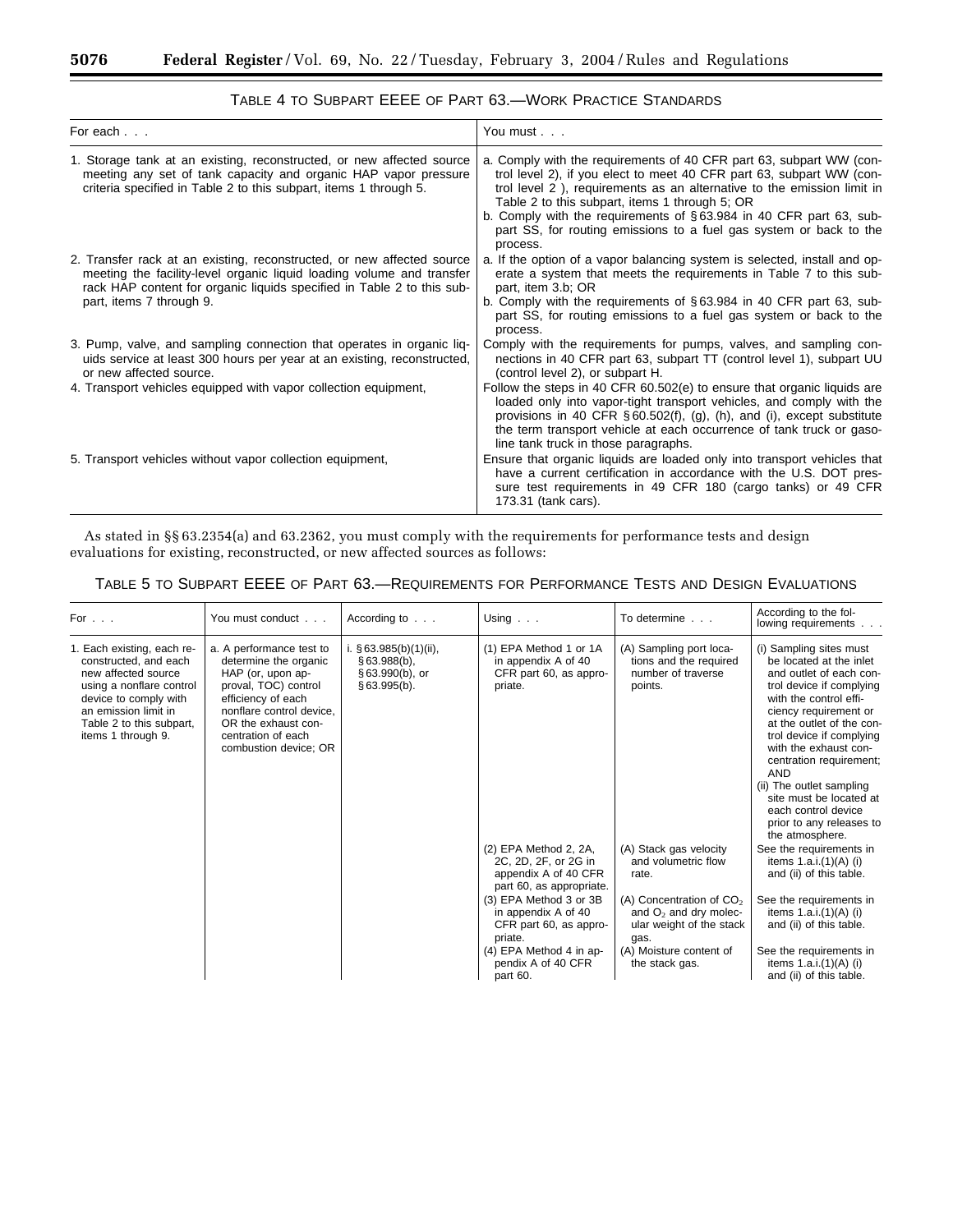| For $\ldots$                                                                                                                                                                                                                                 | You must conduct                                                                                                                                                                                                                                                | According to       | Using                                                                                                                                                                                 | To determine                                                                          | According to the fol-<br>lowing requirements                                                                                                                                                                                                                                                                                                                                                                                                                                                                                                                                                                                                                                                                                                                                                                                        |
|----------------------------------------------------------------------------------------------------------------------------------------------------------------------------------------------------------------------------------------------|-----------------------------------------------------------------------------------------------------------------------------------------------------------------------------------------------------------------------------------------------------------------|--------------------|---------------------------------------------------------------------------------------------------------------------------------------------------------------------------------------|---------------------------------------------------------------------------------------|-------------------------------------------------------------------------------------------------------------------------------------------------------------------------------------------------------------------------------------------------------------------------------------------------------------------------------------------------------------------------------------------------------------------------------------------------------------------------------------------------------------------------------------------------------------------------------------------------------------------------------------------------------------------------------------------------------------------------------------------------------------------------------------------------------------------------------------|
|                                                                                                                                                                                                                                              | b. A design evaluation<br>(for nonflare control<br>devices) to determine<br>the organic HAP (or,<br>upon approval, TOC)<br>control efficiency of<br>each nonflare control<br>device, or the exhaust<br>concentration of each<br>combustion control de-<br>vice. | § 63.985(b)(1)(i). | (5) EPA Method 18, 25,<br>or 25A in appendix A<br>of 40 CFR part 60, as<br>appropriate, or EPA<br>Method 316 in appen-<br>dix A of 40 CFR part<br>63 for measuring form-<br>aldehyde. | (A) Total organic HAP<br>(or, upon approval,<br>TOC), or form-<br>aldehyde emissions. | (i) The organic HAP used<br>for the calibration gas<br>for EPA Method 25A<br>must be the single or-<br>ganic HAP rep-<br>resenting the largest<br>percent by volume of<br>emissions; AND<br>(ii) During the perform-<br>ance test, you must<br>establish the operating<br>parameter limits within<br>which total organic<br>HAP (or, upon ap-<br>proval, TOC) emis-<br>sions are reduced by<br>the required weight-<br>percent or, as an op-<br>tion for nonflare com-<br>bustion devices, to 20<br>ppmv exhaust con-<br>centration.<br>During a design evalua-<br>tion, you must estab-<br>lish the operating pa-<br>rameter limits within<br>which total organic<br>HAP, (or, upon ap-<br>proval, TOC) emis-<br>sions are reduced by<br>at least 95 weight-per-<br>cent or as an option to<br>20 ppmv exhaust con-<br>centration. |
| 2. Each transport vehicle<br>that you own or operate<br>that is equipped with<br>vapor collection equip-<br>ment and loads organic<br>liquids at an affected<br>transfer rack at an ex-<br>isting, reconstructed, or<br>new affected source. | A performance test to de-<br>termine the vapor tight-<br>ness of the tank and<br>then repair as needed<br>until it passes the test.                                                                                                                             |                    | EPA Method 27 in ap-<br>pendix A of 40 CFR<br>part 60.                                                                                                                                | vapor tightness.                                                                      | The pressure change in<br>the tank must be no<br>more than 250 pascals<br>(1 inch of water) in 5<br>minutes after it is pres-<br>surized to 4,500<br>pascals (18 inches of<br>water).                                                                                                                                                                                                                                                                                                                                                                                                                                                                                                                                                                                                                                               |

# TABLE 5 TO SUBPART EEEE OF PART 63.—REQUIREMENTS FOR PERFORMANCE TESTS AND DESIGN EVALUATIONS— **Continued**

As stated in §§ 63.2370(a) and 63.2382(b), you must show initial compliance with the emission limits for existing, reconstructed, or new affected sources as follows:

# TABLE 6 TO SUBPART EEEE OF PART 63.—INITIAL COMPLIANCE WITH EMISSION LIMITS

| For each                                                                                                                                                                                                                                                                | For the following emission limit                                                                                                                                                                 | You have demonstrated initial compliance<br>if                                                                                                                                                                                                                                                                                                             |
|-------------------------------------------------------------------------------------------------------------------------------------------------------------------------------------------------------------------------------------------------------------------------|--------------------------------------------------------------------------------------------------------------------------------------------------------------------------------------------------|------------------------------------------------------------------------------------------------------------------------------------------------------------------------------------------------------------------------------------------------------------------------------------------------------------------------------------------------------------|
| 1. Storage tank at an existing, reconstructed, or<br>new affected source meeting either set of<br>tank capacity and liquid organic HAP vapor<br>pressure criteria specified in Table 2 to this<br>subpart, items 1 through 6                                            | Reduce total organic HAP (or, upon approval,<br>TOC) emissions by at least 95 weight-per-<br>cent, or as an option for combustion de-<br>vices to an exhaust concentration of $\leq 20$<br>ppmv. | Total organic HAP (or, upon approval, TOC)<br>emissions, based on the results of the per-<br>formance testing or design evaluation spec-<br>ified in Table 5 to this subpart, item 1.a or<br>1.b, respectively, are reduced by at least 95<br>weight-percent or as an option to an ex-<br>haust concentration $\leq$ 20 ppmv.                              |
| 2. Transfer rack at an existing, reconstructed,<br>or new affected source meeting the facility-<br>level organic liquid loading volume and trans-<br>fer rack HAP content for organic liquids cri-<br>teria specified in Table 2 to this subpart,<br>items 7 through 9. | Reduce total organic HAP (or, upon approval,<br>TOC) emissions by at least 98 weight-per-<br>cent, or as an option for combustion de-<br>vices to an exhaust concentration of $\leq 20$<br>ppmv. | Total organic HAP (or, upon approval, TOC)<br>emissions, based on the results of the per-<br>formance testing or design evaluation spec-<br>ified in Table 5 to this subpart, item 1.a or<br>1.b, respectively, are reduced by at least 98<br>weight-percent or as an option for combus-<br>tion devices to an exhaust concentration of<br>$\leq$ 20 ppmv. |

e.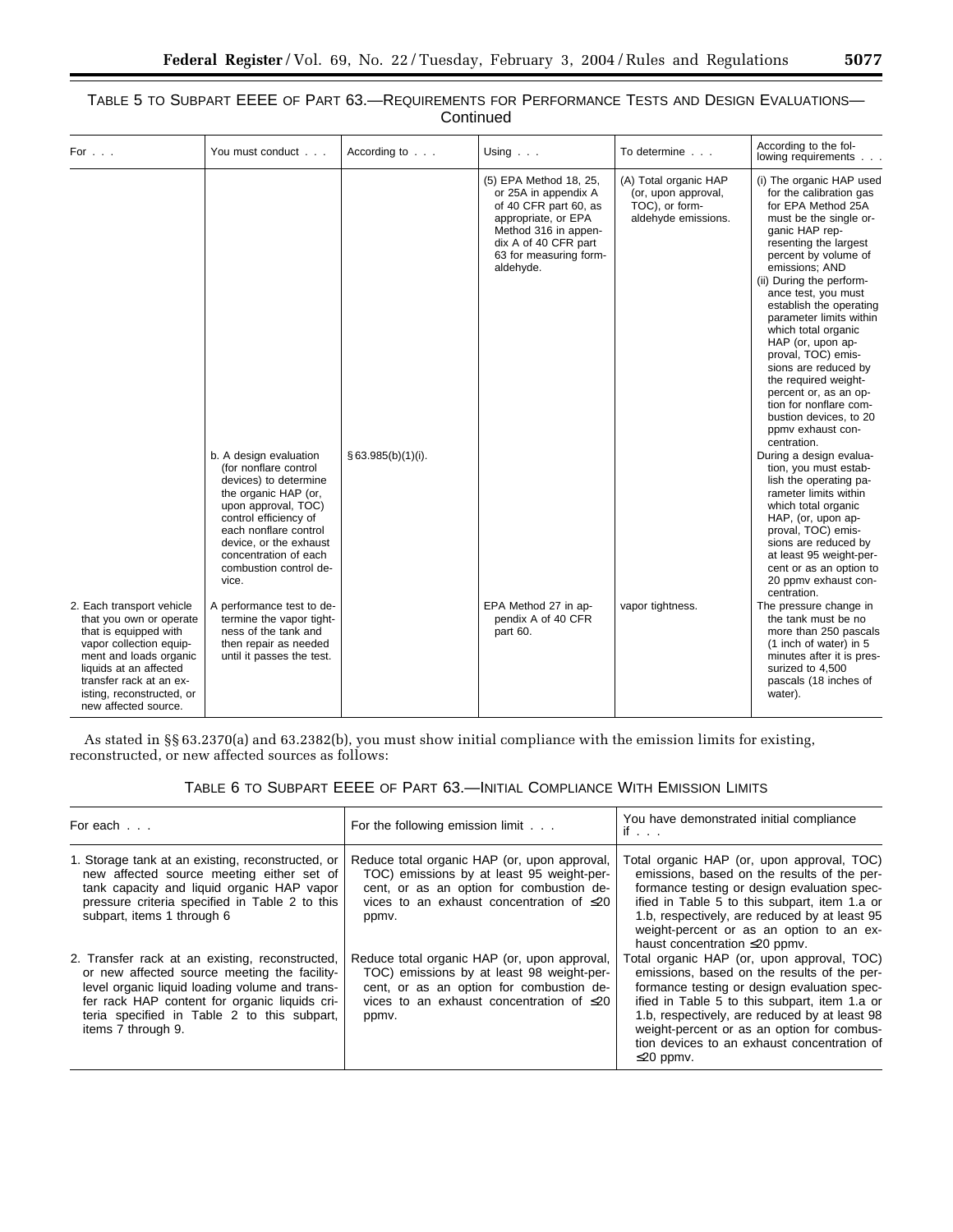| For each                                                                                                                                                                                                                                                                   | If you $\ldots$                                                                                                                                                                  | You have demonstrated initial compliance if                                                                                                                                                                                                                                                                   |
|----------------------------------------------------------------------------------------------------------------------------------------------------------------------------------------------------------------------------------------------------------------------------|----------------------------------------------------------------------------------------------------------------------------------------------------------------------------------|---------------------------------------------------------------------------------------------------------------------------------------------------------------------------------------------------------------------------------------------------------------------------------------------------------------|
| 1. Storage tank at an existing affected source<br>meeting either set of tank capacity and liquid<br>organic HAP vapor pressure criteria specified<br>in Table 2 to this subpart, items 1 or 2.                                                                             | a. Install a floating roof or equivalent control<br>that meets the requirements in Table 4 to<br>this subpart, item 1.a.                                                         | i. After emptying and degassing, you visually<br>inspect each internal floating roof before the<br>refilling of the storage tank and perform<br>seal gap inspections of the primary and<br>secondary rim seals of each external float-<br>ing roof within 90 days after the refilling of<br>the storage tank. |
|                                                                                                                                                                                                                                                                            | b. Route emissions to a fuel gas system or<br>back to the process.                                                                                                               | i. You meet the requirements in $\S 63.984(b)$<br>and submit the statement of connection re-<br>quired by $§ 63.984(c)$ .                                                                                                                                                                                     |
| 2. Storage tank at a reconstructed or new af-<br>fected source meeting any set of tank capac-<br>ity and liquid organic HAP vapor pressure cri-<br>teria specified in Table 2 to this subpart,<br>items 3 through 5.                                                       | a. Install a floating roof or equivalent control<br>that meets the requirements in Table 4 to<br>this subpart, item 1.a.                                                         | i. You visually inspect each internal floating<br>roof before the initial filling of the storage<br>tank, and perform seal gap inspections of<br>the primary and secondary rim seals of<br>each external floating roof within 90 days<br>after the initial filling of the storage tank.                       |
|                                                                                                                                                                                                                                                                            | b. Route emissions to a fuel gas system or<br>back to the process.                                                                                                               | i. See item 1.b.i of this table.                                                                                                                                                                                                                                                                              |
| 3. Transfer rack at an existing, reconstructed,<br>or new affected source that meets the facility-<br>level organic liquid loading volume and trans-<br>fer rack HAP content for organic liquids cri-<br>teria specified in Table 2 to this subpart,<br>items 7 through 9. | a. Load organic liquids only into transport ve-<br>hicles having current vapor tightness certifi-<br>cation as described in Table 4 to this sub-<br>part, item 4.a and item 5.a. | i. You comply with the provisions specified in<br>Table 4 to this subpart, item 4.a and item<br>5.a, as applicable.                                                                                                                                                                                           |
|                                                                                                                                                                                                                                                                            | b. Install and operate a vapor balancing sys-<br>tem.                                                                                                                            | i. You design and operate the vapor balancing<br>system to route organic HAP vapors dis-<br>placed from loading of organic liquids into<br>transport vehicles to the appropriate stor-<br>age tank or process unit.                                                                                           |
| 4. Equipment leak component, as defined in<br>§63.2406, that operates in organic liquids<br>service $\geq$ 300 hours per year at an existing.<br>reconstructed, or new affected source.                                                                                    | a. Carry out a leak detection and repair pro-<br>gram or equivalent control according to one<br>of the subparts listed in Table 4 to this sub-<br>part, item 3.a.                | i. You specify which one of the control pro-<br>grams listed in Table 4 to this subpart you<br>have selected, OR<br>ii. Provide written specifications for your<br>equivalent control approach.                                                                                                               |

# TABLE 7 TO SUBPART EEEE OF PART 63.—INITIAL COMPLIANCE WITH WORK PRACTICE STANDARDS

As stated in §§ 63.2378(a) and (b) and 63.2390(b), you must show continuous compliance with the emission limits for existing, reconstructed, or new affected sources according to the following table:

# TABLE 8 TO SUBPART EEEE OF PART 63.—CONTINUOUS COMPLIANCE WITH EMISSION LIMITS

| For each                                                                                                                                                                                                                                                                   | For the following emission limit                                                                                                                                                                                                                                                          | You must demonstrate continuous compliance<br>by                                                                                                                                                                       |
|----------------------------------------------------------------------------------------------------------------------------------------------------------------------------------------------------------------------------------------------------------------------------|-------------------------------------------------------------------------------------------------------------------------------------------------------------------------------------------------------------------------------------------------------------------------------------------|------------------------------------------------------------------------------------------------------------------------------------------------------------------------------------------------------------------------|
| 1. Storage tank at an existing, reconstructed, or<br>new affected source meeting any set of tank<br>capacity and liquid organic HAP vapor pres-<br>sure criteria specified in Table 2 to this sub-<br>part, items 1 through 6.                                             | a. Reduce total organic HAP (or, upon ap-<br>proval, TOC) emissions from the closed<br>vent system and control device by 95<br>weight-percent or greater, or as an option<br>to 20 ppmy or less of total organic HAP (or,<br>upon approval, TOC) in the exhaust of<br>combustion devices. | i. Performing CMS monitoring and collecting<br>data according to §§63.2366, 63.2374, and<br>63.2378: AND<br>ii. Maintaining the operating limits established<br>during the design evaluation or perform-<br>ance test. |
| 2. Transfer rack at an existing, reconstructed,<br>or new affected source that meets the facility-<br>level organic liquid loading volume and trans-<br>fer rack HAP content for organic liquids cri-<br>teria specified in Table 2, to this supbart<br>items 7 through 9. | Reduce total organic HAP (or, upon approval,<br>TOC) emissions from the closed vent sys-<br>tem and control device by 98 weight-per-<br>cent or greater, or as an option to 20 ppmy<br>or less of organic HAP (or, upon approval,<br>TOC) in the exhaust of combustion devices.           | See the compliance demonstration in items<br>1.a. and ii of this table.                                                                                                                                                |

As stated in § 63.2378(a) and (b) and 63.2390(b), you must show continuous compliance with the operating limits for existing, reconstructed, or new affected sources according to the following table: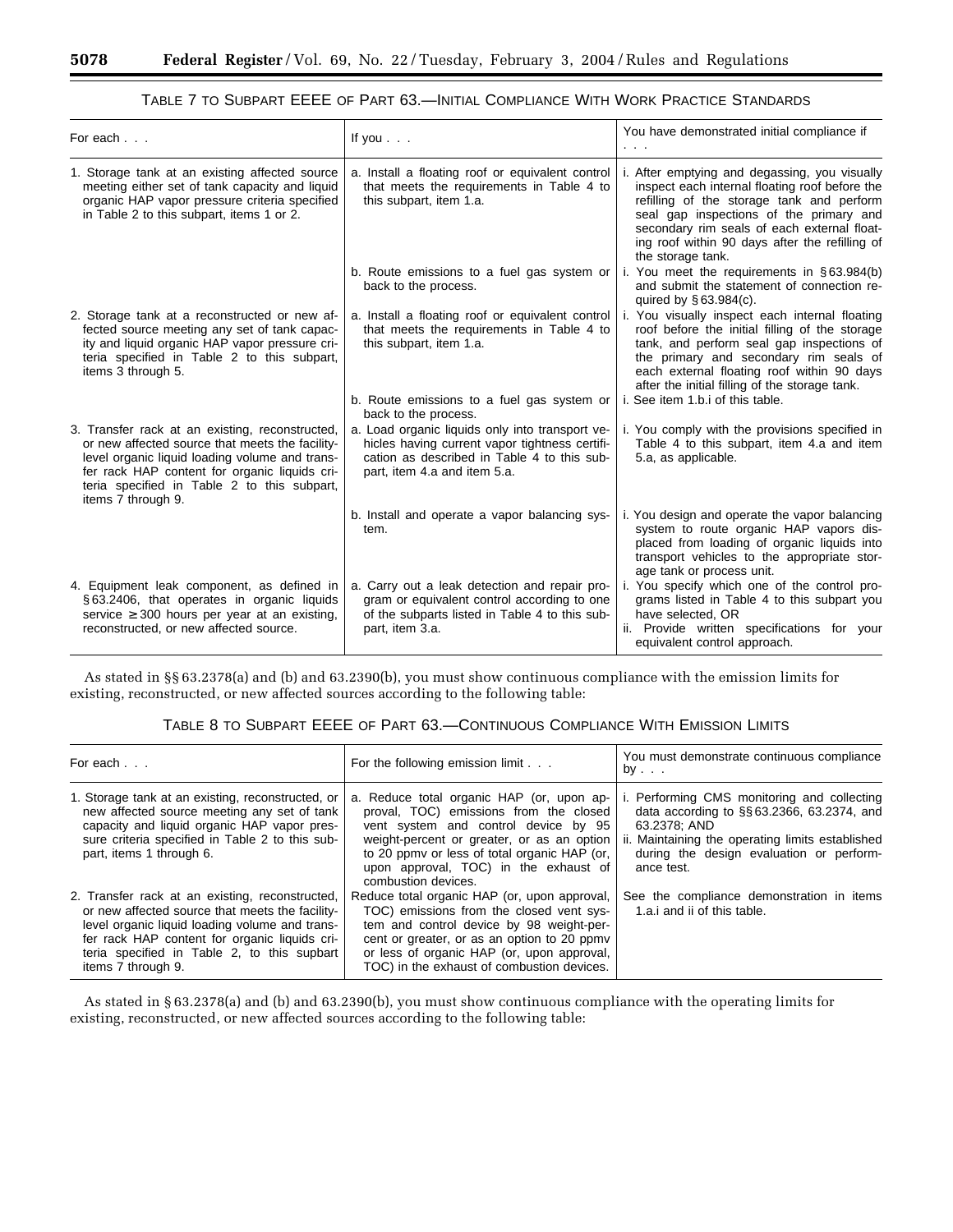# TABLE 9 TO SUBPART EEEE OF PART 63.—CONTINUOUS COMPLIANCE WITH OPERATING LIMITS—HIGH THROUGHPUT TRANSFER RACKS

| For each existing, reconstructed, and each new<br>affected source using                   | For the following operating limit                                                                                                                                                                                                                                                          | You must demonstrate continuous compliance<br>by                                                                                                                                                                                                                                                                                                                                                                                                                            |
|-------------------------------------------------------------------------------------------|--------------------------------------------------------------------------------------------------------------------------------------------------------------------------------------------------------------------------------------------------------------------------------------------|-----------------------------------------------------------------------------------------------------------------------------------------------------------------------------------------------------------------------------------------------------------------------------------------------------------------------------------------------------------------------------------------------------------------------------------------------------------------------------|
| 1. A thermal oxidizer to comply with an emis-<br>sion limit in Table 2 to this subpart.   | a. Maintain the daily average fire box or com-<br>bustion zone, as applicable, temperature<br>greater than or equal to the reference tem-<br>perature established during the design eval-<br>uation or performance test that dem-<br>onstrated compliance with the emission<br>limit.      | i. Continuously monitoring and recording fire<br>box or combustion zone, as applicable,<br>temperature every 15 minutes and main-<br>taining the daily average fire box tempera-<br>ture greater than or equal to the reference<br>temperature established during the design<br>evaluation or performance test that dem-<br>onstrated compliance with the emission<br>limit; AND<br>ii. Keeping the applicable records required in<br>§63.998.                              |
| 2. A catalytic oxidizer to comply with an emis-<br>sion limit in Table 2 to this subpart. | a. Replace the existing catalyst bed before<br>the age of the bed exceeds the maximum<br>allowable age established during the design<br>evaluation or performance test that dem-<br>onstrated compliance with the emission<br>limit.                                                       | i. Replacing the existing catalyst bed before<br>the age of the bed exceeds the maximum<br>allowable age established during the design<br>evaluation or performance test that dem-<br>onstrated compliance with the emission<br>limit; AND<br>ii. Keeping the applicable records required in<br>§63.998.                                                                                                                                                                    |
|                                                                                           | b. Maintain the daily average temperature at<br>the inlet of the catalyst bed greater than or<br>equal to the reference temperature estab-<br>lished during the design evaluation or per-<br>formance test that demonstrated compli-<br>ance with the emission limit.                      | i. Continuously monitoring and recording the<br>temperature at the inlet of the catalyst bed<br>at least every 15 minutes and maintaining<br>the daily average temperature at the inlet of<br>the catalyst bed greater than or equal to the<br>reference temperature established during<br>the design evaluation or performance test<br>that demonstrated compliance with the<br>emission limit; AND<br>ii. Keeping the applicable records required in<br>§63.998.          |
|                                                                                           | c. Maintain the daily average temperature dif-<br>ference across the catalyst bed greater<br>than or equal to the minimum temperature<br>difference established during the design<br>evaluation or performance test that dem-<br>onstrated compliance with the emission<br>limit.          | i. Continuously monitoring and recording the<br>temperature at the outlet of the catalyst bed<br>every 15 minutes and maintaining the daily<br>average temperature difference across the<br>catalyst bed greater than or equal to the<br>minimum temperature difference estab-<br>lished during the design evaluation or per-<br>formance test that demonstrated compli-<br>ance with the emission limit; AND<br>ii. Keeping the applicable records required in<br>§63.998. |
| 3. An absorber to comply with an emission limit<br>in Table 2 to this subpart.            | a. Maintain the daily average concentration<br>level of organic compounds in the absorber<br>exhaust less than or equal to the reference<br>concentration established during the design<br>evaluation or performance test that dem-<br>onstrated compliance with the emission<br>limit; OR | Continuously monitoring the organic con-<br>centration in the absorber exhaust and<br>maintaining the daily average concentration<br>less than or equal to the reference con-<br>centration established during the design<br>evaluation or performance test that dem-<br>onstrated compliance with the emission<br>limit.                                                                                                                                                   |
|                                                                                           | b. Maintain the daily average scrubbing liquid<br>temperature less than or equal to the ref-<br>erence temperature established during the<br>design evaluation or performance test that<br>demonstrated compliance with the emission<br>limit; AND                                         | Continuously monitoring the scrubbing liquid<br>temperature and maintaining the daily aver-<br>age temperature less than or equal to the<br>reference temperature established during<br>the design evaluation or performance test<br>that demonstrated compliance with the<br>emission limit; AND                                                                                                                                                                           |
|                                                                                           | c. Maintain the difference between the spe-<br>cific gravities of the saturated and fresh<br>scrubbing fluids greater than or equal to the<br>difference established during the design<br>evaluation or performance test that dem-<br>onstrated compliance with the emission<br>limit.     | Maintaining the difference between the spe-<br>cific gravities greater than or equal to the<br>difference established during the design<br>evaluation or performance test that dem-<br>onstrated compliance with the emission<br>limit.                                                                                                                                                                                                                                     |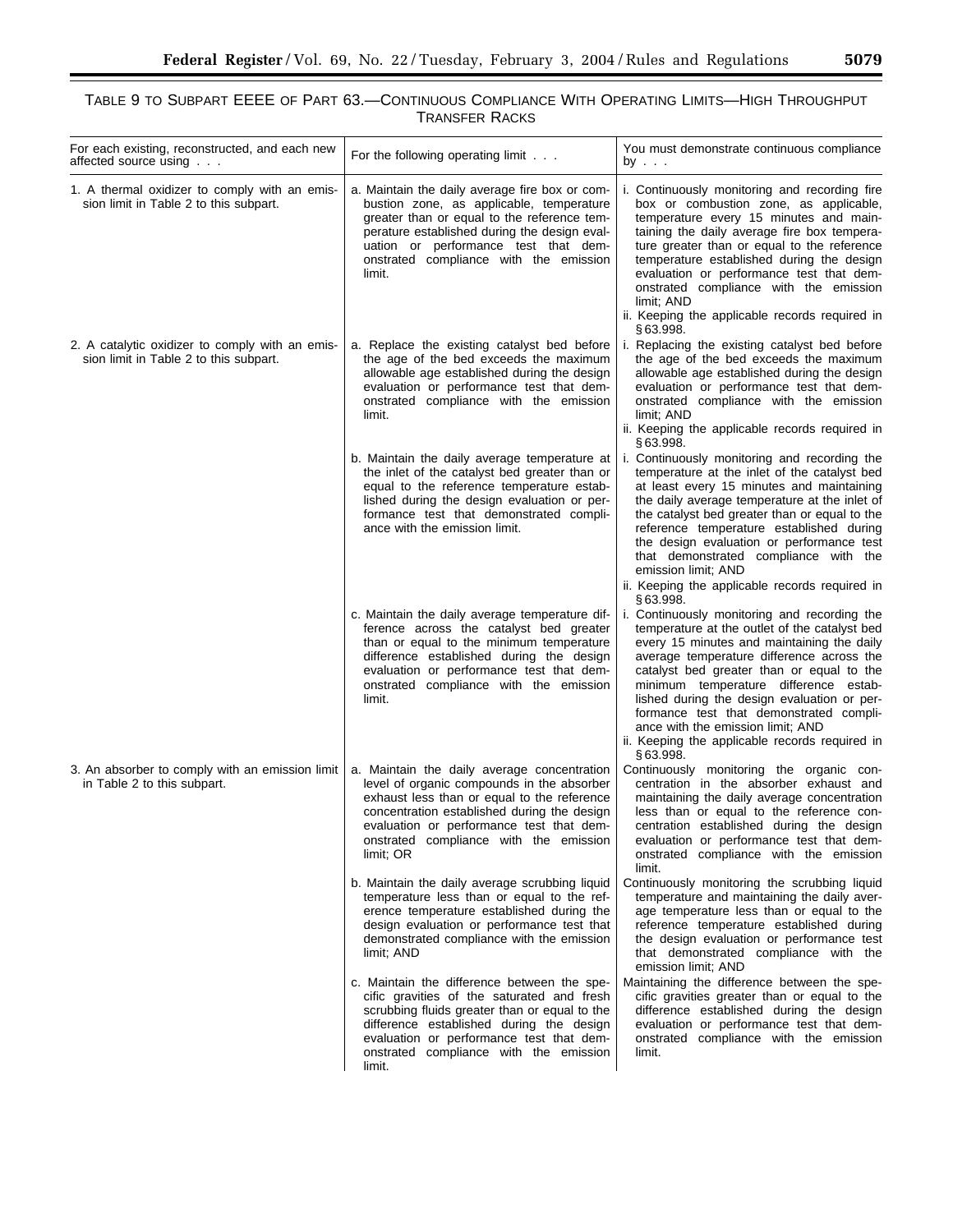$\equiv$ 

۰

# TABLE 9 TO SUBPART EEEE OF PART 63.—CONTINUOUS COMPLIANCE WITH OPERATING LIMITS—HIGH THROUGHPUT TRANSFER RACKS—Continued

| For each existing, reconstructed, and each new<br>affected source using                                                     | For the following operating limit                                                                                                                                                                                                                                                                                                                                                                                                                                                                                                                                                                                                                                                                                                                                                                                | You must demonstrate continuous compliance<br>by                                                                                                                                                                                                                                                                                                                                                                                                                                                                                                                                                                                                                                                                                                                                                                                                                     |
|-----------------------------------------------------------------------------------------------------------------------------|------------------------------------------------------------------------------------------------------------------------------------------------------------------------------------------------------------------------------------------------------------------------------------------------------------------------------------------------------------------------------------------------------------------------------------------------------------------------------------------------------------------------------------------------------------------------------------------------------------------------------------------------------------------------------------------------------------------------------------------------------------------------------------------------------------------|----------------------------------------------------------------------------------------------------------------------------------------------------------------------------------------------------------------------------------------------------------------------------------------------------------------------------------------------------------------------------------------------------------------------------------------------------------------------------------------------------------------------------------------------------------------------------------------------------------------------------------------------------------------------------------------------------------------------------------------------------------------------------------------------------------------------------------------------------------------------|
| 4. A condenser to comply with an emission limit<br>in Table 2 to this subpart.                                              | a. Maintain the daily average concentration<br>level of organic compounds at the exit of<br>the condenser less than or equal to the ref-<br>erence concentration established during the<br>design evaluation or performance test that<br>demonstrated compliance with the emission<br>limit; OR<br>b. Maintain the daily average condenser exit<br>temperature less than or equal to the ref-<br>erence temperature established during the<br>design evaluation or performance test that<br>demonstrated compliance with the emission<br>limit.                                                                                                                                                                                                                                                                  | Continuously monitoring the organic con-<br>centration at the condenser exit and main-<br>taining the daily average concentration less<br>than or equal to the reference concentration<br>established during the design evaluation or<br>performance test that demonstrated compli-<br>ance with the emission limit.<br>i. Continuously monitoring and recording the<br>temperature at the exit of the condenser at<br>least every 15 minutes and maintaining the<br>daily average temperature less than or<br>equal to the reference temperature estab-<br>lished during the design evaluation or per-<br>formance test that demonstrated compli-<br>ance with the emission limit; AND<br>ii. Keeping the applicable records required in<br>§63.998.                                                                                                                |
| 5. An adsorption system with adsorbent regen-<br>eration to comply with an emission limit in<br>Table 2 to this subpart.    | a. Maintain the daily average concentration<br>level of organic compounds in the adsorber<br>exhaust less than or equal to the reference<br>concentration established during the design<br>evaluation or performance test that dem-<br>onstrated compliance with the emission<br>limit.                                                                                                                                                                                                                                                                                                                                                                                                                                                                                                                          | i. Continuously monitoring the daily average<br>organic concentration in the adsorber ex-<br>haust and maintaining the concentration<br>less than or equal to the reference con-<br>centration; AND<br>ii. Keeping the applicable records required in<br>§63.998.                                                                                                                                                                                                                                                                                                                                                                                                                                                                                                                                                                                                    |
|                                                                                                                             | b. Maintain the total regeneration stream<br>mass flow during the adsorption bed regen-<br>eration cycle greater than or equal to the<br>reference stream mass flow established<br>during the design evaluation or perform-<br>ance test that demonstrated compliance<br>with the emission limit; AND<br>c. Before the adsorption cycle commences,<br>achieve and maintain the temperature of<br>the adsorption bed after regeneration less<br>than or equal to the reference temperature<br>established during the design evaluation or<br>performance test AND<br>achieve greater than or equal to the pres-<br>sure reduction during the adsorption bed re-<br>generation cycle established during the de-<br>sign evaluation or performance test that<br>demonstrated compliance with the emission<br>limit. | Maintaining the total regeneration stream<br>mass flow during the adsorption bed regen-<br>eration cycle greater than or equal to the<br>reference stream mass flow established<br>during the design evaluation or perform-<br>ance test that demonstrated compliance<br>with the emission limit; AND<br>Maintaining the temperature of the adsorption<br>bed after regeneration less than or equal to<br>the reference temperature established dur-<br>ing the design evaluation or performance<br>test that demonstrated compliance with the<br>emission limit AND<br>Achieving greater than or equal to the pres-<br>sure reduction during the regeneration cycle<br>established during the design evaluation or<br>performance test that demonstrated compli-<br>ance with the emission limit; AND<br>ii. Keeping the applicable records required in<br>§63.998. |
| 6. An adsorption system without adsorbent re-<br>generation to comply with an emission limit in<br>Table 2 to this subpart. | a. Maintain the daily average concentration<br>level of organic compounds in the adsorber<br>exhaust less than or equal to the reference<br>concentration established during the design<br>evaluation or performance test that dem-<br>onstrated compliance with the emission<br>limit; OR Continuously monitoring the or-<br>ganic concentration in the adsorber exhaust<br>and maintaining the concentration less than<br>or equal to the reference concentration.                                                                                                                                                                                                                                                                                                                                             |                                                                                                                                                                                                                                                                                                                                                                                                                                                                                                                                                                                                                                                                                                                                                                                                                                                                      |
|                                                                                                                             | b. Replace the existing adsorbent in each<br>segment of the bed before the age of the<br>adsorbent exceeds the maximum allowable<br>age established during the design evalua-<br>tion or performance test that demonstrated<br>compliance with the emission limit; AND                                                                                                                                                                                                                                                                                                                                                                                                                                                                                                                                           | i. Replacing the existing adsorbent in each<br>segment of the bed before the age of the<br>adsorbent exceeds the maximum allowable<br>age established during the design evalua-<br>tion or performance test that demonstrated<br>compliance with the emission limit; AND<br>ii. Keeping the applicable records required in<br>§63.998.                                                                                                                                                                                                                                                                                                                                                                                                                                                                                                                               |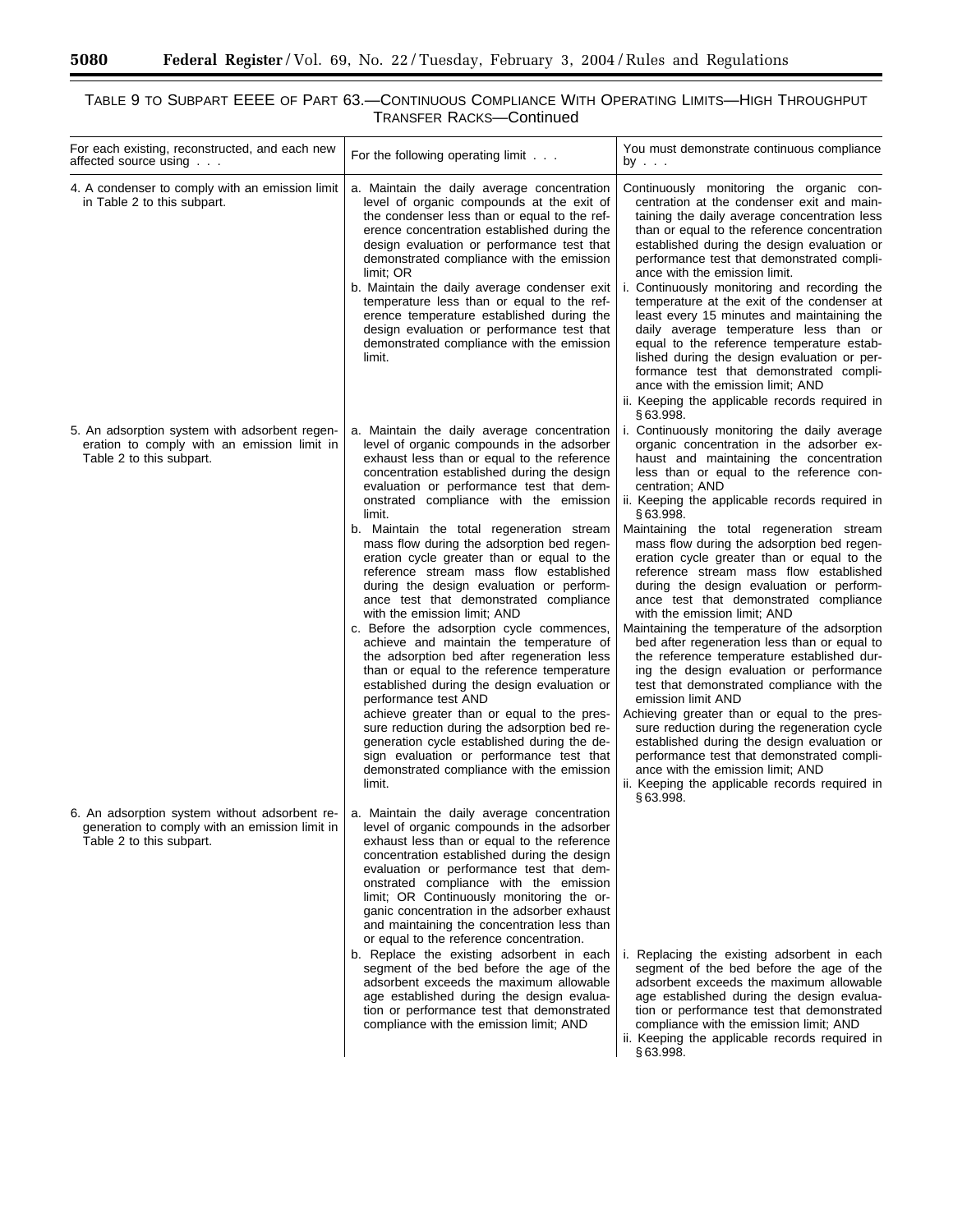# TABLE 9 TO SUBPART EEEE OF PART 63.—CONTINUOUS COMPLIANCE WITH OPERATING LIMITS—HIGH THROUGHPUT TRANSFER RACKS—Continued

| For each existing, reconstructed, and each new<br>affected source using                           | For the following operating limit                                                                                                                                                                                                     | You must demonstrate continuous compliance<br>by $\ldots$                                                                                                                                                                                                                                                    |  |
|---------------------------------------------------------------------------------------------------|---------------------------------------------------------------------------------------------------------------------------------------------------------------------------------------------------------------------------------------|--------------------------------------------------------------------------------------------------------------------------------------------------------------------------------------------------------------------------------------------------------------------------------------------------------------|--|
|                                                                                                   | c. Maintain the temperature of the adsorption<br>bed less than or equal to the reference<br>temperature established during the design<br>evaluation or performance test that dem-<br>onstrated compliance with the emission<br>limit. | i. Maintaining the temperature of the adsorp-<br>tion bed less than or equal to the reference<br>temperature established during the design<br>evaluation or performance test that dem-<br>onstrated compliance with the emission<br>limit; AND<br>ii. Keeping the applicable records required in<br>§63.998. |  |
| 7. A flare to comply with an emission limit in<br>Table 2 to this subpart.                        | a. Maintain a pilot flame in the flare at all<br>times that vapors may be vented to the<br>flare $(\S 63.11(b)(5))$ .                                                                                                                 | i. Continuously operating a device that detects<br>the presence of the pilot flame; AND<br>ii. Keeping the applicable records required in<br>§63.998.                                                                                                                                                        |  |
|                                                                                                   | b. Maintain a flare flame at all times that va-<br>pors are being vented to the flare<br>$(S$ 63.11(b)(5)).                                                                                                                           | i. Maintaining a flare flame at all times that<br>vapors are being vented to the flare; AND<br>ii. Keeping the applicable records required in<br>S63.998.                                                                                                                                                    |  |
|                                                                                                   | c. Operate the flare with no visible emissions,<br>except for up to 5 minutes in any 2 con-<br>secutive hours $(\S 63.11(b)(4))$ .                                                                                                    | i. Operating the flare with no visible emissions<br>exceeding the amount allowed; AND<br>ii. Keeping the applicable records required in<br>§63.998.                                                                                                                                                          |  |
|                                                                                                   | d. Operate the flare with an exit velocity that<br>the<br>limits<br>within<br>applicable<br>in<br>is<br>$\S 63.11(b)(6)$ , (7), and (8).                                                                                              | i. Operating the flare within the applicable exit<br>velocity limits; AND<br>ii. Keeping the applicable records required in<br>§63.998.                                                                                                                                                                      |  |
|                                                                                                   | e. Operate the flare with a net heating value<br>of the gas being combusted greater than<br>applicable<br>minimum<br>the<br>value<br>in.<br>§ 63.11(b)(6)(ii).                                                                        | i. Operating the flare with the gas net heating<br>value within the applicable limit; AND<br>ii. Keeping the applicable records required in<br>S 63.998.                                                                                                                                                     |  |
| 8. Another type of control device to comply with<br>an emission limit in Table 2 to this subpart. | Submit a monitoring plan as specified in<br>§§63.995(c) and 63.2366(c), and monitor<br>the control device in accordance with that<br>plan.                                                                                            | Submitting a monitoring plan and monitoring<br>the control device according to that plan.                                                                                                                                                                                                                    |  |

As stated in §§ 63.2378(a) and (b) and 63.2386(c)(6), you must show continuous compliance with the work practice standards for existing, reconstructed, or new affected sources according to the following table:

# TABLE 10 TO SUBPART EEEE OF PART 63.—CONTINUOUS COMPLIANCE WITH WORK PRACTICE STANDARDS

| For each                                                                                                                                                                                                                             | For the following standard                                                                                                       | You must demonstrate continuous compliance<br>by $\ldots$                                                                                                                                                                                                                                                                                                                                                                                                                                                                                      |  |
|--------------------------------------------------------------------------------------------------------------------------------------------------------------------------------------------------------------------------------------|----------------------------------------------------------------------------------------------------------------------------------|------------------------------------------------------------------------------------------------------------------------------------------------------------------------------------------------------------------------------------------------------------------------------------------------------------------------------------------------------------------------------------------------------------------------------------------------------------------------------------------------------------------------------------------------|--|
| 1. Internal floating roof (IFR) storage tank at an<br>existing, reconstructed, or new affected<br>source meeting any set of tank capacity and<br>vapor pressure criteria specified in Table 2 to<br>this subpart, items 1 through 5. | a. Install a floating roof designed and oper-<br>ated according to the applicable specifica-<br>tions in $§ 63.1063(a)$ and (b). | i. Visually inspecting the floating roof deck,<br>deck fittings, and rim seals of each IFR:<br>once per year, and each time the storage<br>tank is completely emptied and degassed,<br>or every 10 years, whichever occurs first<br>$(\S 63.1063(c)(1), (d), and (e))$ ; AND<br>ii. Keeping the tank records required in<br>\$63.1065.                                                                                                                                                                                                         |  |
| 2. External floating roof (EFR) storage tank at<br>an existing, reconstructed, or new affected<br>source meeting any set of tank capacity and<br>vapor pressure criteria specified in Table 2 to<br>this subpart, items 1 through 5. | a. See the standard in item 1.a of this table.                                                                                   | i. Visually inspecting the floating roof deck,<br>deck fittings, and rim seals of each EFR<br>each time the storage tank is completely<br>emptied and degassed, or every 10 years,<br>whichever occurs first $(\S 63.1063(c)(2), (d))$<br>and $(e)$ ; AND<br>ii. Performing seal gap measurements on the<br>secondary seal of each EFR at least once<br>every year, and on the primary seal of each<br>EFR at least every 5 years $(\S 63.1063(c)(2))$ ,<br>$(d)$ , and $(e)$ ; AND<br>iii. Keeping the tank records required in<br>\$63.1065. |  |
| 3. IFR or EFR tank at an existing, recon-<br>structed, or new affected source meeting any<br>set of tank capacity and vapor pressure cri-<br>teria specified in Table 2 to this subpart,<br>items 1 through 5.                       | a. Repair the conditions causing storage tank<br>inspection failures $(\S 63.1063(e))$ .                                         | i. Repairing conditions causing inspection fail-<br>ures: before refilling the storage tank with<br>organic liquid, or within 45 days (or up to<br>105 days with extensions) for a tank con-<br>taining organic liquid; AND<br>ii. Keeping the tank records required in<br>§63.1065(b).                                                                                                                                                                                                                                                        |  |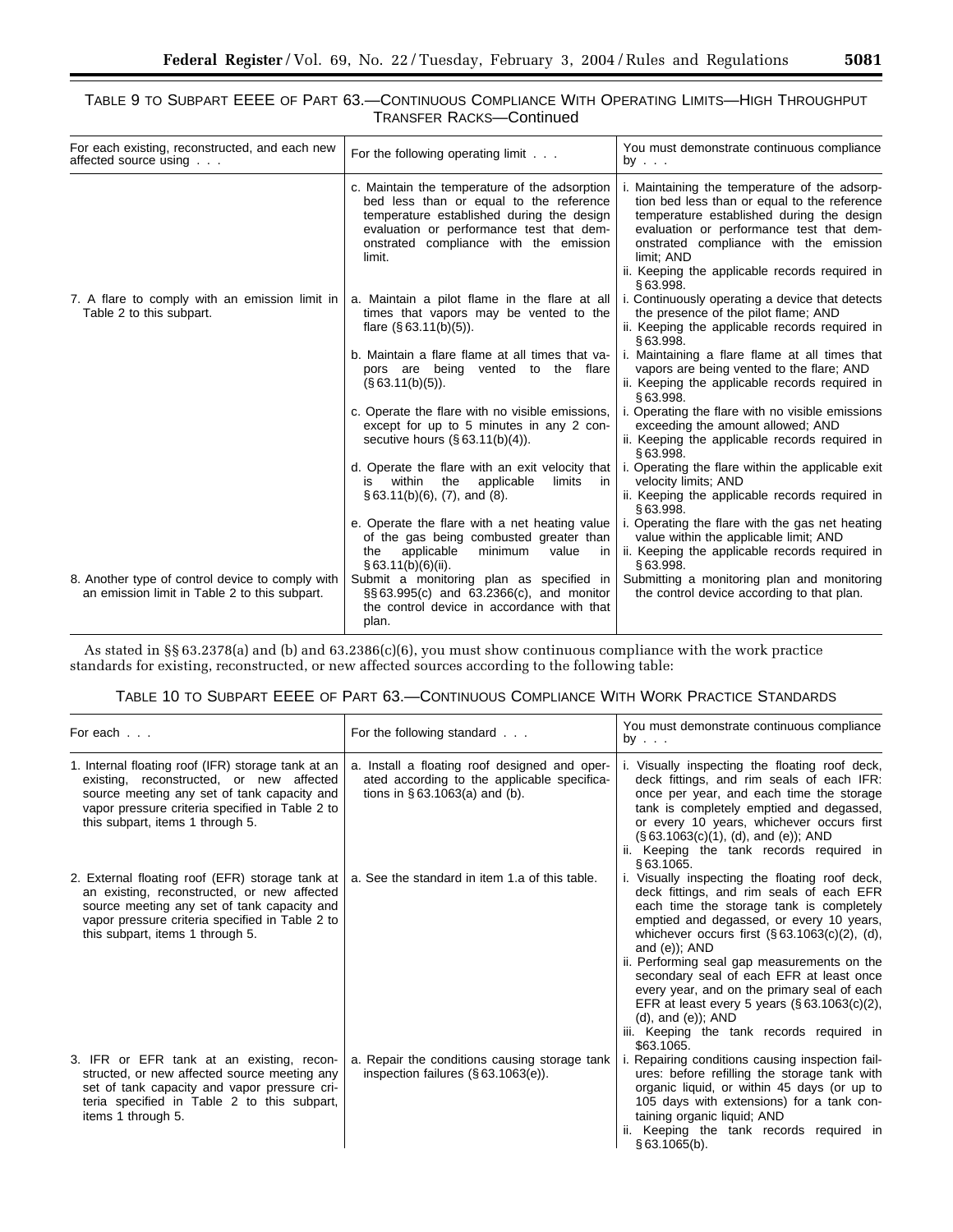# TABLE 10 TO SUBPART EEEE OF PART 63.—CONTINUOUS COMPLIANCE WITH WORK PRACTICE STANDARDS—Continued

| For each                                                                                                                                                                                                                                                                   | For the following standard                                                                                                                                                   | You must demonstrate continuous compliance<br>by                                                                                                                                                                                                                                                                                                                                                                                                                                                                                  |  |
|----------------------------------------------------------------------------------------------------------------------------------------------------------------------------------------------------------------------------------------------------------------------------|------------------------------------------------------------------------------------------------------------------------------------------------------------------------------|-----------------------------------------------------------------------------------------------------------------------------------------------------------------------------------------------------------------------------------------------------------------------------------------------------------------------------------------------------------------------------------------------------------------------------------------------------------------------------------------------------------------------------------|--|
| 4. Transfer rack at an existing, reconstructed,<br>or new affected source that meets the facility-<br>level organic liquid loading volume and trans-<br>fer rack HAP content for organic liquids cri-<br>teria specified in Table 2 to this subpart,<br>items 7 through 9. | a. Ensure that organic liquids are loaded into<br>transport vehicles in accordance with the<br>requirements in Table 4 to this subpart,<br>items $2.a$ , $2.b$ , and $2.c$ . | i. Ensuring that organic liquids are loaded into<br>transport vehicles in accordance with the<br>requirements in Table 4 to this subpart,<br>items $2.a$ , $2.b$ , and $2.c$ .                                                                                                                                                                                                                                                                                                                                                    |  |
|                                                                                                                                                                                                                                                                            | b. Install and operate a vapor balancing sys-<br>tem.                                                                                                                        | i. Monitoring each potential source of vapor<br>leakage in the system quarterly during the<br>loading of a transport vehicle using the<br>methods and procedures described in the<br>rule requirements selected for the work<br>practice standard for equipment leak com-<br>ponents as specified in Table 4 to this sub-<br>part, item 3. An instrument reading of 500<br>ppmy defines a leak. Repair of leaks is per-<br>formed according to the repair requirements<br>specified in your selected equipment leak<br>standards. |  |
| 5. Equipment leak component, as defined in<br>§63.2406, that operates in organic liquids<br>service at least 300 hours per year.                                                                                                                                           | a. Comply with the requirements of 40 CFR<br>part 63, subpart TT, UU, or H.                                                                                                  | i. Carrying out a leak detection and repair pro-<br>gram in accordance with one of the sub-<br>parts listed in item 5.a of this table.                                                                                                                                                                                                                                                                                                                                                                                            |  |
| 6. Storage tank at an existing, reconstructed, or<br>new affected source meeting any of the tank<br>capacity and vapor pressure criteria specified<br>in Table 2 to this subpart, items 1 through 6.                                                                       | a. Route emissions to a fuel gas system or<br>back to the process.                                                                                                           | i. Continuing to meet the requirements speci-<br>fied in $§ 63.984(b)$ .                                                                                                                                                                                                                                                                                                                                                                                                                                                          |  |

As stated in § 63.2386(a), (b), and (f), you must submit compliance reports and startup, shutdown, and malfunction reports according to the following table:

| You must submit $a(n)$                                                                                                                         | The report must contain $\ldots$                                                                                                                                                                                                                                                    | You must submit the report                                                                                                                                                     |  |
|------------------------------------------------------------------------------------------------------------------------------------------------|-------------------------------------------------------------------------------------------------------------------------------------------------------------------------------------------------------------------------------------------------------------------------------------|--------------------------------------------------------------------------------------------------------------------------------------------------------------------------------|--|
| 1. Compliance report, or Periodic Report.                                                                                                      | a. The information specified in $\S 63.2386(c)$ ,<br>(d), and (e). If you had a startup, shutdown,<br>or malfunction during the reporting period<br>and you took actions consistent with your<br>SSM plan, the report must also include the<br>information in $\S 63.10(d)(5)(i)$ . | Semiannually, and it must be postmarked by<br>January 31 or July 31, in accordance with<br>§63.2386(b).                                                                        |  |
|                                                                                                                                                | b. The information required by 40 CFR part<br>63, subpart TT, UU, or H, as applicable, for<br>pumps, valves, and sampling connections.                                                                                                                                              | See the submission requirement in item 1.a of<br>this table.                                                                                                                   |  |
|                                                                                                                                                | c. The information required by $\S 63.999(c)$ .                                                                                                                                                                                                                                     | See the submission requirement in item 1.a of<br>this table.                                                                                                                   |  |
|                                                                                                                                                | d. The information specified in $\S 63.1066(b)$<br>including: notification of inspection, inspec-<br>tion results, requests for alternate devices,<br>and requests for extensions, as applicable.                                                                                   | See the submission requirement in item 1.a of<br>this table.                                                                                                                   |  |
| 2. Immediate startup, shutdown, and malfunc-<br>tion report if you had a startup, shutdown, or<br>malfunction during the reporting period, and | a. The information required in $\S 63.10(d)(5)(ii)$ .                                                                                                                                                                                                                               | i. By FAX or telephone within 2 working days<br>after starting actions inconsistent with the<br>plan; AND                                                                      |  |
| you took an action that was not consistent<br>with your SSM plan.                                                                              |                                                                                                                                                                                                                                                                                     | ii. By letter within 7 working days after the<br>end of the event unless you have made al-<br>ternative arrangements with the permitting<br>authority $(\S 63.10(d)(5)(ii))$ . |  |

# TABLE 11 TO SUBPART EEEE OF PART 63.—REQUIREMENTS FOR REPORTS

As stated in §§ 63.2382 and 63.2398, you must comply with the applicable General Provisions requirements as follows:

| Citation | Subiect     | <b>Brief description</b>                                                                                                                 | Applies to subpart<br><b>FFFF</b> |
|----------|-------------|------------------------------------------------------------------------------------------------------------------------------------------|-----------------------------------|
|          |             | Initial applicability determination; Applicability after stand-<br>ard established; Permit requirements; Extensions, No-<br>tifications. | Yes.                              |
|          |             |                                                                                                                                          | Yes.                              |
|          | cumvention. | Prohibited activities; Circumvention, Severability    Yes.                                                                               |                                   |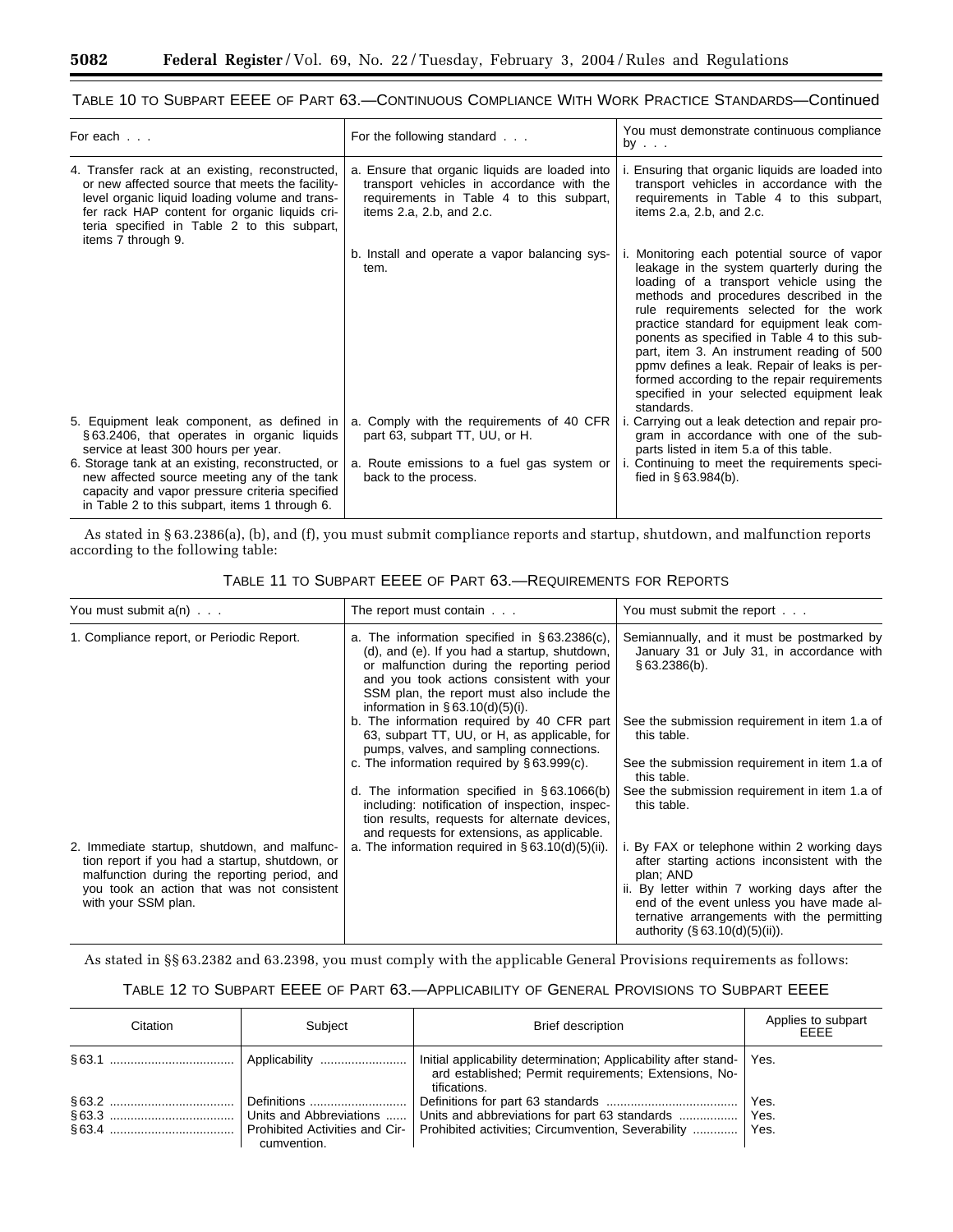| Citation                     | Subject                                                                                                          | <b>Brief description</b>                                                                                                                                                                                                                                                           | Applies to subpart<br>EEEE                                                                                      |
|------------------------------|------------------------------------------------------------------------------------------------------------------|------------------------------------------------------------------------------------------------------------------------------------------------------------------------------------------------------------------------------------------------------------------------------------|-----------------------------------------------------------------------------------------------------------------|
|                              | Construction/Reconstruction<br>Compliance with Standards/<br>O&M Applicability.                                  | GP apply unless compliance extension; GP apply to<br>area sources that become major.                                                                                                                                                                                               | Yes.<br>Yes.                                                                                                    |
|                              | Compliance Dates for New<br>and Reconstructed<br>Sources.                                                        | Standards apply at effective date; 3 years after effective<br>date; upon startup; 10 years after construction or re-<br>construction commences for section 112(f).                                                                                                                 | Yes.                                                                                                            |
|                              |                                                                                                                  | Must notify if commenced construction or reconstruction<br>after proposal.                                                                                                                                                                                                         | Yes.                                                                                                            |
|                              | [Reserved].<br>Compliance Dates for New<br>and Reconstructed Area<br>Sources That Become<br>Major.               | Area sources that become major must comply with<br>major source standards immediately upon becoming<br>major, regardless of whether required to comply when<br>they were an area source.                                                                                           | Yes.                                                                                                            |
|                              | Compliance Dates for Exist-<br>ing Sources.                                                                      | Comply according to date in this subpart, which must be<br>no later than 3 years after effective date; for section<br>112(f) standards, comply within 90 days of effective<br>date unless compliance extension.                                                                    | Yes.                                                                                                            |
|                              | [Reserved].<br><b>Compliance Dates for Exist-</b><br>ing Area Sources That<br>Become Major.<br>[Reserved].       | Area sources that become major must comply with<br>major source standards by date indicated in this sub-<br>part or by equivalent time period (e.g., 3 years).                                                                                                                     | Yes.                                                                                                            |
|                              | Operation & Maintenance                                                                                          | Operate to minimize emissions at all times; correct mal-<br>functions as soon as practicable; and operation and<br>maintenance requirements independently enforceable;<br>information Administrator will use to determine if oper-<br>ation and maintenance requirements were met. | Yes.                                                                                                            |
|                              | [Reserved].<br>Startup, Shutdown, and<br>Malfunction (SSM) Plan.                                                 | Requirement for SSM plan; content of SSM plan; actions<br>during SSM.                                                                                                                                                                                                              | Yes; however, the 2-<br>day reporting re-<br>quirement in para-<br>graph $\S 63.6(e)(3)(iv)$<br>does not apply. |
|                              | <b>Compliance Except During</b><br>SSM.                                                                          | You must comply with emission standards at all times<br>except during SSM.                                                                                                                                                                                                         | Yes.                                                                                                            |
|                              | Methods for Determining<br>Compliance.                                                                           | Compliance based on performance test, operation and<br>maintenance plans, records, inspection.                                                                                                                                                                                     | Yes.                                                                                                            |
|                              | Alternative Standard<br>Compliance with Opacity/<br>Visible Emission (VE)<br>Standards.                          | Procedures for getting an alternative standard<br>You must comply with opacity/VE standards at all times<br>except during SSM.                                                                                                                                                     | Yes.<br>No.                                                                                                     |
|                              | <b>Determining Compliance</b><br>with Opacity/VE Stand-<br>ards.                                                 | If standard does not state test method, use EPA Method<br>9 for opacity in appendix A of part 60 of this chapter<br>and EPA Method 22 for VE in appendix A of part 60<br>of this chapter.                                                                                          | No.                                                                                                             |
| §63.6(h)(2)(ii)  [Reserved]. | Using Previous Tests to<br>Demonstrate Compliance<br>with Opacity/VE Stand-<br>ards.                             | Criteria for when previous opacity/VE testing can be<br>used to show compliance with this subpart.                                                                                                                                                                                 | No.                                                                                                             |
|                              | [Reserved].<br>Notification of Opacity/VE<br><b>Observation Date.</b>                                            | Must notify Administrator of anticipated date of observa-                                                                                                                                                                                                                          | No.                                                                                                             |
| $§ 63.6(h)(5)(i), (iii)–(v)$ | Conducting Opacity/VE Ob-<br>servations.                                                                         | tion.<br>Dates and schedule for conducting opacity/VE observa-<br>tions.                                                                                                                                                                                                           | No.                                                                                                             |
|                              | Opacity Test Duration and<br>Averaging Times.                                                                    | Must have at least 3 hours of observation with thirty 6-<br>minute averages.                                                                                                                                                                                                       | No.                                                                                                             |
|                              | Records of Conditions Dur-<br>ing Opacity/VE Observa-<br>tions.                                                  | Must keep records available and allow Administrator to<br>inspect.                                                                                                                                                                                                                 | No.                                                                                                             |
|                              | <b>Report Continuous Opacity</b><br><b>Monitoring System</b><br>(COMS) Monitoring Data<br>from Performance Test. | Must submit COMS data with other performance test<br>data.                                                                                                                                                                                                                         | No.                                                                                                             |
| §63.6(h)(7)(ii)              | Using COMS Instead of<br>EPA Method 9.                                                                           | Can submit COMS data instead of EPA Method 9 re-<br>sults even if rule requires EPA Method 9 in appendix<br>A of part 60 of this chapter, but must notify Adminis-<br>trator before performance test.                                                                              | No.                                                                                                             |
|                              | Averaging Time for COMS<br>During Performance Test.                                                              | To determine compliance, must reduce COMS data to 6-<br>minute averages.                                                                                                                                                                                                           | No.                                                                                                             |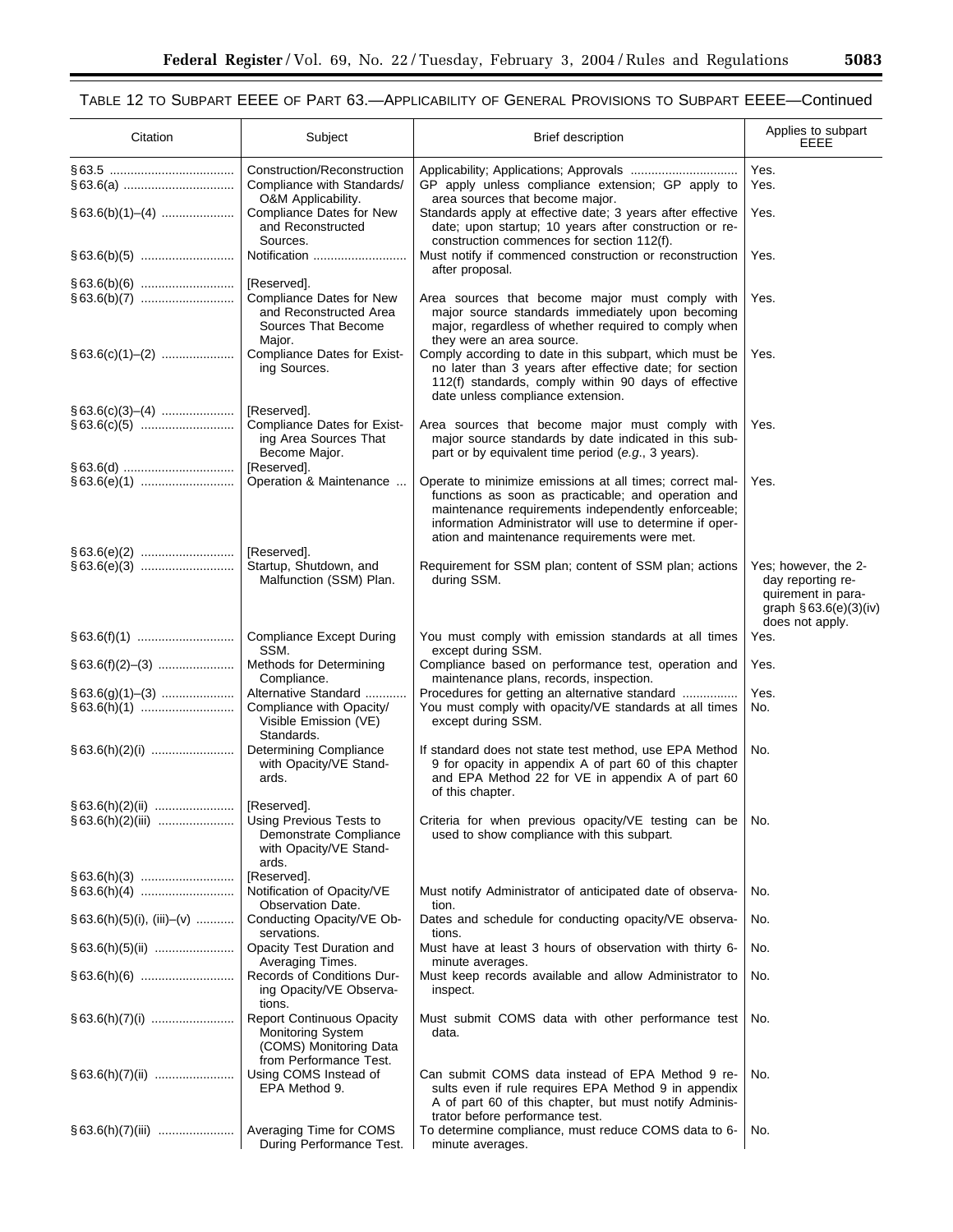$\equiv$ 

۰

| Citation            | Subject                                                                      | <b>Brief description</b>                                                                                                                                                                                                                                                                                                                                | Applies to subpart<br>EEEE                                                                                                                                                                                 |
|---------------------|------------------------------------------------------------------------------|---------------------------------------------------------------------------------------------------------------------------------------------------------------------------------------------------------------------------------------------------------------------------------------------------------------------------------------------------------|------------------------------------------------------------------------------------------------------------------------------------------------------------------------------------------------------------|
|                     | COMS Requirements                                                            | Owner/operator must demonstrate that COMS perform-<br>ance evaluations are conducted according to<br>§63.8(e); COMS are properly maintained and oper-<br>ated according to $\S 63.8(c)$ and data quality as                                                                                                                                             | No.                                                                                                                                                                                                        |
|                     | Determining Compliance<br>with Opacity/VE Stand-<br>ards.                    | §63.8(d).<br>COMS is probable but not conclusive evidence of com-<br>pliance with opacity standards, even if EPA Method 9<br>observation shows otherwise. Requirements for<br>COMS to be probable evidence-proper maintenance,<br>meeting Performance Specification 1 in appendix B of<br>part 60 of this chapter, and data have not been al-<br>tered. | No.                                                                                                                                                                                                        |
|                     | Determining Compliance<br>with Opacity/VE Stand-<br>ards.                    | Administrator will use all COMS, EPA Method 9 (in ap-<br>pendix A of part 60 of this chapter), and EPA Method<br>22 (in appendix A of part 60 of this chapter) results,<br>as well as information about operation and mainte-<br>nance to determine compliance.                                                                                         | Yes.                                                                                                                                                                                                       |
|                     | Adjusted Opacity Standard                                                    | Procedures for Administrator to adjust an opacity stand-<br>ard.                                                                                                                                                                                                                                                                                        | Yes.                                                                                                                                                                                                       |
| $§ 63.6(i)(1)–(14)$ | Compliance Extension                                                         | Procedures and criteria for Administrator to grant compli-<br>ance extension.                                                                                                                                                                                                                                                                           | Yes.                                                                                                                                                                                                       |
|                     | Presidential Compliance Ex-<br>emption.                                      | President may exempt any source from requirement to<br>comply with this subpart.                                                                                                                                                                                                                                                                        | Yes.                                                                                                                                                                                                       |
|                     | Performance Test Dates                                                       | Dates for conducting initial performance testing; must<br>conduct 180 days after compliance date.                                                                                                                                                                                                                                                       | Yes.                                                                                                                                                                                                       |
|                     | Section 114 Authority                                                        | Adminsitrator may require a performance test under<br>CAA section 114 at any time.                                                                                                                                                                                                                                                                      | Yes.                                                                                                                                                                                                       |
|                     | Notification of Performance<br>Test.                                         | Must notify Administrator 60 days before the test                                                                                                                                                                                                                                                                                                       | Yes.                                                                                                                                                                                                       |
|                     | Notification of Rescheduling                                                 | If you have to reschedule performance test, must notify<br>Administrator of rescheduled date as soon as prac-<br>ticable and without delay.                                                                                                                                                                                                             | Yes.                                                                                                                                                                                                       |
|                     | Quality Assurance (QA)/<br>Test Plan.                                        | Requirement to submit site-specific test plan 60 days be-<br>fore the test or on date Administrator agrees with; test<br>plan approval procedures; performance audit require-<br>ments; internal and external QA procedures for testing.                                                                                                                | Yes.                                                                                                                                                                                                       |
|                     | Testing Facilities<br><b>Conditions for Conducting</b><br>Performance Tests. | Performance tests must be conducted under representa-<br>tive conditions; cannot conduct performance tests dur-<br>ing SSM.                                                                                                                                                                                                                             | Yes.<br>Yes.                                                                                                                                                                                               |
|                     | <b>Conditions for Conducting</b><br>Performance Tests.                       | Must conduct according to this subpart and EPA test<br>methods unless Administrator approves alternative.                                                                                                                                                                                                                                               | Yes.                                                                                                                                                                                                       |
|                     | Test Run Duration                                                            | Must have three test runs of at least 1 hour each; com-<br>pliance is based on arithmetic mean of three runs;<br>conditions when data from an additional test run can<br>be used.                                                                                                                                                                       | Yes; however, for<br>transfer racks per<br>§§ 63.987(b)(3)(i)(A)-<br>(B) and<br>63.997(e)(1)(v)(A)-<br>(B) provide excep-<br>tions to the require-<br>ment for test runs to<br>be at least 1 hour<br>each. |
|                     | Alternative Test Method                                                      | Procedures by which Administrator can grant approval to<br>use an intermediate or major change, or alternative to<br>a test method.                                                                                                                                                                                                                     | Yes.                                                                                                                                                                                                       |
|                     | Performance Test Data<br>Analysis.                                           | Must include raw data in performance test report; must<br>submit performance test data 60 days after end of test<br>with the notification of compliance status; keep data<br>for 5 years.                                                                                                                                                               | Yes.                                                                                                                                                                                                       |
|                     | Waiver of Tests<br>Applicability of Monitoring<br>Requirements.              | Procedures for Administrator to waive performance test<br>Subject to all monitoring requirements in standard                                                                                                                                                                                                                                            | Yes.<br>Yes.                                                                                                                                                                                               |
|                     | Performance Specifications                                                   | Performance Specifications in appendix B of 40 CFR<br>part 60 apply.                                                                                                                                                                                                                                                                                    | Yes.                                                                                                                                                                                                       |
|                     | [Reserved].<br>Monitoring of Flares                                          |                                                                                                                                                                                                                                                                                                                                                         | Yes; however, moni-<br>toring requirements<br>in $\S$ 63.987(c) also                                                                                                                                       |
|                     | Monitoring                                                                   | Must conduct monitoring according to standard unless<br>Administrator approves alternative.                                                                                                                                                                                                                                                             | apply.<br>Yes.                                                                                                                                                                                             |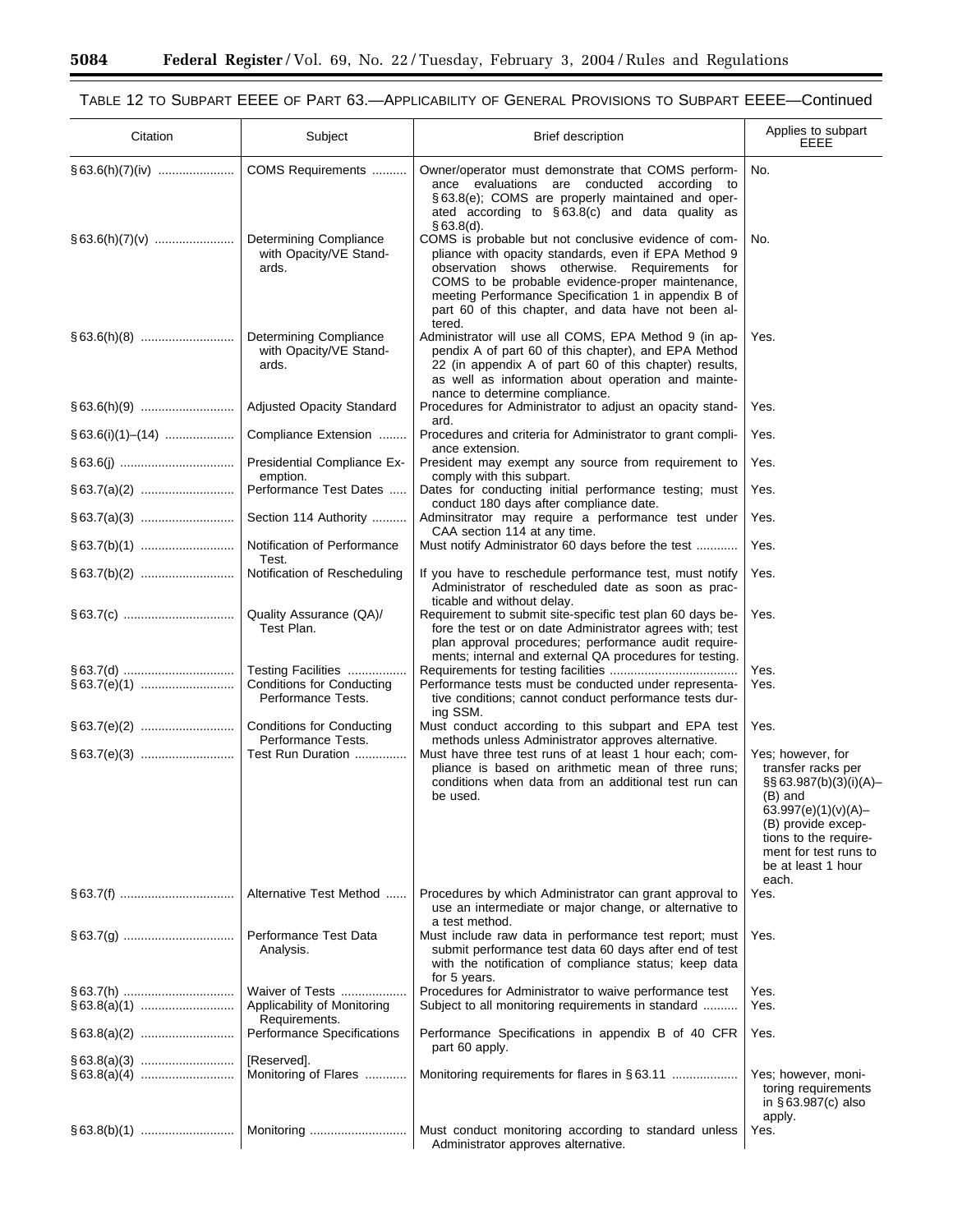| Citation                    | Subject                                                                  | Brief description                                                                                                                                                                                                                                                                                                                                                                                                                          | Applies to subpart<br>EEEE                            |
|-----------------------------|--------------------------------------------------------------------------|--------------------------------------------------------------------------------------------------------------------------------------------------------------------------------------------------------------------------------------------------------------------------------------------------------------------------------------------------------------------------------------------------------------------------------------------|-------------------------------------------------------|
|                             | Multiple Effluents and Mul-<br>tiple Monitoring Systems.                 | Specific requirements for installing monitoring systems;<br>must install on each affected source or after combined<br>with another affected source before it is released to<br>the atmosphere provided the monitoring is sufficient to<br>demonstrate compliance with the standard; if more<br>than one monitoring system on an emission point,<br>must report all monitoring system results, unless one<br>monitoring system is a backup. | Yes.                                                  |
|                             | Monitoring System Oper-<br>ation and Maintenance.                        | Maintain monitoring system in a manner consistent with<br>good air pollution control practices.                                                                                                                                                                                                                                                                                                                                            | Yes.                                                  |
| $§ 63.8(c)(1)(i) - (iii)$   | Routine and Predictable<br>SSM.                                          | Follow the SSM plan for routine repairs; keep parts for<br>routine repairs readily available; reporting require-                                                                                                                                                                                                                                                                                                                           | Yes.                                                  |
|                             | Monitoring System Installa-<br>tion.                                     | ments for SSM when action is described in SSM plan.<br>Must install to get representative emission or parameter<br>measurements; must verify operational status before<br>or at performance test.                                                                                                                                                                                                                                          | Yes.                                                  |
|                             | CMS Requirements                                                         | CMS must be operating except during breakdown, out-of<br>control, repair, maintenance, and high-level calibration<br>drifts; COMS must have a minimum of one cycle of<br>sampling and analysis for each successive 10-second<br>period and one cycle of data recording for each suc-<br>cessive 6-minute period; CEMS must have a minimum<br>of one cycle of operation for each successive 15-<br>minute period.                           | Yes; however, COMS<br>are not applicable.             |
|                             | COMS Minimum Proce-<br>dures.                                            |                                                                                                                                                                                                                                                                                                                                                                                                                                            | No.                                                   |
|                             | CMS Requirements                                                         | Zero and high level calibration check requirements. Out-<br>of-control periods.                                                                                                                                                                                                                                                                                                                                                            | Yes.                                                  |
|                             | CMS Quality Control                                                      | Requirements for CMS quality control, including calibra-<br>tion, etc.; must keep quality control plan on record for<br>5 years; keep old versions for 5 years after revisions.                                                                                                                                                                                                                                                            | Yes.                                                  |
|                             | <b>CMS Performance Evalua-</b><br>tion.                                  | Notification, performance evaluation test plan, reports                                                                                                                                                                                                                                                                                                                                                                                    | Yes.                                                  |
|                             | Alternative Monitoring Meth-<br>od.                                      | Procedures for Administrator to approve alternative mon-<br>itoring.                                                                                                                                                                                                                                                                                                                                                                       | Yes.                                                  |
|                             | Alternative to Relative Accu-<br>racy Test.                              | Procedures for Administrator to approve alternative rel-<br>ative accuracy tests for CEMS.                                                                                                                                                                                                                                                                                                                                                 | Yes.                                                  |
|                             | Data Reduction                                                           | COMS 6-minute averages calculated over at least 36<br>evenly spaced data points; CEMS 1 hour averages<br>computed over at least 4 equally spaced data points;<br>data that cannot be used in average.                                                                                                                                                                                                                                      | Yes; however, COMS<br>are not applicable.             |
| $§ 63.9(b)(1)–(2), (4)–(5)$ | Notification Requirements<br>Initial Notifications                       | Submit notification within 120 days after effective date;<br>notification of intent to construct/reconstruct, notifica-<br>tion of commencement of construction/reconstruction,<br>notification of startup; contents of each.                                                                                                                                                                                                              | Yes.<br>Yes.                                          |
|                             | Request for Compliance Ex-<br>tension.                                   | Can request if cannot comply by date or if installed best<br>available control technology or lowest achievable<br>emission rate (BACT/LAER).                                                                                                                                                                                                                                                                                               | Yes.                                                  |
|                             | Notification of Special Com-<br>pliance Requirements for<br>New Sources. | For sources that commence construction between pro-<br>posal and promulgation and want to comply 3 years<br>after effective date.                                                                                                                                                                                                                                                                                                          | Yes.                                                  |
|                             | Notification of Performance<br>Test.                                     |                                                                                                                                                                                                                                                                                                                                                                                                                                            | Yes.                                                  |
|                             | Notification of VE/Opacity<br>Test.                                      |                                                                                                                                                                                                                                                                                                                                                                                                                                            | No.                                                   |
|                             | <b>Additional Notifications</b><br>When Using CMS.                       | Notification of performance evaluation; notification about<br>use of COMS data; notification that exceeded criterion<br>for relative accuracy alternative.                                                                                                                                                                                                                                                                                 | Yes; however, there<br>are no opacity stand-<br>ards. |
| $§ 63.9(h)(1)–(6)$          | Notification of Compliance<br>Status.                                    | Contents due 60 days after end of performance test or<br>other compliance demonstration, except for opacity/<br>VE, which are due 30 days after; when to submit to<br>Federal vs. State authority.                                                                                                                                                                                                                                         | Yes; however, there<br>are no opacity stand-<br>ards. |
|                             | Adjustment of Submittal<br>Deadlines.                                    | Procedures for Administrator to approve change in when<br>notifications must be submitted.                                                                                                                                                                                                                                                                                                                                                 | Yes.                                                  |
|                             | Change in Previous Infor-<br>mation.                                     | Must submit within 15 days after the change                                                                                                                                                                                                                                                                                                                                                                                                | Yes.                                                  |
|                             | Recordkeeping/Reporting                                                  | Applies to all, unless compliance extension; when to<br>submit to Federal vs. State authority; procedures for<br>owners of more than one source.                                                                                                                                                                                                                                                                                           | Yes.                                                  |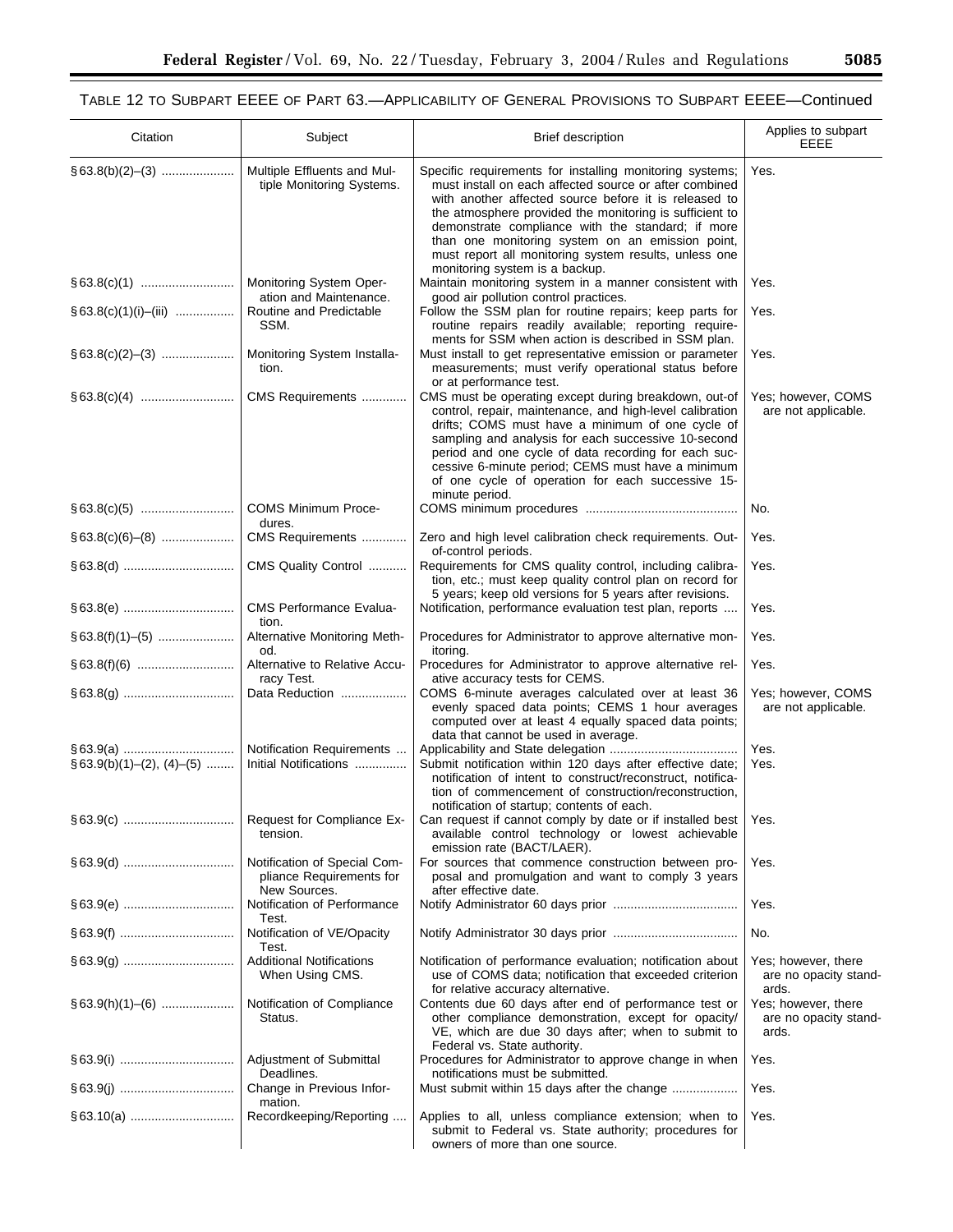٠

| Citation                     | Subject                                                        | Brief description                                                                                                                                                                                                                                                                                                                                                                                                                                                                                                                                                                        | Applies to subpart<br>EEEE                                                                                                                                          |
|------------------------------|----------------------------------------------------------------|------------------------------------------------------------------------------------------------------------------------------------------------------------------------------------------------------------------------------------------------------------------------------------------------------------------------------------------------------------------------------------------------------------------------------------------------------------------------------------------------------------------------------------------------------------------------------------------|---------------------------------------------------------------------------------------------------------------------------------------------------------------------|
|                              | Recordkeeping/Reporting                                        | General requirements; keep all records readily available;<br>keep for 5 years.                                                                                                                                                                                                                                                                                                                                                                                                                                                                                                           | Yes.                                                                                                                                                                |
| $§ 63.10(b)(2)(i)–(iv)$      | Records Related to Startup,<br>Shutdown, and Malfunc-<br>tion. | Occurrence of each for operations (process equipment);<br>occurrence of each malfunction of air pollution control<br>equipment; maintenance on air pollution control equip-<br>ment; actions during SSM.                                                                                                                                                                                                                                                                                                                                                                                 | Yes.                                                                                                                                                                |
| $§ 63.10(b)(2)(vi)–(xi)$     | CMS Records                                                    | Malfunctions, inoperative, out-of-control periods                                                                                                                                                                                                                                                                                                                                                                                                                                                                                                                                        | Yes.                                                                                                                                                                |
| $§ 63.10(b)(2)(xii)$         | Records                                                        |                                                                                                                                                                                                                                                                                                                                                                                                                                                                                                                                                                                          | Yes.                                                                                                                                                                |
| $§ 63.10(b)(2)(xiii)$        | Records                                                        | Records when using alternative to relative accuracy test                                                                                                                                                                                                                                                                                                                                                                                                                                                                                                                                 | Yes.                                                                                                                                                                |
| $§ 63.10(b)(2)(xiv)$         | Records                                                        | All documentation supporting initial notification and notifi-<br>cation of compliance status.                                                                                                                                                                                                                                                                                                                                                                                                                                                                                            | Yes.                                                                                                                                                                |
|                              | Records                                                        |                                                                                                                                                                                                                                                                                                                                                                                                                                                                                                                                                                                          | Yes.                                                                                                                                                                |
|                              | Records                                                        |                                                                                                                                                                                                                                                                                                                                                                                                                                                                                                                                                                                          | Yes.                                                                                                                                                                |
|                              | <b>General Reporting Require-</b><br>ments.                    |                                                                                                                                                                                                                                                                                                                                                                                                                                                                                                                                                                                          | Yes.                                                                                                                                                                |
|                              | Report of Performance Test<br>Results.                         | When to submit to Federal or State authority                                                                                                                                                                                                                                                                                                                                                                                                                                                                                                                                             | Yes.                                                                                                                                                                |
|                              | Reporting Opacity or VE<br>Observations.                       |                                                                                                                                                                                                                                                                                                                                                                                                                                                                                                                                                                                          | Yes.                                                                                                                                                                |
|                              | Progress Reports                                               | Must submit progress reports on schedule if under com-<br>pliance extension.                                                                                                                                                                                                                                                                                                                                                                                                                                                                                                             | Yes.                                                                                                                                                                |
|                              | SSM Reports                                                    |                                                                                                                                                                                                                                                                                                                                                                                                                                                                                                                                                                                          | Yes.                                                                                                                                                                |
| $§ 63.10(e)(1)–(2)$          | Additional CMS Reports                                         | Must report results for each CEMS on a unit; written<br>copy of CMS performance evaluation; 2-3 copies of<br>COMS performance evaluation.                                                                                                                                                                                                                                                                                                                                                                                                                                                | Yes; however, COMS<br>are not applicable.                                                                                                                           |
| $§ 63.10(e)(3)(i)–(iii)$     |                                                                | Schedule for reporting excess emissions and parameter<br>monitor exceedance (now defined as deviations).                                                                                                                                                                                                                                                                                                                                                                                                                                                                                 | Yes; however, note<br>that the title of the<br>report is the compli-<br>ance report; devi-<br>ations include ex-<br>cess emissions and<br>parameter<br>exceedances. |
| $\S$ 63.10(e)(3)(iv)–(v)     | <b>Excess Emissions Reports</b>                                | Requirement to revert to quarterly submission if there is<br>emissions and parameter monitor<br>an excess<br>exceedances (now defined as deviations); provision to<br>request semiannual reporting after compliance for 1<br>year; submit report by 30th day following end of quar-<br>ter or calendar half; if there has not been an exceed-<br>ance or excess emissions (now defined as deviations),<br>report contents in a statement that there have been no<br>deviations; must submit report containing all of the in-<br>formation in $\S$ § 63.8(c)(7)–(8) and 63.10(c)(5)–(13). | Yes.                                                                                                                                                                |
| $§ 63.10(e)(3)(vi)$ – (viii) | <b>Excess Emissions Report</b><br>and Summary Report.          | Requirements for reporting excess emissions for CMS<br>(now called deviations); requires all of the information<br>in $\S$ § 63.10(c)(5)–(13) and 63.8(c)(7)–(8).                                                                                                                                                                                                                                                                                                                                                                                                                        | Yes.                                                                                                                                                                |
|                              | Reporting COMS Data                                            | Must submit COMS data with performance test data                                                                                                                                                                                                                                                                                                                                                                                                                                                                                                                                         | No.                                                                                                                                                                 |
|                              | Waiver for Recordkeeping/<br>Reporting.                        |                                                                                                                                                                                                                                                                                                                                                                                                                                                                                                                                                                                          | Yes.                                                                                                                                                                |
|                              |                                                                |                                                                                                                                                                                                                                                                                                                                                                                                                                                                                                                                                                                          | Yes; §63.987 require-<br>ments apply, and the<br>section references<br>§ 63.11(b).                                                                                  |
|                              | Delegation                                                     |                                                                                                                                                                                                                                                                                                                                                                                                                                                                                                                                                                                          | Yes.                                                                                                                                                                |
|                              | Addresses                                                      | Addresses where reports, notifications, and requests are<br>sent.                                                                                                                                                                                                                                                                                                                                                                                                                                                                                                                        | Yes.                                                                                                                                                                |
|                              | Incorporation by Reference                                     |                                                                                                                                                                                                                                                                                                                                                                                                                                                                                                                                                                                          | Yes.                                                                                                                                                                |
|                              | Availability of Information                                    |                                                                                                                                                                                                                                                                                                                                                                                                                                                                                                                                                                                          | Yes.                                                                                                                                                                |